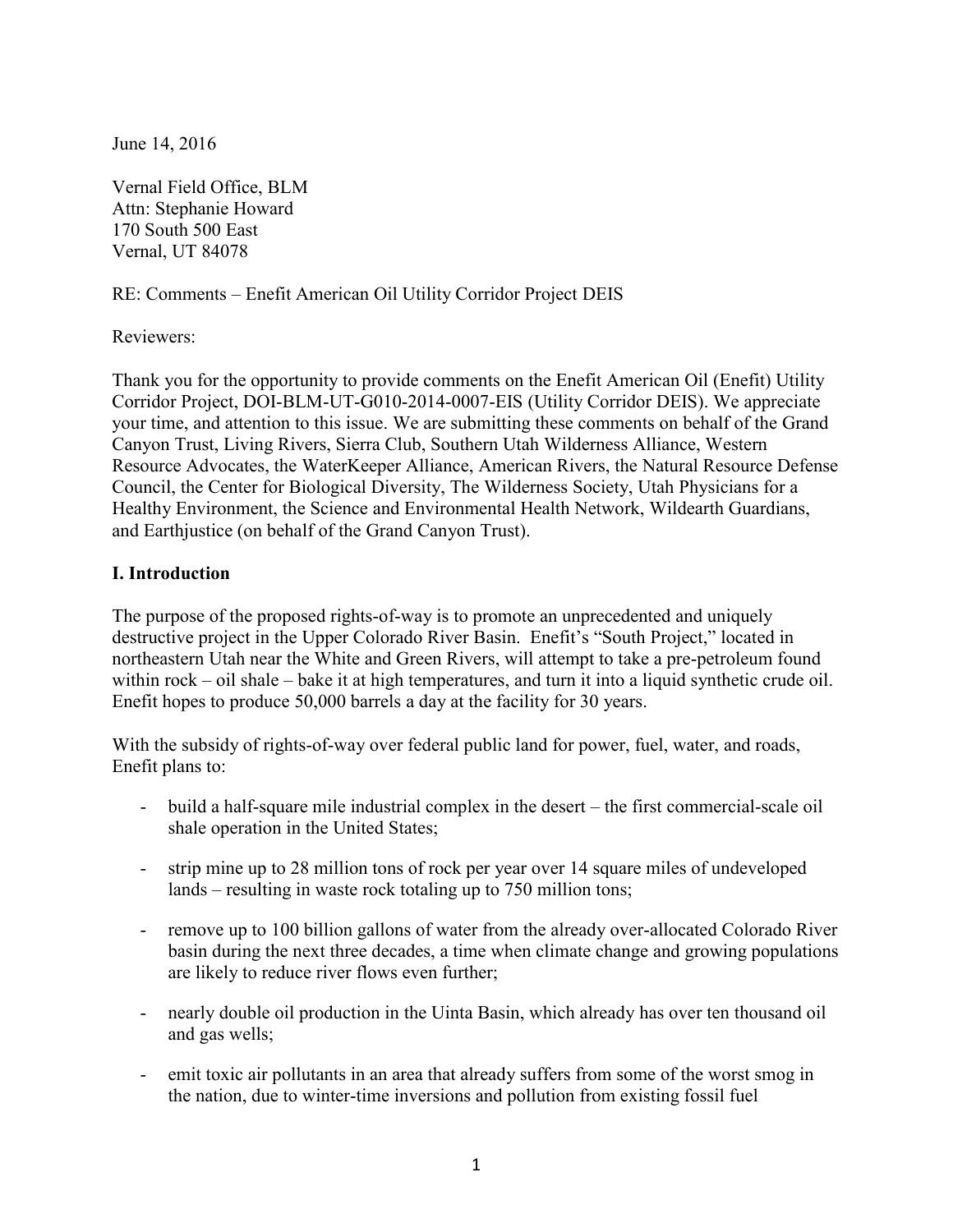production facilities; and

use an extraction and refining process that results in nearly 40% more carbon per unit of energy than conventional oil, and more even than notoriously dirty tar sands, at a time when the world needs to move quickly to cleaner, not dirtier, fuels if humanity is to avoid the worst impacts of climate change.

This DEIS represents the first real opportunity for BLM to analyze the impacts of a commercial oil shale project in the United States. Thus, it is vital that BLM take an exhaustive and expansive look at Enefit's oil shale project and take all steps necessary to protect public resources. Indeed, the already-known potential harms of the oil shale strip mine and processing plant – to land, water, air and climate – are so destructive that BLM, as part of its obligation to protect the public interest, can and should deny the rights-of-way that facilitate this project.

But Enefit has willfully refused to provide BLM with engineering and design plans for the South Project, and argued that it is therefore impossible to disclose the most controversial impacts of the South Project – air, climate, and water pollution impacts. At the same time, Enefit has demanded that BLM grant the rights-of-way applications nonetheless.

BLM must not permit Enefit to game the system by obtaining BLM's approval before the company discloses the project's true environmental damage. If BLM continues to process Enefit's applications for rights-of-way, despite the fact that they are not in the public interest, the agency must require Enefit to disclose its plans and permit the public and decisionmakers to understand the air pollution, climate impacts, and other harms that Enefit's operations will cause *before* BLM decides on the applications. To do less will cut the heart out of the environmental review mandated by Congress.

# **II. Background on Enefit American Oil**

# 1. Eesti Energia and Enefit American Oil

Enefit is a subsidiary of Eesti Energia, a state-owned energy development company located in Estonia. The majority of Eesti Energia's past oil shale development work involves electricity produced by burning oil shale in much the same manner that industry burns coal to produce electricity. In recent years, Eesti Energia has sought to ramp up development of liquid transportation fuels by retorting oil shale deposits mined in Estonia.

As part of this effort, Enefit developed and began operating a new retort processor, the Enefit280. Eesti Energia details the results of Enefit280 operation in its 2016 Q1 interim financial report: "During the quarter, our new Enefit280 oil plant increased its output to 38 thousand tonnes and for the first time contributed more than half of our total shale oil output." Eesti Energia, Q1 2016 Interim Report 1 January 2016 – 31 March 2016, at 4, *available at* [https://www.energia.ee/-/doc/10187/pdf/concern/Interim\\_report\\_2016\\_Q1\\_eng.pdf](https://www.energia.ee/-/doc/10187/pdf/concern/Interim_report_2016_Q1_eng.pdf) (last viewed June 13, 2016) and attached as Exhibit 1.There is no dispute that the Enefit 280 technology is understood, studied, and fully operational at a commercial scale in Estonia.

Enefit has sought to expand liquid fuel development by initiating operations in both Jordan and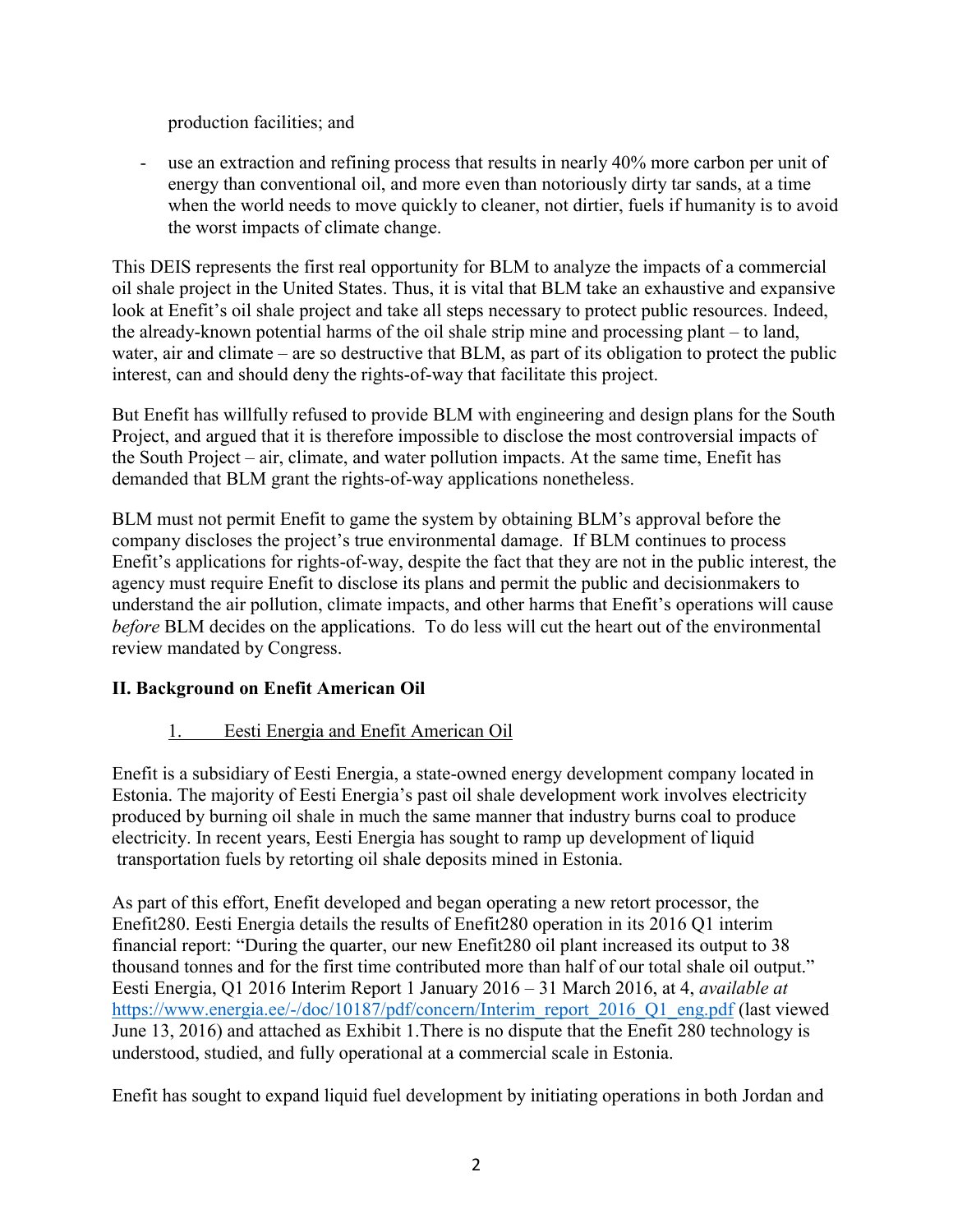the United States. As part of this effort, in March 2011, Enefit purchased 100% ownership of the Oil Shale Exploration Company (OSEC), one of the four companies in 2007 to receive a federal research, development and demonstration (RD&D) lease from BLM. In acquiring OSEC, Enefit obtained ownership of all property, leases and assets from OSEC, including OSEC's RD&D lessee (Lease # UTU-84087). Enefit has also acquired state and private landholdings near its RD&D lease, including the South Project parcel, over 19,000 acres of state land leases and private holdings. Draft EIS at 3-97.

Enefit's initial plans for commercial scale oil shale development are hinged to the South Project parcel. The 13,000 acre South Project property lies along the Utah-Colorado boarder and is adjacent to (southeast of) Enefit's 160 acre federal research, development, and demonstration (RD&D) lease and the 4,960 acre federal preferential right lease area that Enefit would be able to expand into if it proves commercial viability of its process. The South Project, as proposed, would involve the strip mining of over 9,000 acres of land and the construction and operation of a 50,000 barrel per day oil shale retort facility. It is this project that requires, among other things, a right-of-way (ROW) across BLM land for utilities—19 miles of water supply pipeline, eight miles of natural gas supply pipeline, 10 miles of oil product line, 29 miles of powerlines, and five miles of upgrading to Dragon Road.

# 2. Eesti and Enefit's Impacts in Estonia

Oil shale mining in Estonia has resulted in adverse impacts to public and environmental health. Many of these impacts have been extensively studied, and there is also existing information on the impacts of the Enefit280 technology in Estonia.

First, a significant environmental impact of mining and processing of oil shale is that it creates a substantial amount of solid waste. Indeed, to produce 50,000 barrels/day, Enefit will have to mine 28 million tons of rock a year, in addition to digging up and relocating whatever overburden is necessary. More troubling is that after the shale is retorted, the residual char, or spent shale, is chemically altered for the worse. The spent shale, transformed due to its exposure to increased temperatures, contains a number of soluble inorganics including significant quantities of arsenic and selenium. Natalya Irha & Erik Teinemaa. *Behavior of Three- to Four-Ring PAHs in the Presence of Oil Shale Ash and Aluminosilicate Matter*, 22 Polycyclic Aromatic Compounds, 663 – 671, (2002) attached as Exhibit 2. Compounding matters, spent shale also contains highly carcinogenic polycyclic aromatic hydrocarbons (PAHs).

Even under the best of circumstances, it is not technically evident that the hazardous char waste stream can be fully segregated from the rest of the retorted spent shale material. Anne Karhu, *Environmental Hazard of the Waste streams of Estonian Oil Shale Industry: An Ecotoxilogical Review*, 23 Oil Shale 53-93 (2006), *available a*t [http://www.kirj.ee/public/oilshale/oil-2006-1-](http://www.kirj.ee/public/oilshale/oil-2006-1-5.pdf) [5.pdf](http://www.kirj.ee/public/oilshale/oil-2006-1-5.pdf) (last viewed June 13, 2016) at attached as Exhibit 3. The inability to separate or manage for these mixed waste streams presents additional challenges. Intrusion and exposure to water concentrates undesirable inorganic elements into quantities that pose critical problems for the overall welfare of an ecosystem. Argonne National Laboratory, *Environmental Consequences of, and Control Processes For, Energy Technologies*, Pollution Technology Review No. 181, Argonne National Laboratory, Noyes Data Corporation, Park Ridge NY, 102-115, (1990). Given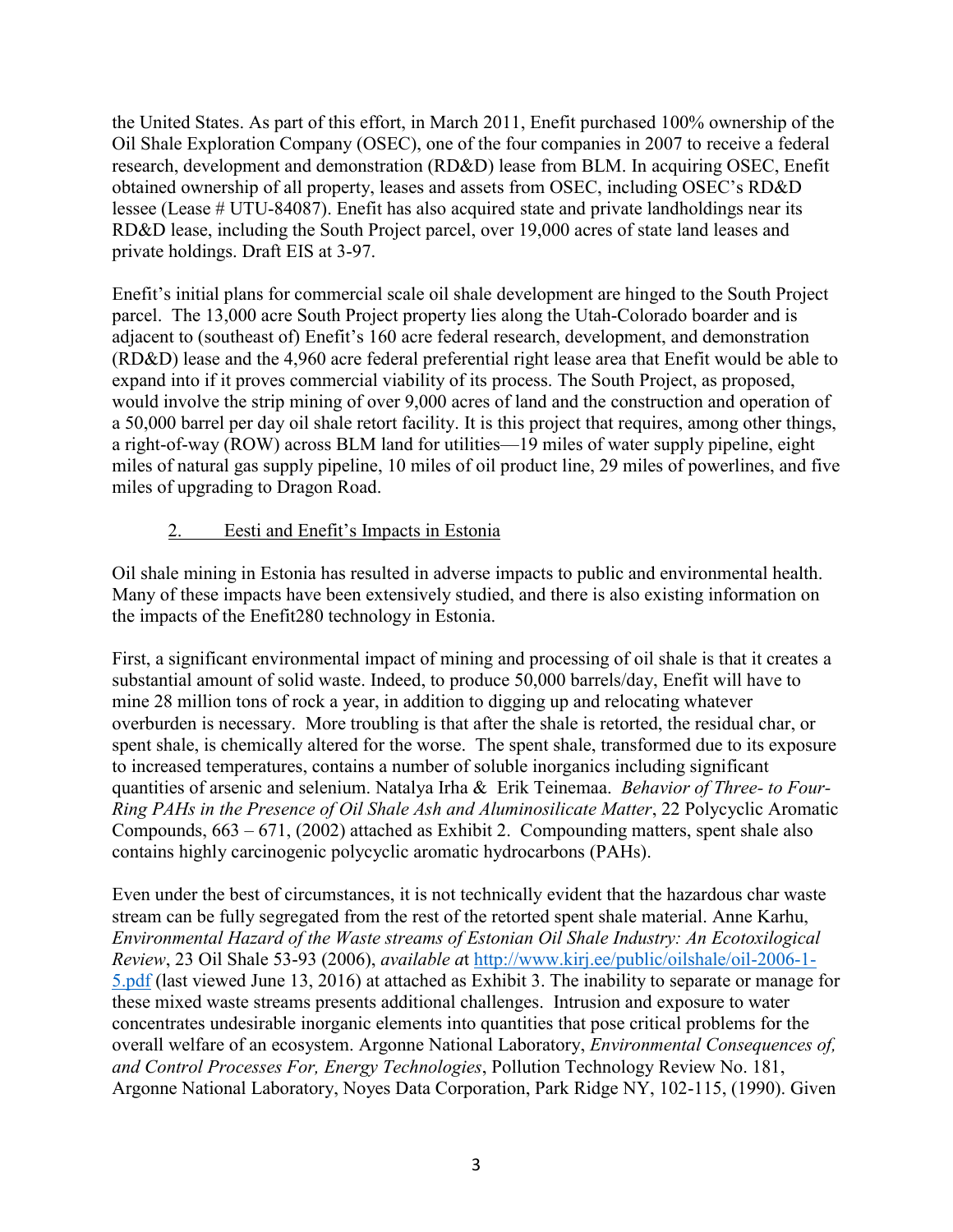the vast volume of wastes produced by a retort facility, the sheer industrial scale of such an operation presents considerable challenges in any endeavor to stabilize and manage such a waste stream. Preventing leaching of inorganic elements in a spent shale waste pile has so far proven to be a practical impossibility.

Due to this problem in Estonia, the European Union (EU) has taken measures to further tighten the regulatory controls that govern the disposition of spent shale as a hazardous material in Estonia. In 2000, facing the inclusion of Estonia as a new member of the EU, the EU adopted increasingly more stringent requirements for the management of spent shale waste. Commission Decision 2000/532/EC of 3 May 2000 replacing Decision 94/3/EC establishing a list of wastes pursuant to Article 1(a) of Council Directive 75/442/EEC on waste and Council Decision 94/904/EC establishing a list of hazardous waste pursuant to Article 1(4) of Council Directive 91/689/EEC on hazardous waste (notified under document number C(2000) 1147 OJ L 226 (2000), 3-24. The EU was motivated to act because Estonia had generated over 110 million tons of spent shale waste (generated from aboveground retorting of oil shale). In 2003, after further analysis revealed that the spent shale waste piles created by the Estonian oil shale industry were exceedingly toxic, the EU issued specific guidance to further regulate the administration of spent shale wastes created by retorting. Council Decision 2003/33/EC *Establishing criteria and procedures for the acceptance of waste at landfills pursuant to Article 16 and Annex II to Directive* 1999/31/EC, OJ L 11/27, 16.1, (2003).

Second, the processing of oil shale into electricity and petroleum products has had profound environmental implications in the context of climate change. A number of papers have established that oil shale is possibly the dirtiest feedstock to be found on the planet in terms of CO<sup>2</sup> emissions. *See, e.g.,* Adam Brandt, *Greenhouse gas emissions from liquid fuels produced from Estonian oil shale*. Prepared for European Commission - Joint Research Center, 2011 *available at* [https://circabc.europa.eu/sd/d/9ab55170-dc88-4dcb-b2d6-](https://circabc.europa.eu/sd/d/9ab55170-dc88-4dcb-b2d6-e7e7ba59d8c3/Brandt_Estonian_Oil_Shale_Final.pdf)

[e7e7ba59d8c3/Brandt\\_Estonian\\_Oil\\_Shale\\_Final.pdf](https://circabc.europa.eu/sd/d/9ab55170-dc88-4dcb-b2d6-e7e7ba59d8c3/Brandt_Estonian_Oil_Shale_Final.pdf) (last viewed June 13, 2016) and attached as Exhibit 4; Simon Mui *et al*., *GHG Emission Factors for High Carbon Intensity Crude Oils.*  Natural Resources Defense Council, 2010. *available at*

[https://www.nrdc.org/sites/default/files/ene\\_10070101a.pdf](https://www.nrdc.org/sites/default/files/ene_10070101a.pdf) (last viewed June 13, 2016) and attached as Exhibit 5. Even Enefit's promotional materials regarding emission factors – which are based on a number of optimistic or at least unchallenged assumptions – show that the  $CO<sub>2</sub>$ emissions of the Enefit 280 process will still be more substantial than current conventional fuel development or even tar sands. Indrek Aarna, &. T. Lauringson, *Carbon intensity, water use and EROI of production of upgraded shale oil products using the Enefit280 technology*. October 2011. Presentation, Golden, CO, *available at* [http://www.costar-mines.org/oss/31/F-pres-sm](http://www.costar-mines.org/oss/31/F-pres-sm-sec/12-4_Aarna_Indrek.pdf)sec/12-4 Aarna Indrek.pdf (last viewed June 13, 2016) and attached as Exhibit 6.

It is likely that the Utah operation will, due to geology and design, not be *exactly* the same as Enefit's operations in Estonia. However, Enefit's Estonian operations are clearly models for what Enefit plans to construct in Utah. As such, the Estonian experience forecasts the potential impacts of the projects enabled by the Utility Corridor rights-of-way with regard to waste, water quality, air quality and climate in Utah and the greater Colorado River Basin.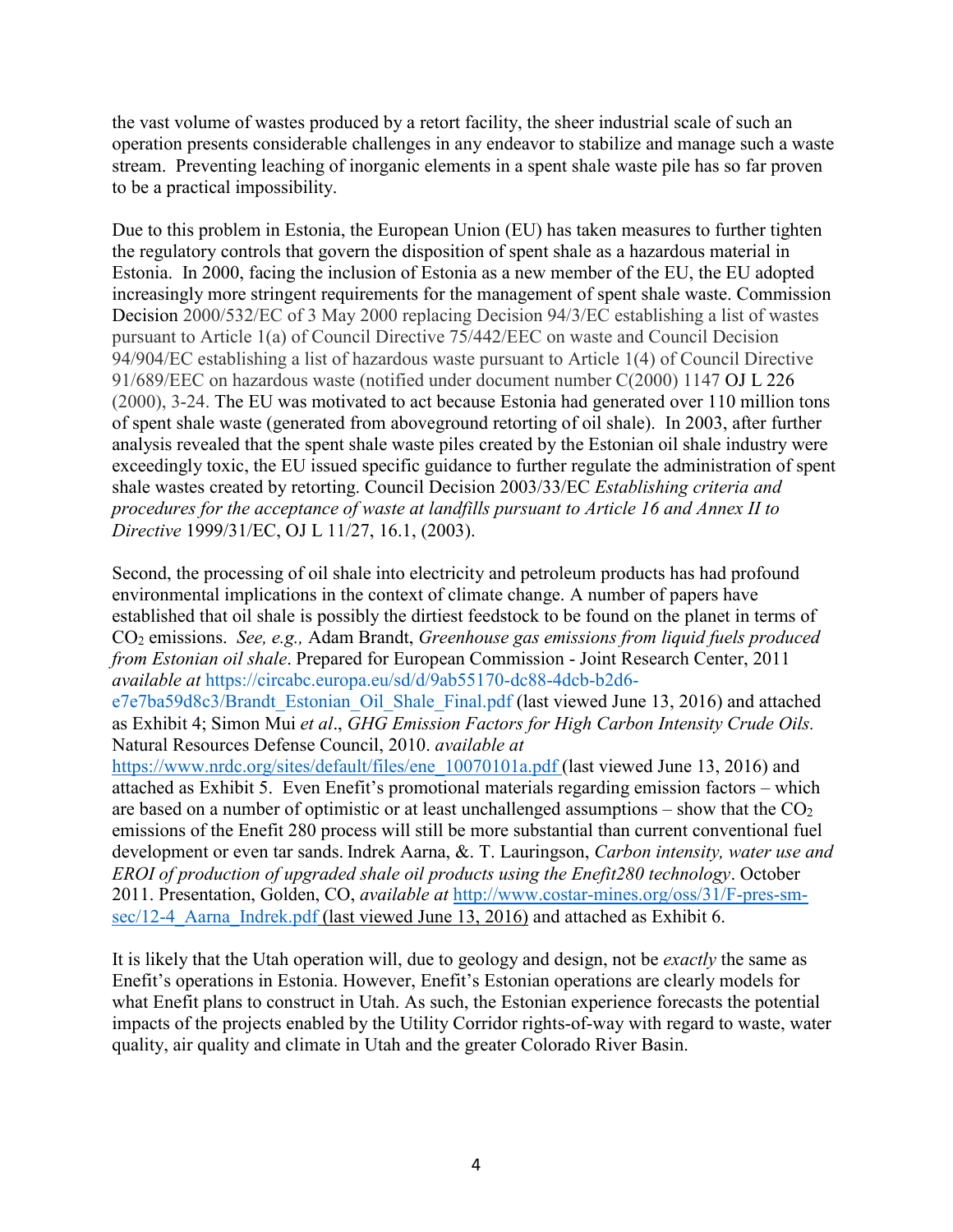### **III. BLM Must Reject the Right-of-Way Applications Because They Are Not in the Public Interest.**

Title V of the Federal Land Policy and Management Act (FLPMA) grants BLM the authority, but not the obligation, to grant rights-of-way for a variety of uses across federal lands. 43 U.S.C. § 1761(a); *see also* 43 C.F.R. § 2802.10(a) ("In its *discretion*, BLM *may* grant rights-of-way on [its] lands" (emphasis added). The Interior Department recognizes that "BLM has broad discretionary authority under Tide V of FLPMA to approve *or disapprove* FLPMA ROW applications." *Graham Pass, LLC*, 182 IBLA 79, 87 (Feb. 22, 2012) (emphasis added), citing *Union Telephone Company, Inc.*, 173 IBLA 313, 327 (2008), and *Tom Cox*, 142 IBLA 256, 257 (1998). Further, "a BLM decision, made in the exercise of its discretionary authority, will be overturned by the [IBLA] only when it is … not supported on any rational basis." *Id.*, citing *Wiley F. Beaux*, 171 IBLA 58, 66 (2007), *Echo Bay Resort*, 151 IBLA 277, 281 (1999), and *John Dittli*, 139 IBLA 68, *77* (1997).

BLM regulations identify a number of specific circumstances in which BLM may deny an application. These circumstances include:

- "if … [t]he proposed use would not be in the public interest." 43 C.F.R.  $§$  2804.26(a)(2).
- if the applicant "do[es] not have or cannot demonstrate the technical or financial capability to construct the project or operate facilities within the right-of-way." 43 C.F.R. § 2804.26(a)(5).
- if the applicant "do[es] not adequately comply with a deficiency notice … or with any BLM requests for additional information needed to process the application." 43 C.F.R. § 2804.26(a)(6).
- -…if "[i]ssuing the grant would be inconsistent with the Act, other laws, or these or other regulations."  $\S 2804.26(a)(4)$ .

For each of these reasons, BLM must reject Enefit's right-of-way applications.

# 1. Enefit's Proposed Right-of-Way Are Not in the Public Interest.

The purpose of the rights-of-way is to service the South Project, a giant industrial facility for the mining, retorting, and upgrading of oil shale. "The Applicant's purpose and need for the Utility Project is to supply natural gas, electrical power, water, and other needed infrastructure through one or more utility corridors to produce and deliver shale oil from oil shale mined under the South Project by uninterrupted operation of an economically viable mining, oil shale retorting, and upgrading facility." Draft EIS at 1-7.

The extraction of oil shale in general, and subsidizing this project in particular, are not in the public interest. The South Project will be a significant new source of greenhouse gases, air pollution, and water depletion.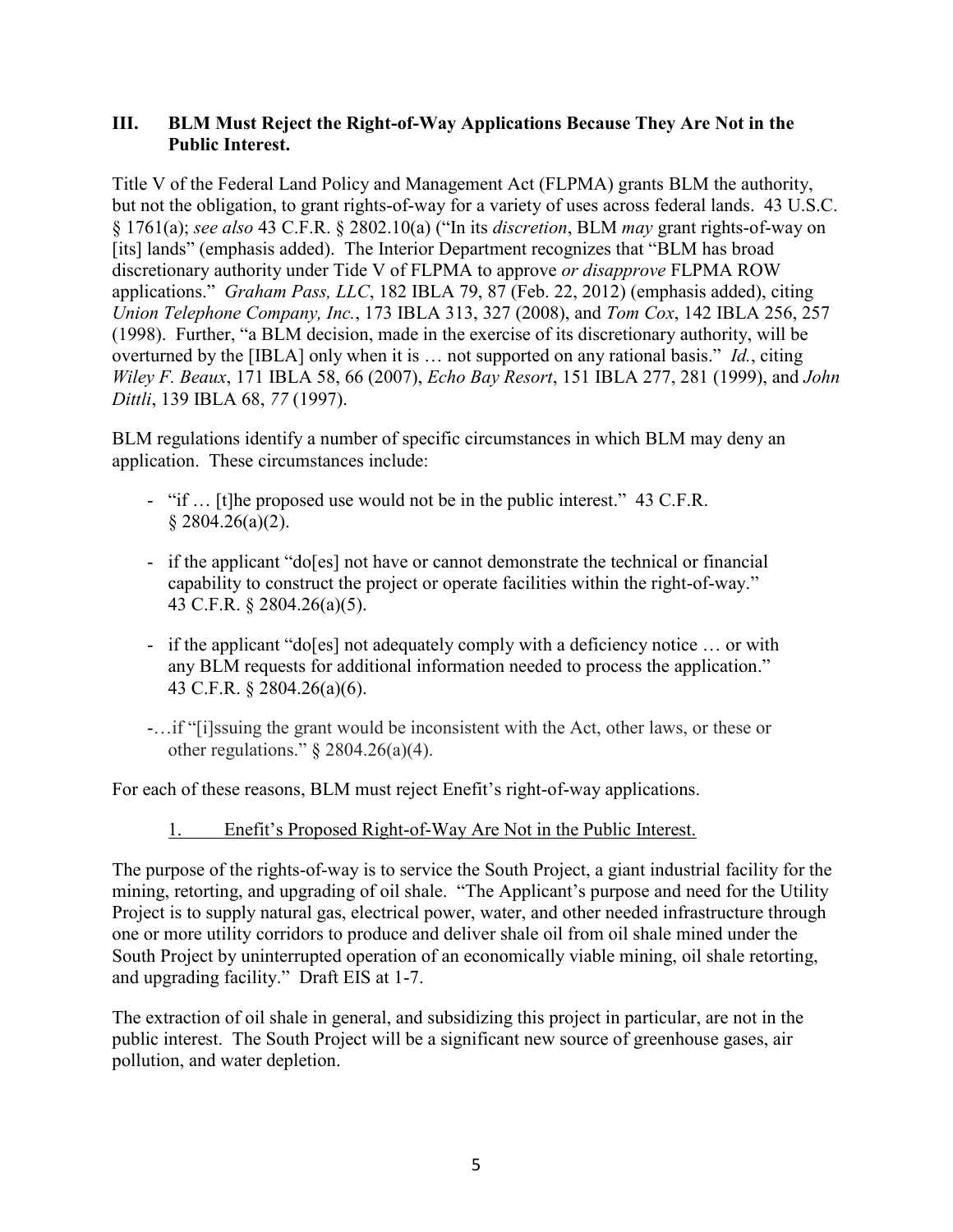Granting the rights-of-way would amount to a public subsidy that increases the likelihood that an Estonian company will move forward with a project that poses serious threat to the American public and the environment. In particular:

The ROW for the new natural gas pipeline is a subsidy. If Enefit cannot use public lands to construct a new pipeline, it may either: (1) seek space in an existing pipeline; or (2) truck natural gas to the South Project on a daily or weekly basis from a location outside the parcel. *See* Draft EIS at 2-40. Enefit likely would not be seeking its own pipeline if it believed existing pipelines had the capacity to move natural gas more cheaply. And while the Draft EIS did not disclose the impacts of a trucking alternative, alleging that the exact quality, quantity and rate of this potential delivery was unknown, trucking gas to the South Parcel would likely result in greater costs to Enefit. *Id.*

Enefit's description of other natural gas delivery alternatives makes clear that the company rejected such options as too costly to make the project viable. For example, Enefit notes that using the Summit existing pipeline would require "re-commissioning" the pipeline, which "could require additional compression and/or gas treatment to meet the pressure and quality demands of the [Enefit's] hydrogen plant, and it is unclear at this time where those facilities would need to be located." Email of R. Clerico, Enefit American to R. Rymerson, BLM (Mar. 22, 2015) re: Response to data gaps, at PDF page 3, attached as Exhibit 7. Re-commission would also require integrity tests, the potential replacement of parts of the pipeline, and disturbance of BLM land, all of which would involve costs to Enefit. *Id*. Further, Enefit admits that "[i]t is unclear if a Summit recommissioned pipeline could support [the natural gas] demand rate" of the South Project at full build-out, rendering this alternative ineffective. *Id.*

Enefit rejects using two Mapco pipelines because the natural gas liquids (NGL) those pipelines carry is too expensive for Enefit's purposes. *Id.* (Enefit "has not considered NGL as a viable hydrogen source for the upgrader *due to economics*" (emphasis added)); *see also id.* ("the use of NGL as a hydrogen source is more than 400 percent more expensive than natural gas and therefore uneconomic"). Enefit also rejects a process to provide the needed natural gas on site through a device called a "POX unit" because "[i]t is also unlikely that deployment of a POX unit would be economical when compared to" building a new gas pipeline). *Id.* at PDF page 4. In short, not only is the proposed pipeline right-of-way a subsidy, it appears to be the only alternative under which the South Project is economically feasible.

The *ROW for the water pipeline is a subsidy*. If Enefit cannot use the proposed route across public lands to construct a new water pipeline, it may seek to provide water to the South Project via: (1) use of existing groundwater rights; (2) acquisition of additional groundwater rights; (3) conversion of existing groundwater monitoring wells to supply wells; (4) diversion of water from the White River rather than the Green River; and/or (5) use of trucks to provide daily/weekly delivery of water. *Id.* at 2 –40.The first two would require drilling wells, and the first three would require surmounting additional regulatory hurdles, and thus likely require additional expense. Diverting water from the White River would require Enefit to store the excess water in a reservoir or in storage tanks on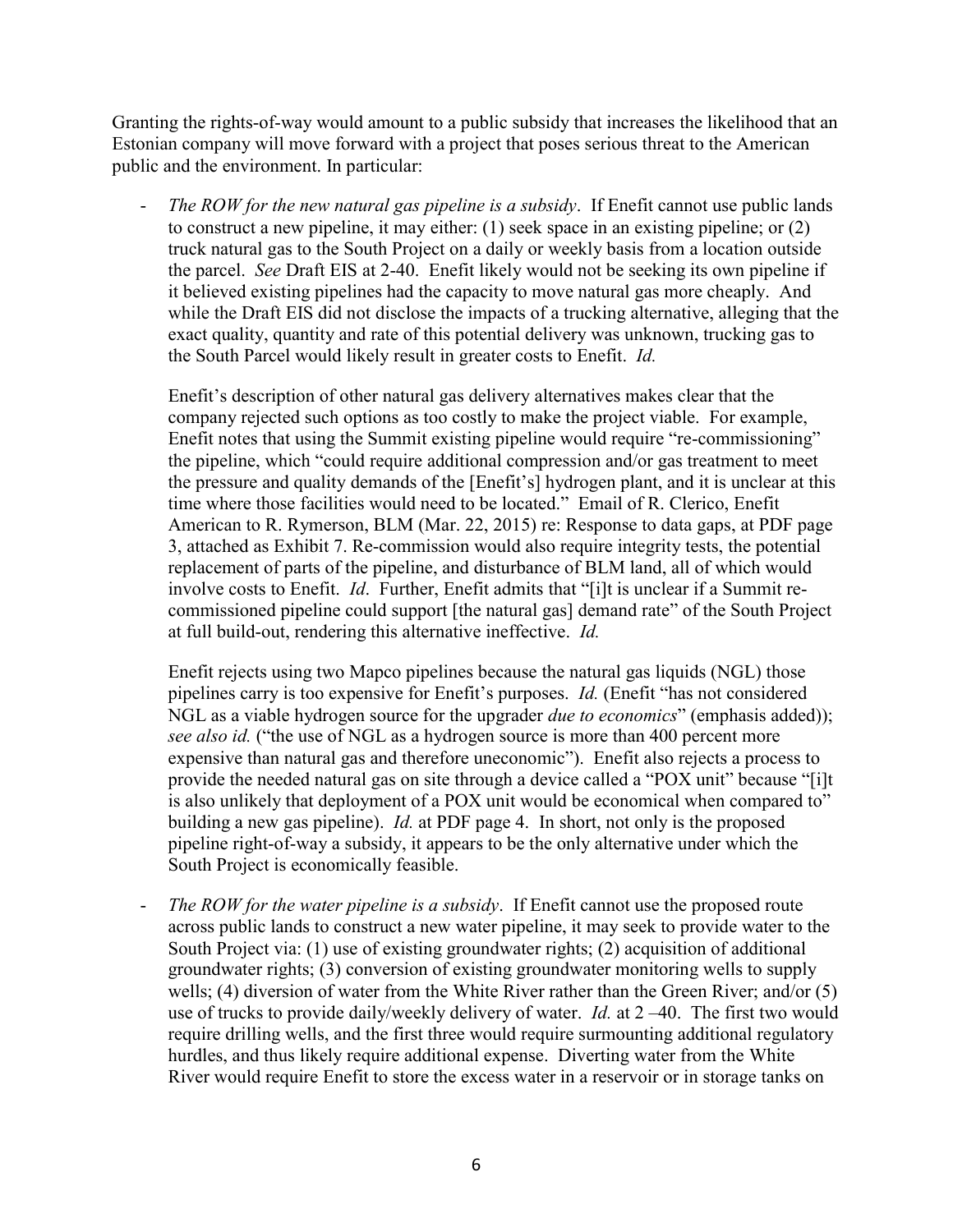the company's property, and would also require Enefit to construct facilities on BLM land to withdraw the water from the river. *Id.* at 2–46. Trucking more than 10,000 acrefeet of water every year for 30 years would likely be orders of magnitude more expensive than a pipeline. All of these would add costs to the South Project. While Enefit currently has several groundwater monitoring wells on the South Project site, BLM concluded that converting the monitoring wells into supply wells would likely not be sufficient to meet the South Project's water demands. *Id.* at 2-40. And Enefit concluded "[s]hould groundwater wells prove insufficient to meet the facility['s] demand, [Enefit] could be required to purchase and truck in water to supply the balance, which would *almost certainly be both technically and economically infeasible*. This would also be true if the [point of diversion for a pipeline] was shifted to the White River." Email of R. Clerico re: Response to data gaps (Mar. 22, 2015) (Ex. 7), at PDF page 3 (emphasis added). In short, without the subsidy of a right-of-way for a water pipeline across public lands, Enefit admits it may not be able to build the South Project.

- *The ROW for the transmission line is a subsidy*. If Enefit cannot have access to new transmission across public lands, it will apparently need to generate electricity at the South Project site to: (1) address demand during construction and start-up(5 MW to be "[g]enerated onsite via several portable diesel fired generators"); and (2) provide electricity during project operation (125 to 200 MW "[g]enerated onsite via natural gas combustion"). Draft EIS at 2-41. Importing diesel fuel (by truck) and using on-site generators would add to construction costs. A projected increase in vehicle use to transport diesel fuel "will cause a related increase in local fuel supply requirements" adding to costs, an "increase in vehicle and roadway maintenance," which would increase costs, and a "larger demand for workforce at the South Project," which would increase labor costs. *Id.* at 4-42. Building an on-site natural gas power plant after full build out would clearly add to Enefit's operational costs. Further, without a transmission line, Enefit would be unable to export power from the South Project after "full build out." *Id.* at 2-9 (during full operation, "the South Project would be capable of exporting between 50 and 100 MW" of power). The public land subsidy of a transmission right-of-way would thus likely enable Enefit to reap profits through the sale to the grid of electricity, profits that will be foregone without the transmission lines. *Id.* at 4-42 ("Absent the transmission line, the South Project would need to have higher base loads to consume the excess power, or may need to flare excess oil shale gases").
- *The ROW for the pipeline for produced fuel is a subsidy*. If Enefit is not granted a rightof-way for a pipeline across public lands to deliver the upgraded synthetic crude oil produced by the South Project to market, the company would either: (1) "develop a new pipeline trans-loading terminal in the region" to which the product could be "trucked … and off-loaded into an existing pipeline;" or (2) "[c]onvert an existing natural gas pipeline … located within the South Project area to an oil liquids transport pipeline." *Id.* at 2-41. Developing a new terminal would have financial costs, as would purchasing and maintaining a fleet trucks and employing drivers to move the fuel. BLM estimates that transporting the fuel via tanker truck would require that a loaded vehicle leave the South Project every 7.5 minutes for 30 years. *Id.* at 4-42 (projecting that it would take "a fleet of tanker trucks having either 172 barrel or 249 barrel capacity," to ship out the 50,000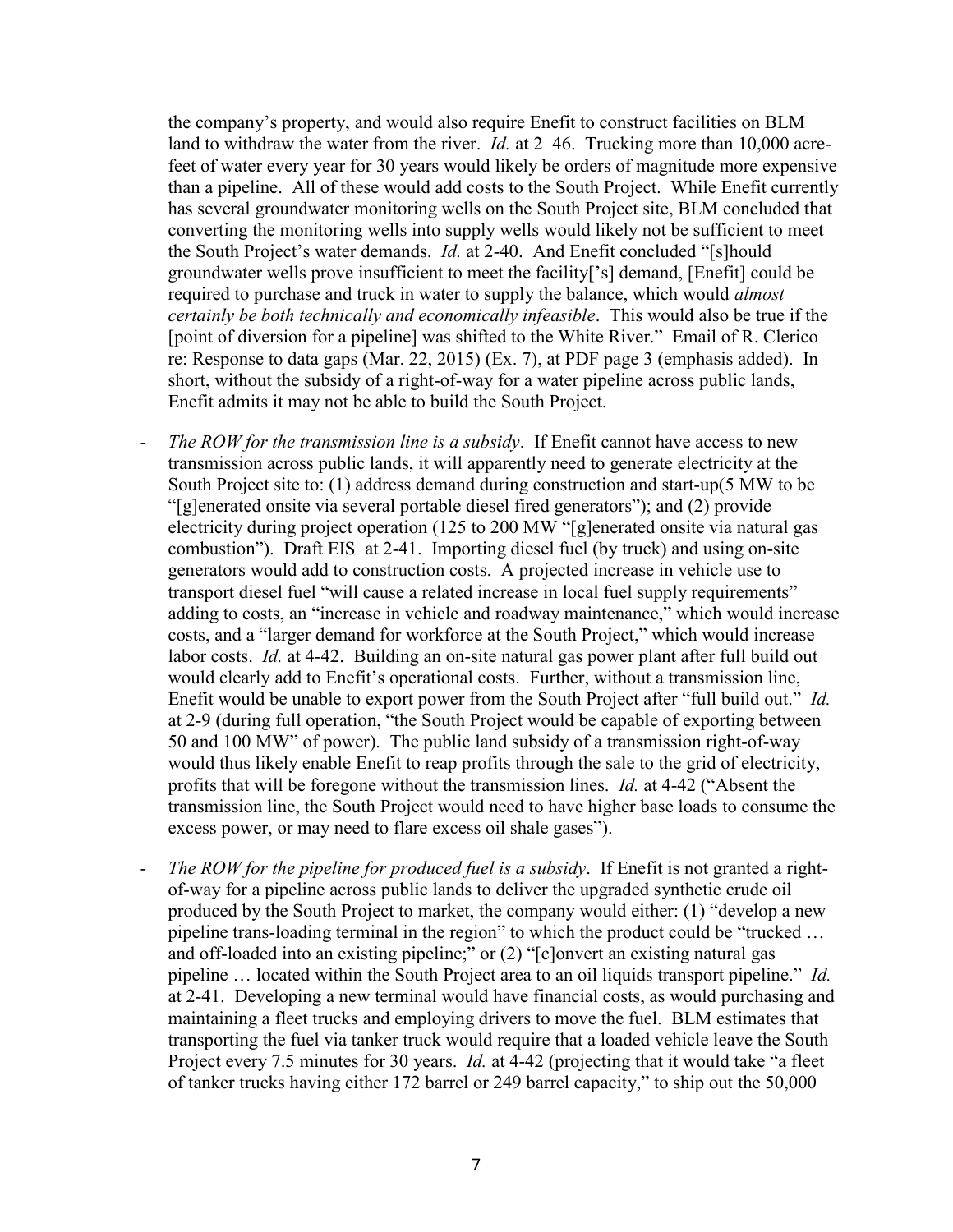barrels of product per day). Enefit has not closely examined the prospect of using existing pipelines that traverse the South Project property, presumably because it is cheaper to build a new one that Enefit will control. *See id.* at 2-41 (BLM declines to address the existing pipeline alternative because the "technical feasibility and willingness of these facility owners" to convert the pipelines to be capable of transporting the synthetic crude oil "is unknown.").

- *The ROW for Paving, widening, and realigning Dragon Road is a subsidy*. If Enefit is not granted a right-of-way to pave and widen Dragon Road, the route will be left as it is now: a narrow dirt road. Realignments will not be made to limit the maximum grade and to allow for speeds up to 45 miles per hour. *Id.* at 2-2, 2-16. The Dragon Road adjustments are predicted to cost \$43 million, including labor, materials, development engineering and equipment. *Id.* at 4-133. Absent paving, increased traffic may cause Dragon Road to "disintegrate and deteriorate," requiring additional maintenance and increasing travel times, fuel costs, and inconvenience. *Id.* at 2-63. Absent paving, Enefit will be required to expend funds applying water to the road regularly to minimize fugitive dust. *Id.* at 2-26; 4-6. Absent paving, safe speeds on the road will be lower, increasing Enefit's labor and fuel costs as transportation times to and from the South Project will take longer. The public land subsidy of a road right-of-way will thus make travel to and from the site faster and safer, and reduce maintenance costs, all of which would financially benefit Enefit.

In sum, each of the rights-of-way would subsidize Enefit's project costs, and thus make the development of the South Project more likely. Absent BLM's subsidizing Enefit's operation, it is less likely that Enefit will choose to invest in what could become a money-losing operation. BLM's repeated mantra that "the South Project will proceed to full buildout regardless of the BLM's decision" on the rights-of-way, *see, e.g., id.* at 4-39, is therefore arbitrary and capricious and conflicts with the evidence before the agency.

Because the South Project will likely have significant, negative environmental impacts, it is contrary to the public interest for BLM to aid, abet, encourage and subsidize the environmental damage Enefit's project would inflict.

## a. *The South Project's Climate Impacts Will Undermine the Public Interest.*

In September 2015, President Obama called climate change "a challenge that will define the contours of this century more dramatically than any other." President Obama, Remarks by the President at the GLACIER Conference -- Anchorage, AK (Sept. 1, 2015), *available at* https://www.whitehouse.gov/the-press-office/2015/09/01/remarks-president-glacier-conferenceanchorage-ak (last visited June 14, 2016). He has concluded that "climate change can no longer be denied – or ignored." Barack Obama, President of the United States, Weekly Address (Apr. 18, 2015), attached as Exhibit 8, *available at* [https://www.whitehouse.gov/the-press](https://www.whitehouse.gov/the-press-office/2015/04/17/weekly-address-climate-change-can-no-longer-be-ignored-0)[office/2015/04/17/weekly-address-climate-change-can-no-longer-be-ignored-0](https://www.whitehouse.gov/the-press-office/2015/04/17/weekly-address-climate-change-can-no-longer-be-ignored-0) (last viewed June 14, 2016). The President elaborated in unequivocal terms:

The science is stark. It is sharpening. It proves that this once-distant threat is now very much in the present.... But the point is that climate change is no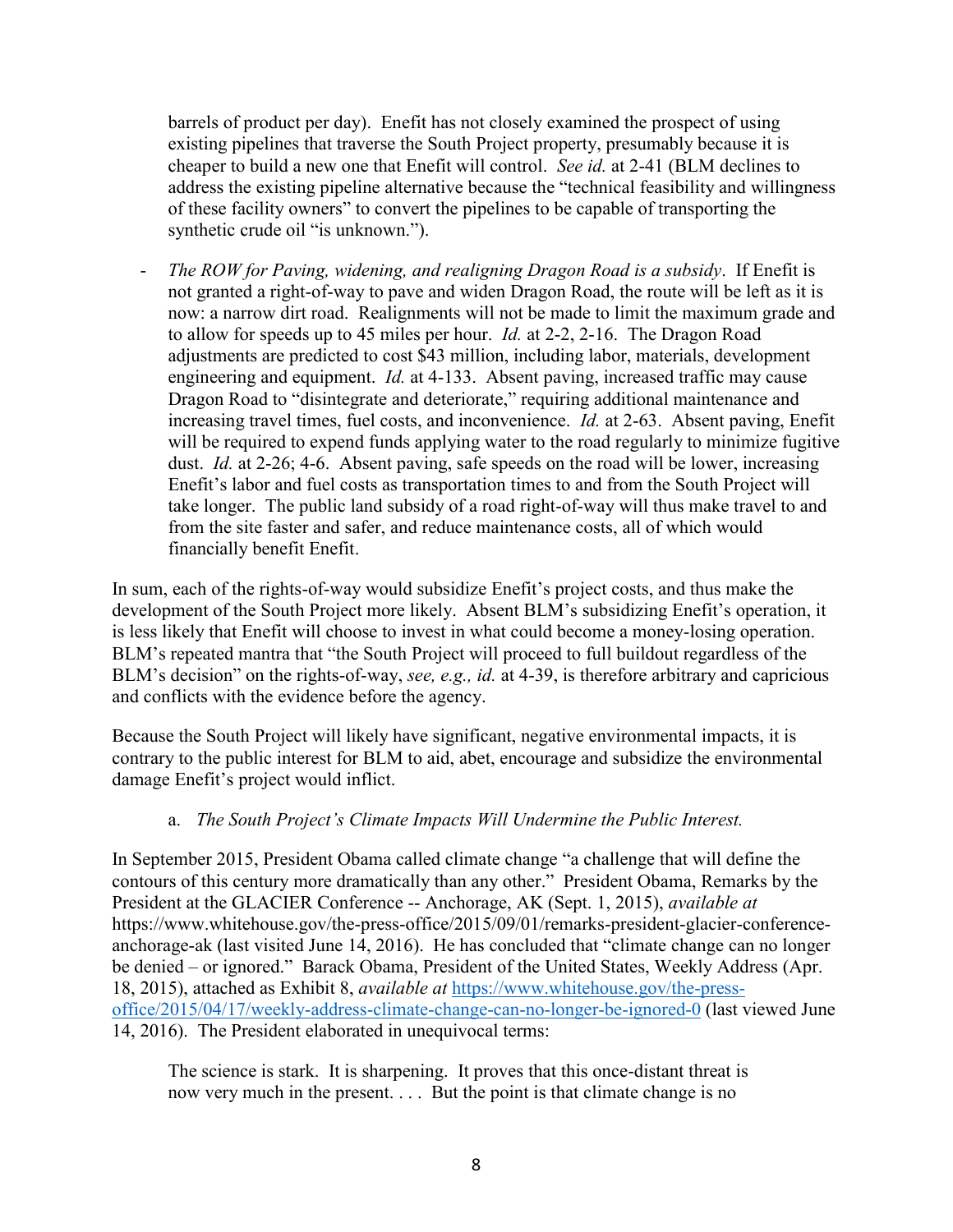longer some far-off problem. It is happening here. It is happening now. Climate change is already disrupting our agriculture and ecosystems, our water and food supplies, our energy, our infrastructure, human health, human safety – now. Today. And climate change is a trend that affects all trends – economic trends, security trends. Everything will be impacted. And it becomes more dramatic with each passing year.

*Id*. This past November, the President recognized that this urgent problem demands strong action that leaves fossil fuels in the ground:

Because ultimately, if we're going to prevent large parts of this Earth from becoming not only inhospitable but uninhabitable in our lifetimes, we're going to have to keep some fossil fuels in the ground rather than burn them and release more dangerous pollution into the sky.

President Obama, Statement by the President on the Keystone XL Pipeline (Nov. 6, 2015), *available at* [https://www.whitehouse.gov/the-press-office/2015/11/06/statement-president](https://www.whitehouse.gov/the-press-office/2015/11/06/statement-president-keystone-xl-pipeline)[keystone-xl-pipeline](https://www.whitehouse.gov/the-press-office/2015/11/06/statement-president-keystone-xl-pipeline) (last visited June 13, 2016).

The President has also recognized the need to transition away from – not toward fuels like oil shale:

Now we've got to accelerate the transition away from old, dirtier energy sources. Rather than subsidize the past, we should invest in the future… That's why I'm going to push to change the way we manage our oil and coal resources, so that they better reflect the costs they impose on taxpayers and our planet.

President Obama, Remarks of President Obama—State of the Union Address as Delivered (January 13, 2016), *available at* https://www.whitehouse.gov/the-pressoffice/2016/01/12/remarks-president-barack-obama-%E2%80%93-prepared-delivery-stateunion-address (last visited June 13, 2016).

Similarly, U.S. Treasury Secretary Jack Lew noted earlier this month that continuing government subsidies for carbon–intensive projects cannot continue: "[S]upporting low-carbon investments alone is not sufficient [to combat climate change]. We also need to reduce financing for highcarbon projects … and take advantage of increasingly cost-effective, low-carbon alternatives. It makes little sense to cut carbon emissions at home by greening our power sector only to subsidize the construction of high-emission facilities elsewhere in the world." U.S. Department of State, S&ED Joint Session on Climate Change Remarks (June 6, 2016), *available at* <http://www.state.gov/secretary/remarks/2016/06/258093.htm> (last visited June 13, 2016) and attached as Exhibit 9.

Any BLM effort to promote or subsidize oil shale will undermine President Obama's calls for meaningful climate action and his Administration's ground-breaking initiatives to reduce carbon emissions. BLM has an obligation to be honest with the American people about the climate impacts of subsidizing oil shale and the extent to which promoting oil shale mining and processing undermines the President's climate objectives. This is particularly true because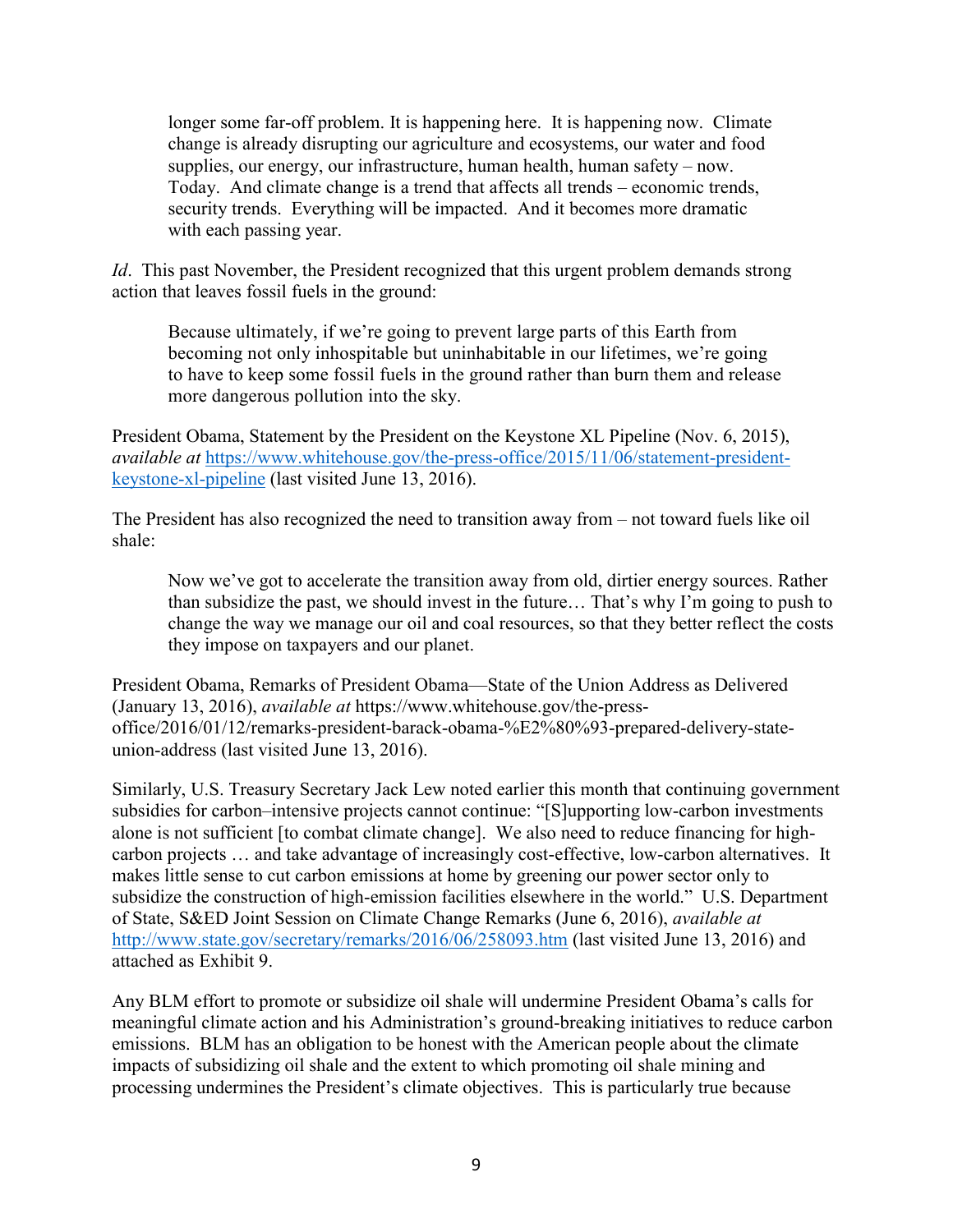unconventional oil shale is much more carbon-intensive – in other words, it results in more greenhouse gas (GHG) pollution per unit of fuel produced – than conventional oil production.

A plethora of recent studies have confirmed and deepened scientific knowledge about the nature and consequences of climate change. Further, recent studies demonstrate that the need to keep the vast majority of the world's known reserves of fossil fuels in the ground if the planet is to avoid warming so severe as to have significant damage consequences for all life, including human life. The proposed action – subsidizing the mining and production of oil shale for the next 30 years – would exacerbate the significant threat posed by climate change, feed our dependence on fossil fuels, and add to climate pollution for decades to come.

An increasing body of scientific literature indicates that to avoid the worst consequences of climate change, the vast majority of fossil fuel reserves must stay in the ground. As part of its consideration of a proposal that would enable Enefit to produce more than a half a billion barrels of fossil fuels, BLM must inform the public and decisionmakers of the dramatic reductions in GHGs that are required to avert global catastrophe.<sup>1</sup> Recent scholarship affirms the urgency of keeping fossil fuels in the ground in order to avert the worst harms from climate change. For example, a peer-reviewed article published in the prestigious research journal *Nature* concluded that if we are to keep climate change below dangerous levels, 80 percent of global coal reserves, half of all gas reserves, and a third of oil reserves must stay in the ground through 2050. Christophe McGlade & Paul Ekins, *The Geographical Distribution of Fossil Fuels Unused When Limiting Global Warming to 2ºC*, NATURE Vol. 517, pp. 187-190 (Jan. 7, 2015), attached as Ex. 10, summary *available at* 

<http://www.nature.com/nature/journal/v517/n7533/full/nature14016.html> (last viewed June 13, 2016). For unconventional oil, closer to 90% of such fossil fuels must remain in the ground. *Id.* at 190.

In a historic moment capturing the growing national concern over climate change, 190 nations, including the United States, signed the Paris climate agreement, committing to attempt to limit global temperatures to 2ºC above preindustrial temperatures, and to further pursue efforts to limit the increase to 1.5ºC above preindustrial levels:

This Agreement, in enhancing the implementation of the Convention, including its objective, aims to strengthen the global response to the threat of climate change, in the context of sustainable development and efforts to eradicate poverty, including by:

(a) Holding the increase in the global average temperature to well below  $2^{\circ}$ C above pre-industrial levels and to pursue efforts to limit the temperature increase to 1.5 °C above pre-industrial levels, recognizing that this would significantly reduce the risks and impacts of climate change.

 $\overline{a}$ <sup>1</sup> The South Project is proposed to produce 50,000 barrels of shale oil per day, every day for 30 years. Draft EIS at 2-38. That is about 548 million barrels of fuel (50,000 barrels per day \* 365.25 days per year \* 30 years = 548.25 million barrels). The Draft EIS states, however, that the South Project property contains "approximately 1.2 billion barrels of shale oil." *Id.* at 2-37. This discrepancy is not explained.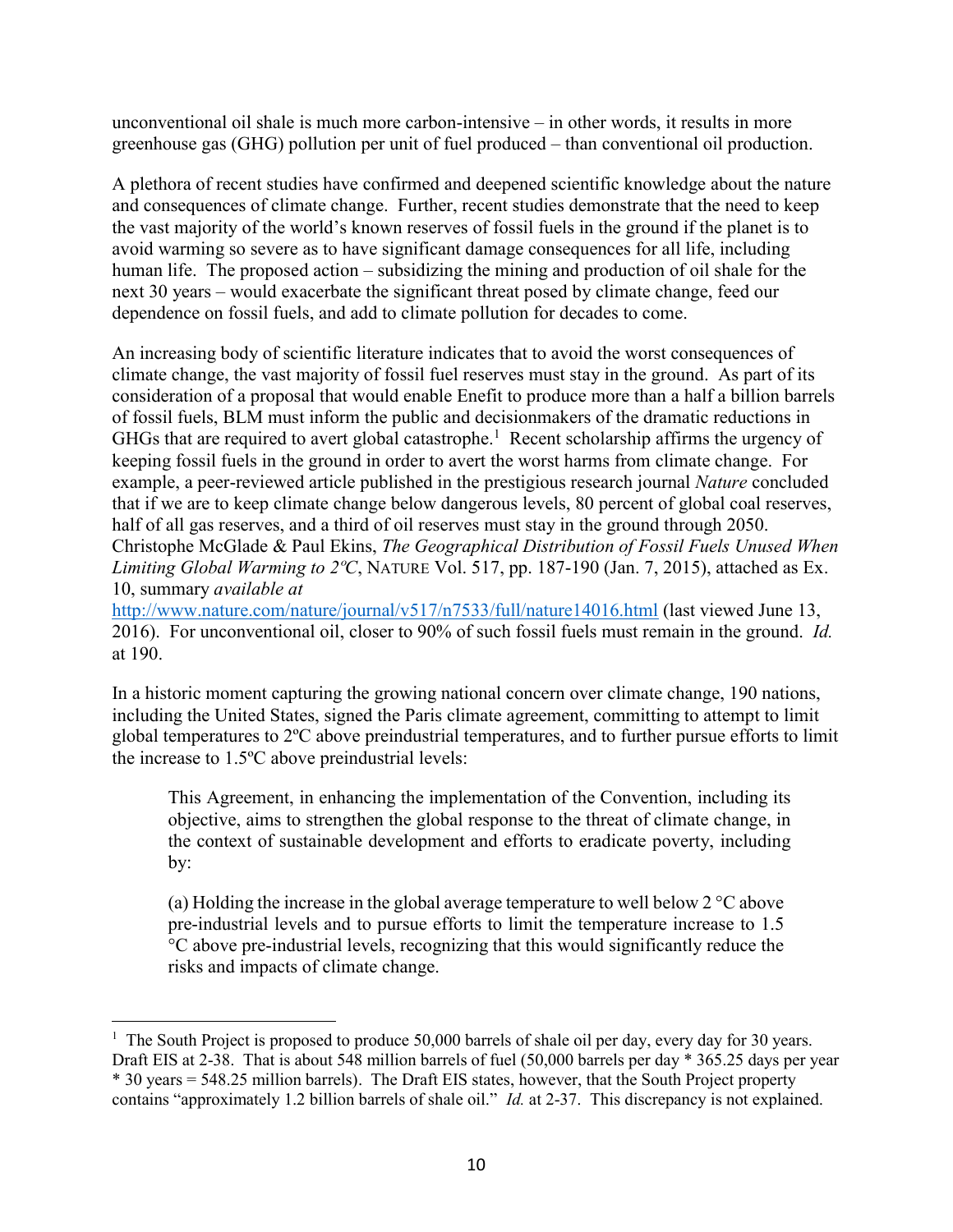United Nations, Framework Convention on Climate Change, Paris Agreement, Article 2 ¶ 1(a) (Dec. 11, 2015), attached as Exhibit 11. To meet this threshold of safety, "deep reductions in global emissions will be required," and "[d]eveloped country Parties shall continue taking the lead by undertaking economy-wide absolute emission reduction targets." *Id.* at Article 4 ¶ 4. The Agreement aims for net zero emission by mid-century. *Id.* at Article 4 ¶ 1. The governments further agreed that global emissions need to peak as quickly as possible. *Id.* Once 55 countries ratify this agreement, it will become binding, and countries must submit their emissions targets every 5 years beginning in 2020. *Id.* at Article 21 ¶ 1; Article 4 ¶ 9.

BLM's proposal to ease the way for the South Project and its hundreds of millions of tons of additional greenhouse gas emissions undermines America's commitment to the Paris Agreement, in which nations agreed to make deep cuts in emissions and to aim for zero net-emissions by mid-century.

In order to have better than even odds of meeting this target "cumulative CO2 emissions from all anthropogenic sources [must] stay between … 0 and 1000 GtC…. An amount of 531 [446 to 616] GtC, was already emitted by 2011." IPCC, Working Group I Contribution to the IPCC Fifth Assessment Report: Climate Change 2013: the Physical Science Basis: Summary for Policy Makers (2013) at 25, attached as Exhibit 12. This means that for the rest of the  $21<sup>st</sup>$  Century all nations on the planet can only emit approximately 470 GtC. To meet this limit, "between twothirds and four-fifths of the planet's reserves of coal, oil, and gas" need to stay in the ground. Bill McKibben, *Global Warming's Terrifying New Math,* Rolling Stone (Aug. 2, 2012), attached as Exhibit 13; Bill McKibben, *Obama and Climate Change: The Real Story* (Dec. 17, 2013), attached as Exhibit 14. If unabated, "[b]urning all fossil fuels would produce a different, virtually uninhabitable, planet." Hansen, *et al., Climate Sensitivity, Sea Level and Atmospheric Carbon Dioxide*, 371 Phil. Trans. R. Soc'y (2013), attached as Exhibit 15; *see also* Global Carbon Project, Global Carbon Budget 2014 (Sept. 14, 2014), attached as Exhibit 16.

A proposal to unlock between a half-billion and one billion barrels of "shale oil" product must be viewed in this context.

In addition, the public interest in preventing the worst damages from climate change weighs heavily against subsidizing oil shale development because synthetic oil processed from oil shale is much more damaging from a climate perspective than conventional oil. Studies have concluded that life-cycle CO2 emissions from oil shale processing make it *among the dirtiest feedstocks on the planet* from a climate perspective, producing greenhouse gas emissions far higher than those from conventional oil. *See, e.g.,* A. Brandt, "Greenhouse gas emissions from liquid fuels produced from Estonian oil shale" (Jan. 2011) (estimating that CO2 emissions from Estonian oil shale are 40% to 60% higher than for conventional oil), *available at [https://circabc.europa.eu/sd/d/9ab55170-dc88-4dcb-b2d6-](https://circabc.europa.eu/sd/d/9ab55170-dc88-4dcb-b2d6-e7e7ba59d8c3/Brandt_Estonian_Oil_Shale_Final.pdf)*

*[e7e7ba59d8c3/Brandt\\_Estonian\\_Oil\\_Shale\\_Final.pdf](https://circabc.europa.eu/sd/d/9ab55170-dc88-4dcb-b2d6-e7e7ba59d8c3/Brandt_Estonian_Oil_Shale_Final.pdf)* (last viewed June 13, 2016), and attached as Exhibit 4; S. Mui *et al.*, "GHG Emission Factors for High Carbon Intensity Crude Oils" (2010) at page 2 (concluding that CO2 emissions from ex situ oil shale could be between 47% and 73% more carbon intensive than conventional oil), *available at*  [https://www.nrdc.org/sites/default/files/ene\\_10070101a.pdf](https://www.nrdc.org/sites/default/files/ene_10070101a.pdf) (last viewed June 13 2016), and attached as Exhibit 5. Last year, an International Energy Agency official stated bluntly: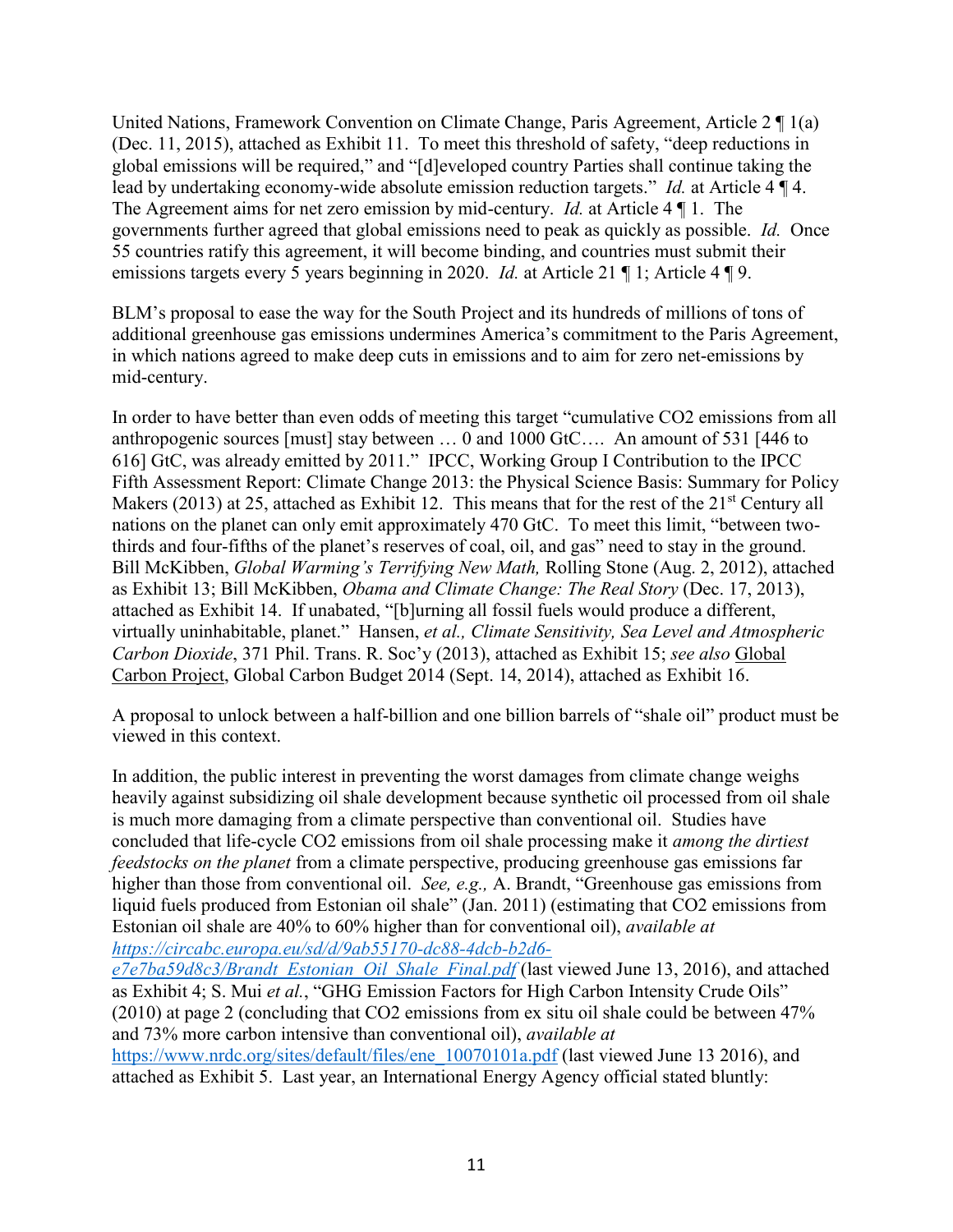Experience has shown that exploitation of oil shale, whether for oil production, power generation or industrial use, is *energy-intensive and CO2-intensive*.

In Estonia, one might argue its use is positive for energy security and economic development — but it is certainly not positive for the environment.

D. Crouch, "Estonia sees a bright future for oil shale," Financial Times (June 15, 2015) (emphasis added), *available at* [http://www.ft.com/intl/cms/s/0/778da826-fd66-11e4-9e96-](http://www.ft.com/intl/cms/s/0/778da826-fd66-11e4-9e96-00144feabdc0.html#axzz4ApFl4sAk) [00144feabdc0.html#axzz4ApFl4sAk](http://www.ft.com/intl/cms/s/0/778da826-fd66-11e4-9e96-00144feabdc0.html#axzz4ApFl4sAk) (last viewed June 13, 2016) and attached as Exhibit 17.

Even Enefit's own promotional materials regarding emission factors, based on non-peerreviewed reports, state hat life-cycle CO2 emissions of the Enefit280 process – the very oil shale processing technology that the company intends to employ in Utah<sup>2</sup> – are as much as  $40\%$  more carbon intensive than emissions from conventional fuel development. I. Aarna *et al*., Enefit, "Carbon intensity, water use and EROI" (Oct. 2011) at 8 (reporting results of a study of carbon intensity of the Enefit280 process), *available a*t [http://www.costar-mines.org/oss/31/F-pres-sm](http://www.costar-mines.org/oss/31/F-pres-sm-sec/12-4_Aarna_Indrek.pdf)sec/12-4 Aarna Indrek.pdf (last viewed June 13, 2016), and attached as Exhibit 6. According to Enefit, oil shale produced from the Enefit280 process will result in even more CO2 per unit of energy produced than tar sands, a notoriously carbon intensive fuel. *Id.* And Enefit's selfserving, proprietary analysis likely under-estimates oil shale's CO2 intensity. For example, Enefit reduces its estimate of the carbon intensity of shale oil produced via the Enefit280 process due to an unexplained "power offset." *Id.*

These outsized climate impacts will likely be worsened by additional mining and production of oil shale that will likely occur adjacent to, and with the aid of utilities accessing, the South Project property. Enefit owns, leases, or has preferential lease rights to an additional 19,000 acres of private, state, and federal land outside the South Project property. Draft EIS at 3-97. Most of these properties are crossed by or are in close proximity to the proposed rights-of-way; mining and/or processing on these additional properties could be served by the applicant's

 $\overline{a}$ 

Before this construction starts in Utah … Enefit will have constructed a new generation Enfit280 plant in Estonia, scheduled to start up in 2012. *This is the same new generation Enefit technology that will be used in Utah*.

<sup>&</sup>lt;sup>2</sup> Enefit promotes the South Project on its website as utilizing "proven" technology to produce liquid fuels. *See* "Enefit's Utah Project," *available at* <http://enefitutah.com/> (last viewed June13, 2016), and attached as Exhibit 18. The most recent generation of Enefit's production facilities that produces synthetic crude oil from oil shale in the company's "Enefit280." *See* Enefit Utah, "Next-Generation Enefit280 Plant is Nearing Peak Performance" (Dec. 22, 2014), *available a*t [http://enefitutah.com/?s=next](http://enefitutah.com/?s=next-generation)[generation](http://enefitutah.com/?s=next-generation) (last viewed June13, 2016), and attached as Exhibit 19; Enefit, "Estonia shale oil industry," *available at* <https://www.enefit.com/enefit280-building> (last viewed June13, 2016), and attached as Exhibit 20. The production process is schematically described in Enefit's promotional materials. *See*  Enefit, Retorting Enefit280, *available at* <https://www.enefit.com/retorting-enefit280> (last viewed June 13, 2016), and attached as Exhibit 21. Enefit has specifically stated that it intends to use the Enefit280 process at its Utah operations:

Letter of R.L. Hrenko, Enefit American Oil to K. Hoffman, BLM (July 19, 2012) at 5 (emphasis added), attached as Exhibit 22.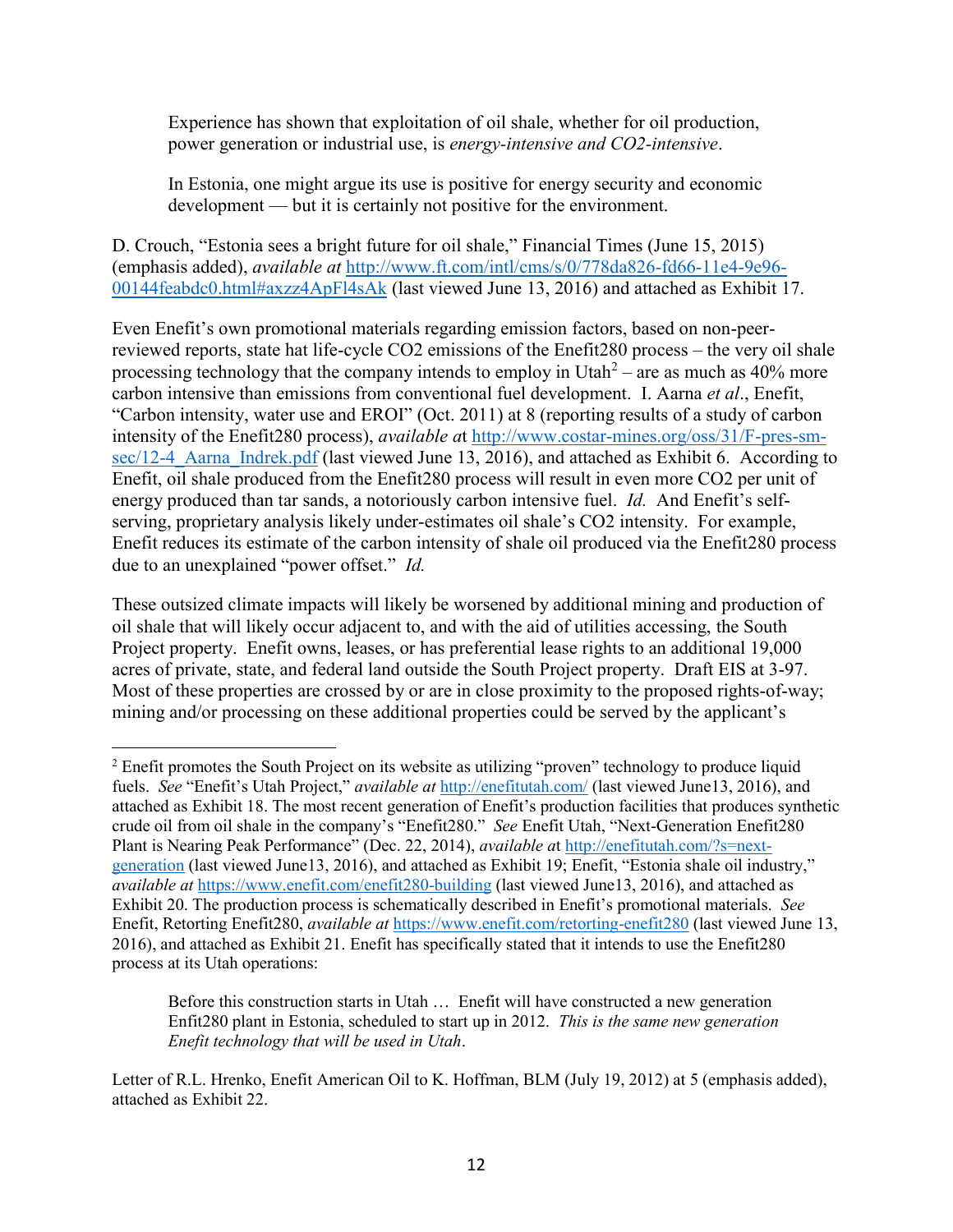utilities. *See id.* at 2-3 (map displaying Enefit's holdings). In addition, Enefit's South Project, as subsidized by BLM, would set a precedent as the U.S.'s first commercial oil shale production facility. The proposed rights-of-way will thus open the door to a huge and multi-decade commitment to one of the world's dirtiest liquid fuels, reversing progress on climate change, and undercutting the President's commitments to achieving reductions in carbon emissions in both the short- and long-term.

Helping to lock in a dirty carbon future, as our communities, ecosystems, and the planet as a whole are threatened with suffering from centuries of damage due to climate change already locked-in, is the antithesis of the public interest. It is elevating the private interest of one company owned by the Estonian government above the interests of the American public. On this basis alone, the right-of-way applications must be rejected.

# b. *The South Project's Water Impacts Will Undermine the Public Interest.*

Water is a precious and over-allocated resource in the arid upper Colorado River basin. To turn rock into synthetic crude oil, the South Project will consume up to 15 cubic feet per second of the Green River – nearly 11,000 acre-feet per year. Draft EIS at 4-62. That's over a hundred billion gallons of water over the 30-year life of the South Project.<sup>3</sup> As discussed in more detail below, *any* water depletions from the basin, let alone the more than three billions gallons per year proposed by Enefit, will cause "jeopardy" to the endangered Colorado River fish under the Endangered Species Act. The Draft EIS admits that impacts of the rights-of-way and South Project may include "[w]ithdrawal of water from the Green River that reduces its flow and degrades the water quality of the stream down gradient from the point of the withdrawal." Draft EIS at 4-110.

Moreover, the South Project's likely impacts to water quality in the Colorado River Basin undermine the public interest. The product pipeline for Enefit's synthetic crude product would cross the White River and Evacuation Creek. Any rupture would be catastrophic to the ecosystem, imperiled fish, and downstream communities. Additionally, leaching from the up to 750 million tons of oil shale waste – potentially a half billion cubic yards of material – created by Enefit's project poses a threat to water quality of nearby surface and groundwater resources. Draft EIS at 2-37 ("The South Project will produce approximately 28 million tons of raw oil shale ore rock per year"); Bureau of Land Management, Final EIS, Proposed Land Use Plan Amendments for Allocation of Oil Shale and Tar Sands Resources (Nov. 2012), Appendix A, A-49 ("plant producing 50,000 bbl/day … may need to dispose of as much as approximately 450 million ft3 of spent shale each year").

It is not in the public interest to deplete the dwindling flow of the Upper Colorado and threaten those water resources with contamination in order to subsidize production of such a dirty, carbon intensive fossil fuel.

 $\overline{a}$  $3\,10,867$  acre-feet per year \* 325,851 gallons per acre-foot \* 30 years = 106.23 billion gallons.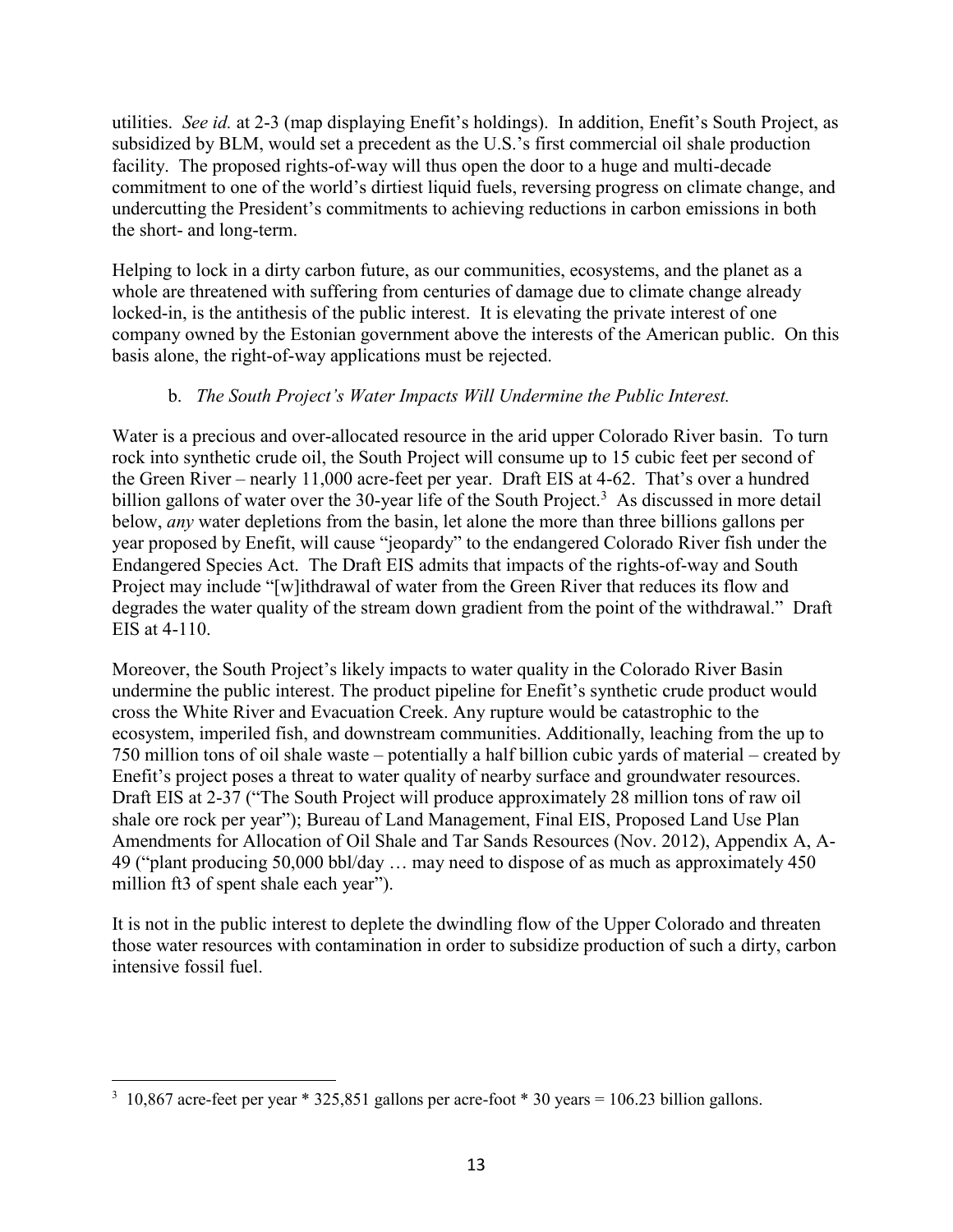### c. *The South Project's Air Quality Impacts Will Undermine the Public Interest.*

Enefit's rights-of-way and the proposed South Project would have significant, negative impacts on air quality, given that Enefit intends to build a mining and processing complex that would produce nearly as much crude oil as is currently produced from every oil well in the Uinta Basin. *See* below at IV (4)-(6) &(V)(1)-(2) *see also* Exhibit 23. The Uinta Basin in winter has in recent years experienced ozone pollution worse than that in most major U.S. metropolitan areas, and far higher than is healthy to breathe on many days. Much of this air pollution would likely be transported by prevailing winds into Colorado.

The public interest in protecting human health thus strongly supports denying Enefit's applications, especially because Enefit has steadfastly refused to provide information to either BLM or the public concerning the likely nature and scale of the South Project's air pollution impacts. *See* below at IV (4)-(6), *see also* Exhibit 23.

## d. *No Statutory or Policy Directive Supports the Right-of-Way Applications.*

The Draft EIS fails to directly address the public interest the rights-of-way will allegedly serve. In fact, the Draft fails to contain the phrase "public interest." While it does contain some claims that may relate to the public interest the rights-of-way will allegedly serve, none of these allegations have merit.

First, the Draft EIS addresses the purpose and need for the project, stating that the agency's consideration of the applications "is guided by the Energy Policy Act of 2005." Draft EIS at 1-2. But that law does not mandate the development of private land oil shale resources, nor does it require BLM to approve rights-of-way for such resources. Further, the Federal Land Policy and Management Act (FLPMA), also cited by BLM, merely provides BLM with "discretionary authority," not a duty, to grant rights-of-way. *Id.* Given the potential damage due to climate change, water depletion, and air pollution from the South Project, the public interest in multiple uses of BLM lands does not support rights-of-way approval. The most effective way for BLM to "minimize damage to scenic and esthetic values and fish and wildlife habitat and otherwise protect the environment," *id.* (quoting FLPMA Title V), is to deny Enefit's application.

Second, the Draft EIS includes Enefit's "interests and objectives" in the applications. Draft EIS at 1-7 - 1-8. But Enefit's *private* interest in cheaply developing the South Project with the subsidy of federal land conflicts with the public interest, given the environmental damage that Enefit's project will cause. The Draft EIS parrots Enefit's application in alleging that the Energy Policy Act of 2005 supports approving the rights-of-way. *Id.* at 1-7. Nothing in that law mandates the approval of such rights-of-way; the language Enefit and BLM cites comes from what is the non-binding Congressional "declaration of policy." *See* 42 U.S.C. § 15927(b). And that policy urges that oil shale development "should be conducted in an environmentally sound manner," which the South Project cannot do given its climate, water and air impacts. 42 U.S.C. § 15927(b)(2). Congress also declared that oil shale development "should occur, with an emphasis on sustainability, to benefit the United States." 42 U.S.C. § 15927(b)(3). Again, subsidizing one of the most carbon-intensive methods for creating liquid fossil fuels, and consuming tens of thousands of acre feet per year of water in the arid West to do so while polluting the atmosphere is not "sustainable," nor does the huge carbon and environmental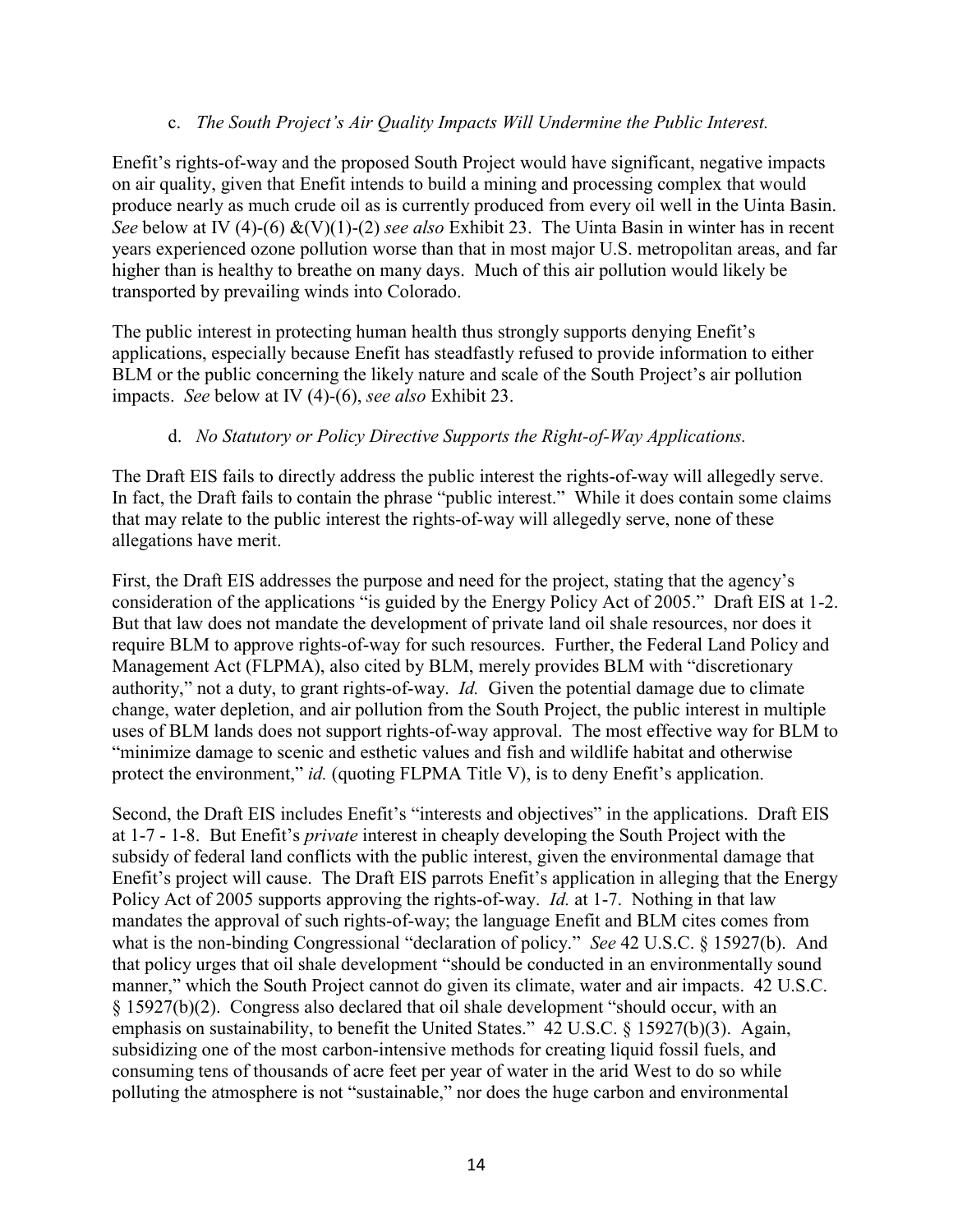footprint of the project "benefit the United States." In fact, it benefits a foreign government at the expense of the American public, thereby undermining the legislation's goals. And while Enefit cites Utah-specific policy supporting the development of oil shale, Draft EIS at 1-7 - 1-8, BLM must define the public interest more broadly. The subsidy of federal public lands for oil shale will damage the climate globally, will harm river flows in the Colorado River basin, which includes at least three other states downstream as well as Mexico, and will pollute the air, which will harm communities in Colorado as well as Utah. *See, e.g.*, letter of L. Schafer, Conservation Colorado *et al.* to E. McCullough, BLM (June 10, 2016), attached as Exhibit 24 (opposing rights-of-way due in part to potential air pollution impacts in Colorado due to the South Project).

In sum, the Energy Policy Act, FLPMA, and Utah's policies cannot be used to avoid the fact that approving a subsidy of federal land to support significant climate and air pollution and river depletion is contrary to the public interest.

# 2. The Draft EIS Does Not Show That Enefit Has Demonstrated the Financial Capability to Construct the Right-of-Way Facilities.

BLM may deny an application if the applicant "do[es] not have or cannot demonstrate the technical or financial capability to construct the project or operate facilities within the right-ofway." 43 C.F.R. § 2804.26(a)(5). The Draft EIS contains no evidence that Enefit has the financial capability to construct the right-of-way facilities.

Enefit's application contains assertions related to financial capability, but most of these are mere puffery. *See* Enefit American, Preliminary Plan of Development And Right-of-Way Application To Support Enefit American Oil's Utah Oil Shale South Project (Nov. 26, 2012) at 3 of 29 ("Enefit is well-qualified, both technically and financially, to execute the Project in a safe, responsible, and productive manner"); *id.* at 1 of 29 (discussing Enefit's Estonian employees).

Recent news reports indicate that, to the contrary, Enefit may be incapable or unwilling to pay for the facilities. For example, on November 4, 2015, Estonian Public Broadcasting published the following article paraphrasing Hando Sutter, Eesti Energia's CEO.

CEO of state-owned energy giant Eesti Energia, Hando Sutter, said the project in the US state of Utah *has been stopped and currently there is no business plan in place to continue*. The company purchased oil-shale-rock-rich land in Utah years ago, and has so far invested 51 million euros, plus pay annual upkeep of around 600,000 euros. The land has around 2.6 billion barrels of shale oil. Sutter said only a few Eesti Energia employees are located in the United States, and they are obtaining environmental licenses. He added that these permits could be used in the future. Sutter also said the other side of the project is the business plan and viability, which are calculated in Estonia, adding that *currently, there are no plans in place*.

J.M. Laats, "Utah project frozen, says Eesti Energia CEO," Estonian Public Broadcasting (Nov. 4, 2015) (emphasis added), available at [http://news.err.ee/v/632891bc-26fd-45f2-b2ae](http://news.err.ee/v/632891bc-26fd-45f2-b2ae-a90b79bd8d19)[a90b79bd8d19](http://news.err.ee/v/632891bc-26fd-45f2-b2ae-a90b79bd8d19) (last viewed June 13, 2016), and attached as Exhibit 25. Further, within a month this report, newspapers announced that Enefit's Estonian parent was "preparing to write off large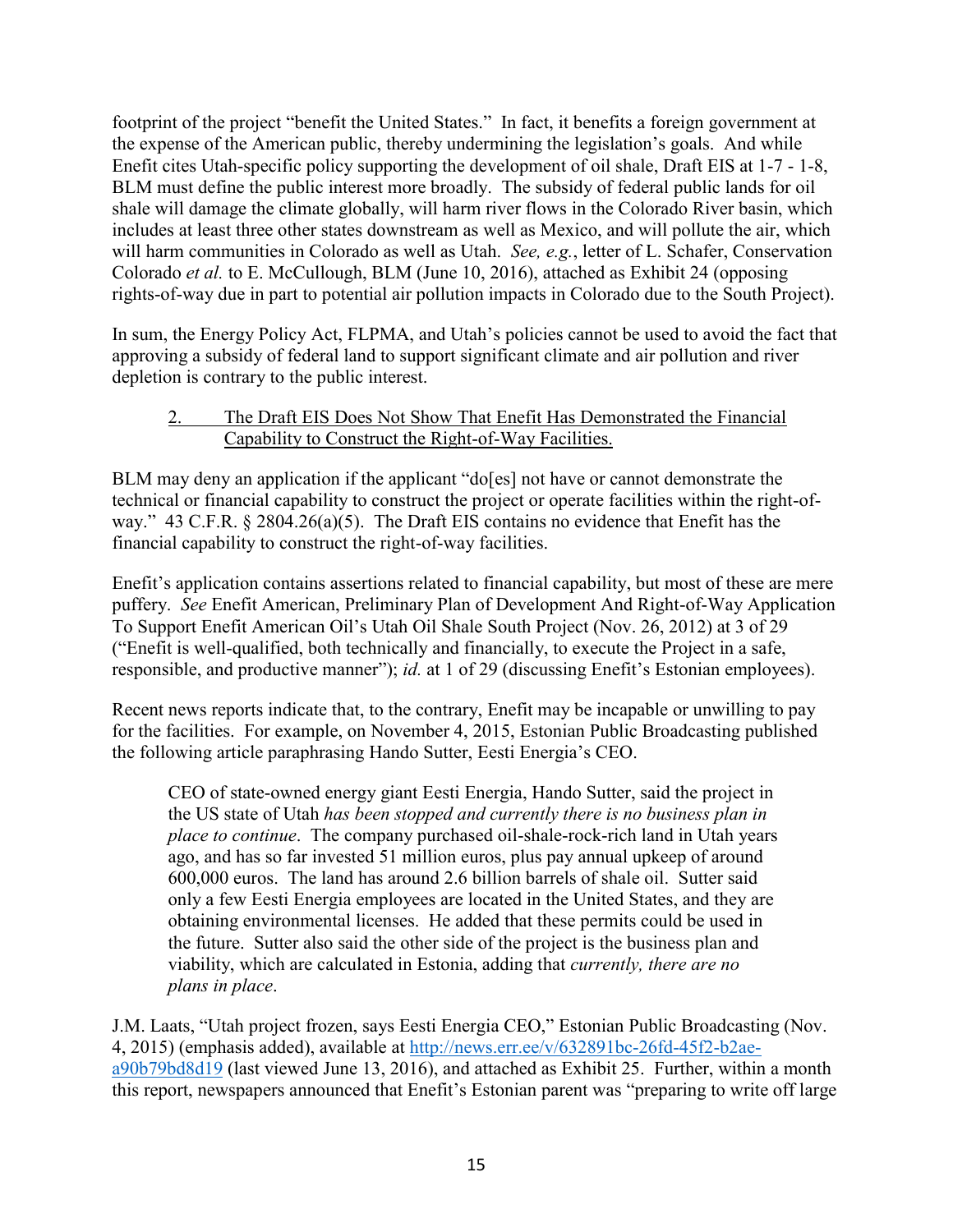investments made into projects in the United States," including Utah projects. *See also* J.M. Laats, "Daily: Eesti Energia preparing to devalue Utah and Auvere investments," Estonian Public Broadcasting (Nov. 25, 2015), available at [http://news.err.ee/v/30971640-67f8-4749-](http://news.err.ee/v/30971640-67f8-4749-9cab-2287cd04c656) [9cab-2287cd04c656,](http://news.err.ee/v/30971640-67f8-4749-9cab-2287cd04c656) last viewed June 13, 2016), and attached as Exhibit 26. Later media appear to confirm Enefit's write-down of the South Project:

The lastingly low oil price is increasingly affecting state-owned Eesti Energia. Today the company announced a 65-million write-off as it reduced the value of two of its largest projects, and it might have to give up shale oil production.

The assets in question are the only recently completed Auvere power plant as well as the company's Utah project, now worth  $\epsilon$ 39.6m and  $\epsilon$ 26m less respectively.

BNS, "Low oil price affects Eesti Energia," (Jan. 19, 2016), available at <http://news.err.ee/v/7fd01ed9-b4b7-4c2f-bcff-0cbc6771097d> (last viewed June 13, 2016), and attached as Exhibit 27 *See also* Eesti Energia. 2015 Annual Report (Jan. 2016) at 27 (recognizing "impairment loss concerning assets related to … Utah project" of 26 million euros), available at [https://www.energia.ee/-/doc/10187/pdf/concern/2015\\_presentation\\_eng.pdf.](https://www.energia.ee/-/doc/10187/pdf/concern/2015_presentation_eng.pdf)

Given that Enefit is writing down as a loss a significant investment in the South Project, it is unclear whether Enefit has the intention or capital available to construct and maintain the rightsof-way. BLM therefore has a valid basis to, and should, reject the applications on the grounds that Enefit has failed to demonstrate that it has the financial capability to construct the project or operate facilities within the right-of-way.

# 3. Enefit Has Failed to Provide BLM with Necessary Information Needed to Disclose the Impacts of the Right-of-Way Applications.

BLM may deny a right-of-way application if the applicant "do[es] not adequately comply with a deficiency notice … or with any BLM requests for additional information needed to process the application." 43 C.F.R. § 2804.26(a)(6). The Draft EIS demonstrates that Enefit has chosen to withhold information critical to understanding the impacts of the proposed action and the evaluation of alternatives, and that in doing so Enefit has fundamentally undermined BLM's ability to consider or disclose potentially significant impacts of the proposal. Based on Enefit's withholding of, and failure to provide, information, BLM should deny the right-of-way applications.

First, Enefit has failed to disclose or provide any useful analysis concerning potentially significant impacts of the South Project – especially air and climate pollution impacts – although facilitating construction of the South Project is the very purpose of the rights-of-way. The Draft EIS states that it does not disclose information about the South Project's air impacts because "[t]he availability of utilities to the Applicant could influence certain mining and mineral processing design considerations, which in turn may affect the nature and magnitude of air emissions associated with the Utility Project and South Project." Draft EIS at 3-8. The Draft EIS fails to disclose such important information because, as BLM describes it, Enefit is simply "unwilling" to provide it: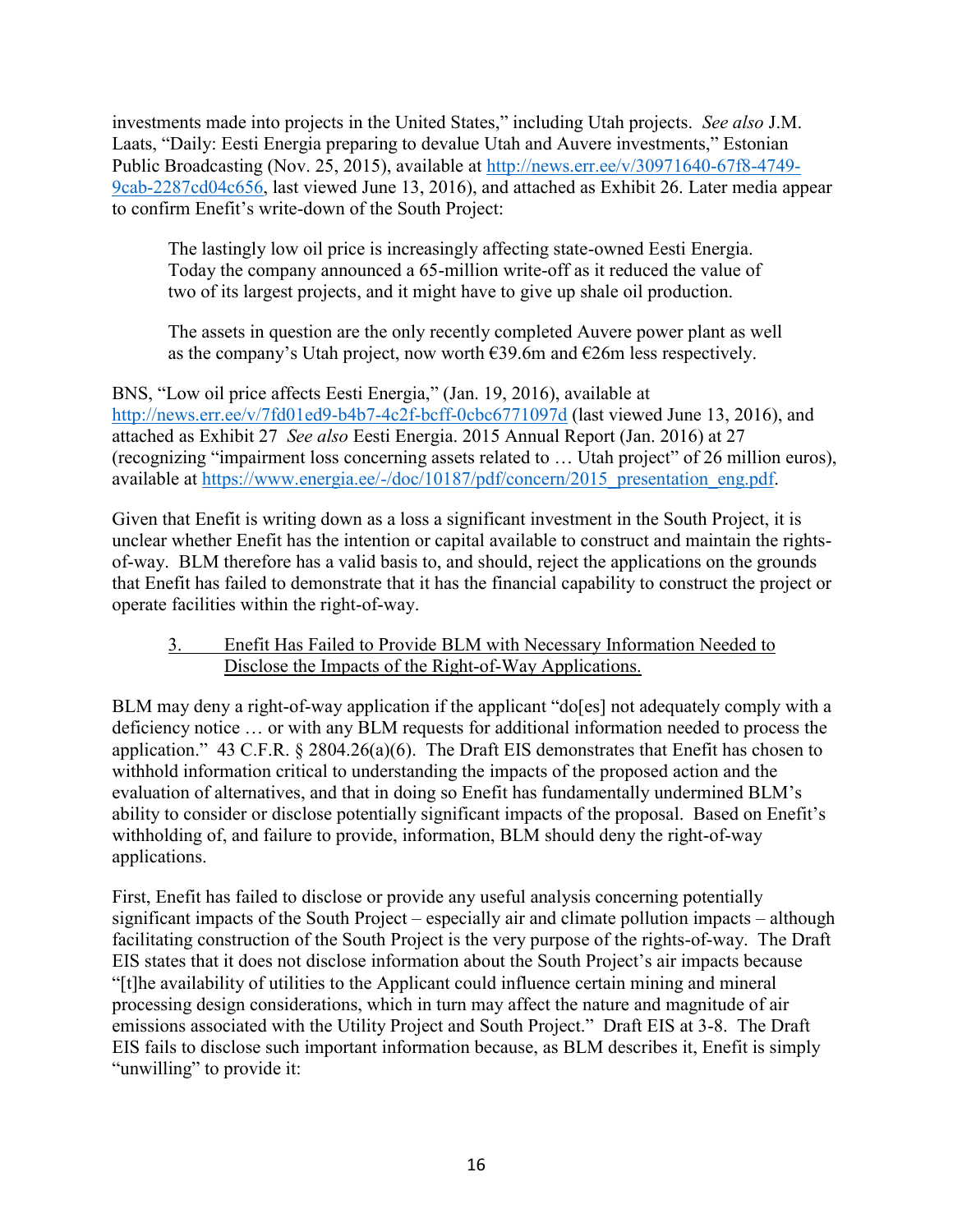The Applicant has provided BLM with all the information it has for the South Project mine plan and is *unwilling to expend further resources* to develop the mine plan and engineering specifications until it receives a decision on the utility corridor rights-of-way application due to the different design requirements between the Proposed Action and No Action Alternatives.

*Id.* at 2-37. Indeed, Enefit has told BLM point-blank: "while we understand the need for BLM to request information from us to define whether the South Project could continue in some form without the ROW grant, *we will not develop alternative South Project scenarios based on the BLM's No Action alternative.*" Email of R. Clerico, Enefit to S. Howard, BLM (July 14, 2014) re: Enefit EIS connected action clarification, at page 1 (emphasis added), attached as Exhibit 28. Enefit alleges there are too many variables should the right-of-ways be denied, and that "[a]ny alternative South Project development scenario at this point would be far too speculative." *Id.*

With this approach, Enefit has deliberately chosen to refuse BLM's data requests, which will make BLM's job of comparing alternatives impossible by refusing to disclose how the company will design its project if it receives the rights-of-way versus if it does not. Yet such a comparison of alternatives is the "heart" of the NEPA process. 40 C.F.R. § 1502.14. Enefit's willful withholding of information rips the "heart" out of the federal law requirement by undercutting the comparison of alternatives simply because the company refuses to disclose its business plan if BLM doesn't do what Enefit wants.

Enefit is gaming the system. By withholding information about how it might design the South Project until after it its right-of-way applications are granted or rejected, Enefit prevents BLM from addressing the most contentious and potentially significant impacts of the Project: air and climate impacts.

Enefit's failure to provide the requested and necessary information is particularly arbitrary because the company knows or has predicted what process it intends to use (the Enefit280 process), how much water, natural gas and electricity it needs, the amount of shale oil it intends to produce, how many workers it will employ, and numerous other variables. Enefit has experience with the Enefit280 process in Estonia. Enefit's contention that it cannot provide even ballpark projections for climate or air pollution is thus not credible. The company's "unwillingness" to model the potential impacts of competing alternatives should not give Enefit a free pass to fail to disclose those impacts, as the law requires.<sup>4</sup>

If Enefit wishes to obtain the rights-of-way at issue, the company must stop obstructing the NEPA process. Enefit's decision to deny BLM requests for additional information necessary to understand the South Project's impacts under the action and no action alternatives is ample reason for BLM to reject Enefit's applications.

Enefit has also failed to provide additional information needed to process the applications by failing to answer basic questions about the availability and practicality of several alternatives that could reduce the use of publicly-owned lands for rights-of-way. For example, rather than using

 $\overline{a}$ 

<sup>4</sup> As discussed below in section IV, BLM's failure to obtain the information or to engage in reasonable forecasting about the impacts of the South Project also violates NEPA.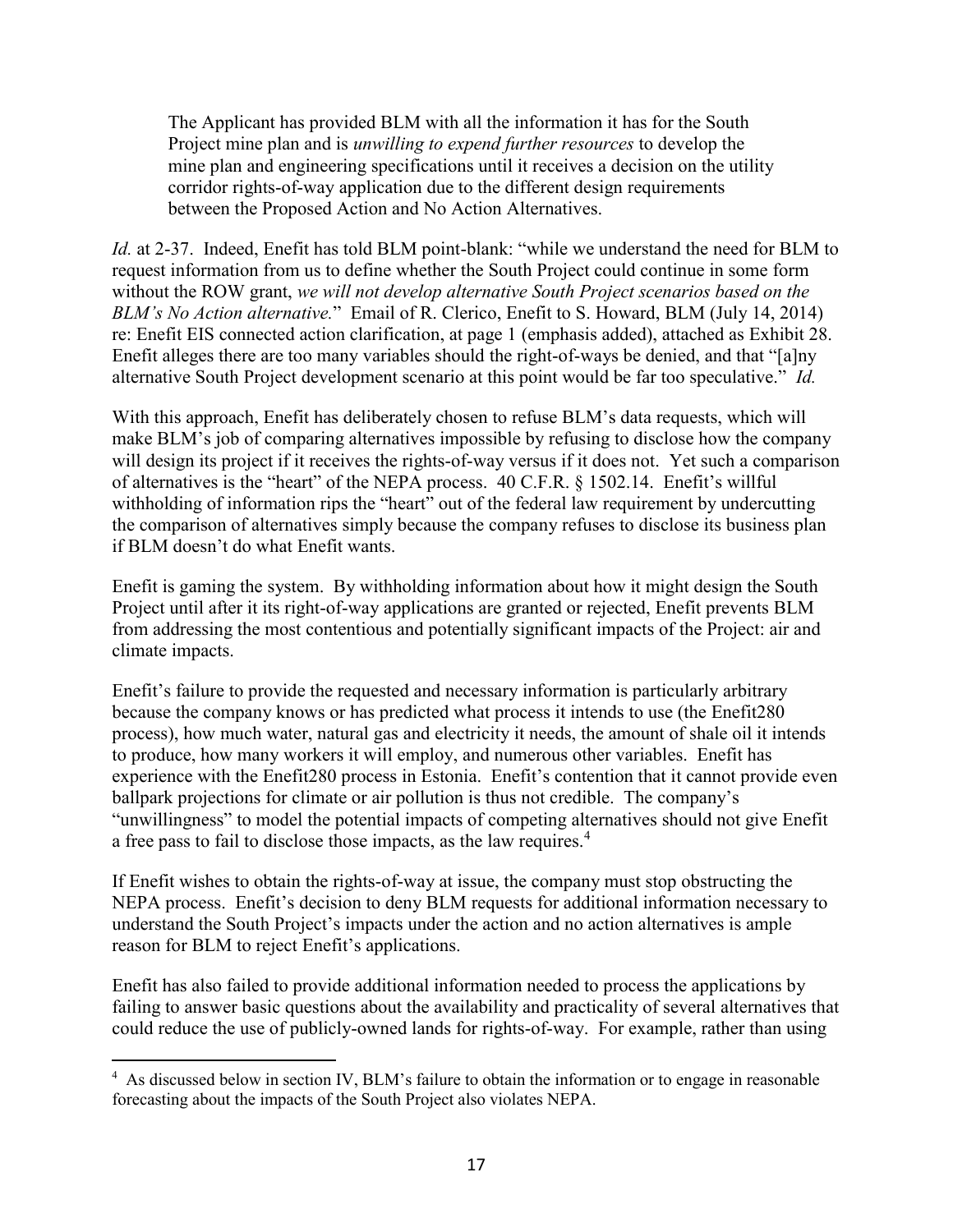and degrading public lands to construct a new natural gas pipeline to the South Project, Enefit could use existing pipelines. The Draft EIS notes the presence of at least three gas pipelines that traverse the South Project parcel, but declines to investigate this alternative in detail, asserting that "the quality, quantity, and rate of delivery for those existing facilities *is unknown at this time*, therefore this option was dismissed from the assumptions under the No Action Alternative." Draft EIS at 2-40 (emphasis added). Enefit, however, knows exactly what information is lacking as it explained in email correspondence with BLM. Over a year ago, Enefit stated that re-commissioning the Summit pipeline to meet Enefit's needs "could require additional compression and/or gas treatment to meet the pressure and quality demands of the SMR-PSA hydrogen plant, and it is unclear at this time where those facilities would need to be located. The pipeline is also several decades old, and integrity tests would need to be conducted to determine if any sections require replacement as part of the re-commissioning process." Email of R. Clerico re: Response to data gaps (Mar. 22, 2015) (Exhibit 7), at PDF page 3. However, rather than undertake or pay for the analysis and testing necessary to obtain the relevant data, Enefit has apparently chosen to do nothing.

The Draft EIS makes the similar excuses for failing to consider whether one of several existing natural gas pipelines could be converted to transport shale oil product to market, rather than scraping public lands for miles for a new pipeline. BLM acknowledges that the South Project parcel contains "existing natural gas pipeline[s] (owned by Summit MidStream or Mapco)," but declines to analyze using them because "the technical feasibility and willingness of these facility owners" to convert the pipelines to moving liquid fuels "is unknown." *Id.* at 2-41. Again, it is unclear why Enefit (and BLM) have apparently failed to obtain the necessary data from the owners of existing pipelines, something that could help avoid damaging public lands. Enefit's failure to obtain and provide this "additional information needed to process the application" is sufficient basis for BLM to reject Enefit's applications.

## 4. Issuing the Rights-of-Way Would Be Inconsistent With Federal Regulations

BLM has the discretion to reject the right of way application if…"[i]ssuing the grant would be inconsistent with the Act, other laws, or these or other regulations." 43 C.F.R. 2804.26(a)(4). As currently proposed, issuing the right-of-way for the utility corridor would enable Enefit to violate the federal regulations that bind its activities on its federal oil shale research, development (RD&D) lease tract and demonstration lease tract and accompanying preferential expansion area.

# *a. RD&D Activities Must Occur on the 160-Acre RD&D Tract*

The oil shale commercial leasing regulations approved by the BLM in November 2008 establish the terms and conditions for converting an RD&D lease into a commercial lease. See 43 C.F.R. § 3926 ("Conversion of Preference Right for Research, Development, and Demonstration (R, D and D) Leases"). According to the leasing regulations, an RD&D lessee must, among meeting other requirements, document "that there have been commercial quantities of oil shale produced from the lease, including the narrative required by the R, D and D leases." 43 C.F.R. § 3926.10 (a)(1). BLM can approve the conversion application only "if it determines that…there have been commercial quantities of shale oil produced from the lease." 43 C.F.R. § 3926.10  $(c)(1)$ .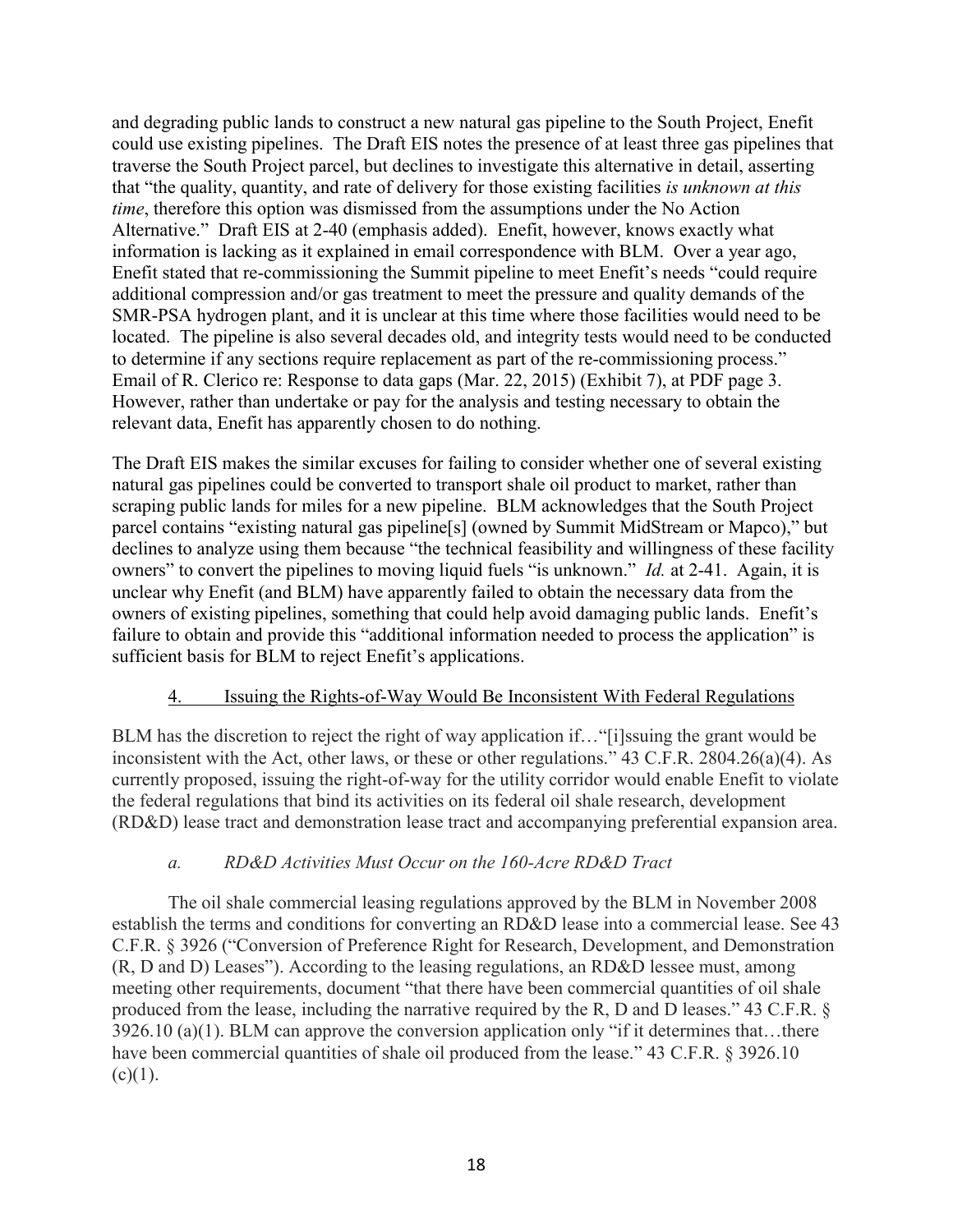Within the commercial leasing regulations, "Commercial quantities" are defined as:

Production of shale quantities in accordance with the approved Plan of Development for the proposed project through the research, development, and demonstration activities conducted **on the research, development, and demonstration (R, D and D) lease**, based on, and at the conclusion of which, there is a reasonable expectation that the expanded operation would provide positive return after all costs of production have been met, including the amortized costs of the capital investment.

43 C.F.R. § 3900.2 (emphasis added). These requirements are reflected in Section 23 of the lease that Enefit signed with the BLM. Specifically, that section reads:

The Lessee shall have the exclusive right to acquire any or all portions of the preference lease area for inclusion in the commercial lease, up to a total of 5,120 contiguous acres, upon (1) documenting to the satisfaction of the authorized officer that it has **produced commercial quantities of shale oil from the lease**.

BLM RD&D lease form, attached as Exhibit 29 (emphasis added). And, under the terms of the RD&D lease:

"Commercial Quantities" means production of shale oil quantities in accordance with the approved Plan of Development for the proposed project **through the research, development and demonstration activities conducted on the lease**, that a reasonable expectation exists that the expanded operation would provide a positive return after all costs of production have been met, including the amortized costs of the capital investment.

BLM RD&D lease form, Section 1(b), Exhibit 29 (emphasis added).

Taken together, the operative requirement for converting an RD&D lease into a commercial lease is the production of commercial quantities from research done on the leasehold. The requirements codified in 43 C.F.R. § 3926, *et seq*., are unconditional, and the BLM does not have the discretionary authority to allow an RD&D lessee to prove commercial viability in any location other than on its RD&D lease tract.

Indeed, BLM specifically addressed this exact point in the introductory language accompanying the commercial leasing regulations.

[s]everal comments expressed concern with the requirement under section 3926.10(b)(1) that an R, D and D lessee must document to the BLM's satisfaction that it has produced commercial quantities of oil shale from the lease. A commenter stated that an R, D and D lessee should be allowed to obtain the preference lease area without being required to demonstrate that a profit had been made on the oil shale produced exclusively in the 160 acre R, D and D lease area. According to the commenter, if the goal of the R, D and D program is to demonstrate that commercial development of oil shale is feasible, it should not matter that the retort was actually located on nearby or adjacent lands. We disagree.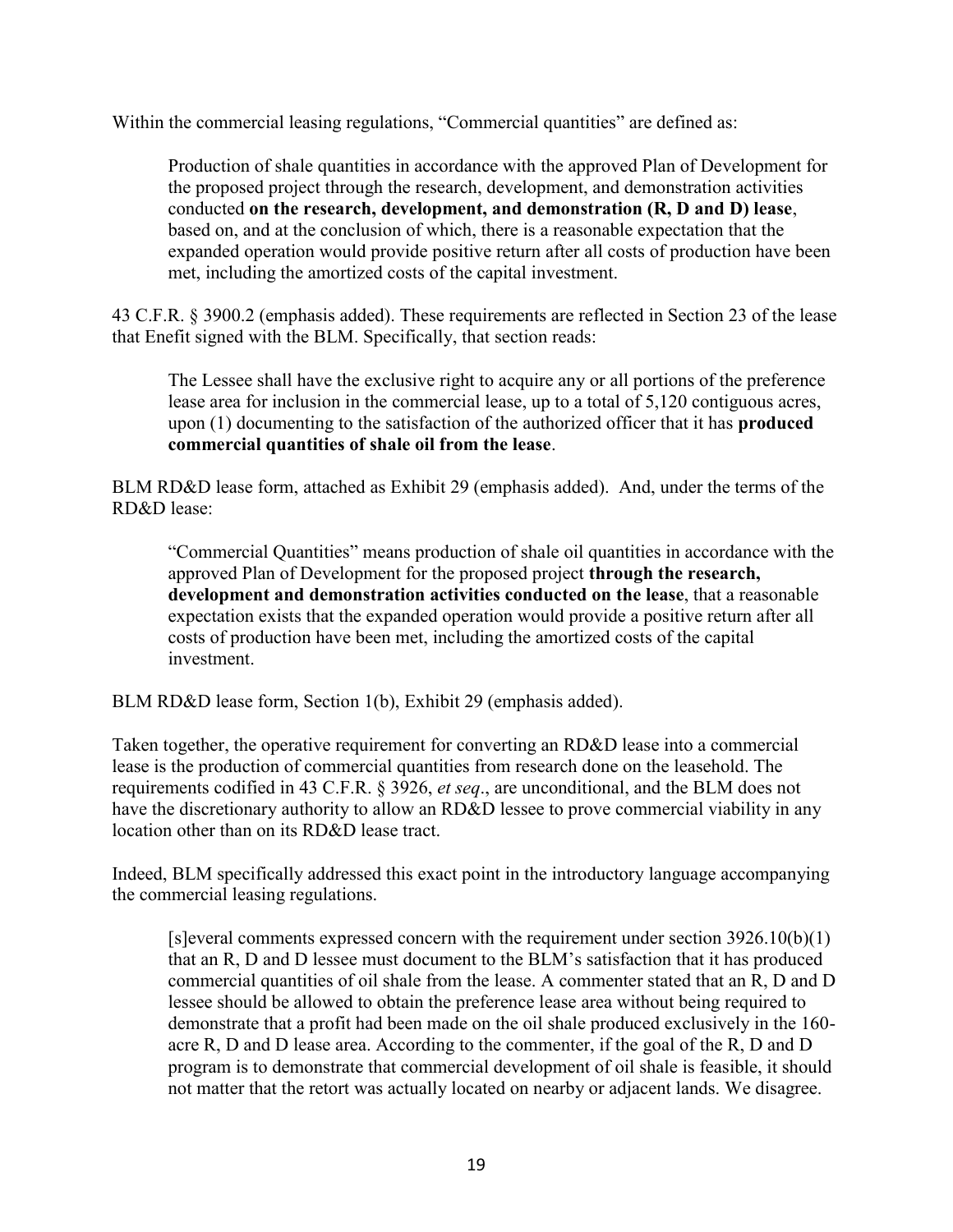The quality of an oil shale deposit will vary with location and therefore we believe that the location could affect the feasibility of a commercial oil shale project. The requirement in Section 23 of the R, D and D leases to produce in commercial quantities on an R, D and D lease is a key component of the BLM's R, D and D program. As the intent of subpart 3926 is not to establish new or different application requirements for conversion than those listed in Section 23 of R, D and D leases, but rather to be consistent with those provisions in the regulations, we are not eliminating the requirement for an R, D and D lessee's to produce commercial quantities.

73 FR 69438-39, November 18, 2008 (emphasis added).

## *b. Enefit's Stated Plans to Conduct its RD&D Activities on the South Project Are Inconsistent with Federal Regulations*

Enefit's stated plan to use its operations on the South Project to prove commercial viability and enable expansion onto its federal preferential lease area is inconsistent with and prohibited by the RD&D regulations. With the exception of taking a few core samples from its RD&D lease, the majority of the work Enefit has done and plans to do on its RD&D lease is and will be limited to collecting environmental data (*i.e.,* ambient air quality conditions, raptor surveys, sage grouse survey, etc.). The majority of its research will focus on its private property adjacent to the RD&D lease tract (the South Project). Enefit plans to use data gleaned from the South Project adjacent to the RD&D lease, in lieu of conducting actual work on the lease. July 19, 2012 Plan at 2 ("The RD&D Development Phase activities will be carried out on *both* the BLM RD&D lease property and [Enefit Oil Company]'s adjacent private Skyline property…").

Enefit's plans do not conform to BLM requirements that RD&D activities occur on the lease, and are not allowed under the conversion provisions of the leasing regulations. In sum, because issuing the utility corridor right-of-way would enable Enefit to undertake activities that are inconsistent with the commercial leasing regulations, BLM should reject the right-of-way application. *See* 43 C.F.R. 2804.26(a)(4).

## **IV. The Draft EIS Fails to Properly Disclose the Impacts of the South Project and Development of the RD&D Lease.**

The purpose of the proposed rights-of-way is to facilitate development of a massive oil shale mining and retort operation on Enefit's private land at the South Project. Absent the South Project, Enefit has no need for the proposed rights-of-way. Despite the fact that the rights-ofway and Enefit's plans to develop the South Project are inextricably intertwined, the Draft EIS fails to contain an analysis of key impacts of the South Project, including the Project's climate and air pollution impacts. Similarly, because Enefit plans to conduct its RD&D activities on the South Project parcel, as discussed above, the impacts of Enefit's RD&D activities and expansion onto Enefit's preferential rights lease area are likewise intertwined with the rights-of-way. BLM and Enefit offer a number of excuses to avoid analyzing impacts from the South Project, but none of them hold water. The Draft EIS's failure to estimate the potential climate, air, and other impacts of the South Project, RD&D activities, and federal preferential right expansion as connected actions, indirect effects, or cumulative actions, violates NEPA. Any subsequently prepared NEPA document must correct these significant omissions.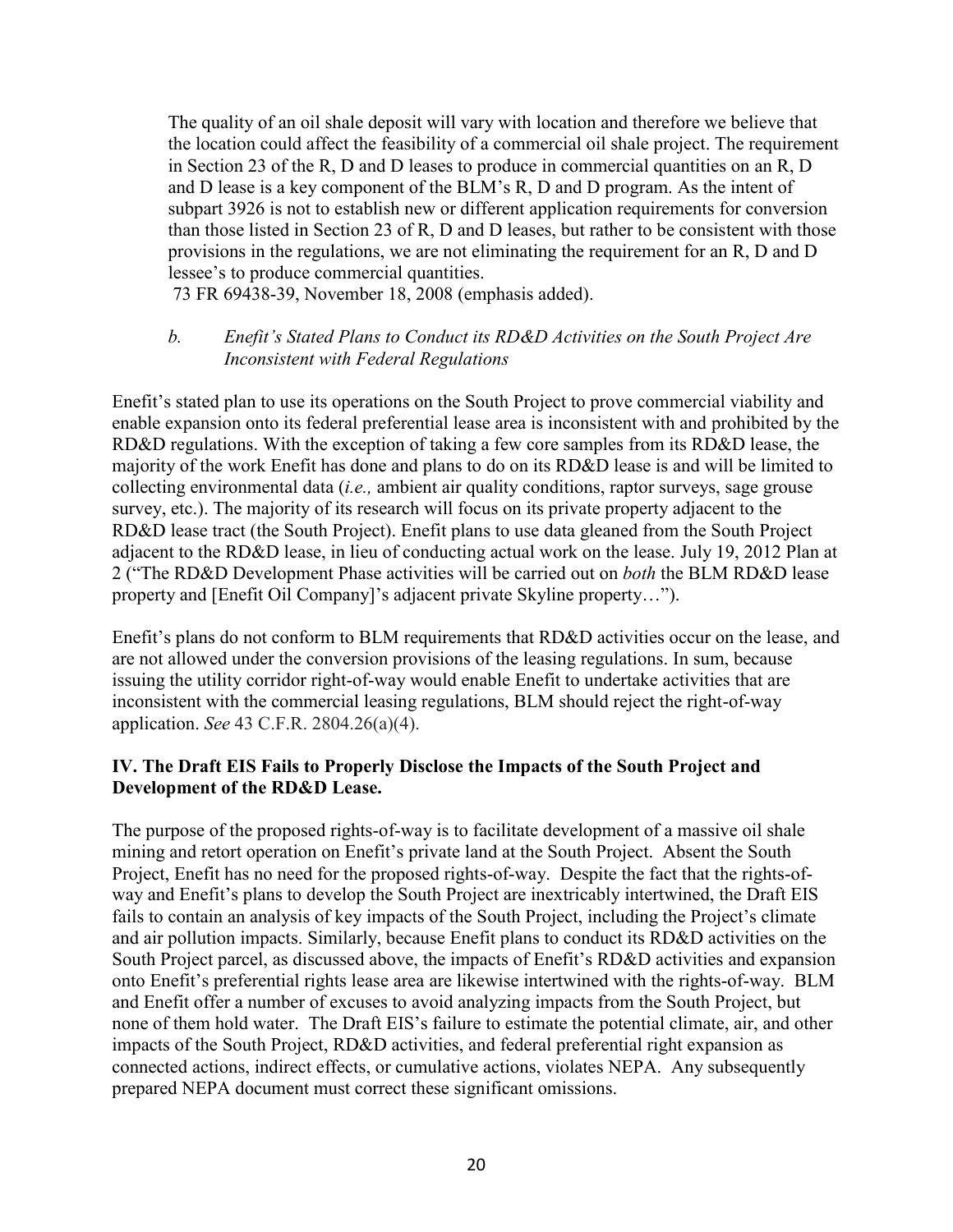### 1. NEPA Requires Disclosure of the Impacts of Connected Actions, of Indirect Impacts, and Cumulative Impacts.

CEQ regulations require agencies to include within the scope of their NEPA analyses both connected actions and "[i]mpacts, which may be: (1) Direct; (2) indirect; [or] (3) cumulative." 40 C.F.R. § 1508.25(a), (c). "Actions are connected if they: (i) Automatically trigger other actions which may require environmental impact statements[;] (ii) Cannot or will not proceed unless other actions are taken previously or simultaneously[; or] (iii) Are interdependent parts of a larger action and depend on the larger action for their justification." *Id.* § 1508.25(a)(1). Indirect effects are those that:

are caused by the action and are later in time or farther removed in distance, but are still reasonably foreseeable. Indirect effects may include growth inducing effects and other effects related to induced changes in the pattern of land use, population density or growth rate, and related effects on air and water and other natural systems, including ecosystems.

Id.  $§$  1508.8(b).

Indirect effects are those "which are caused by the action and are later in time or farther removed in distance, but are still reasonably foreseeable." 40 C.F.R. § 1508.8(b). Indirect effects "may include growth inducing effects," such as the South Project's development. *Id.*

Subsequent development — or induced growth —is a reasonably foreseeable effect of a federal action when the entire purpose of the federal action is to facilitate such development. *See, e.g., Sierra Club v. Marsh*, 769 F.2d 868, 878–80 (1st Cir. 1985); *City of Davis v. Coleman*, 521 F.2d 661, 674–77 (9th Cir. 1975). The *City of Davis v. Coleman* decision involved a claim that a federal agency funding a highway interchange failed to consider in its NEPA analysis the effects of industrial development the interchange would enable. 521 F.2d at 667. The court found that the interchange was "not being built to meet the existing demand for freeway access [as asserted by the project proponent] but to stimulate and service future industrial development in the ... area." *Id*. It noted that "the interchange is an indispensable prerequisite to rapid development of the Kidwell area." *Id*. at 674. Not only could development not proceed without the interchange, but such development was the project's "raison d'etre." *Id*. at 674. Accordingly the court ordered the federal agency to prepare an EIS accounting for the effects of industrial development that the interchange would enable. *Id.* at 677.

*Sierra Club v. United States* (hereafter *Rocky Flats*) involved a factual situation nearly identical to the present one. In that case, a private corporation asked the Department of Energy (DOE) for an easement across federal land to its inholding so that it could develop and transport resources from that land. 255 F. Supp. 2d 1177 (D. Colo. 2002). DOE did not consider an inholding's development in a NEPA analysis. *Id*. at 1183. The court explained, "But for the road [across DOE lands], the mining company could not access the mine site; absent the mine, there is no independent utility for the access road." *Id*. at 1184. The court concluded that "the [e]asement is an integral part of the entire mining project" and that development was "reasonably foreseeable" because there were "firm plans" to develop a mine on the inholding. *Id.* at 1185.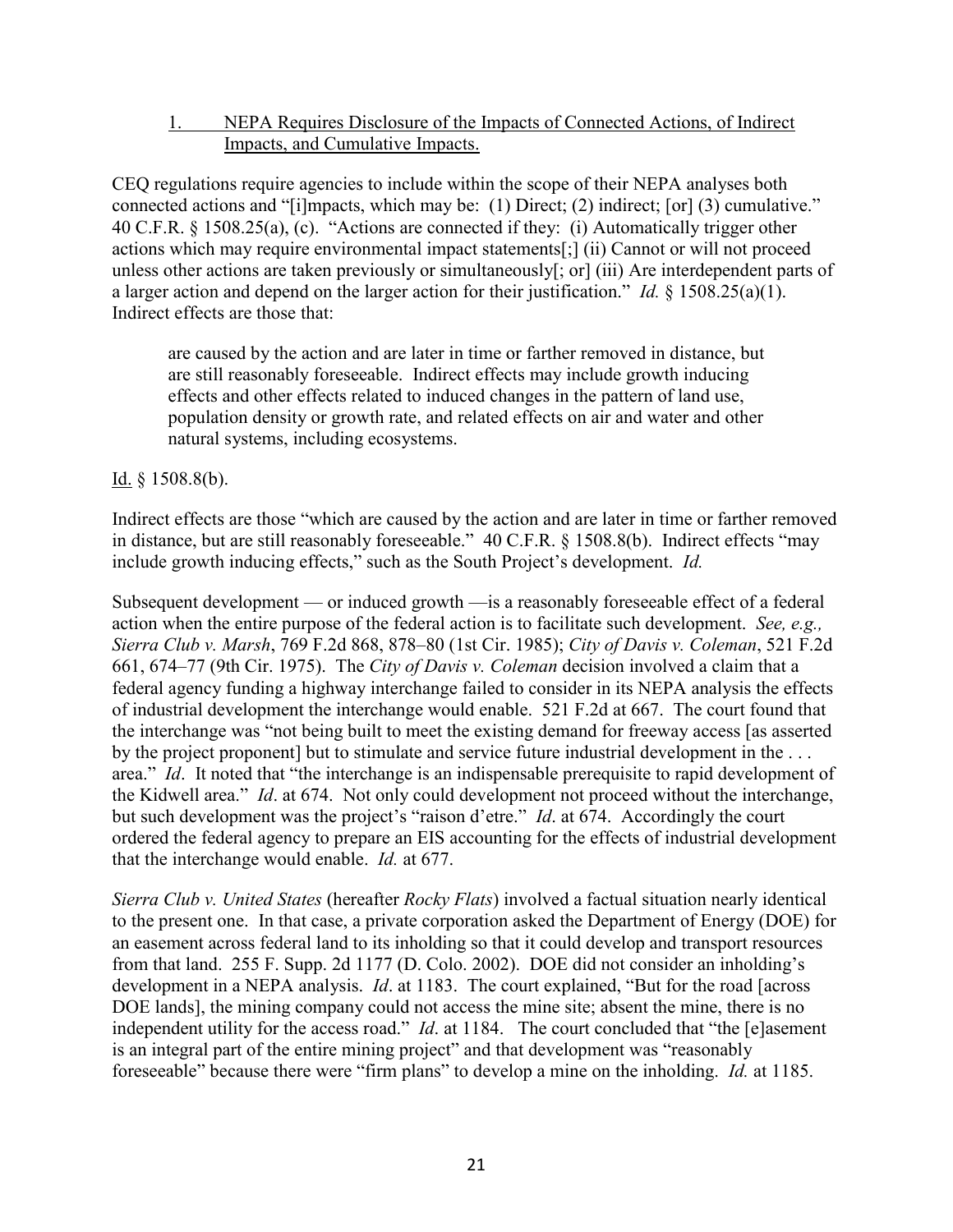The court thus held that development of the mine was an indirect effect that had to be considered in DOE's NEPA review of the easement. *Id.*

Enefit's requested rights-of-way are "an indispensable prerequisite" and "an integral part of the entire [development] project." The development is the easements' "raison d'etre"; enabling the inholdings' development is the "announced goal and anticipated consequence" of the rights-ofway that Enefit has applied for. *Friends of the Earth, Inc. v. U.S. Army Corps of Eng'rs*, 109 F. Supp. 2d 30, 41 (D.D.C. 2000) ("Since the economic development of these areas is an announced goal and anticipated consequence of the [federally approved] projects, the Corps cannot claim that the prospect of secondary development is 'highly speculative.' "); *see also City of Davis*, 521 F. 2d at 677 ("The argument that the principle object of a federal project does not result from federal action contains its own refutation."); 44 Fed. Reg. 29,107, 29,110 (May 18, 1979) (stating Forest Service must consider "off-site consequences" in NEPA analysis of special use authorizations). The reason Enefit seeks the rights-of-way is to "produce and deliver shale oil from oil shale mined under the South Project." Draft EIS at 1-7. And development of the South Project is reasonably foreseeable if the subsidy of federal lands for the rights-of-way is provided.

Most circuits apply an "independent utility" test to determine whether two actions are connected and so must be analyzed together in a single EIS. See, *e.g., Del. Riverkeeper Network v. FERC*, 753 F.3d 1304, 1316–17 (D.C. Cir. 2014); *N. Plains Res. Council, Inc. v. Surface Transp. Bd.*, 668 F.3d 1067, 1087 (9th Cir. 2011). Under that test, the court asks "whether 'each of two projects would have taken place with or without the other.'" *N. Plains Res. Council*, 668 F.3d at 1087 (quoting *Wetlands Action Network v. U.S. Army Corps of Eng'rs*, 222 F.3d 1105, 1118 (9th Cir. 2000)). "If the answer is yes, then the projects have 'independent utility' and do not require the same EIS." *Id.* at 1087–88.

The court in *Alpine Lakes Protection Society v. U.S. Forest Service* applied the independent utility test to facts paralleling those here, holding that development on an inholding was a connected action to the easement requested to access the parcel. 838 F. Supp. 478, 482–83 (W.D. Wash. 1993). That case involved a challenge to a National Forest Service special use permit to allow a timber company "to build, maintain, and use a 0.23 mile road [across National Forest lands] for access to its property for a 5-year period to conduct timber management activities." *Id.* at 480. The Forest Service did not consider the company's timber management in its NEPA analysis. *Id*. The court stated, "there is no dispute that the sole purpose of the . . . access road is to facilitate [the] timber management activities." *Id.* at 482. It then held: "Because it depends solely on [the company's] logging activities for its justification and is an 'interdependent part' of [the company's] timber management activities, the . . . access road and the timber management activities are connected actions" that must be considered in a NEPA review of the easement. *Id.* (citing 40 C.F.R.  $\S$  1508.25(a)(1)(iii)).

This situation here is nearly identical: Enefit's requested easements and the South Project's development do not each serve an "independent utility": each action would not take place without the other. Granting the rights-of-way cannot be justified unless the South Project is to be developed. Further, as described above, the South Project is unlikely to be developed unless the rights-of-way are granted.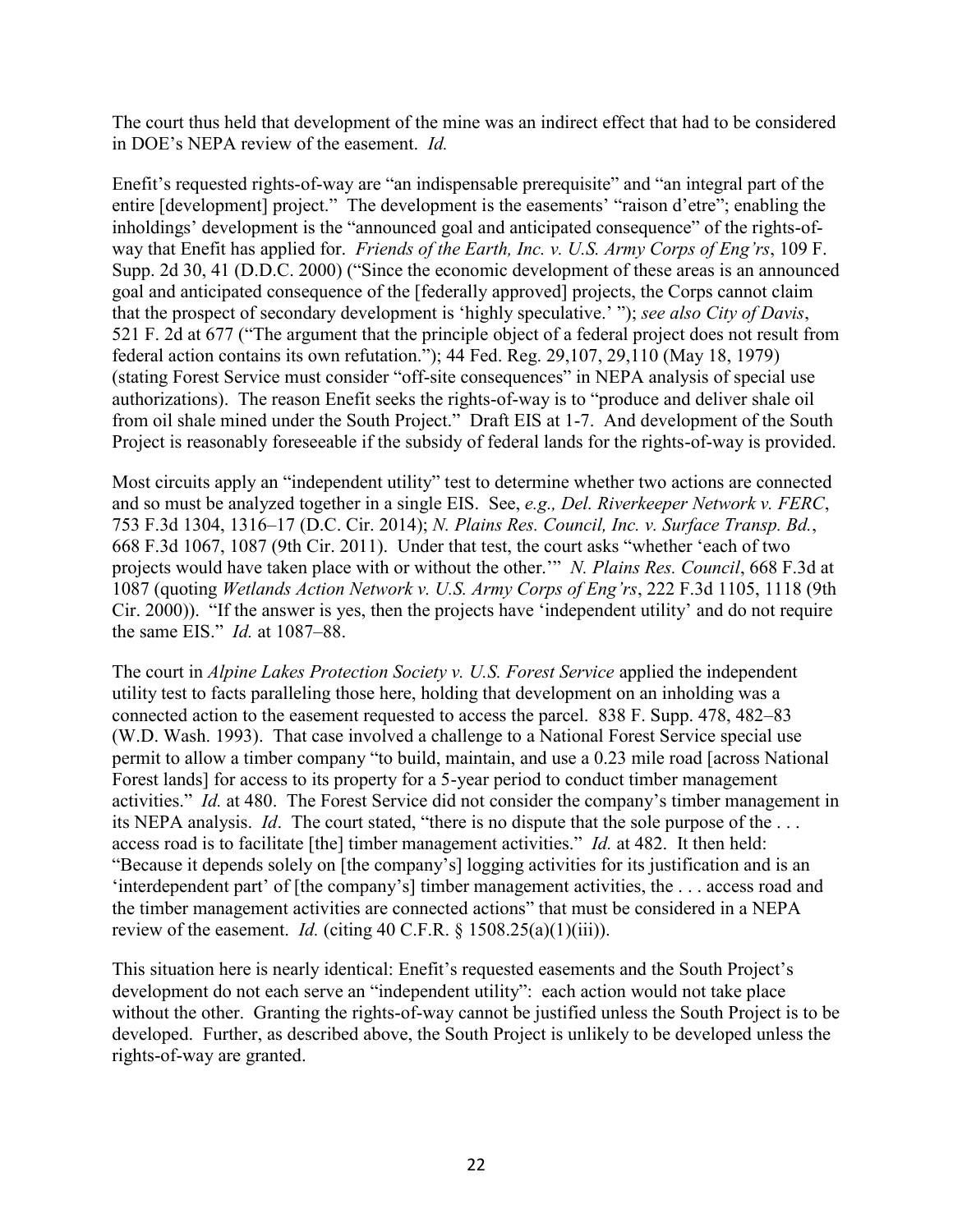It does not matter that the construction and development on the inholdings are not themselves federal projects. *See, e.g., Port of Astoria v. Hodel*, 595 F.2d 467, 477 (9th Cir. 1979); *Alpine Lakes*, 838 F. Supp. at 482. The South Project's development is a connected action to granting the rights-of-way. *See, e.g., Rocky Flats*, 255 F. Supp. 2d at 1184–85 (holding private mine was connected action to federal easement where easement was intended to allow transport of mined sand and gravel across federal land); *Alpine Lakes*, 838 F. Supp. at 482 (holding timber management on private inholdings was connected action to Forest Service easement where "the sole purpose of the . . . access road [was] to facilitate . . . timber management activities" on the inholdings). The BLM therefore must analyze and disclose the effects of the development as a connected action its EIS.

Further, agencies must analyze and disclose the reasonably foreseeable environmental effects from induced development if that development is a connected action to or indirect effect of the federal action. *See* 40 C.F.R. § 1508.8(b) ("Indirect effects may include . . . effects related to induced changes in the pattern of land use, population density or growth rate, and related effects on air and water and other natural systems, including ecosystems."); *TOMAC v. Norton*, 240 F. Supp. 2d 45, 51–52 (D.D.C. 2003) (holding EA's discussion of induced growth inadequate because it "provides little discussion of the impact of secondary growth on public services . . . or on endangered species, wetlands, air quality, or other natural resources"), *aff'd*, 433 F.3d 852 (D.C. Cir. 2006). It is not adequate to simply disclose that such development is likely without addressing the development's environmental effects. *See Davis v. Mineta*, 302 F.3d 1104, 1123 (10th Cir. 2002) (concluding adequate consideration of induced growth required "discussion or comparison of the local effects" of such growth; table outlining growth was insufficient).

A possible environmental effect of development must be analyzed "when the nature of the effect is reasonably foreseeable [even if] its extent is not." *Mid States Coal. for Progress v. Surface Transp. Bd.*, 345 F.3d 520, 549 (8th Cir. 2003). Development plans do not need to be particularly detailed for the nature of the development's effects to be reasonably foreseeable. *City of Davis*, 521 F.2d at 676 ("We reject [the] position that the uncertainty of development in the [project] area makes the 'secondary' environmental effects of the interchange too speculative for evaluation. . . . And regardless of its nature or extent, this development will have significant environmental consequences for the surrounding area, including Davis."). When "the development potential which the [federal action] will create comprehends a range of possibilities," the agency must "evaluate the possibilities in light of current and contemplated plans and . . . produce an informed estimate of the environmental consequences"; it must "explor[e] in the EIS . . . alternative scenarios based on . . . external contingencies." *Id*.

Enefit's development plans for the South Project are "far from speculative." Although there may be some uncertainty as to the precise engineering and design of the project, the nature and parameters of the development's effects are known or knowable. As the Ninth Circuit explained in *City of Davis*, "this is precisely the kind of situation Congress had in mind when it enacted NEPA: substantial questions have been raised about the environmental consequences of federal action, and the responsible agencies should not be allowed to proceed with the proposed action in ignorance of what those consequences will be." *Id.* at 675–76. BLM must analyze and disclose all reasonably foreseeable environmental effects possible under the range of development possibilities on the table.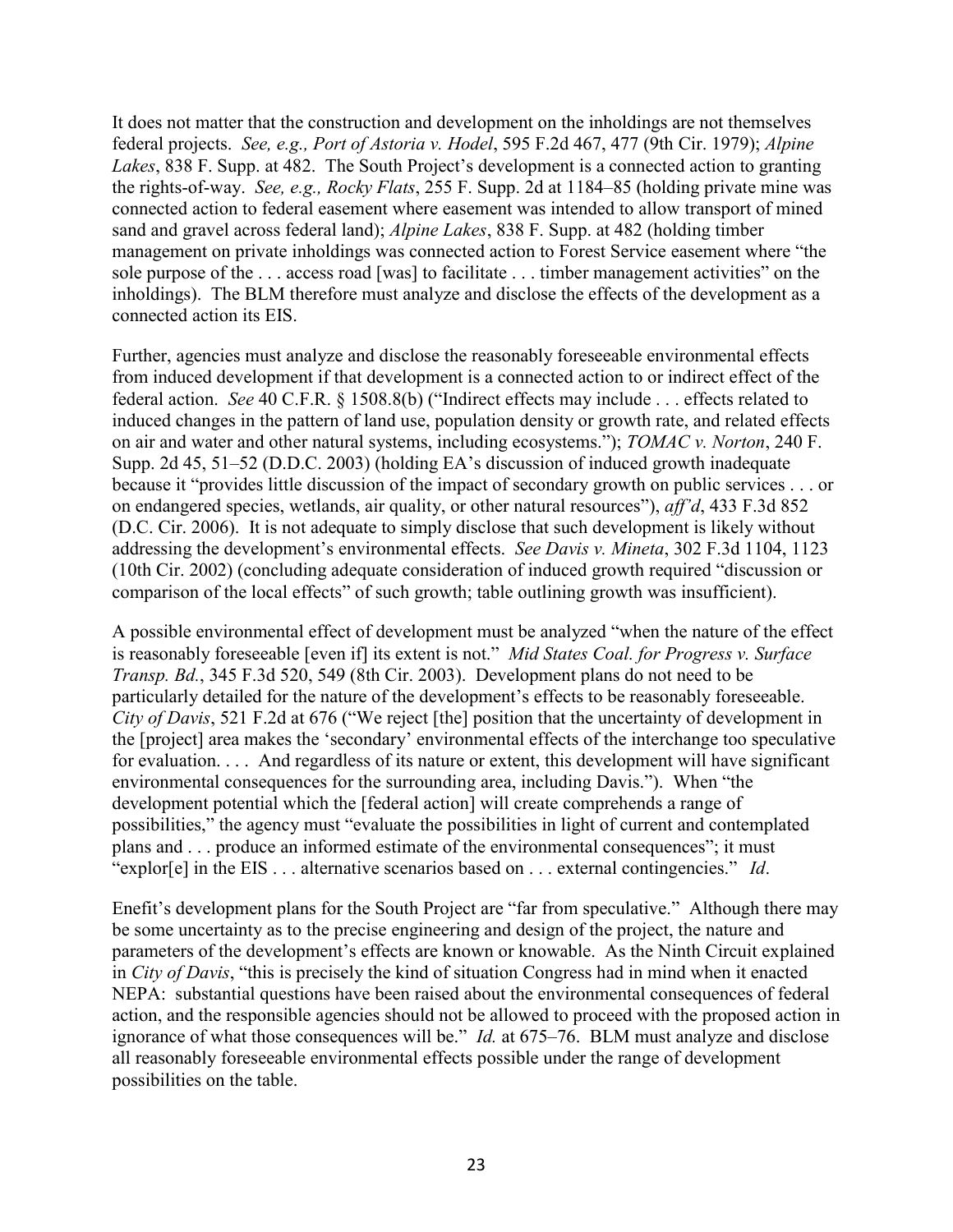#### 2. NEPA Requires Agencies to Make Reasonable Projections of Proposed Actions.

Whether BLM considers the South Project to be a connected action or an indirect effect of the rights-of-way, or whether it considers the Project as a cumulative action, it must disclose the South Project's impacts because NEPA *requires* making projections about outcomes, even where there is some uncertainty about those impacts. "Reasonable forecasting and speculation is … implicit in NEPA, and we must reject any attempt by agencies to shirk their responsibilities under NEPA by labeling any and all discussion of future environmental effects as 'crystal ball inquiry.'" *Scientists' Inst. for Pub. Info., Inc. v. Atomic Energy Comm'n*, 481 F.2d 1079, 1092 (D.C. Cir. 1973); *N. Plains Res. Council, Inc. v. Surface Transp. Bd.*, 668 F.3d 1067, 1079 (9th Cir. 2011) ("reasonable forecasting [and] speculation [are] implicit in NEPA") (quotations and citation omitted). "If it is reasonably possible to analyze the environmental consequences in an [EIS], the agency is required to perform that analysis." *Kern v. U.S. Bureau of Land Mgmt.*, 284 F.3d 1062, 1072 (9th Cir. 2002) (finding both EIS and later EA inadequate under NEPA). As the Ninth Circuit stated, "[t]he government's inability to fully ascertain the *precise extent* of the effects of mineral leasing in a national forest is not, however, a justification for failing to estimate what those effects might be before irrevocably committing to the activity." *Conner v. Burford*, 848 F.2d 1441, 1450 (9th Cir. 1988) (emphasis added).

Federal courts have set aside Interior Department agency NEPA documents where the agency failed to disclose, in a quantitative manner, climate pollution impacts of decisions that, like the one at issue here, enable the production of fossil fuels. *High Country Conservation Advocates v. U.S. Forest Serv.*, 52 F.Supp.3d 1174, 1196 (D. Colo. 2014) (finding BLM and Forest Service "decision to forgo calculating the reasonably foreseeable GHG emissions associated with the [Colorado Roadless Rule] was arbitrary in light of the agencies' apparent ability to perform such calculations and their decision to include a detailed economic analysis of the benefits associated with the rule"); *WildEarth Guardians v. United States Office of Surface Mining, Reclamation and Enforcement*, 104 F.Supp.3d 1208 (D. Colo. 2015) (setting aside environmental assessment where the agency failed to address the impacts of coal combustion because "[a]gencies need not have perfect foresight when considering indirect effects which by definition are later in time or farther removed in distance than direct ones.").

## 3. NEPA Requires Agencies to Disclose Important Information that May Be Difficult to Obtain.

NEPA further requires that where agencies identify that information "is incomplete or unavailable …, the agency shall always make clear that such information is lacking." 40 C.F.R. § 1502.22. Agencies "shall" nonetheless obtain information relevant to adverse impacts where it "is essential to a reasoned choice among alternatives and the overall costs of obtaining it are not exorbitant." 40 C.F.R. § 1502.22(a). As such, NEPA mandates that agencies perform the research necessary to understand the difference in impact among alternatives. *Save Our Ecosystems v. Clark*, 747 F.2d 1240, 1244 n.5, 1249 (9th Cir. 1984) ("Section 1502.22 clearly contemplates original research if necessary;" "[a]s long as the information is ... 'significant,' or 'essential,' it must be provided when the costs are not exorbitant …."); *Montgomery v. Ellis*, 364 F.Supp. 517, 528 (N.D. Ala. 1973) ("NEPA requires each agency to undertake the research needed adequately to expose environmental harms and, hence, to appraise available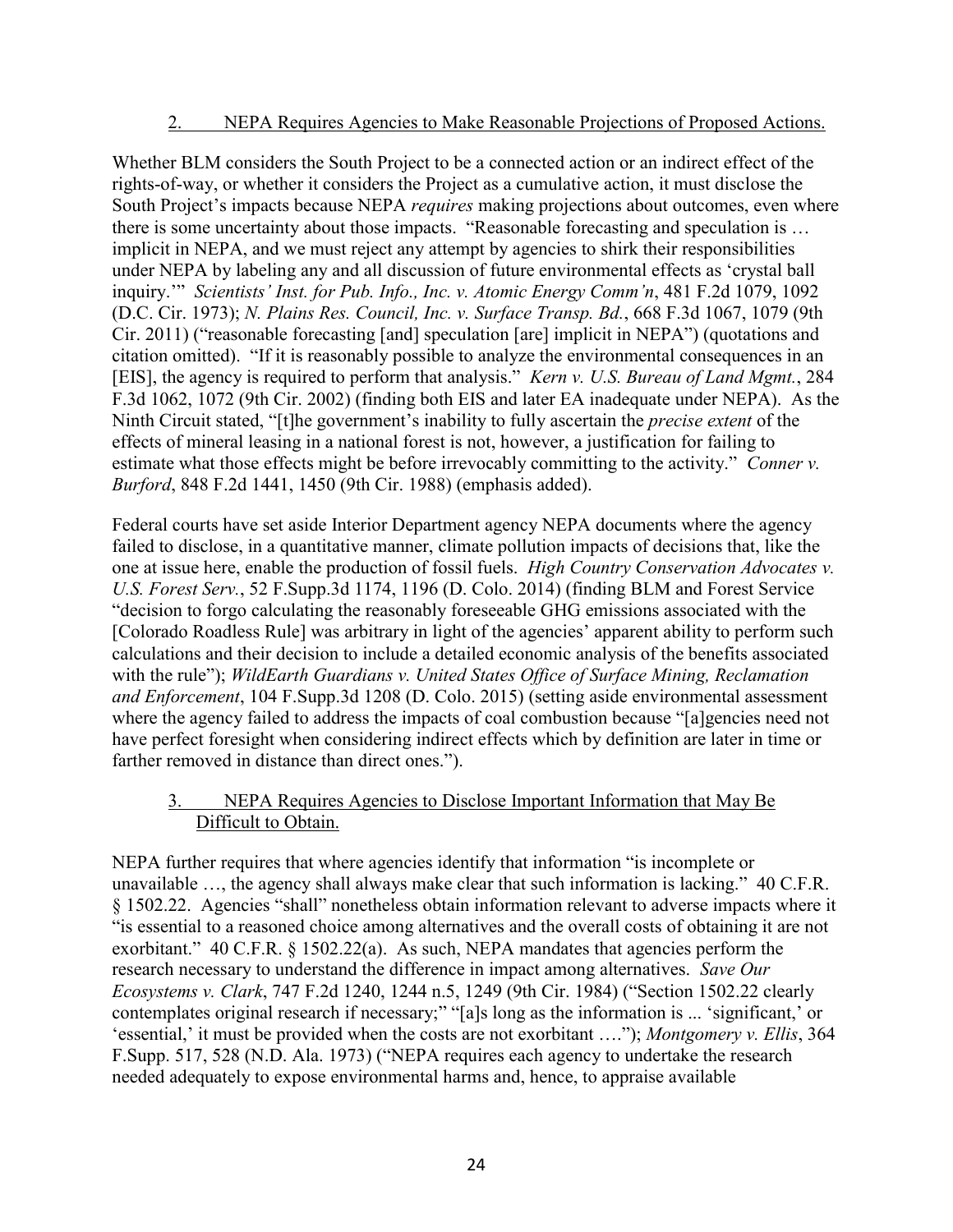alternatives."). If the costs of obtaining the missing information are "exorbitant," agencies have a duty to evaluate the potential, reasonably foreseeable impacts in the absence of relevant information, using a four-step process. 40 C.F.R. § 1502.22(b).

Courts have set aside NEPA analysis where agencies failed to disclose that information was unavailable or failed to obtain the necessary information. *See, e.g., Lands Council v. Powell*, 395 F.3d 1019, 1031-32 (9th Cir. 2005) (agency failure to disclose relevant shortcomings in model used for analysis violated NEPA); *Mid States Coal. for Progress v. Surface Transp. Bd.*, 345 F.3d 520, 549-50 (8th Cir. 2003) (pursuant to 40 C.F.R. § 1502.22, agency was required to evaluate potential air quality impacts associated with increased availability and utilization of coal).

## 4. The Draft EIS Fails to Disclose the South Project's Climate and Air Pollution Impacts.

The Draft EIS fails to quantify, and fails to provide more than the most vague qualitative statements, concerning South Project's climate and air impacts.

The Draft EIS's "analysis" of the climate impacts of the South Project provides the public with no useful information about the scale and nature of greenhouse gas (GHG) emissions. The Draft EIS states that "the South Project would have substantial GHG emissions that *may be* higher than the 25,000 MT CO2eq per year." Draft EIS at 4-39 (emphasis added). "The GHG emissions at the South Project *may be* reduced by implementation of mitigation measures," or, apparently, may not be reduced. *Id.* (emphasis added). Mitigation measures that require "less use of vehicles" are, unsurprisingly, "expected to have lower GHG emission levels." *Id*. The Draft EIS makes broad, bland statements that some types of processes involved in oil shale processing and mining will produce more climate emissions than others. *Id.* at 4-40 ("Based on the Applicant's information provided describing the South Project, fuel combustion and oil shale mining operations would constitute the primary GHG emissions sources."). The Draft EIS also divulges that fuel combustion will result in climate pollution. *Id*. at 4-41 ("During operation of the South Project fuel combustion for the shale retort operation and other fuel-burning equipment also would result in formation and release of GHGs"). The Draft EIS reveals that GHG emissions would be reduced when the South Project is closed. *Id.* at 4-44 ("The operation of the South Project facilities under the Proposed Action … would result in increased GHG emissions throughout the operating life of the facility …. However, these emissions would cease when the oil shale resource is depleted."). The Draft EIS provides quantitative estimates of GHG emissions from truck trips necessary to haul shale oil product to pipelines should the right-ofway not be built, *id.* at 4-43, but provides no other quantitative (or qualitative) analysis. In sum, the Draft EIS discloses that the South Project mining and processing of oil shale will cause climate pollution, but almost nothing else.

The Draft EIS's treatment of the air quality impacts of oil shale mining and processing at the South Project is equally devoid of detail. The document explains that it provides only "[a] general description of the *types* of emissions sources that are expected to be present at the South Project," as opposed to any projections of quantities of emissions. *Id.* at 4-49; *see also id.* ("the general nature of the anticipated air emissions sources that might result from the development of oil shale resources planned for the South Project can be identified"). The Draft EIS explains that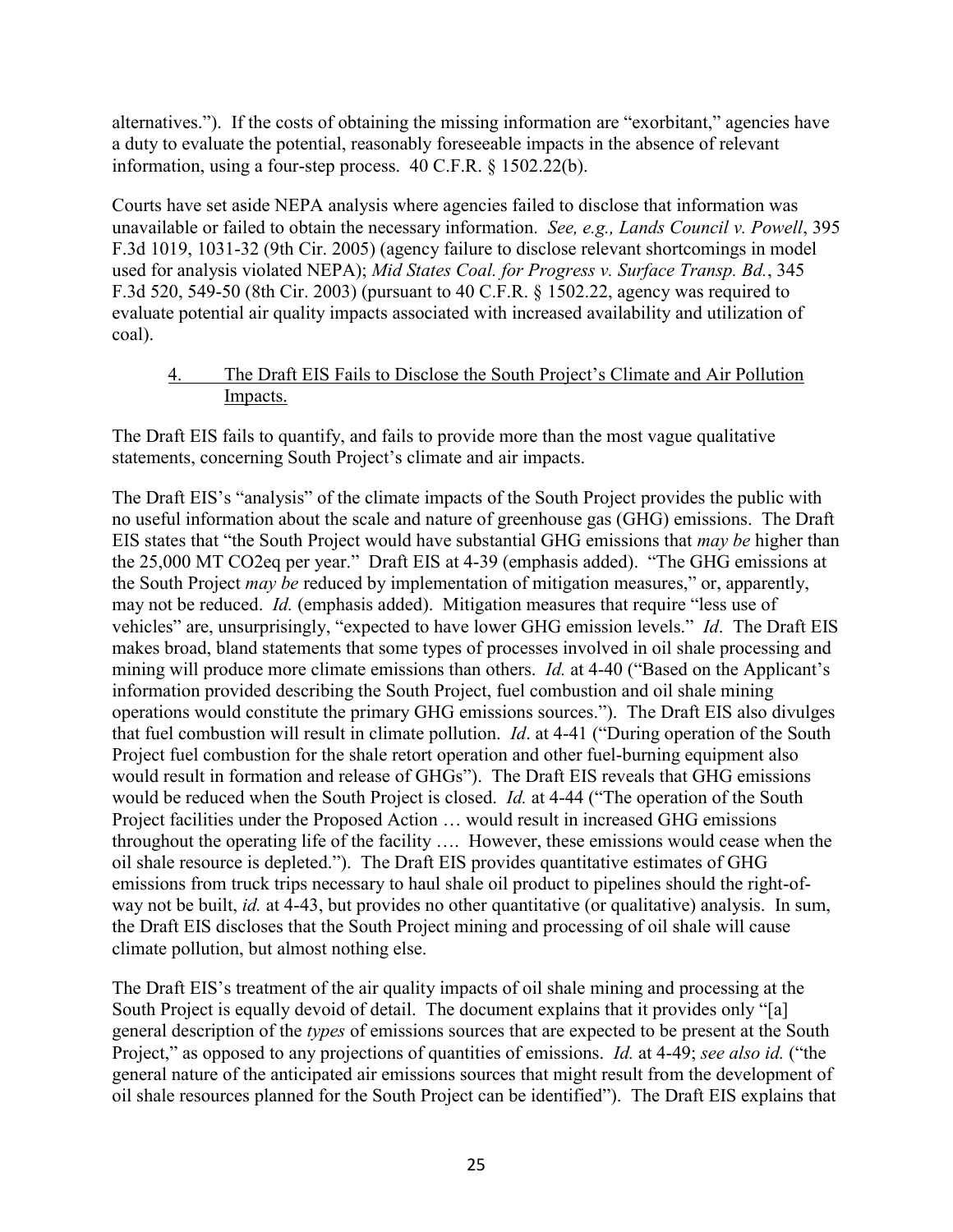certain types of processes will cause air pollution, but explains only what types of pollutants may result. *Id.* at 4-50 ("Electrical generation equipment … will have air emissions due to fuel combustion," and identifying several chemicals (NOX, CO, VOC, SO2 and PM) as pollutants). The Draft EIS admits that ozone pollution is a significant problem in the region, but concludes, equivocally, that "the operation of the South Project *may* have *some* contributory effect on the current winter ozone episodes." *Id.* at 4-52 (emphasis added). The Draft EIS alleges that as part of EPA permitting, modeling must demonstrate that "the air emission controls included in the South Project facilities are sufficient to avoid adverse air quality impacts." *Id.* at 4-51. As with climate pollution, the Draft EIS divulges that air pollution will diminish when the South Project is closed. *Id.* at 4-54 ("operation of the South Project facilities under the Proposed Action … would result in increased pollutant emissions throughout the operating life of the facility. However, these emissions would cease when the oil shale resource is depleted."). The Draft EIS provides quantitative estimates of air pollution from truck trips necessary to haul shale oil product to pipelines should the right-of-way not be built, *id.* at 4-54, but provides almost no other quantitative (or qualitative) analysis. In sum, the Draft EIS discloses that the South Project mining and processing of oil shale will cause air pollution, but little else.

The Draft EIS contains data that does indicate that air pollution from the South Project is likely to be massive. In addressing ozone impacts, the Draft EIS states:

Overall the South Project contributes 50,000 barrels of [synthetic crude oil] per day in a region that now produces over 20 million barrels of conventionally extracted oil per year.

Draft EIS at 4-52. This comparison  $-50,000$  barrels per day to 20 million per year – may be intended to make the output of the South Project look small. However, 50,000 barrels per day is 18.3 million barrels per year, meaning that the South Project *will nearly double the amount of oil produced from the Uinta Basin*. This is significant because BLM uses air pollution from oil and gas operations as a proxy for the likely air pollution impacts of oil shale mining and processing. *See* Draft EIS at 4-52 ("Based on typical oil and gas mining and refining operations conducted in Wyoming and Utah, the general nature of the anticipated air emissions sources that might result from the development of oil shale resources planned for the South Project can be identified.").

In any subsequently prepared NEPA document, BLM must disclose the fact that the South Project would nearly double the region's oil production, and could result in a similar increase in the region's air pollution from fossil fuel production.

## 5. The Draft EIS Provides Numerous Excuses for Its Failure to Disclose the South Project's Climate and Air Pollution Impacts.

The Draft EIS provides at least five justifications for providing only vague qualitative discussion of the climate change and air pollution impacts likely to result from the construction and operation of the South Project.

First, as noted above, the Draft EIS asserts that the specific design of the South Project may differ depending on whether the right-of-way applications are granted or not, and that BLM cannot disclose certain impacts of the South Project because Enefit is "*unwilling to expend*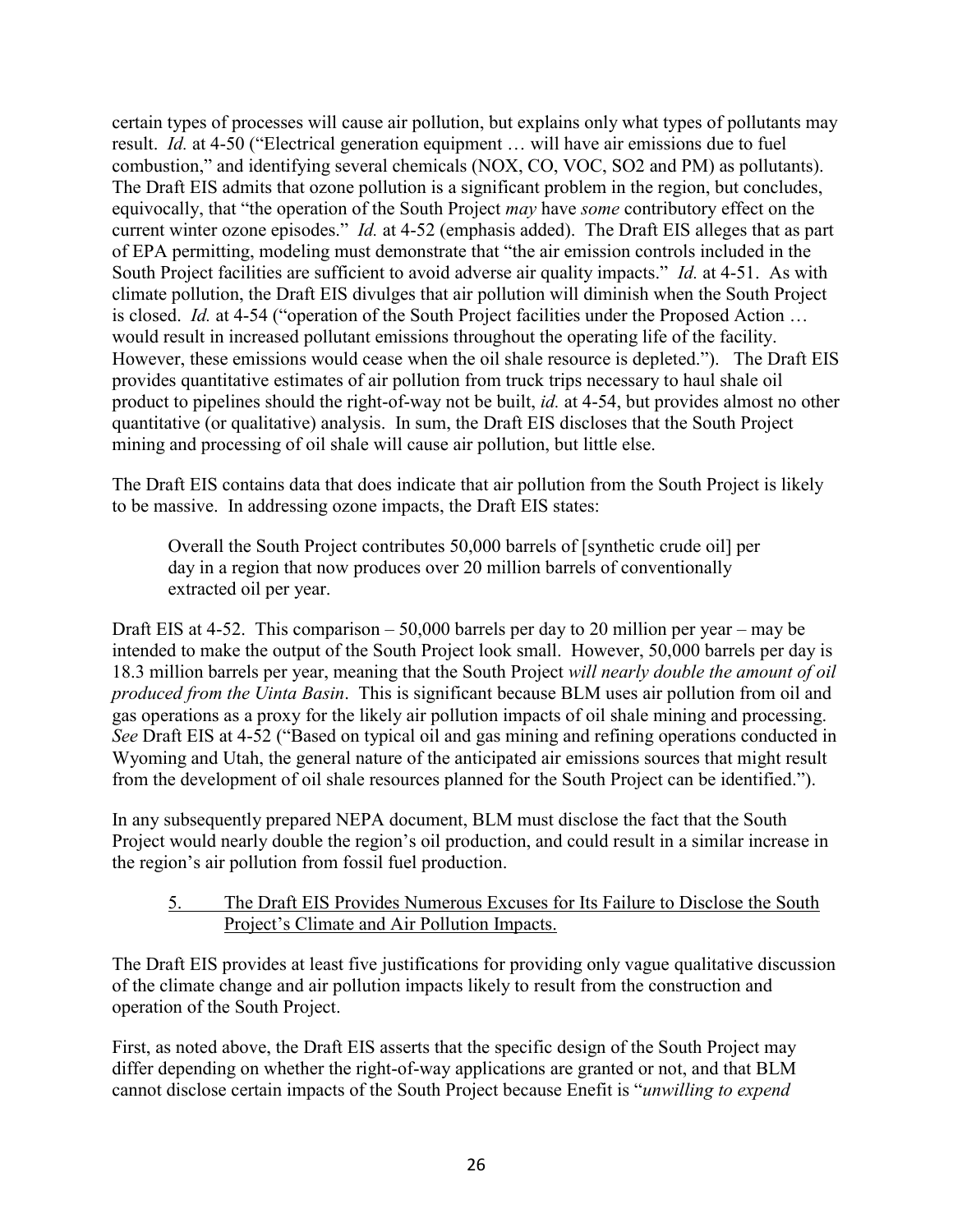*further resources* to develop the mine plan and engineering specifications until it receives a decision" on the rights-of-way. Draft EIS at 2-37 (emphasis added). The Draft EIS specifically relies on this excuse, among others, to avoid even estimating potential climate and air pollution impacts:

It is not known what quantity of GHG [greenhouse gas] emissions would result from the South Project because it has not yet been fully designed and engineered. This information is unknown, and cannot be obtained, due to the fact that design and engineering of the South Project will change based on whether or not the BLM allows the Applicant to build one or more of the proposed utilities.

Draft EIS at 4-39. *See also id.* ("Engineering information for these sources has not been developed to allow credible estimates for South Project GHG emissions…. While it is appropriate to identify the nature of the future GHG sources, there is insufficient engineering data for the South Project at this time to quantify the GHG emissions"). The Draft EIS makes nearly identical statements concerning BLM's failure to disclose air quality emissions data. *Id.* at  $4 - 48 - 4 - 49$ .

Second, the Draft EIS alleges that it need not disclose the South Project's pollution impacts because those impacts are unimportant to the analysis, concluding that under 40 C.F.R. § 1502.22, the disclosure of such impacts is not "essential to a reasoned choice among alternatives."

BLM believes this unknown information is not essential to a reasoned choice between alternatives because the South Project will proceed to full buildout regardless of the BLM's decision, and the BLM qualitatively knows that emissions under the No Action alternative from the South Project are generally going to be higher than under the Proposed Action alternative due to the need for the Applicant to generate their own electricity and utilize trucks to deliver water and product to and from the South Project.

*Id.* at 4-39 (addressing climate emissions). *See also id.* at 4-48 – 4-49 (making identical statement concerning air emissions).

Third, the Draft EIS apparently intends to assert that the cost of obtaining the information is "exorbitant" under 40 C.F.R. § 1502.22 when it states that "obtaining the unknown emissions quantifications from the South Project would be cost prohibitive because it would require the Applicant to design and engineer the entire South Project twice – once for the No Action and once for the Proposed Action alternatives." Draft EIS at 4-39 addressing climate emissions); *id.* at 4-49 (making identical assertions concerning air emissions).

Fourth, the Draft EIS alleges that there is no need for BLM to provide the information now because a permitting process by another agency later will be "functionally equivalent" to a NEPA analysis.

BLM anticipates that [the missing climate pollution] information will be generated by the Applicant and disclosed to the public by EPA after the South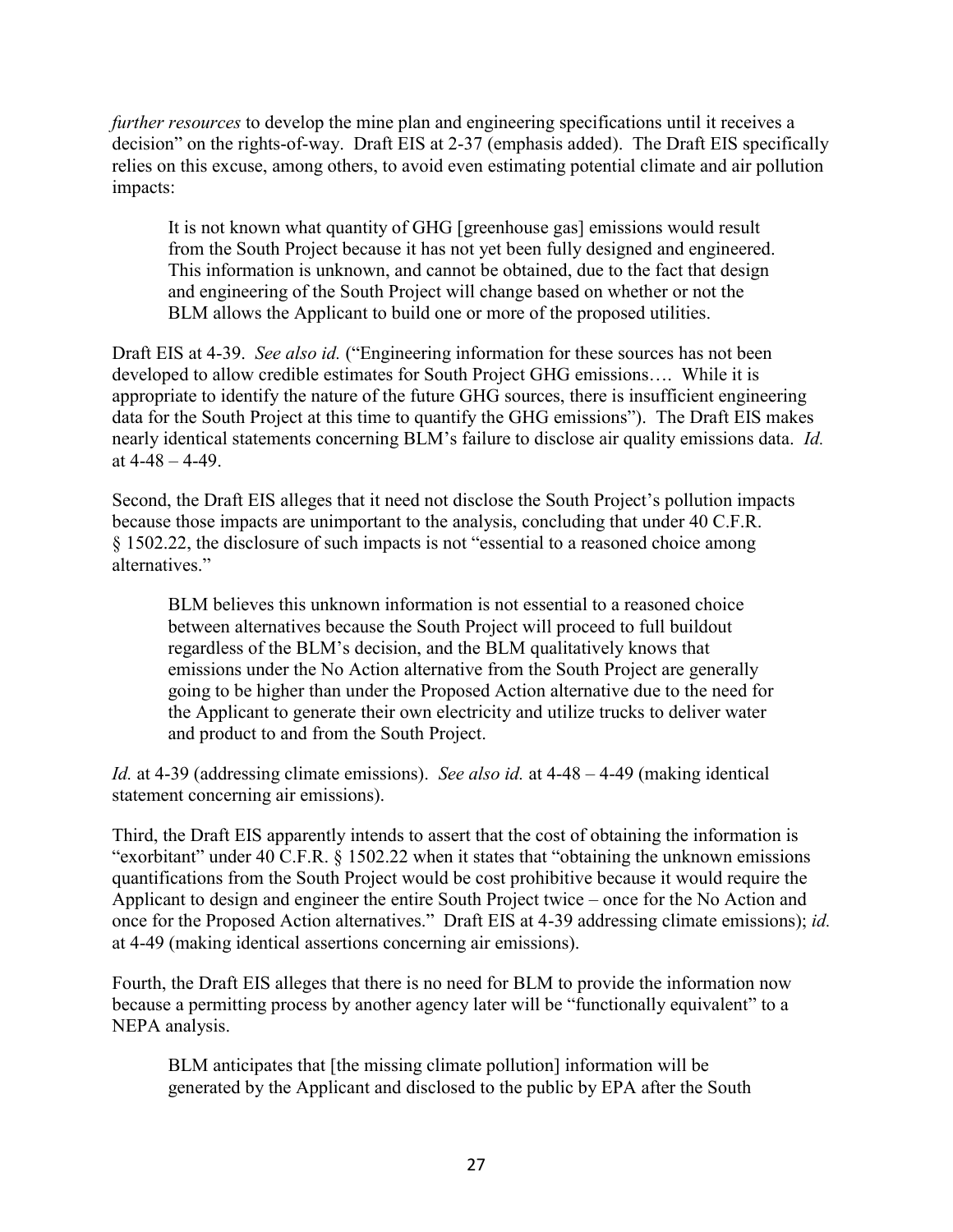Project is fully designed and engineered because the South Project *will be subject to the EPA's new source permitting process*, which is required by the Clean Air Act and is *functionally equivalent* to NEPA.

Draft EIS at 4-39 (emphasis added); *id.* at 4-49 (same for air pollution). Although BLM states unequivocally that "the South Project will be subject to the EPA's new source permitting process," the Draft EIS contradicts that statement with respect to climate pollution: "[W]ithout facility design information and corresponding emissions estimates it is *not known with certainty*  that the major source/PSD permitting process will apply to South Project emissions of GHGs or other regulated air pollutants. Therefore, it cannot be guaranteed at this time that BACT will be required." *Id.* at 4-39 – 4-40 (emphasis added). The Draft EIS similarly hedges with respect to air quality impacts, stating that the South Project "is *expected* to constitute a major source of air emissions," which would require a Clean Air Act PSD permit. *Id.* at 4-49.

Finally, BLM argues that "as a connected action on private land, the South Project is not subject to BLM licensing and specific review under the NEPA process." *Id.* at 4-39.

## 6. The Draft EIS's Rationales for Failing to Disclose the Climate and Air Pollution Impacts of the South Project All Lack Merit.

As discussed in detail below, none of the rationales for failing to disclose the climate and air pollution impacts of the South Project has merit.

a. *BLM Can and Must Make Reasonable Forecasts Concerning the Climate and Air Pollution Impacts of the South Project.*

BLM can – and must – project climate and air quality impacts from South Project development and operation. First, monitoring data surely exists for air pollution from Enefit's shale oil plant in Estonia that uses the Enefit280 process. Carbon pollution is regulated and monitored under the European Union's Emissions Trading System (ETS). *See*

[http://ec.europa.eu/clima/policies/ets/auctioning/index\\_en.htm](http://ec.europa.eu/clima/policies/ets/auctioning/index_en.htm) (last viewed June 13, 2016). The air and climate pollution impacts of that Estonian Enefit280 facility would provide useful data for the public and decisionmakers to understand the potential nature and scope of the South Project's emissions, even if there are differences between the nature of oil shale in Utah and that in Europe, and potential differences in project design. Further, BLM and other agencies routinely model air impacts in NEPA documents based on less than perfect information for a variety of proposed agency actions, including for oil and gas leasing as well as coal leasing. Failing to compile and disclose such data, and to use it to make reasonable projections, violates NEPA.

Further, failing to disclose such emissions in this EIS would contradict a commitment made by BLM in its 2012 programmatic EIS evaluating the impact of identifying federal lands open to oil shale and tar sands leasing. That EIS states:

To estimate total potential air pollutant emissions, emission factors for a specific activity must be identified and then multiplied by activity levels and engineering control efficiencies. The emission factors from proposed project activities *would*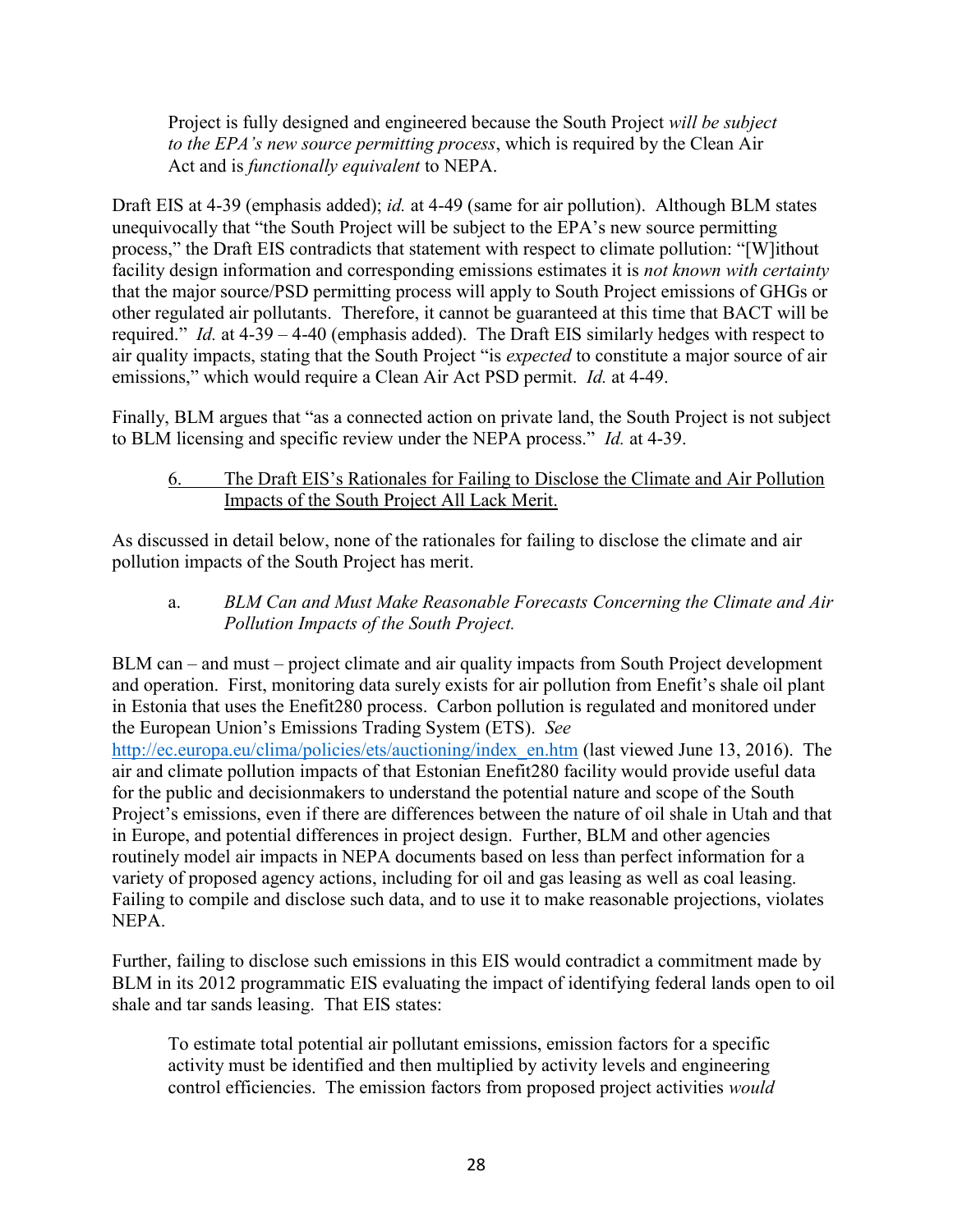*be estimated in future NEPA analyses* by using appropriate equipment manufacturer's specifications, testing information, EPA AP-42 emission factor references (EPA 1995), and other relevant references.

Bureau of Land Management, Final EIS, Proposed Land Use Plan Amendments for Allocation of Oil Shale and Tar Sands Resources (Nov. 2012) at 4-61 (emphasis added). Enefit undoubtedly has emissions factors and other relevant references to provide quantitative estimates of air and climate pollution from its Enefit280 process, whatever the precise design and engineering of the South Project may be.

Second, BLM's allegation that it is "unwilling" to provide any quantitative estimates for air or climate emissions stands in stark contrast to the agency's willingness and ability to quantify the impacts of the South Project for numerous resources even without detailed design and engineering specifications. BLM's ability to estimate such impacts while refusing to make even basic projections about air and climate pollution impacts is arbitrary and capricious.

For example, in assessing impacts to surface water, the Draft EIS notes that Enefit is still in a preliminary engineering design process for the South Project, and as such water supply amounts may vary. Draft EIS at 2-39. Yet the Draft EIS nonetheless provides detailed predictions for the South Project's water consumption, predicting water use for the South Project down to the onehundredth of an acre foot for several different parts of project operations. *See id.* at 2-39 and 4-69 (estimating precisely the South Project's water consumption for the first four years of operation, as well as the following 30 years of operation, of the South Project for: (1) mining; (2) retorting and upgrading; (3) utility and power generation; and (4) "other uses"). While BLM qualifies its forecasts as "preliminary estimates," *id.* at 4-68, it nonetheless provides them as part of its obligation to take a hard look at the impacts of surface water.

The Draft EIS also makes projections quantifying the volume of the production of shale oil (50,000 barrels per day) and the amount of raw shale necessary to produce that volume of oil from the South Project (28.5 million tons per year). Draft EIS at 2-38; *see also id*. at 4-153 (estimating raw shale at 28 million tons per year). The Draft EIS also modeled the exact emissions of five air pollutants down the one-tenth, and in some cases, down to the onehundredth, of a ton that would result from trucking the South Project's shale oil product from that site to a pipeline under the "no action" alternative. *See id.* at 4-54, Table 4-7.

The Draft EIS also makes quantitative forecasts and projections concerning the number, and impacts, of workers required to build and operate the South Project. The Draft EIS estimates, with precision, the numbers of those likely to be directly employed by project construction (2,525) and operation (1,730). *Id*. at 4-134, Table 4-30. BLM also precisely estimates the impact of those employees on the local housing market. *Id*. at 4-136 – 4-137 (estimating that South Project employees will absorb 1.5% to 3.2% of the housing vacancy in the local area). The Draft EIS also contains specific numerical estimates for South Project's impact on the annual earnings the employees would receive (\$100 million), for the number of additional students in the school system (485), for the additional number of government employees required due to the increased demand for government-provided services, such as police, fire, medical services and schools (30 during the construction phase, and 64 during South Project operations),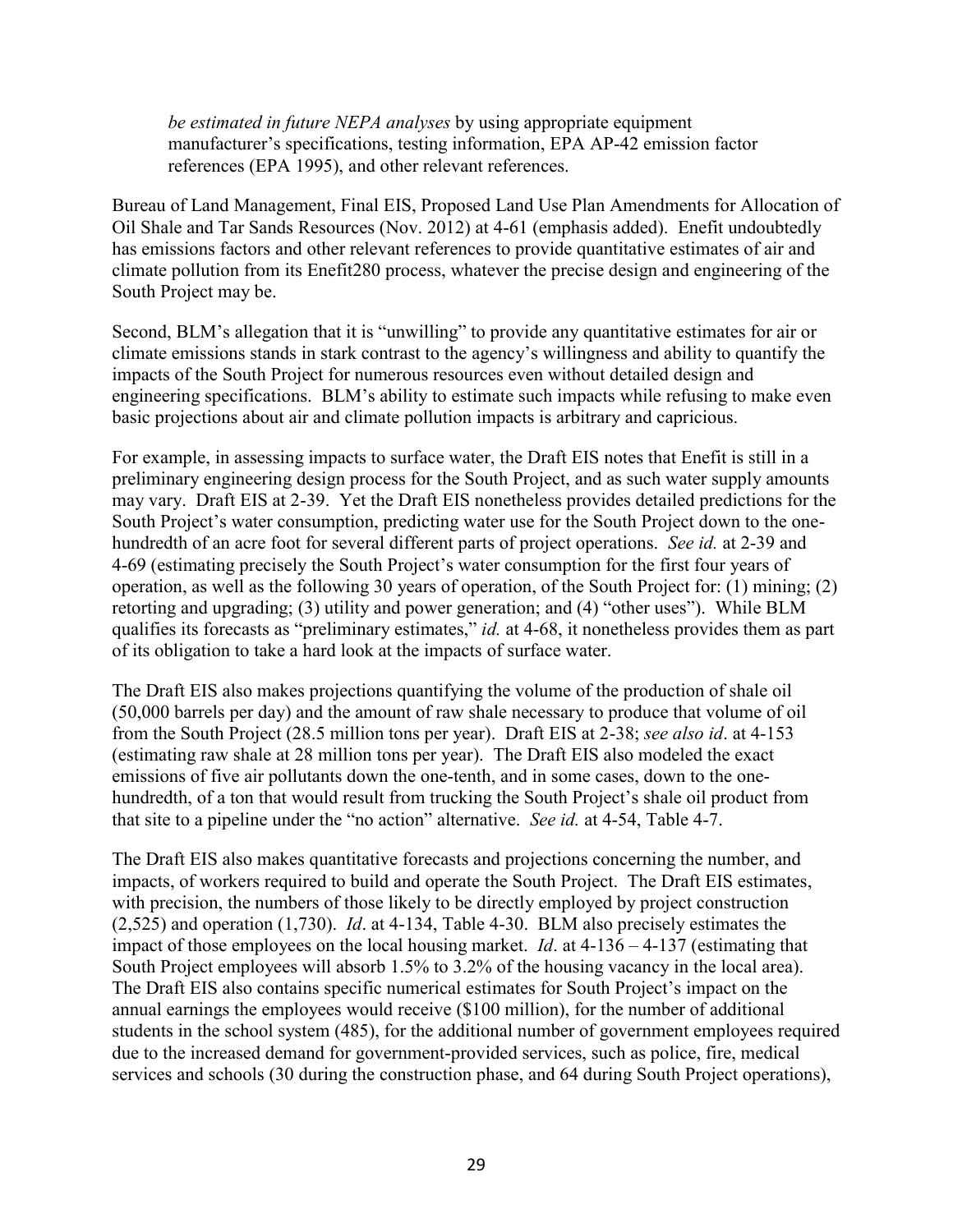and for the increase in local government expenditures (1.2% during construction and 2.6% during South Project operations). *Id.* at 4-135 – 4-136.

The details that the Draft EIS was able to provide concerning the South Project's impacts to water, production, employment, housing and government services demonstrate that BLM and Enefit can and did make reasonable quantitative predictions, even if the company has not completed all South Project engineering and design. Federal courts have struck down EISs where BLM failed to address climate impacts while disclosing the economic benefits of decisions regarding coal. *High Country Conservation Advocates*, 52 F.Supp.3d at 1196. In any subsequently prepared NEPA document, BLM must disclose quantitative forecasts for climate pollution from the South Project.

Finally, that Enefit is "unwilling" to provide additional information is irrelevant to BLM's NEPA obligations. As noted above, federal courts require an EIS in this situation to "explor[e] . . . alternative scenarios based on . . . external contingencies." *City of Davis*, 521 F.2d at 676. BLM must discharge its duty to undertake the necessary analysis of the potential for air and climate emissions under all alternatives.

# b. *Disclosure of Climate and Air Pollution from the South Project Is "Essential to a Reasoned Choice Among Alternatives."*

The Draft EIS's contention that air and climate pollution data are "not essential to a reasoned choice between alternatives because the South Project will proceed to full buildout regardless of the BLM's decision," Draft EIS at 4-39, is unsupported and incorrect. Further, because BLM can provide quantitative data, as discussed above, BLM cannot decline to provide that data by availing itself of the provisions of 40 C.F.R. § 1502.22.

As noted above, BLM is wrong because it *cannot* be certain that the South Project will be built without the considerable subsidies provided by the public lands rights-of-way. *See supra* at III(1). By lowering Enefit's costs, the rights-of-way make the South Project more likely; without the rights-of-way, Enefit's costs will rise, making it less likely constructing the South Project will be financially feasible.

The future of human and other life on the planet is being and will continue to be impacted for centuries by decisions – like this one – that we make today. Understanding the nature and scope of those impacts, and trade-offs among alternatives, is critical to public debate and agency decisionmaking. Failing to attempt to quantify these potential impacts – especially while minutely detailing impacts like the number of government employees, a number which would be similar under both alternatives – is contrary to NEPA's mandate to take a "hard look" at potential impacts.

# c. *The Cost of Obtaining Climate and Air Pollution Estimates Is Not Exorbitant.*

BLM apparently intends to excuse its failure to forecast climate and air pollution from the South Project on the grounds that the cost of obtaining such information is "exorbitant" as used in 40 C.F.R § 1502.22. But BLM's allegation that "obtaining the unknown emissions quantifications from the South Project would be cost prohibitive because it would require the Applicant to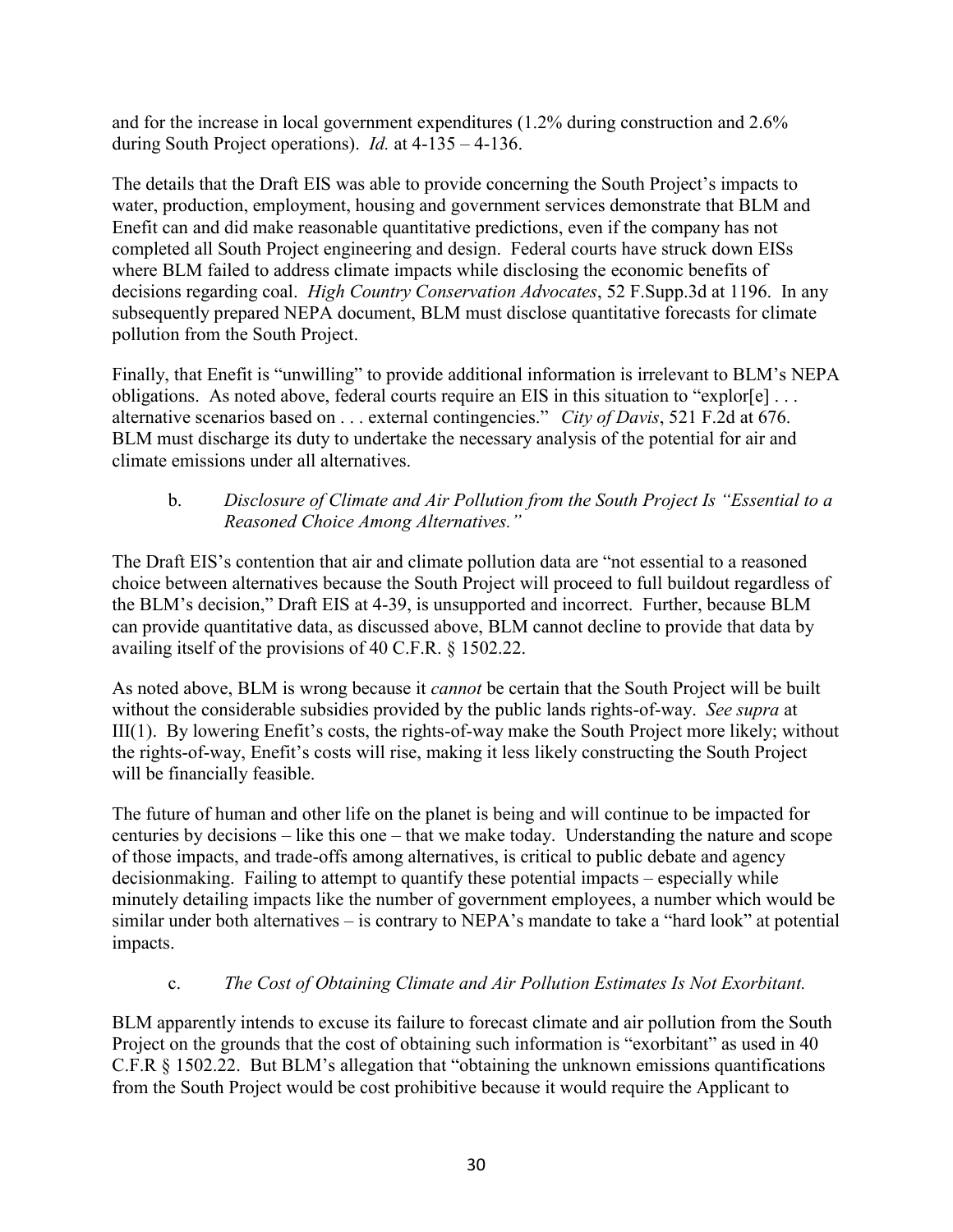design and engineer the entire South Project twice – once for the No Action and once for the Proposed Action alternatives," Draft EIS at 4-39, finds no support in the EIS. BLM does not explain what "cost prohibitive" means, who defined it, or whether it means the same thing as "exorbitant?" The mere fact that Enefit may prefer to spend no funds to design and engineer a project assuming the "no action" alternative is adopted is not a valid basis for ignoring NEPA's hard look requirement, particularly given that the consideration of alternatives is the heart of the NEPA process.

And, as described above, BLM and Enefit could use data from Enefit's Estonian plant to make reasonable projections to inform the public and other decisionmakers of likely impacts. The complete absence of any attempt to quantify these impacts is arbitrary.

## d. *BLM Cannot Rely on a Different Agency's Subsequent Non-NEPA Review to Substitute for BLM's Analysis Now.*

The Draft EIS's suggestion that BLM need not attempt to forecast quantitatively climate and air pollution impacts from the South Project because a permitting process by another agency later will be "functionally equivalent" to a NEPA analysis lacks any legal or factual support.

The Draft EIS contradicts its own conclusion that EPA will undertake such an analysis when it admits that it is "*not known with certainty* that the major source/PSD permitting process will apply to South Project emissions of GHGs or other regulated air pollutants." Draft EIS at 4-39 – 4-40 (emphasis added).

Further, we are unaware of any caselaw concluding that a federal agency may avoid making reasonable projections about a federal action's air and climate indirect or cumulative impacts because EPA may later issue a permit. To the contrary, federal appeals courts have repeatedly stated that "[a] non-NEPA document … cannot satisfy a federal agency's obligations under NEPA." *Klamath-Siskiyou Wildlands Center v. BLM*, 387 F.3d 989, 998 (9th Cir. 2004); *see also South Fork Band Council v. Dept. of Interior*, 588 F.3d 718, 726 (9th Cir. 2009). And when a court was recently asked to conclude that an agency within the Interior Department need not address air quality impacts of a coal mining decision in a NEPA analysis because Clean Air Act permitting would ensure no violations of that law's standards, the court flatly rejected that argument:

The question posed by the plaintiff is not whether the increased mining will result in a release of particulate matter and ozone precursors in excess of the NAAQS, but whether the increased emissions will have a significant impact on the environment. One can imagine a situation, for example, where the particulate and ozone emissions from each coal mine in a geographic area complied with Clean Air Act standards but, collectively, they significantly impacted the environment. It is the duty of [the federal Office of Surface Mining, or OSM] to determine whether a mining plan modification would contribute to such an effect, *whether or not the mine is otherwise in compliance with the Clean Air Act's emissions standards*. During oral argument, even OSM's counsel acknowledged that he does not read the Clean Air Act exemption to mean that OSM cannot or need not assess the impacts of mining activities on air quality.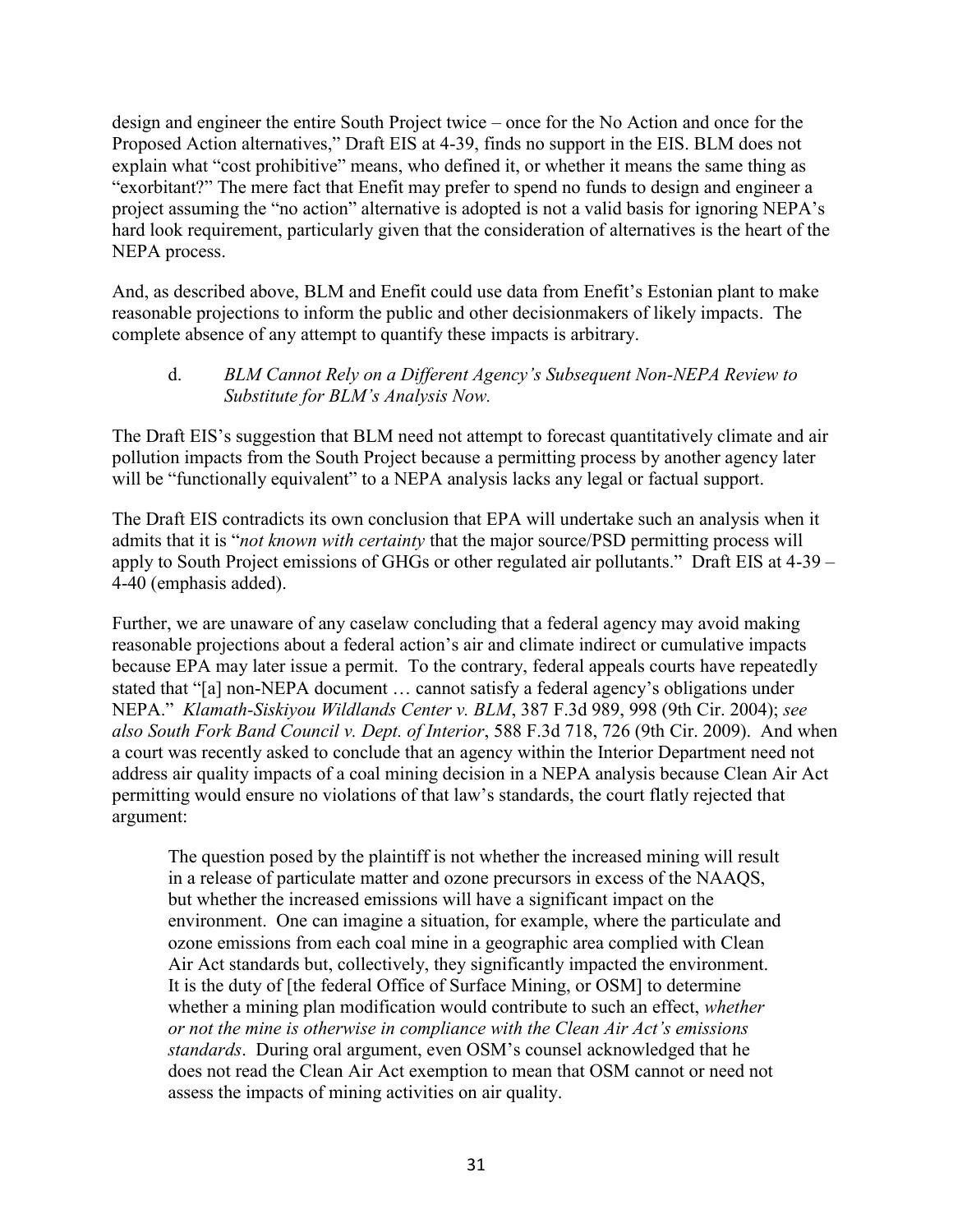*WildEarth Guardians*, 104 F.Supp.3d at 1227-28. If BLM is aware of any legal support for its novel position, we request that the agency disclose it in any subsequently prepared NEPA document.

The requirement that BLM disclose and quantify the climate and air quality impacts in the Enefit rights-of-way EIS is further supported by NEPA's mandate that agencies must apply NEPA "early in the process." 40 C.F.R. § 1501.2 ("Agencies shall integrate the NEPA process with other planning at the earliest possible time to insure that planning and decisions reflect environmental values, to avoid delays later in the process, and to head off potential conflicts."). Declining to disclose the South Project's air and climate impacts until after BLM has approved subsidies for the project contradicts the letter and spirit of NEPA.

In any event, the statement that EPA's new source review is the "functional equivalent" of NEPA is false. New source review does not mandate the consideration of all reasonable alternatives; does not require the consideration of mitigation measures; and does not address scores of other NEPA mandates. NEPA is primarily a disclosure statute; new source review primarily ensures that a new source will not cause violations of ambient air quality standards. As the *WildEarth Guardians* court explained, NEPA requires far more than a conclusion that a given project will not violate the law.

## e. *The Fact That the South Project Is Not Subject to BLM Licensing Does Not Eliminate BLM's Duty to Disclose Climate and Air Pollution Impacts*.

BLM's argument that "as a connected action on private land, the South Project is not subject to BLM licensing and specific review under the NEPA process," Draft EIS at 4-39, is also incorrect. The South Project is, as BLM admits, a "connected action." Draft EIS at 2-37. As such, NEPA requires that BLM disclose the South Project's climate and air quality impacts as indirect, or at a minimum, cumulative effects. *See supra* at IV.

Even if BLM was correct that the South Project will be built without the subsidy of BLM's rights-of-way, an assumption we dispute, BLM guidance still requires disclosure of climate and air pollution impacts from the South Project. *See* Draft EIS at 1-5 – 1-6. That guidance states:

If the connected non-Federal action cannot be prevented by BLM decisionmaking, but its effects can be modified by BLM-decision-making, then the changes in the effects of the connected non-Federal action must be analyzed as indirect effects of the BLM proposed action.

BLM, National Environmental Policy Act Handbook H-1790-1 (Jan. 2008) at 47, available at [http://www.blm.gov/style/medialib/blm/wo/Information\\_Resources\\_Management/policy/blm\\_ha](http://www.blm.gov/style/medialib/blm/wo/Information_Resources_Management/policy/blm_handbook.Par.24487.File.dat/h1790-1-2008-1.pdf) [ndbook.Par.24487.File.dat/h1790-1-2008-1.pdf](http://www.blm.gov/style/medialib/blm/wo/Information_Resources_Management/policy/blm_handbook.Par.24487.File.dat/h1790-1-2008-1.pdf) (last viewed June 13, 2016). Here, BLM has admitted that the South Project will involve "different design requirements" if the rights-of-way are not approved. Draft EIS at 2-37. It seems likely that a different project design could result in different climate and air emissions. Therefore, BLM's own guidance requires the agency to disclose air and climate impacts in any subsequently prepared NEPA document.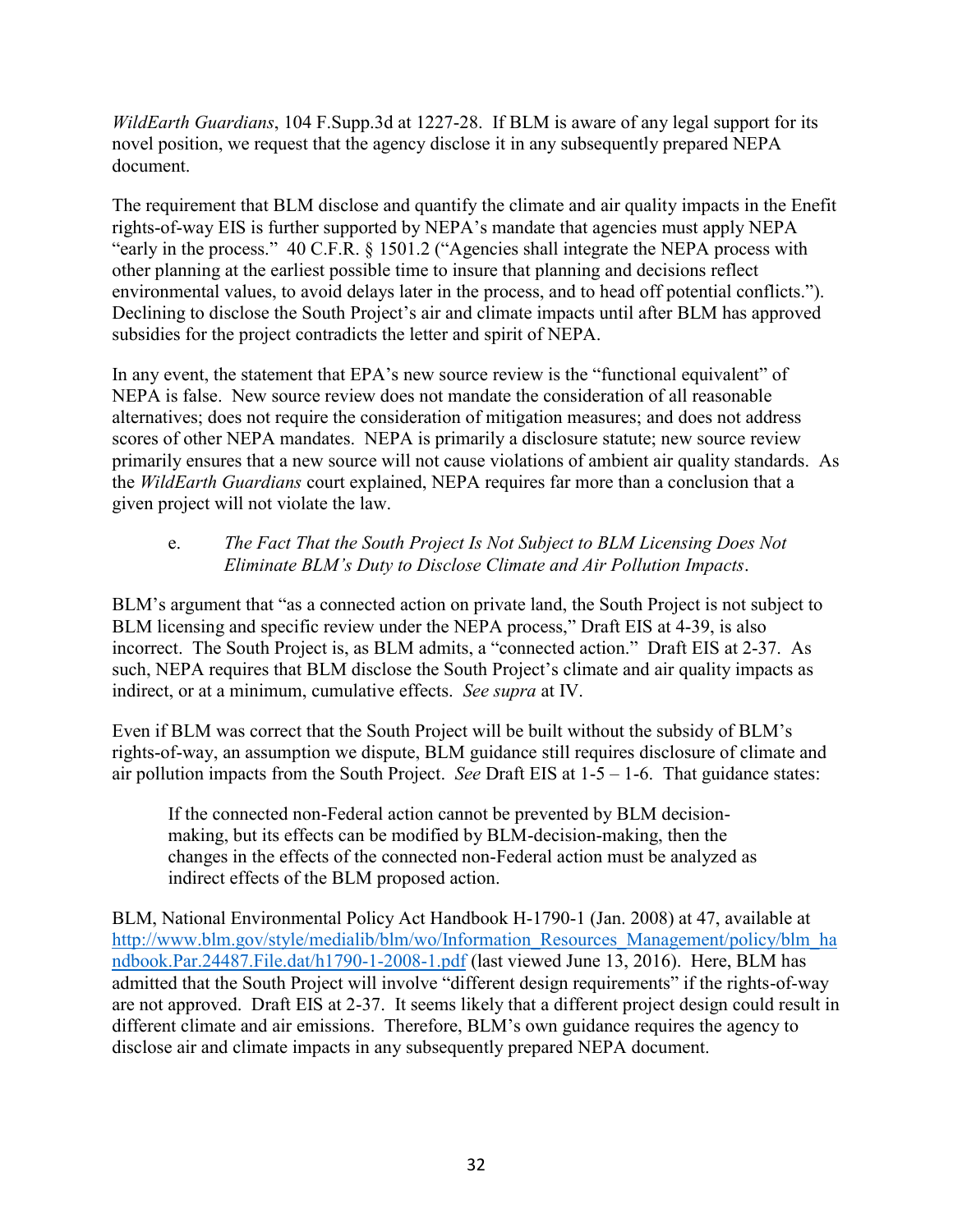## f. *BLM Failed to Comply with NEPA Regulations Concerning Incomplete or Unavailable Information*.

BLM failed to comply with NEPA regulations concerning incomplete or unavailable information when addressing air and climate pollution impacts. NEPA requires that if the "incomplete" information relevant to reasonably foreseeable significant adverse impacts is essential to a reasoned choice among alternatives and the overall costs of obtaining it are not exorbitant, the agency shall include the information in the environmental impact statement." 40 C.F.R. § 1502.22(a).

As demonstrated above in Section  $(IV)(6)(a)(b) &c(c)$ , BLM is able to forecast air and climate pollution impacts using publically available data, and this information is essential to a reasoned choice among alternatives. The underlying problem is not the availability of the data but rather Enefit's unwillingness to provide the relevant data to BLM. Moreover, BLM has not shown that the costs of obtaining this information would be "exorbitant."

However, even if the costs of obtaining this information were "exorbitant," an assumption we doubt, the Draft EIS fails to include the information required by NEPA in such situations. 40 C.F.R. § 1502.22(b)(1). Specifically, the Draft EIS fails to include "(3) a summary of existing credible scientific evidence which is relevant to evaluating the reasonably foreseeable significant adverse impacts on the human environment, and (4) the agency's evaluation of such impacts based upon theoretical approaches or research methods generally accepted in the scientific community." *Id.*

It is relevant that in BLM's other analyses of oil shale impacts, most notably the 2012 OSTS PEIS, numerous test studies, relevant data, and international examples to forecast impacts were referenced as required by NEPA. There is ample data – ranging from Estonian oil shale studies, to the Alberta oil sands, to studies in the Colorado River Basin itself – that would meet the criteria of "existing credible scientific evidence" relevant to evaluating air and climate impacts of the South Project. Even if BLM proves that the cost of obtaining this information is exorbitant, it still must make forecasts based on available and relevant data in subsequently prepared NEPA documents.

# 7. BLM Must Either Foreclose Enefit's RD&D Activities and Expansion on its Preferential Lease Right or Analyze the Reasonably Foreseeable Impacts of Those Activities

As discussed above, Enefit states that it plans to carry out its RD&D activities on the South Project parcel. Upon demonstrating commercial viability, Enefit then plans to expand its oil shale mine onto the adjacent 4,960-acre preferential lease right that accompanies its 160-acre RD&D lease. Enefit's application indicates that its mining activities on the preferential right expansion area would impact the full 4,960 acres that make up the preferential right area and result in production of 528.3 million barrels of oil. Enefit Application at 6.

For the same reasons that activities carried out on the South Project are connected actions to and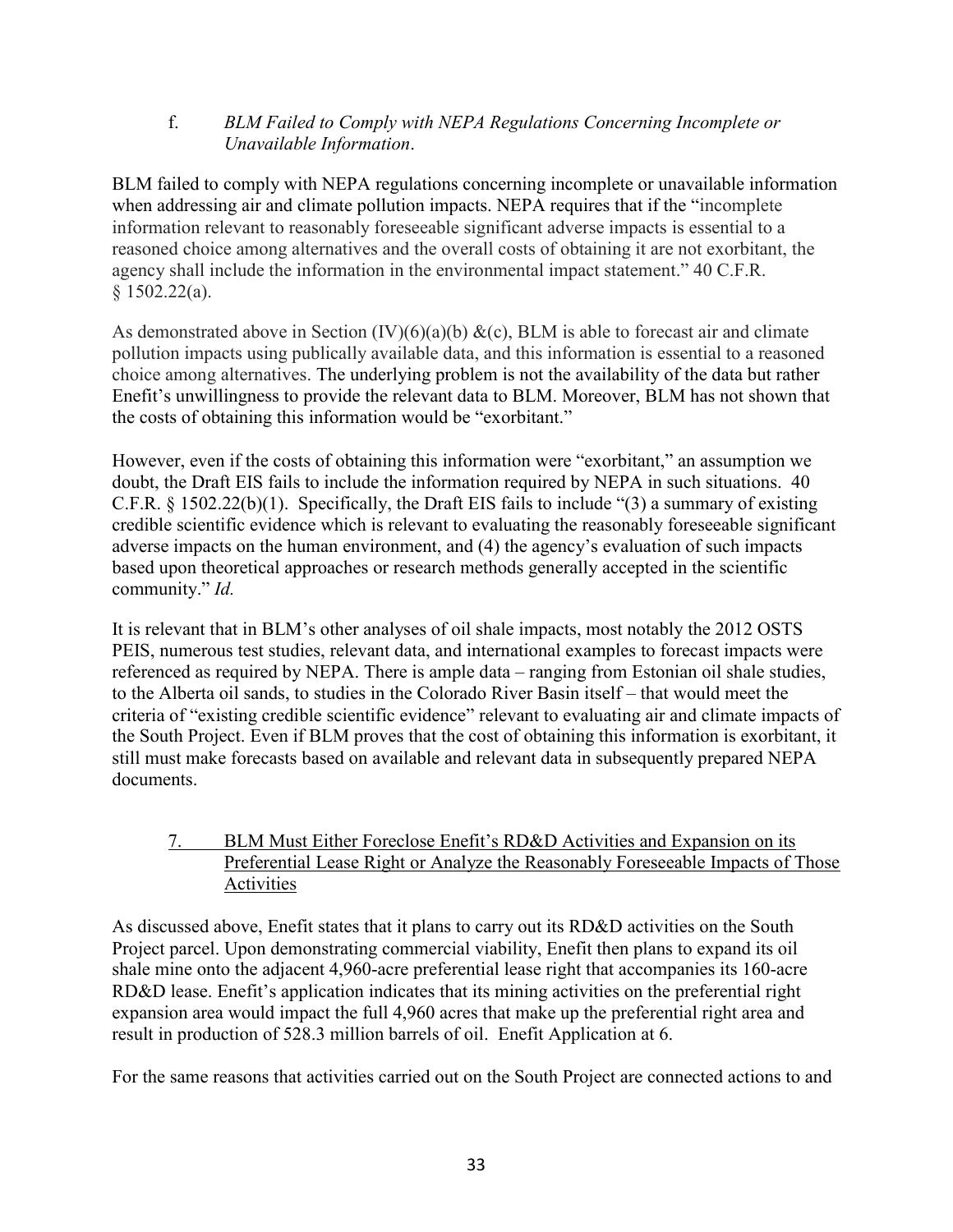cumulative impacts of the right-of-way utility corridor, Enefit's RD&D activities and expansion onto its preferential right are also connected actions and cumulative impacts of the rights-of-way utility corridor. Indeed, BLM has previously described the utility pipelines at issue in the rightsof-way applications as "necessary" for development activities on the 160 acre RD&D lease. Environmental Assessment and Biological Assessment for the Oil Shale Research, Development, and Demonstration Project, White River Mine, Uintah County, Utah (EA #UT-080-2006-280) at 5 attached as Exhibit 30. This same characterization extends to the preferential lease right area both due to geography (the preferential right is adjacent to the RD&D lease) and regulatory framework (expansion is dependent on successful RD&D). As such, the utility corridor is also necessary to activities on the preferential lease right area.

However, BLM failed to provide analysis of impacts of both the RD&D activities and expansion onto preferential right lease area in the DEIS. BLM explains that the RD&D project "was not included in the quantitative analysis because there are no currently proposed projects on this lease. This project is only discussed qualitatively." Draft EIS at 4-153.

Enefit cannot have it both ways. The only way this rationale can be supported is if BLM cancels Enefit's RD&D lease. At the end of 2016, Enefit can and likely will apply to extend its RD&D lease term. BLM may grant a five-year extension if Enefit can demonstrate "that a process leading to production in commercial quantities is being diligently pursued, consistent with the schedule specified in the approved plan of development." Oil Shale, RD&D Round 1 Lease Form, Section 4. The comments made by BLM in the DEIS indicate a lack of diligent pursuit of a process leading to production in commercial quantities. If that is the case, then BLM should decline to grant a five-year extension of Enefit's RD&D lease at the end of 2016.

If, on the other hand, BLM plans to grant an extension of the RD&D lease term through 2021 and preserve Enefit's ability to expand oil shale operations onto federal land because Enefit is diligently pursuing a process leading to production on the RD&D lease and preference area, then it is incumbent on BLM to also analyze the impacts of Enefit developing the full 5,120 acres in the DEIS. Enefit cannot have it both ways – its current attempts to avoid analysis are another example of the company's attempts to game the RD&D program and the federal environmental review process.

# **V. The Draft EIS Fails to Take a Hard Look at Numerous Impacts of the Proposed Action.**

# 1. The BLM Failed to Take A Hard Look at Climate Impacts

## a. *BLM's "Analysis" of Climate Impacts Is Arbitrary and Capricious.*

As discussed above, the Draft EIS fails to address the climate impacts of the South Project. *See infra* at IV (4)-(6). What analysis the Draft EIS does contain, however, is flawed and fails to take the hard look that NEPA requires.

For example, the Draft EIS estimates greenhouse gas emissions for construction of the utilities permitted by the rights-of-way under the proposed action, and the purported additional emissions if Enefit builds the South Project without the rights-of-way. Draft EIS at 4-38, 4-43. In both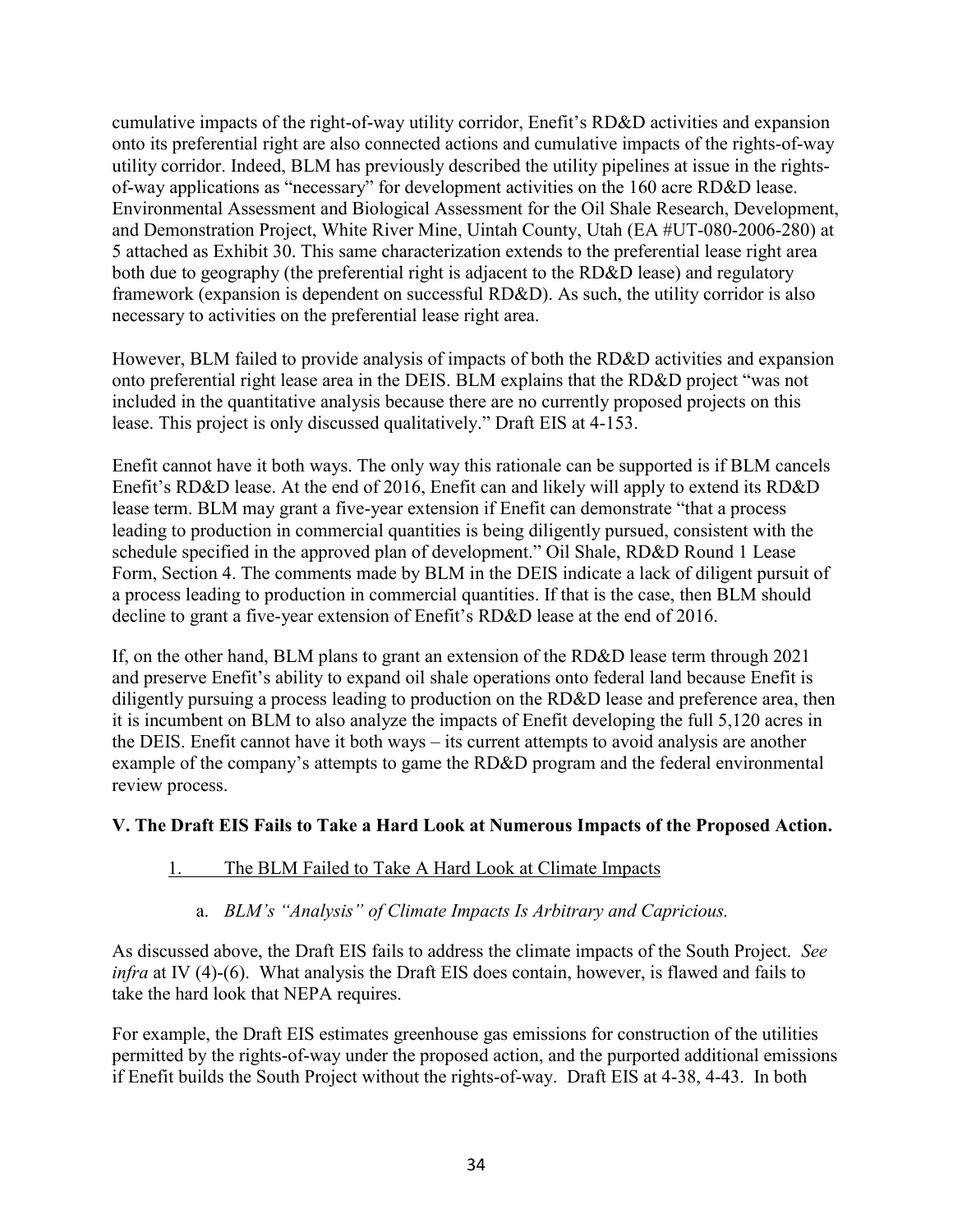instances, the Draft EIS assumes that the global warming potential of methane is 25 times that of CO2. *Id*. This assumption is outdated and incorrect.

BLM should use multipliers that reflect the latest science concerning the short- and long-term impacts of methane pollution. In 2014, the IPCC – the world's leading scientific organization addressing climate change – calculated the global warming potential of one ton of methane as 34 times that of one ton of CO2 on a 100-year time scale (up from 25 in IPCC's Fourth Assessment Report ("AR4") from 2007) and 86 times that of one ton of CO2 on a 20-year time scale (up from 72 in AR4). IPCC, Climate Change 2013: The Physical Science Basis, Ch. 8- Anthropogenic and Natural Radiative Forcing (2013), at 714, available at [http://www.ipcc.ch/pdf/assessment-report/ar5/wg1/WG1AR5\\_Chapter08\\_FINAL.pdf](http://www.ipcc.ch/pdf/assessment-report/ar5/wg1/WG1AR5_Chapter08_FINAL.pdf) (last viewed June 13, 2016). The methane multipliers include climate-carbon feedbacks in response to methane emissions. *Id*. Because methane remains in the atmosphere for an average of 8 to 12 years, the 20-year figure is the most relevant, and BLM should apply this multiplier in any subsequently prepared NEPA document.

In addition, the Draft EIS makes several assertions that demonstrate a lack of understanding of the nature of climate change. The EIS alleges: "There are no irreversible commitments of air quality resources for the Utility Project construction, primarily because GHG emissions are limited in magnitude and duration." Draft EIS at 4-43. That document also states: "The shortterm GHG emissions expected to occur as a result of construction of the Utility Project are not expected to result in adverse impacts on the long-term productivity of public land resources in the area." *Id*. at 4-44. These statements misconstrue entirely the nature of climate change and CO2 emissions. Each pound of carbon dioxide added to the atmosphere makes climate change worse, regardless of the "duration" of those emissions. Carbon dioxide can persist in the atmosphere for as long as two centuries, heating the climate for that period and beyond. Intergovernmental Panel on Climate Change, Working Group 1: The Scientific Basis (stating that carbon dioxide has an atmospheric lifetime of 5 to200 years), available at <https://www.ipcc.ch/ipccreports/tar/wg1/016.htm> (last viewed June 13, 2016). The impacts of climate change – loss of polar ice caps, changes to habitat, species extinctions, increased human disease and death, warming atmosphere and oceans, sea level rise – are all potentially irreversible on a human time-scale. Further, climate change is already impacting BLM lands in the American West, Utah, and the Uinta Basin, and will do so indefinitely into the future. BLM's attempt to ignore or downplay these impacts is contrary to the facts. Any subsequently prepared NEPA document must rectify these errors.

Related statements in the Draft EIS, implying that the impacts of greenhouse gas emissions will end when emissions end, also lack support. *See* Draft EIS at 4-44. ("The operation of the South Project facilities under the Proposed Action or No Action Alternative would result in increased GHG emissions throughout the operating life of the facility (projected to be 30 years). However, these emissions would cease when the oil shale resource is depleted.").. Again, the impacts of climate pollution will likely last for centuries beyond the end of emissions. Any implication to the contrary ignores the scientific basis underpinning climate change, so these statements must be removed from the EIS.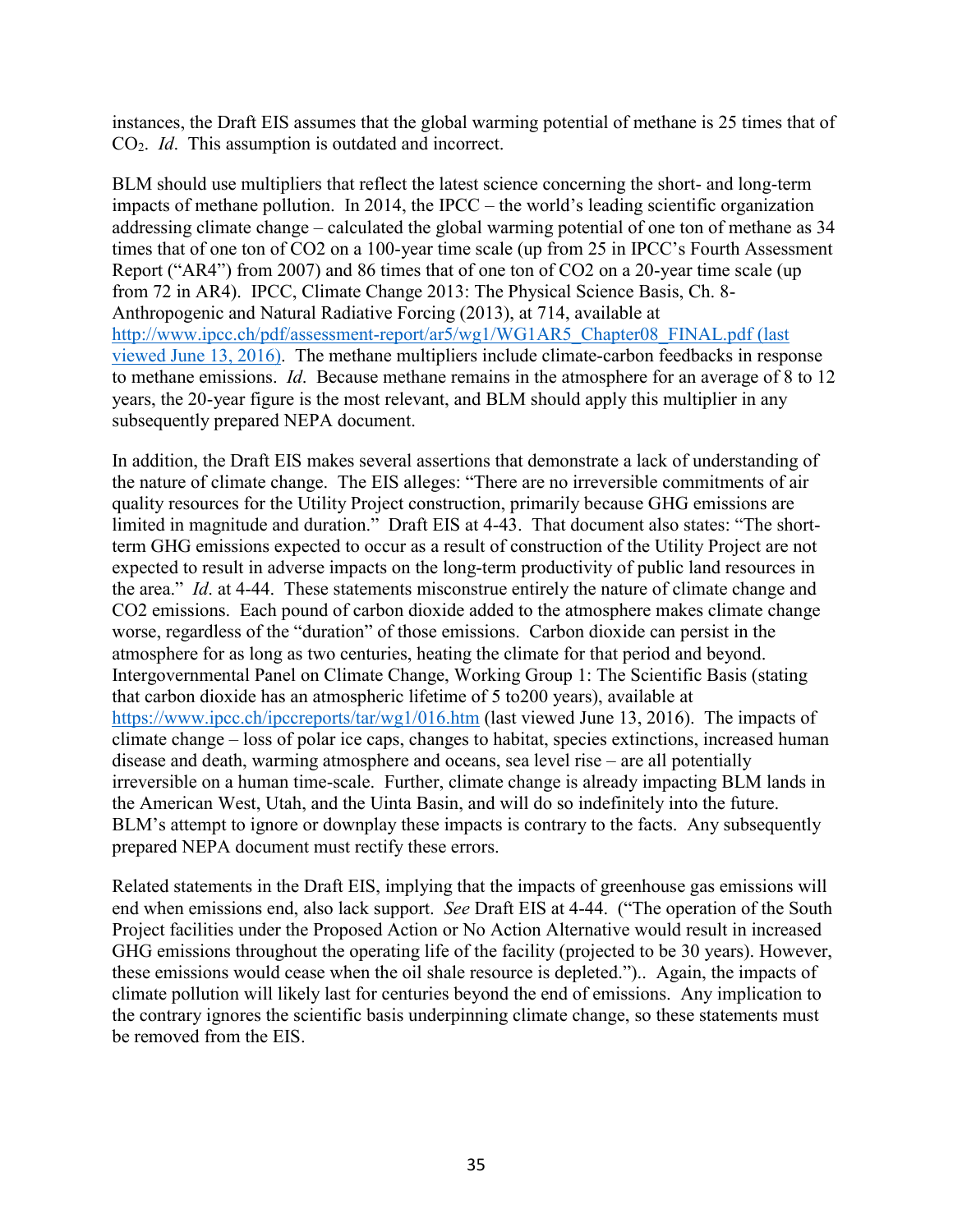The Draft EIS's discussion of cumulative climate change impacts is also inaccurate. The EIS states:

The Utility Project would not contribute to cumulative effects for GHG emissions, as it is of relatively short duration, and limited GHG emissions. Future changes in climate would not affect the operation or purpose of the completed utility corridors. The existence of the utility corridors would not affect other projects in the region, or promote GHG emissions other than the South Project operation. Therefore, operation of the Utility Project would not affect or promote the growth in cumulative GHG emissions elsewhere in the Uinta Basin.

Draft EIS at 4-155. Every sentence in this paragraph is either false or misleading. As noted, each pound of additional CO2 adds to the impacts of climate change; the Draft EIS's statement to the contrary is false. And even if "[f]uture changes in climate would not affect the operation … of the utility corridors," this statement is misleading because worsening climate change could increase damage caused by utility corridor and the South Project. For example, worsening climate change caused by the proposed action, when added to other sources of climate pollution, may cause reduced snowpack in the Rockies, and reduced flow in the White and Green Rivers, thus increasing the potential for the proposed action, and other cumulative actions, to harm endangered Colorado River fish. Hotter temperatures may make restoration of plant life in the utility corridors and reclamation of the strip-mined landscape at the South Project more difficult, and so worsen or prolong impacts to sage grouse and other wildlife. Climate change may also magnify the energy demand of the South Project and communities that house construction and other workers as hotter summers will require more demand for air conditioning. Any subsequently prepared NEPA document must address these types of potential cumulative impacts.

The Draft EIS's statement that "[t]he existence of the utility corridors would not affect other projects in the region, or promote GHG emissions other than the South Project operation," *id.*, is irrelevant and misses the point. GHG emissions from actions other than the utility corridor and South Project operation will, cumulatively with other proposed actions, worsen climate change even more than the proposed action alone. Therefore, the Draft EIS is incorrect in alleging that "operation of the Utility Project would not affect or promote the growth in cumulative GHG emissions elsewhere in the Uinta Basin." By adding carbon to the atmosphere, the utility project will clearly be promoting the growth of GHG emissions, which, cumulatively with other projects in the area, will make climate change worse.

## b. *The Draft EIS Fails to Disclose the Climate Pollution Impacts of Combustion of Shale Oil Produced by the South Project.*

As discussed in section IV above, the Draft EIS fails to forecast, project, or in any way estimate the foreseeable climate pollution from the construction and operation of the South Project. Just as important, the Draft EIS also fails to address another key and long-term impact of the rightsof-way: the climate pollution that will result from the *combustion* of the 550 million barrels of fuel that will be produced by the South Project, as made possible by the rights-of-way.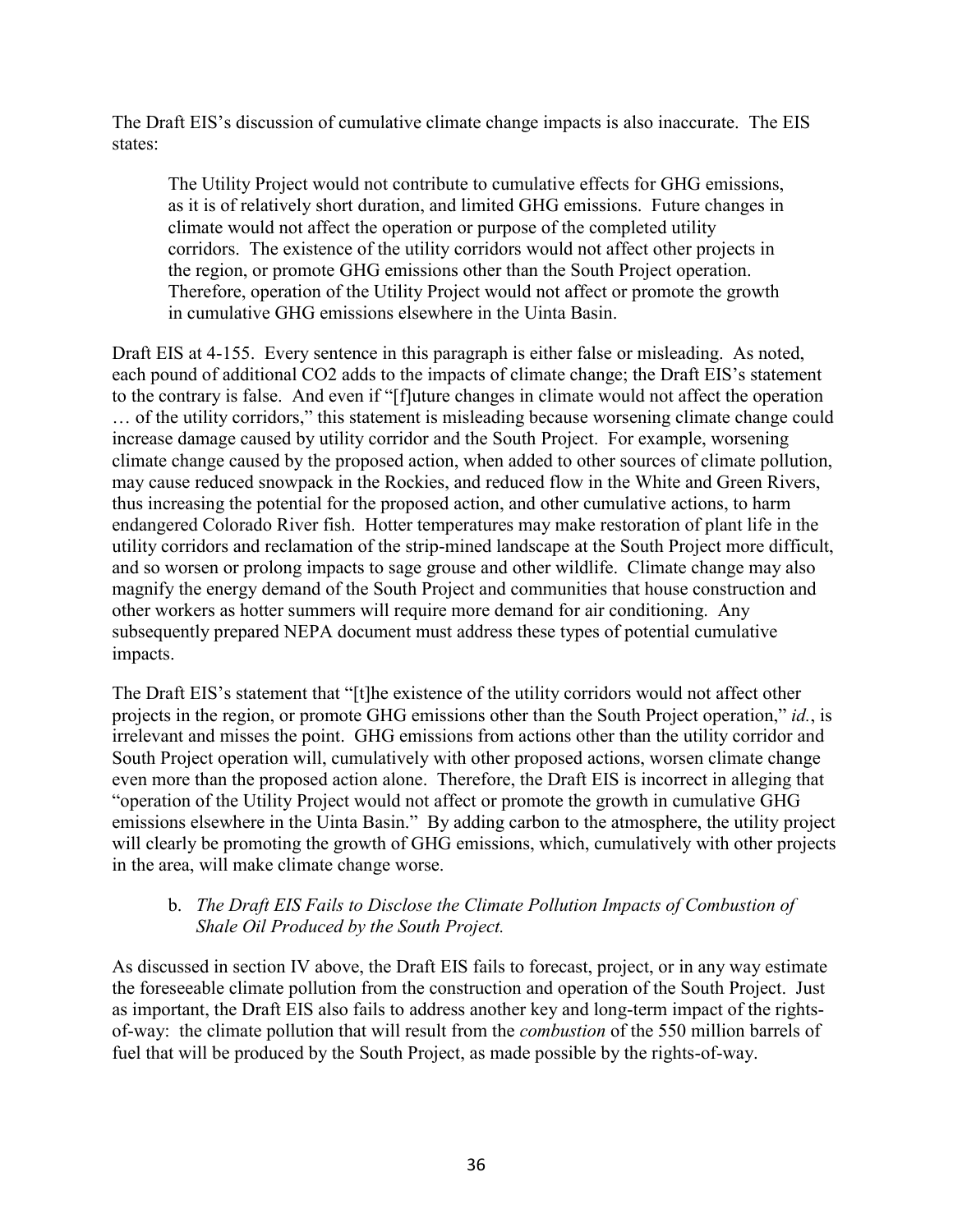[E]missions from activities that have a reasonably close causal relationship to the Federal action, such as those that may occur as a predicate for the agency action (often referred to as upstream emissions) and as a consequence of the agency action (often referred to as *downstream emissions*) should be accounted for in the NEPA analysis.

….

For example, a particular NEPA analysis for a *proposed open pit mine* could include the reasonably foreseeable effects of various components of the mining process, such as clearing land for the extraction, building access roads, transporting the extracted resource, refining or processing the resource, and *using the resource*.

Council on Environmental Quality, Revised Draft Guidance for Federal Departments and Agencies on Consideration of Greenhouse Gas Emissions and the Effects of Climate Change in NEPA Reviews, 79 Fed. Reg. 77,802, 77,826 (Dec. 24, 2014) (emphasis added). CEQ's guidance is consistent with federal court decisions mandating that federal agencies address downstream combustion impacts of decisions that facilitate increased fossil fuel mining. *See High Country Conservation Advocates v. U.S. Forest Serv.*, 52 F.Supp.3d 1174, 1196-98 (D. Colo. 2014); *Mid States Coalition for Progress v. Surface Transportation Board*, 345 F.3d 520, 549 (8th Cir. 2003).

The foreseeable impacts of the South Project include combustion of the South Project's fossil fuel product, and these impacts are likely to be massive. EPA estimates that combustion of one barrel of shale oil will release 0.43 tons of carbon. *See* EPA, GHG Equivalencies Calculator - Calculations and References, available at [https://www.epa.gov/energy/ghg-equivalencies](https://www.epa.gov/energy/ghg-equivalencies-calculator-calculations-and-references)[calculator-calculations-and-references](https://www.epa.gov/energy/ghg-equivalencies-calculator-calculations-and-references) (last viewed June 13, 2016). Thus, combustion of the 550 million barrels of shale oil the South Project proposes to produce will release approximately 240 million tons of  $CO<sub>2</sub>$  into the atmosphere, about the same as running a large coal-fired power plant for 30 years.

BLM cannot fail to disclose the combustion impacts because they are remote or speculative. The purpose of the rights-of-way is to facilitate the mining, processing, sale and use of the shale oil Enefit seeks to produce. Even if BLM incorrectly assumes that the South Project would be constructed without the rights-of-way, the agency must still disclose the foreseeable impacts of the combustion of the South Project's produced fuel as an indirect or foreseeable cumulative impact of the proposed action.

BLM may argue that there will be no GHG impacts from burning Enefit's product because the same amount of oil will be consumed whether Enefit produces the oil or not. Any such argument would be arbitrary and capricious for two reasons. First, nearly doubling the amount of crude oil from the Uinta Basin will induce more consumption because it will increase supply, which will incrementally lower price, and thus induce more combustion of oil. The combustion of more oil will add to global climate pollution. This is the very dynamic that *High Country* court noted in its decision. *See High Country Conservation Advocates*, 52 F.Supp.3d at 1197-98.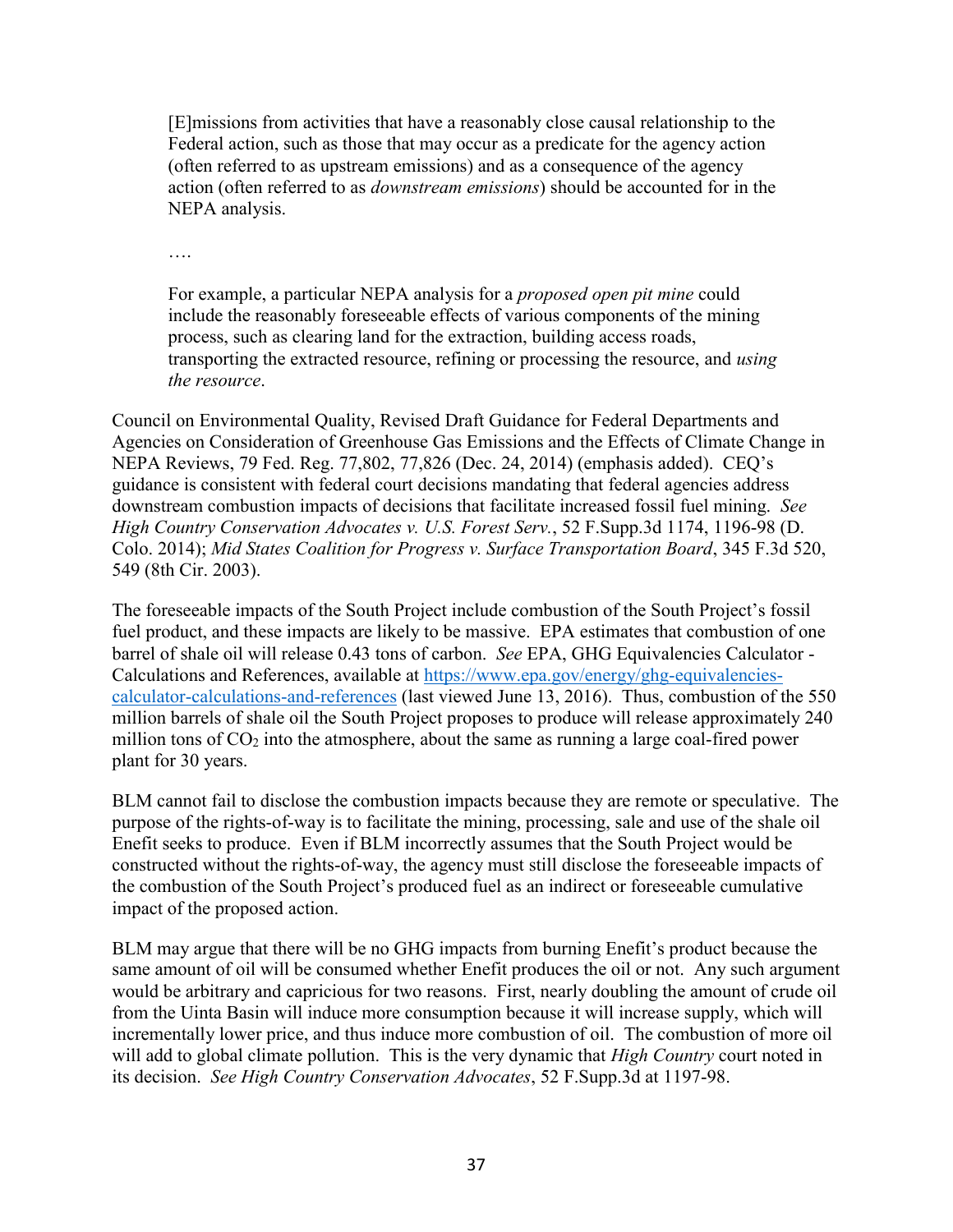Second, even if Enefit's production induced no additional oil consumption at all, and merely *replaced* other crude oil that otherwise would have been consumed, that consumption will result in more GHGs because shale oil is more carbon intensive than conventional oil or even tar sands, according to Enefit's own studies. Thus, even in the unlikely event that Enefit's production merely replaced other oil production, Enefit's product would still result in increased climate pollution because oil shale fuel is more carbon intensive.

### c. *The Draft EIS Fails to Disclose the Impacts of Climate Pollution on the Environment*.

The Draft EIS contains some attempt to quantify climate emissions from utility project construction, Draft EIS at 4 –38, although, as noted above, it fails to project climate impacts from South Project construction and operation or from the end use of the shale oil produced there. Even if BLM quantifies the *amount* of additional emissions that result from the alternatives, as it must, that would not, by itself, disclose the *impacts* of those emissions on the environment.

The Draft EIS dismisses any attempt to characterize the impacts of additional climate emissions, stating that "there is no reliable way to quantify whether or to what extent local GHG emissions can contribute to the larger phenomenon," Draft EIS at 4-41, and stating that "carbon costs" are "not quantifiable." *See id*. at 4-43 (making similar statement), 4-155 ("The added "carbon cost" of these additional inputs represent a greater adverse effect than that of the Proposed Action, even though the *actual magnitude of the effect is not quantifiable*." (emphasis added)), 4-156 ("While gradually increasing GHG emissions across a particular large region or sector could in theory be connected to incremental climate effects, there is no established methodology to do so."). These statements are incorrect. There is at least one robust, peer-reviewed methodology that BLM regularly has employed to quantify and characterize the environmental and financial impacts of adding a ton of carbon to the atmosphere: the federal interagency social cost of carbon protocol.

The social cost of carbon protocol for assessing climate impacts is a method for estimating the damages associated with a small increase in CO2 emissions, conventionally one metric ton, in a given year and represents the value of damages avoided for a small emission reduction (*i.e.* the benefit of a CO2 reduction). U.S. Environmental Protection Agency ("EPA"), "Fact Sheet: Social Cost of Carbon" (Nov. 2013) at 1, attached as Exhibit 31 available at <http://www.epa.gov/climatechange/Downloads/EPAactivities/scc-fact-sheet.pdf> (last viewed June 14, 2016). It is intended to include changes in net agricultural productivity, human health, property damages, and the value of ecosystem services, all of which climate change can degrade. *See* Interagency Working Group on Social Cost of Carbon, "Technical Support Document: Social Cost of Carbon for Regulatory Impact Analysis Under Executive Order 12866" (Feb. 2010), attached as Exhibit 32, available at

[https://www.whitehouse.gov/sites/default/files/omb/inforeg/for-agencies/Social-Cost-of-Carbon](https://www.whitehouse.gov/sites/default/files/omb/inforeg/for-agencies/Social-Cost-of-Carbon-for-RIA.pdf)[for-RIA.pdf](https://www.whitehouse.gov/sites/default/files/omb/inforeg/for-agencies/Social-Cost-of-Carbon-for-RIA.pdf) (last viewed June 13, 2016); *see also* Cass R. Sunstein, The Real World of Cost-Benefit Analysis: Thirty-Six Questions (and Almost as Many Answers), 114 Colum. L. Rev. 167, 171-73 (Jan. 2014) (describing origins of interagency agreement on the social cost of carbon). As such, the social cost of carbon includes not only socioeconomic harm but also harm to the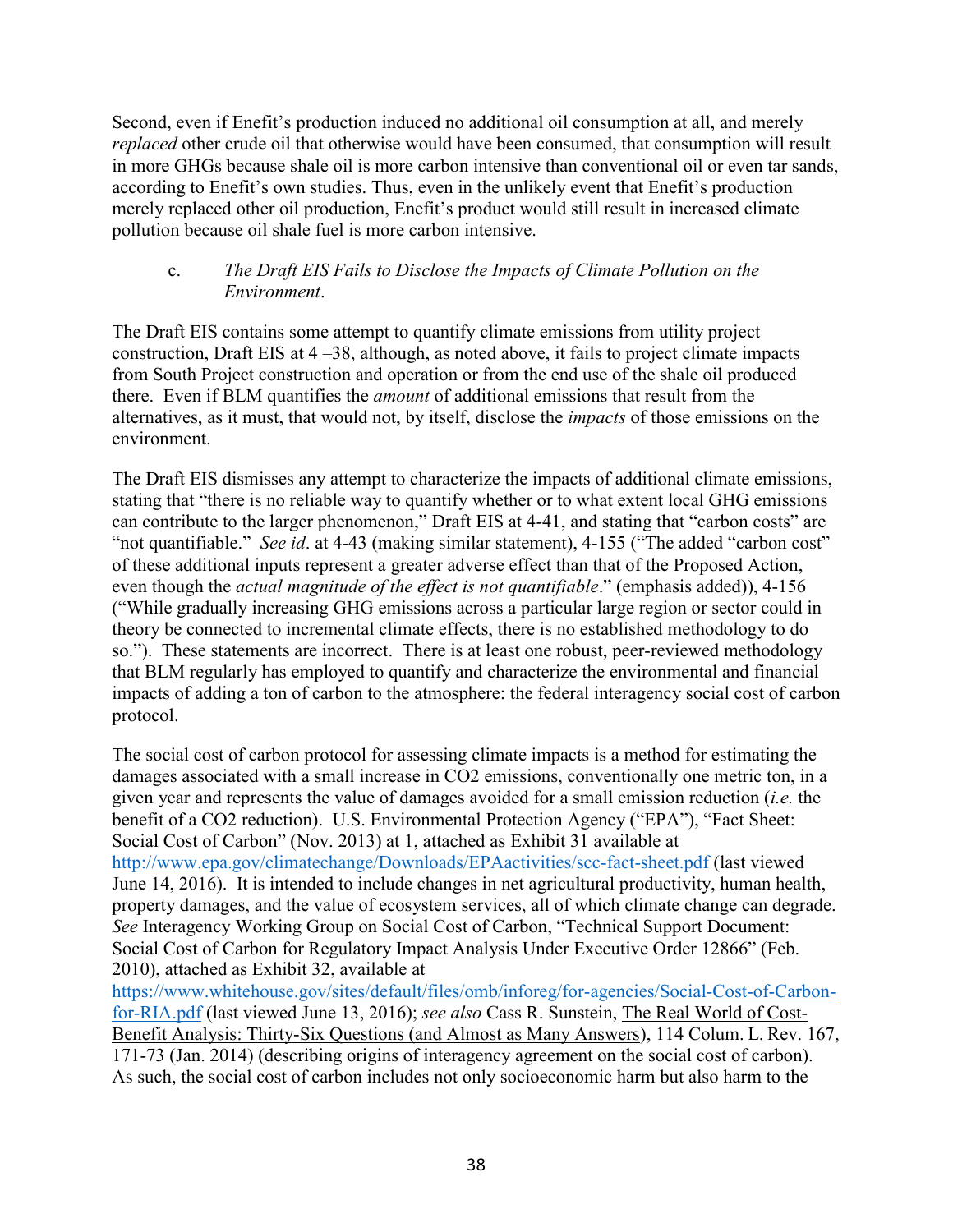environment. The protocol was developed by a working group consisting of a dozen federal agencies, including the U.S. Department of Agriculture, with the primary aim of implementing Executive Order 12866, which requires that the costs and benefits of proposed regulations be taken into account.

The Interagency Working Group's protocol was published in 2010. Interagency Working Group on Social Cost of Carbon (Feb. 2010) (Exhibit 32 at 1. It was then revised and updated in 2013. Interagency Working Group on Social Cost of Carbon, "Technical Support Document: Technical Update of the Social Cost of Carbon for Regulatory Impact Analysis Under Executive Order 12866" (May 2013), attached as Exhibit 33, available at

[https://www.whitehouse.gov/sites/default/files/omb/inforeg/social\\_cost\\_of\\_carbon\\_for\\_ria\\_2013](https://www.whitehouse.gov/sites/default/files/omb/inforeg/social_cost_of_carbon_for_ria_2013_update.pdf) [\\_update.pdf](https://www.whitehouse.gov/sites/default/files/omb/inforeg/social_cost_of_carbon_for_ria_2013_update.pdf) (last viewed June 13, 2016). The social cost of carbon protocol includes a range of values for the cost of each additional ton of carbon, based on varying discount rates. In this way, the protocol addresses uncertainty by providing a range of values to assess the cost of carbon. Interagency Working Group (2010) (Exhibit 32) at 1 ("The main objective of this process was to develop a range of SCC [social cost of carbon] values using a defensible set of input assumptions grounded in the existing scientific and economic literatures. In this way, key uncertainties and model differences transparently and consistently inform the range of SCC estimates ….").

Depending on the discount rate and the year during which the carbon emissions are produced, the Interagency Working Group estimates the cost of carbon emissions, and therefore the benefits of reducing carbon emissions, to range from \$11 to \$220 per metric ton of carbon dioxide. In July 2014, the U.S. Government Accountability Office ("GAO") confirmed that the Interagency Working Group's estimates were based on sound procedures and methodology. General Accounting Office, "Regulatory Impact Analysis, Development of Social Cost of Carbon Estimates," GAO-14-663 (July 2014), attached as Exhibit 34, available at <http://www.gao.gov/assets/670/665016.pdf>(last viewed June 13, 2016).

The social cost of carbon has been recommended or utilized in the NEPA process to evaluate the impacts of project-level decisions. For example, the EPA recommended that an EIS prepared by the U.S. Department of State for the proposed Keystone XL oil pipeline include "an estimate of the 'social cost of carbon' associated with potential increases of GHG emissions." EPA, Comments on Supplemental Draft EIS for the Keystone XL Oil Pipeline (June 6, 2011) attached as Exhibit 35. In addition, BLM has utilized the social cost of carbon protocol. In environmental assessments for oil and gas leasing in Montana, the agency estimated "the annual SCC [social cost of carbon] associated with potential development on lease sale parcels." BLM, "Environmental Assessment for October 21, 2014 Oil and Gas lease Sale," DOI-BLM-MT-0010- 2014-0011-EA (May 19, 2014) at 76, excerpts attached as Exhibit 36, available at [http://www.blm.gov/style/medialib/blm/mt/blm\\_programs/energy/oil\\_and\\_gas/leasing/lease\\_sale](http://www.blm.gov/style/medialib/blm/mt/blm_programs/energy/oil_and_gas/leasing/lease_sales/2014/oct__21_2014/july23posting.Par.25990.File.dat/MCFO%20EA%20October%202014%20Sale_Post%20with%20Sale%20(1).pdf) [s/2014/oct\\_\\_21\\_2014/july23posting.Par.25990.File.dat/MCFO%20EA%20October%202014%2](http://www.blm.gov/style/medialib/blm/mt/blm_programs/energy/oil_and_gas/leasing/lease_sales/2014/oct__21_2014/july23posting.Par.25990.File.dat/MCFO%20EA%20October%202014%20Sale_Post%20with%20Sale%20(1).pdf) [0Sale\\_Post%20with%20Sale%20\(1\).pdf](http://www.blm.gov/style/medialib/blm/mt/blm_programs/energy/oil_and_gas/leasing/lease_sales/2014/oct__21_2014/july23posting.Par.25990.File.dat/MCFO%20EA%20October%202014%20Sale_Post%20with%20Sale%20(1).pdf) (last viewed June 13, 2016). In conducting its analysis, the BLM used a "3 percent average discount rate and year 2020 values," presuming social costs of carbon to be \$46 per metric ton. *Id.* Based on its estimate of greenhouse gas emissions, the agency estimated total carbon costs to be "\$38,499 (in 2011 dollars)." *Id*. In Idaho, BLM also utilized the social cost of carbon protocol to analyze and assess the costs of oil and gas leasing. Using a 3% average discount rate and year 2020 values, the agency estimated the cost of carbon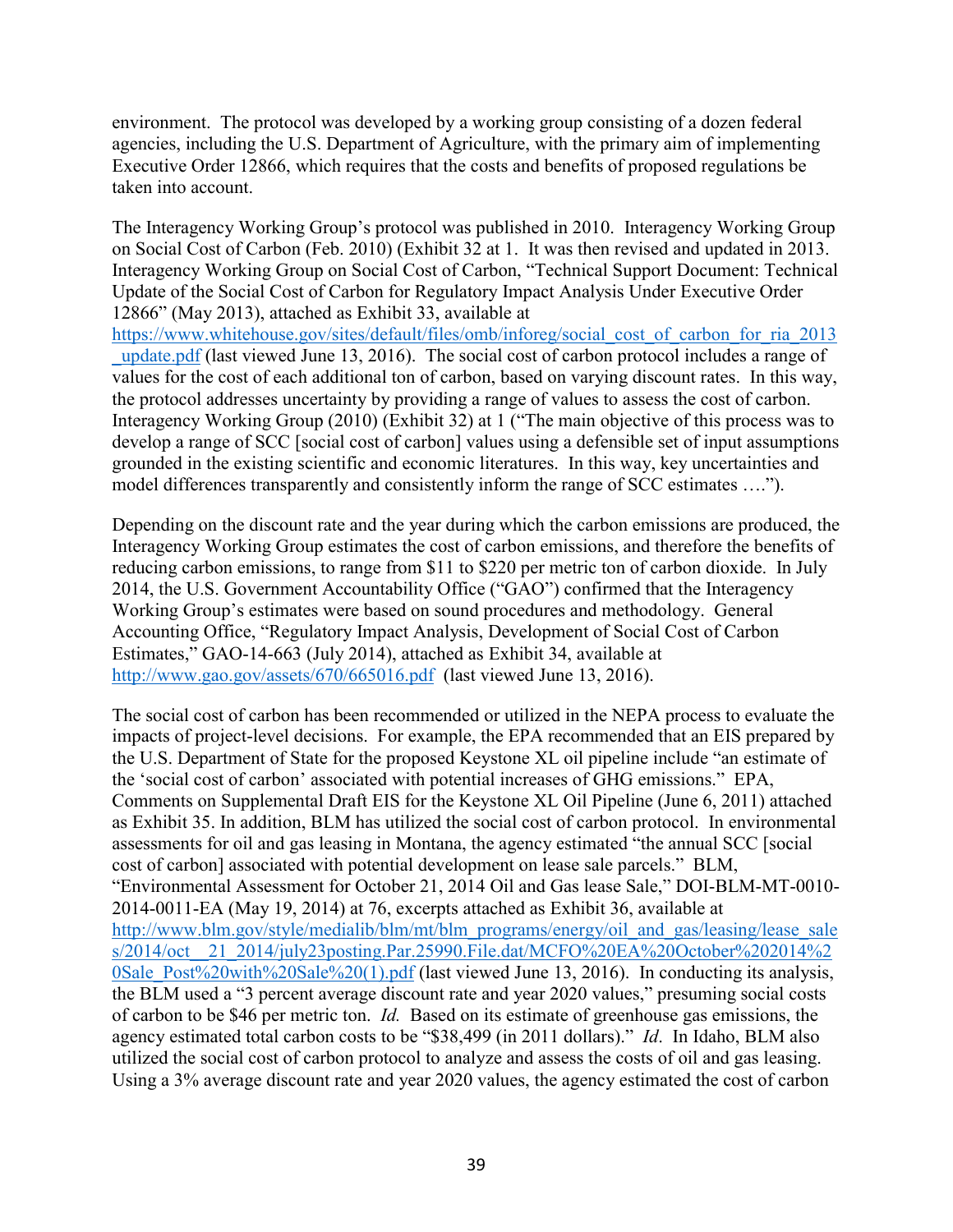to be \$51 per ton of annual CO2e increase. BLM, "Little Willow Creek Protective Oil and Gas Leasing," EA No. DOI-BLM-ID-B010-2014-0036-EA (February 10, 2015) at 81, excerpts attached as Exhibit 37 available at [https://www.blm.gov/epl-front](https://www.blm.gov/epl-front-office/projects/nepa/39064/55133/59825/DOI-BLM-ID-B010-2014-0036-EA_UPDATED_02272015.pdf)[office/projects/nepa/39064/55133/59825/DOI-BLM-ID-B010-2014-0036-](https://www.blm.gov/epl-front-office/projects/nepa/39064/55133/59825/DOI-BLM-ID-B010-2014-0036-EA_UPDATED_02272015.pdf) [EA\\_UPDATED\\_02272015.pdf](https://www.blm.gov/epl-front-office/projects/nepa/39064/55133/59825/DOI-BLM-ID-B010-2014-0036-EA_UPDATED_02272015.pdf) (last viewed June 13, 2016). Based on this estimate, the agency estimated the total carbon cost of developing 25 wells on five lease parcels to be \$3.7 million annually. *Id.* at 83. (This is not to endorse as complete either the Little Willow EA analysis or the Montana lease sale analysis.)

The social cost of carbon is a simple tool that is easy for federal agencies to use and easy for the public to understand. Putting a dollar figure on each ton of CO2 emitted as a result of a federal project places climate impacts in a context that both decision makers and the public can readily comprehend. It is backed by years of peer-reviewed scientific and economic research, it is designed to be updated to reflect the most current information, and it has already been used by federal agencies in both rulemaking decisions and project-level reviews under NEPA. Therefore, BLM should use the social cost of carbon to disclose the impacts of Enefit's rights-of-way applications. Additional information supporting the utility and necessity of using the social cost of carbon in NEPA analysis, *see* letter of Center for Biological Diversity *et al.* to Council on Environmental Quality (Mar. 25, 2015) at 4-10, attached as Exhibit 38; N. Shoaff & M. Salmon, Sierra Club, "Incorporating the Social Cost of Carbon into National Environmental Policy Act Reviews for Federal Coal Leasing Decisions," (April 2015), attached as Exhibit 39.

It is important to note that the social cost of carbon protocol presents a *conservative* estimate of damages associated with the environmental impacts climate change. As the EPA has explained, the protocol "does not currently include all important [climate change] damages." EPA, "Fact Sheet: Social Cost of Carbon" (Exhibit 31).

The models used to develop [social cost of carbon] estimates do not currently include all of the important physical, ecological, and economic impacts of climate change recognized in the climate change literature because of a lack of precise information on the nature of damages and because the science incorporated into these models naturally lags behind the most recent research.

*Id.* Scientific reviews have similarly concluded that the interagency social cost of carbon estimates do not account for, or poorly quantify, certain impacts, suggesting that the estimated values are conservative and should be viewed as a lower bound. *See* Peter Howard, *et al.*, Environmental Defense Fund, Institute For Policy Integrity, Natural Resources Defense Council, OMITTED DAMAGES: WHAT'S MISSING FROM THE SOCIAL COST OF CARBON, (March 13, 2014) (explaining, for example, that damages such as "increases in forced migration, social and political conflict, and violence; weather variability and extreme weather events; and declining growth rates" are either missing or poorly quantified in SCC models), attached as Exhibit 40; Frank Ackerman & Elizabeth A. Stanton, CLIMATE RISKS AND CARBON PRICES: REVISING THE SOCIAL COST OF CARBON (2010), attached as Exhibit 41 (concluding that the 2010 Interagency social cost of carbon "omits many of the biggest risks associated with climate change, and downplays the impact of current emissions on future generations," and suggesting that the social cost of carbon should be almost \$900 per ton of carbon); Frances C. Moore and Delavane B.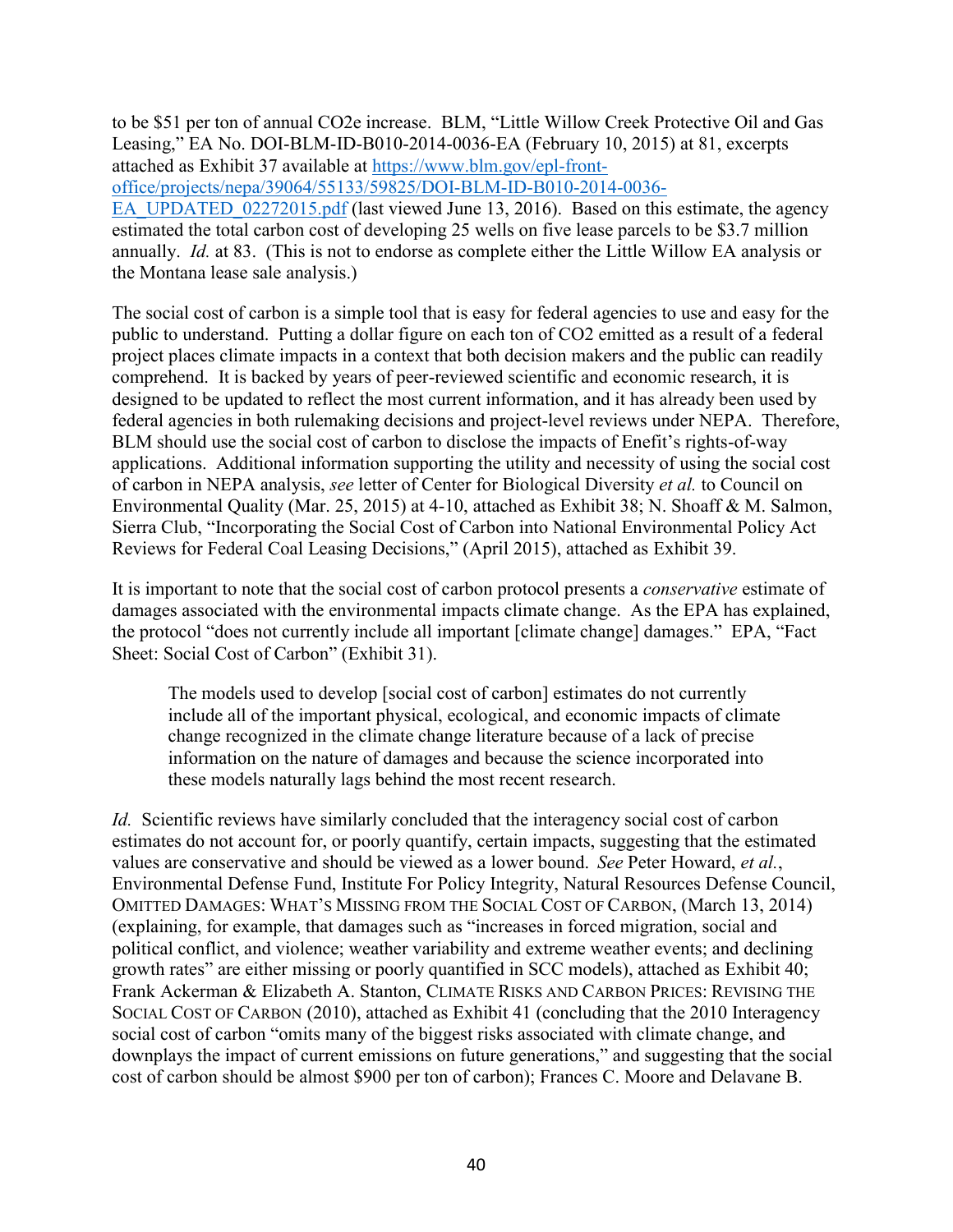Diaz, Temperature impacts on economic growth warrant stringent mitigation policy, NATURE CLIMATE CHANGE (Jan. 12, 2015), attached as Exhibit 42 (identifying a central value of \$220 for one ton of additional  $CO<sub>2e</sub>$ ).

Despite uncertainty and likely underestimation of carbon costs, nevertheless, "the SCC is a useful measure to assess the benefits of CO2 reductions," and thus a useful measure to assess the costs of CO2 increases. EPA, Fact Sheet: Social Cost of Carbon (Exhibit 31).

A 2014 White House report warned that delaying carbon reductions would yield significant economic costs, underscoring the fact that the impacts of climate change, as reflected by an assessment of social cost of carbon, should be a significant consideration in agency decisionmaking. Executive Office of the President of the United States, Council of Economic Advisers, "The Cost of Delaying Action to Stem Climate Change" (July 2014), attached as Exhibit 43 available at

[https://www.whitehouse.gov/sites/default/files/docs/the\\_cost\\_of\\_delaying\\_action\\_to\\_stem\\_clima](https://www.whitehouse.gov/sites/default/files/docs/the_cost_of_delaying_action_to_stem_climate_change.pdf) te change.pdf (last viewed June 13, 2016). As the report states:

[D]elaying action to limit the effects of climate change is costly. Because CO2 accumulates in the atmosphere, delaying action increases CO2 concentrations. Thus, if a policy delay leads to higher ultimate CO2 concentrations, that delay produces persistent economic damages that arise from higher temperatures and higher CO2 concentrations. Alternatively, if a delayed policy still aims to hit a given climate target, such as limiting CO2 concentration to given level, then that delay means that the policy, when implemented, must be more stringent and thus more costly in subsequent years. In either case, delay is costly.

*Id.* at 1. The requirement to analyze the social cost of carbon is supported by the general requirements of NEPA, specifically supported in federal case law, and by Executive Order 13514.

To this end, courts have ordered agencies to assess the social cost of carbon pollution, even before a federal protocol for such analysis was adopted. In 2008, the U.S. Court of Appeals for the Ninth Circuit ordered the National Highway Traffic Safety Administration to include a monetized benefit for carbon emissions reductions in an Environmental Assessment prepared under NEPA. *Center for Biological Diversity v. National Highway Traffic Safety Administration*, 538 F.3d 1172, 1203 (9th Cir. 2008). The Highway Traffic Safety Administration had proposed a rule setting corporate average fuel economy standards for light trucks. A number of states and public interest groups challenged the rule for, among other things, failing to monetize the benefits that would accrue from a decision that led to lower carbon dioxide emissions. The Administration had monetized the employment and sales impacts of the proposed action. *Id.* at 1199. The agency argued, however, that valuing the costs of carbon emissions was too uncertain. *Id.* at 1200. The court found this argument to be arbitrary and capricious. *Id.* The court noted that while estimates of the value of carbon emissions reductions occupied a wide range of values, the correct value was certainly not zero. *Id.* It further noted that other benefits, while also uncertain, were monetized by the agency. *Id.* at 1202.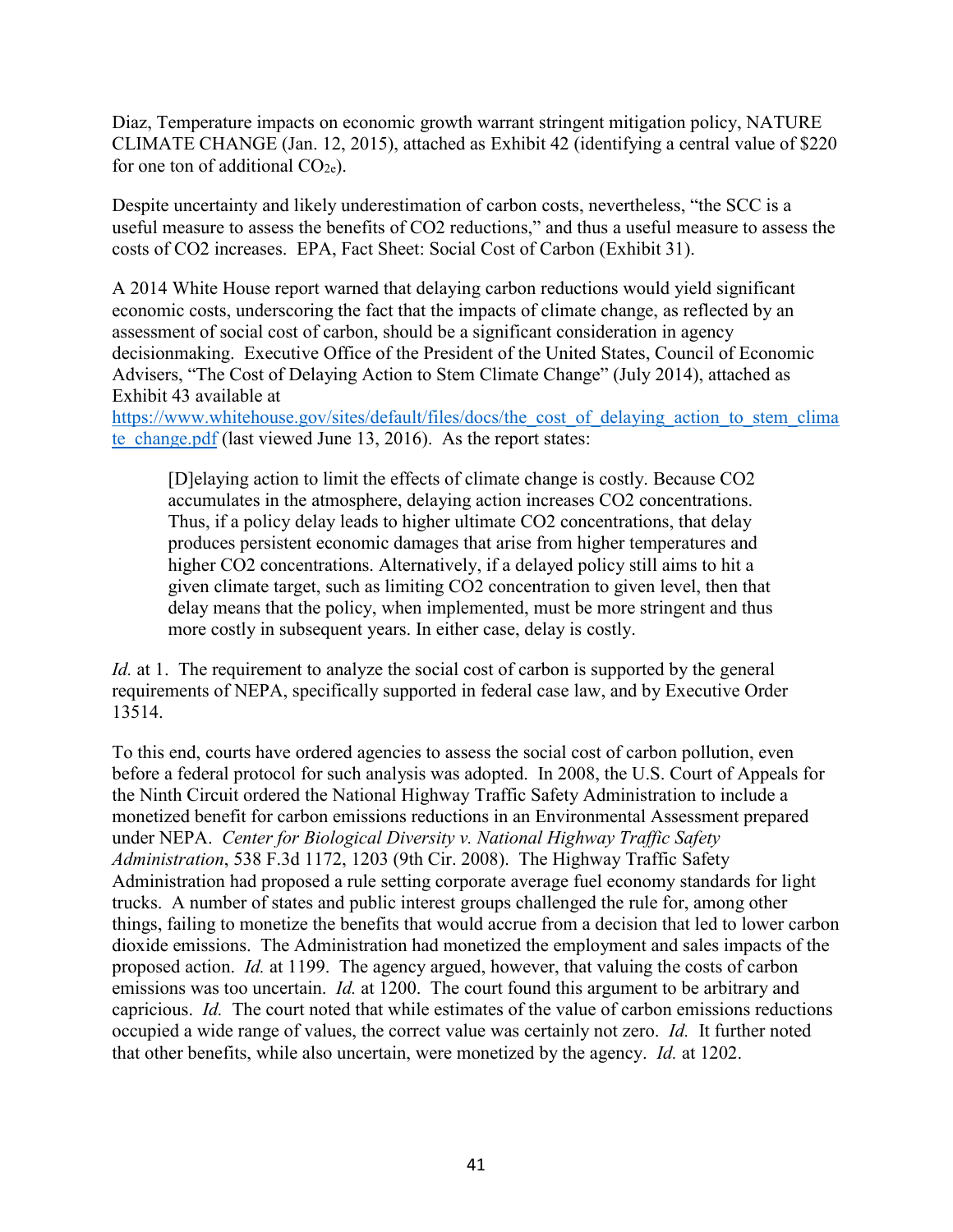More recently, the *High Country* court reach the same conclusion for a federal coal lease approved by BLM. That court began its analysis by recognizing that a monetary cost-benefit analysis is not universally required by NEPA. *High Country Conservation Advocates v. U.S. Forest Serv.*, 52 F.Supp.3d 1174, 1182 (D. Colo. 2014), citing 40 C.F.R. § 1502.23. However, when an agency prepares a cost-benefit analysis, "it cannot be misleading." *Id.* (citations omitted). In that case, the NEPA analysis included a quantification of benefits of the project. However, the quantification of the social cost of carbon, although included in earlier analyses, was omitted in the final NEPA analysis. *Id.* at 1190-91. The agencies then relied on the stated benefits of the project to justify project approval. This, the court explained, was arbitrary and capricious. *Id.* at 1191. Such approval was based on a NEPA analysis with misleading economic assumptions, an approach long disallowed by courts throughout the country. *Id.* at 1191-92.

Here, BLM quantifies numerous economic impacts of the proposal, including numbers of jobs, tax revenues and earnings. Draft EIS at 4-134 – 4-135. It also states that the "South Project is … expected to have significant positive economic benefits in the study area," *id.* at 4-135, without assessing or characterizing the likely significant and greater costs imposed by climate change. This is the approach found arbitrary and capricious and a violation of NEPA by the *High Country* court.

For all of these reasons, BLM must include the social cost of carbon in any subsequently prepared NEPA document as a way of disclosing the scope and nature of climate pollution impacts – including but not limited to the increase in climate pollution from combustion of shale oil from the South Project – on the human environment.<sup>5</sup>

BLM should also use the EPA-developed "social cost of methane" to evaluate the climate impacts of the methane emissions from the utility project and the South Project. In 2012, EPA economists Alex L. Marten and Stephen C. Newbold published a peer-reviewed analysis estimating the social of cost of methane. *See* Marten, A.L., and Newbold, S.C., Estimating the social cost of non-CO<sub>2</sub> GHG emissions: Methane and nitrous oxide, 51 Energy Policy 957 (2012) at 18, attached as Exhibit 44, available online as EPA Working Paper No. 11-10 at [http://yosemite.epa.gov/ee/epa/eed.nsf/ec2c5e0aaed27ec385256b330056025c/f7c9fc6133698cc3](http://yosemite.epa.gov/ee/epa/eed.nsf/ec2c5e0aaed27ec385256b330056025c/f7c9fc6133698cc38525782b00556de1/$FILE/2011-01v2.pdf) [8525782b00556de1/\\$FILE/2011-01v2.pdf](http://yosemite.epa.gov/ee/epa/eed.nsf/ec2c5e0aaed27ec385256b330056025c/f7c9fc6133698cc38525782b00556de1/$FILE/2011-01v2.pdf) (last viewed May 22, 2015). The study authors largely followed the methodology used by the Interagency Working Group to estimate the social cost of carbon, and their results should serve as a starting point for any climate impact analysis involving methane emissions. Like the social cost of carbon, the social cost of methane estimates the global economic cost of adding one additional ton of methane to the atmosphere (the social cost of carbon does the same thing, but for carbon dioxide). In August 2015, EPA

 $\overline{a}$ 

<sup>&</sup>lt;sup>5</sup> Draft guidance from the Council on Environmental Quality fails to properly address the social cost of carbon. *See* letter of Center for Biological Diversity (Mar. 25, 2015) (Exhibit 38) at 4-10. However, even CEQ's draft guidance recognizes that where an agency chooses to disclose the economic and financial benefits of an action – as BLM does here, the social cost of carbon represents an appropriate tool to disclose the costs of the agency's action, including the social cost of carbon. *See* Council on Environmental Quality, Revised Draft Guidance for Federal Departments and Agencies on Consideration of Greenhouse Gas Emissions and the Effects of Climate Change in NEPA Reviews, 79 Fed. Reg. 77,802, 77,827 (Dec. 24, 2014).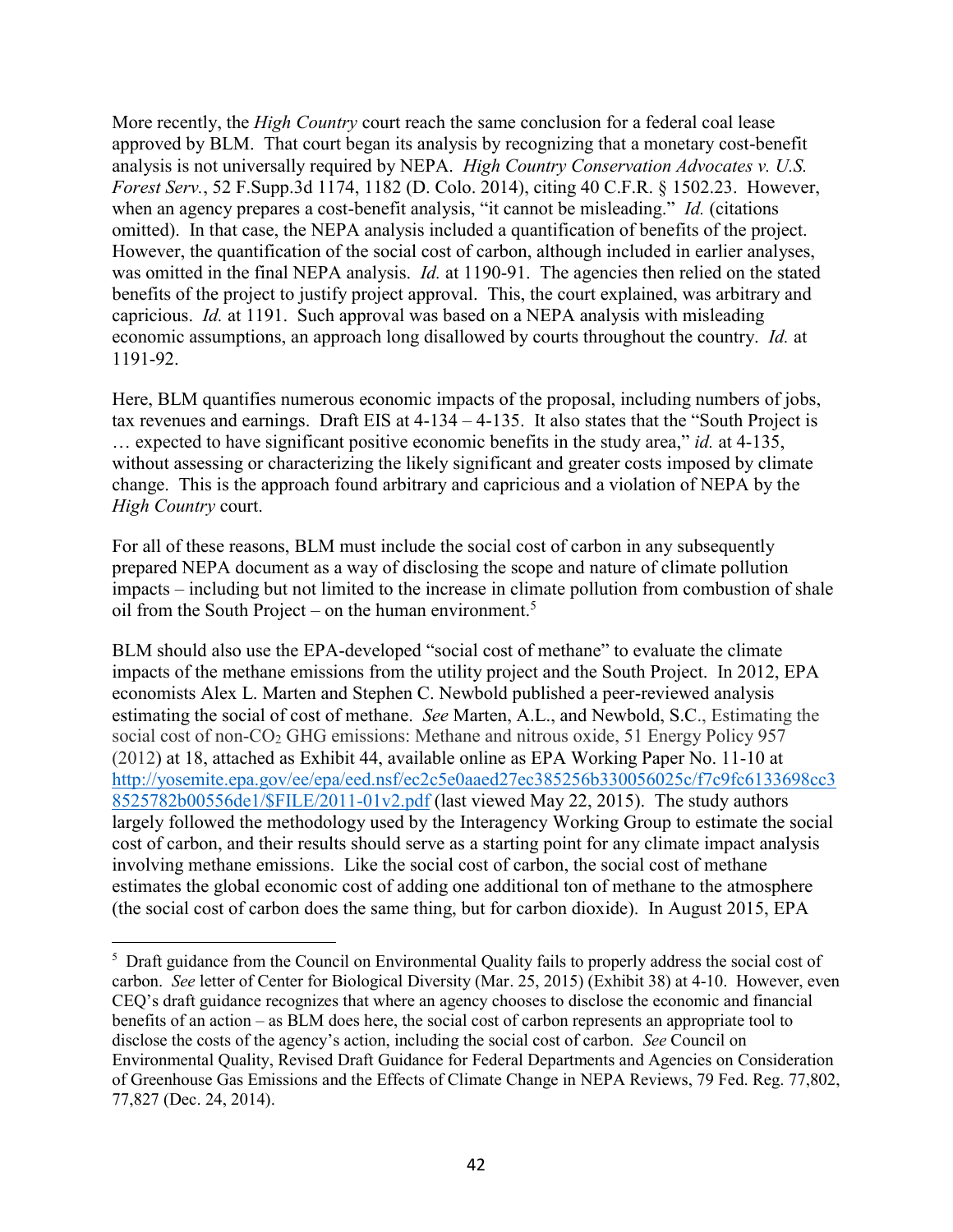used the Marten *et al.* social cost of methane estimate in the Regulatory Impact Analysis for the proposed New Source Performance Standard for methane from oil and gas production. U.S. Environmental Protection Agency, Regulatory Impact Analysis of the Proposed Emission Standards for New and Modified Sources in the Oil and Natural Gas Sector, 4 –12 to 4 –17 (August 2015), attached as Exhibit 45 available at

[http://www3.epa.gov/airquality/oilandgas/pdfs/og\\_prop\\_ria\\_081815.pdf](http://www3.epa.gov/airquality/oilandgas/pdfs/og_prop_ria_081815.pdf) (last viewed June 13 2016). This study estimates that methane emissions in 2015 result in global economic damages that range from \$490 to \$3,000/ton, depending on the discount rate used. *Id.* at  $4 - 14$ . EPA explained why using Marten *et al.* (2014) is a sound, justifiable methodology. Following the Marten protocol, EPA disclosed the social cost estimates under four different discount rates, just as the Interagency Working Group ("IWG") does for the social cost of carbon. *Id.*

BLM has also applied EPA's social cost of methane and described why it is the preferred method to disclose the benefits of reducing methane emissions. On January 22, 2016, BLM published a proposed rule to reduce waste of natural gas from venting, flaring, and leaks during oil and natural gas production. BLM used EPA's social cost of methane metric to evaluate the costs and benefits of the proposed rule, relied on the metric throughout its analysis, and explicitly concluded that the benefits of the proposed natural gas rule outweighed the costs based on the monetized benefits of methane reduction as calculated via the social cost of methane. Bureau of Land Management, Proposed Rule, 43 CFR Parts 3160 and 3170, Waste Prevention, Production Subject to Royalties, and Resource Conservation (Jan. 22, 2016) (proposed methane rule) at 35- 36, 223, 230-31 (estimating the monetized benefits of the rule in terms of methane emissions reduced, based on the social cost of methane, and displaying those benefits as a range of millions of dollars), attached as Exhibit 46; Bureau of Land Management, Regulatory Impact Analysis for: Revisions to 43 C.F.R. 3100 (Onshore Oil and Gas Leasing) and 43 C.F.R. 3600 (Onshore Oil and Gas Operations) (RIA) (Jan. 14, 2016) at 5, 7, 32-36 (specifically citing and using the Marten *et al.* 2014 social cost of methane figures), 130 and 149, attached as Exhibit 47

The Regulatory Impact Analysis ("RIA") for the rule explains BLM's use of the metric, stating:

[BLM] estimated the social cost of methane using the values presented by Marten *et al.* (2014) and used by the EPA in its analysis of its Subpart OOOOa proposed regulation . . . and its proposed rule New Source Standards of Performance for Municipal Solid Waste Landfills. . . . [BLM] calculated the global social benefits of methane emissions reductions expected from the proposed NSPS [New Source Performance Standards] using estimates of the social cost of methane (SC-CH4), a metric that estimates the monetary value of impacts associated with marginal changes in methane emissions in a given year. It includes a wide range of anticipated climate impacts, such as net changes in agricultural productivity and human health, property damage from increased flood risk, and changes in energy system costs, such as reduced costs for heating and increased costs for air conditioning.

RIA (Ex. 47) at 32-33. BLM also discussed an alternative approach to evaluating the social cost of methane—a process that involves using the global warming potential (GWP) to convert emissions to CO2 equivalents. *Id.* at 35-36. The agency ultimately rejected the GWP approach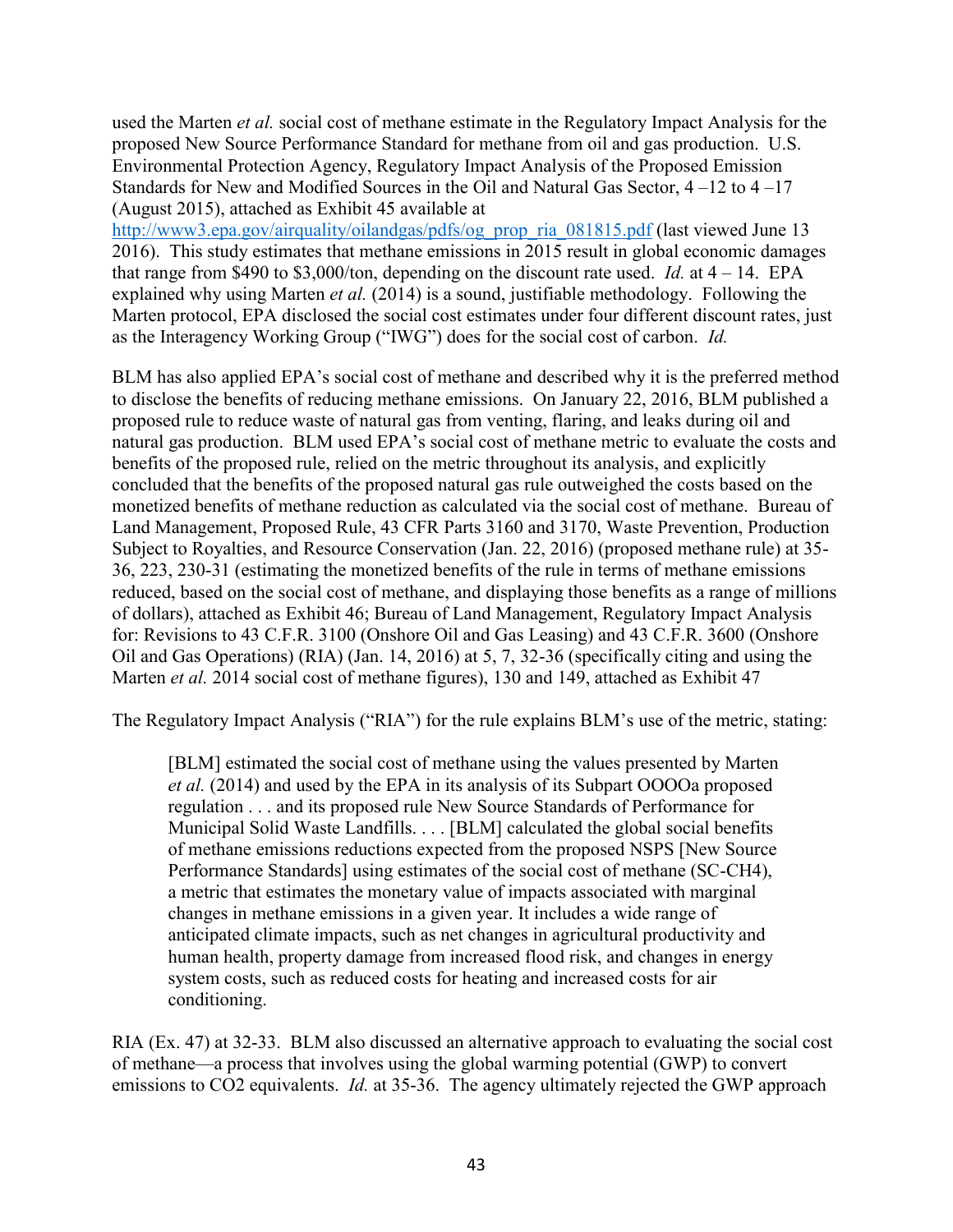in favor of the social cost of methane metric, stating "[t]he GWP is not ideally suited … to approximate the social cost of non-CO2 GHGs because it ignores important nonlinear relationships beyond radiative forcing in the chain between emissions and damages." *Id.* at 36.

It would be arbitrary and capricious for BLM to fail to disclose the social cost of methane resulting from construction and operation of the utility project and construction and operation of the South Project, while at the same time using the social cost of methane to justify its natural gas waste rulemaking.

### d. *BLM Must Disclose the Proposal's Conflict with National Greenhouse Gas Emission Reduction Targets and Climate Policy*.

BLM must analyze whether the proposed rights-of-way and construction and operation of the South Project would conflict with national policies and goals, including efforts to meet federal greenhouse gas emission reduction targets. As explained by the Council on Environmental Quality in its 2014 Draft Climate Guidance, federal agencies evaluating the climate impacts of their decisions should "incorporate by reference applicable agency emissions targets such as applicable Federal, state, tribal, or local goals for GHG emission reductions to provide a frame of reference and make it clear whether the emissions being discussed are consistent with such goals." Council on Environmental Quality, Revised Draft Guidance on the Consideration of Greenhouse Gas Emissions, 79 Fed. Reg. at 77,826. This Guidance, while in draft form, does not set out any new legal obligations under NEPA, but rather explains and clarifies those obligations that already exist under the statute, regulations, and the case law interpreting the two; as such it is helpful to guide BLM's analyis. *Id; see also* 40 C.F.R. § 1508.27(b)(10) (identifying "[w]hether the action threatens a violation of Federal, State or local law or requirements imposed for the protection of the environment" as one measure of the "intensity" of an action for purposes of NEPA review).

In particular, BLM must address whether the proposed rights-of-way, and the connected action of the construction and operation of the South Project, conflict with national goals and policies, including the Paris agreement, discussed above, by unlocking more half a billion barrels of particularly carbon-intensive shale oil for combustion. BLM's approval may conflict with other policies and rules, by, for example, undermining progress in reducing carbon emissions by the Clean Power Plan, which calls for reducing power sector emissions to 30 percent below 2005 levels by 2030. And, in November 2014 the President announced a joint U.S.-China agreement aimed at reducing climate pollution that calls for even more aggressively cutting net greenhouse gas emissions to 26-28 percent below 2005 levels by 2025. White House Fact Sheet, U.S.-China Joint Announcement on Climate Change and Clean Energy Cooperation (November 11, 2014), available online at [https://www.whitehouse.gov/the-press-office/2014/11/11/us-china-joint](https://www.whitehouse.gov/the-press-office/2014/11/11/us-china-joint-announcement-climate-change)[announcement-climate-change](https://www.whitehouse.gov/the-press-office/2014/11/11/us-china-joint-announcement-climate-change) (last viewed June 13, 2016). The huge amount of carbon that Enefit will release the South Project, precipitated by BLM's proposed subsidy of public lands, will make it more difficult for the United States to achieve that goal, a conflict that BLM must address.

# 2. BLM Failed to Take A Hard Look at Air Quality Impacts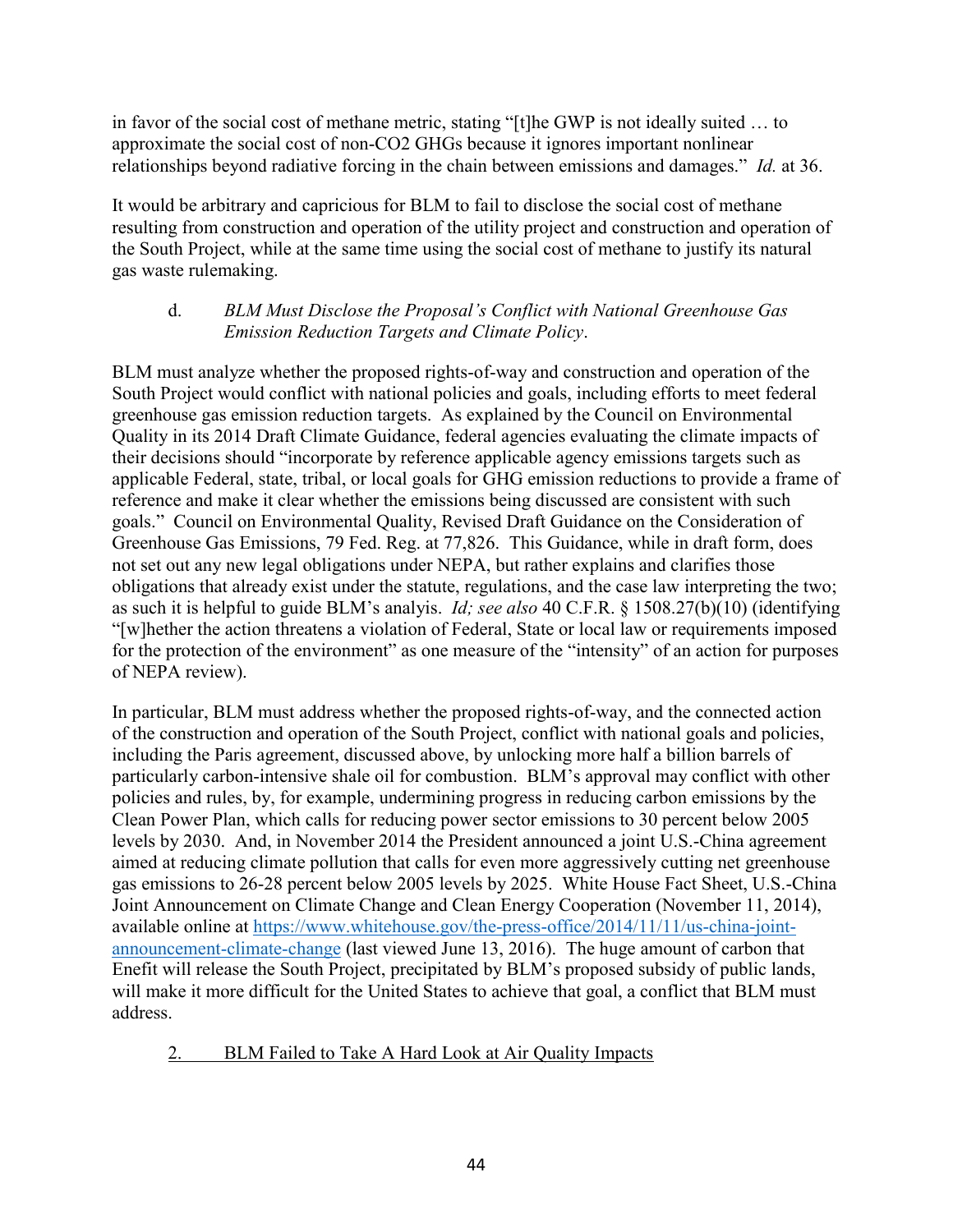BLM's failure to take a hard look at the air quality impacts from the Utility Corridor project has serious implications. The commenting parties commissioned an expert analysis of the air quality analysis in the DEIS, which is included as Exhibit 23 and has been sent to BLM separately with full exhibits. A summary of concerns from the expert analysis is included below.

The qualitative air analysis included in the DEIS does not represent an adequate assessment of the environmental and public health impacts resulting from an increase in air pollution in an area already impacted by the adverse effects of increasing development and does not fully account for the indirect, future impacts from Enefit's commercial oil shale mining, retorting, and upgrading operation. The lack of quantitative analysis of the utility corridor project and of the South Project development undercuts the BLM's ability to assess the proposed action's significant air quality impacts.

Moreover, BLM's analysis in the ROW DEIS fails to ensure compliance with the National Ambient Air Quality Standards (NAAQS). The BLM's analysis also does not ensure that the project will prevent significant deterioration of air quality. In short, the DEIS does not satisfy the BLM's obligations under NEPA and FLPMA to disclose whether the proposed development will cause Clean Air Act (CAA) violations, to consider alternatives that better mitigate air pollution under NEPA, to adopt mitigation under FLPMA, to prevent CAA violations, and to prevent unnecessary or undue degradation of public lands and the environment. *See* 43 U.S.C. § 1732(b).

These failures threaten both public and environmental health in a region that can little afford further impacts. Ozone concentrations in Uinta Basin have exceeded the NAAQS in recent years, particulate matter concentrations near resource development continue to be a concern and visibility impairment is an issue at Class I areas nearby. Essentially, there is no room for growth in emissions that contribute to these harmful levels of ozone pollution in the area—namely,  $NO<sub>x</sub>$ and VOC emissions. The same is true for PM2.5. The Utility Corridor and South Project will add to these emissions, but BLM cannot allow further development that would contribute to exceedances of the NAAQS because FLPMA prohibits it.

This is particularly true in light of BLM's prior analysis of potential air quality impacts from an above-ground oil shale strip mine and retort facility at the scale Enefit is proposing. In 2012, BLM estimated that a 50,000 barrel per day oil shale facility would result in 1,243 tons of  $NO<sub>x</sub>$ . 347 tons of  $SO_x$ , 346 tons of  $PM_{10}$ , and 244 tons of VOCs over the course of Enefit's Phase 3. See Exhibit 23 at 26-27.

To put this in perspective, these estimated emissions from a 50,000 bbl/day production phase are roughly equivalent to: (1)  $NO<sub>x</sub>$  emissions from all on-road diesel light duty vehicles in the state of Utah; (2)  $PM_{10}$  emissions from all petroleum refineries in the state of Utah; (3)  $SO_2$  emissions from all oil and gas production in the state of Utah; and (4) VOC emissions from all commercial and institutional fuel oil combustion sources in the state of Utah. These emissions certainly have the potential to cause significant impacts to air quality – including to the already unhealthy levels of ozone and fine particles in the Uinta Basin and to the impaired visibility in nearby Class I areas – and must be considered in BLM's cumulative impact assessment for the ROW DEIS. Emissions of this magnitude have the potential to significantly exacerbate the existing air quality problems in the impacted area and do not conform with BLM's obligation under FLPMA.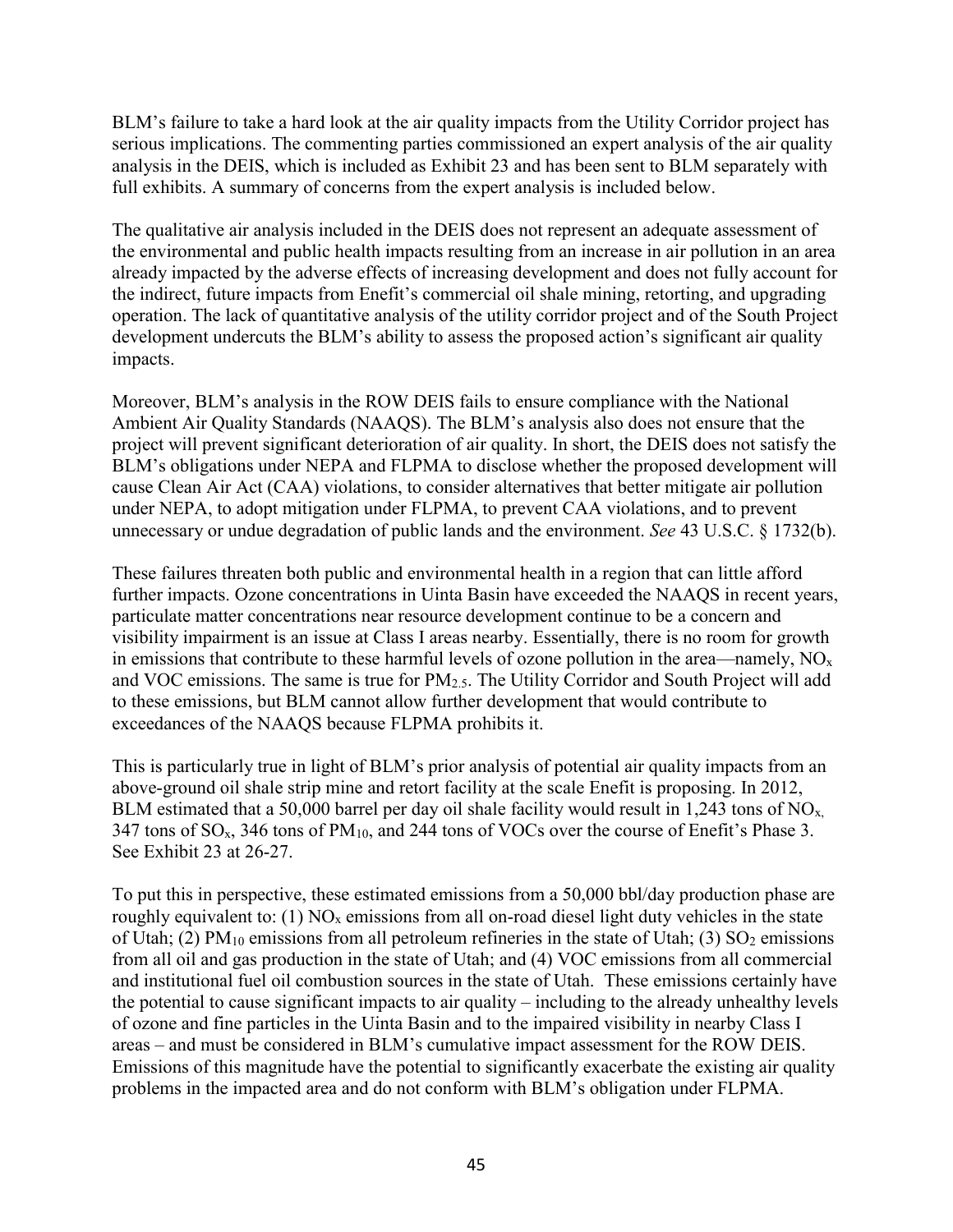BLM could use data from its 2012 OSTS PEIS to disclose to the public the general nature of the predicted air quality impacts of the South Project, even absent specific design features. The agency must include this data in any subsequently prepared NEPA document. BLM must also use this data to assess the Project's impact on PSD increments, as part of meeting FLPMA's mandate that requires BLM to require compliance with the CAA.

## 3. BLM Failed to Take a Hard Look at Impacts from Solid and Hazardous Waste

BLM has failed to provide an adequate analysis of the potential effects of the solid and hazardous waste impacts of Enefit's oil shale mining operation. In 2007, BLM estimated that a facility of the size Enefit proposes, with the expressed goal of a 50,000 bbl/d, would produce upwards of 23 million tons of spent shale waste each year. BLM. Draft: OSTS PEIS. 4.9.1.1.2 4, p. 119. Notably, the Enefit right-of-way draft EIS fails to contain any such estimate.

As noted above, after oil shale is retorted, the residual char, or spent shale, is chemically altered for the worse and preventing leaching into nearby waterbodies may be impossible. See II (2) *supra*. Notably, toxic levels of PAHs were found in Green River Basin spent shale that was produced in the early 1980's. International Agency for Research on Cancer, 35, *Polynuclear Aromatic Compounds*, *Part 4, Bitumens, Coal-Tars and Derived Products, Shale-Oils and Soots,*  Evaluation of Carcinogenic Risks of Chemicals to Humans, 1985) last updated April 20, 1998. 1985, *available at* <http://monographs.iarc.fr/ENG/Monographs/vol35/volume35.pdf> (last viewed June 13, 2016) and attached as Exhibit 48.

In prior PEIS review of oil shale impacts, the BLM expressed that there was a significant degree of uncertainty regarding the agency's wherewithal to properly manage and contain spent shale given the number of unknown issues:

Regardless of the disposal option selected, a number of issues need to be addressed, including the structural integrity of emplaced spent shale, an increase in volume (and decrease in density) over raw shale during the retorting process (this has become known as "the popcorn effect"), and the character of leachates from spent shale. Limited research has been conducted on each of these issues

BLM. Draft: OSTS PEIS. A-4, P. A-49. 2007. (*emphasis added*).

The BLM has raised concerns about mobilization of contaminants in shale waste:

Field data evaluating the leachate character of spent shale have been collected by the EPA and others. Although the data are limited, there appears to be a clear indication that subjecting oil shale to retorting conditions can result in the mobilization of various ionic constituents contained in the mineral portion of the oil shale.

*Id*. These concerns are supported by past experience with oil shale waste in the Colorado River Basin. The abandoned Anvil Points retorting facility near Rifle, Colorado presents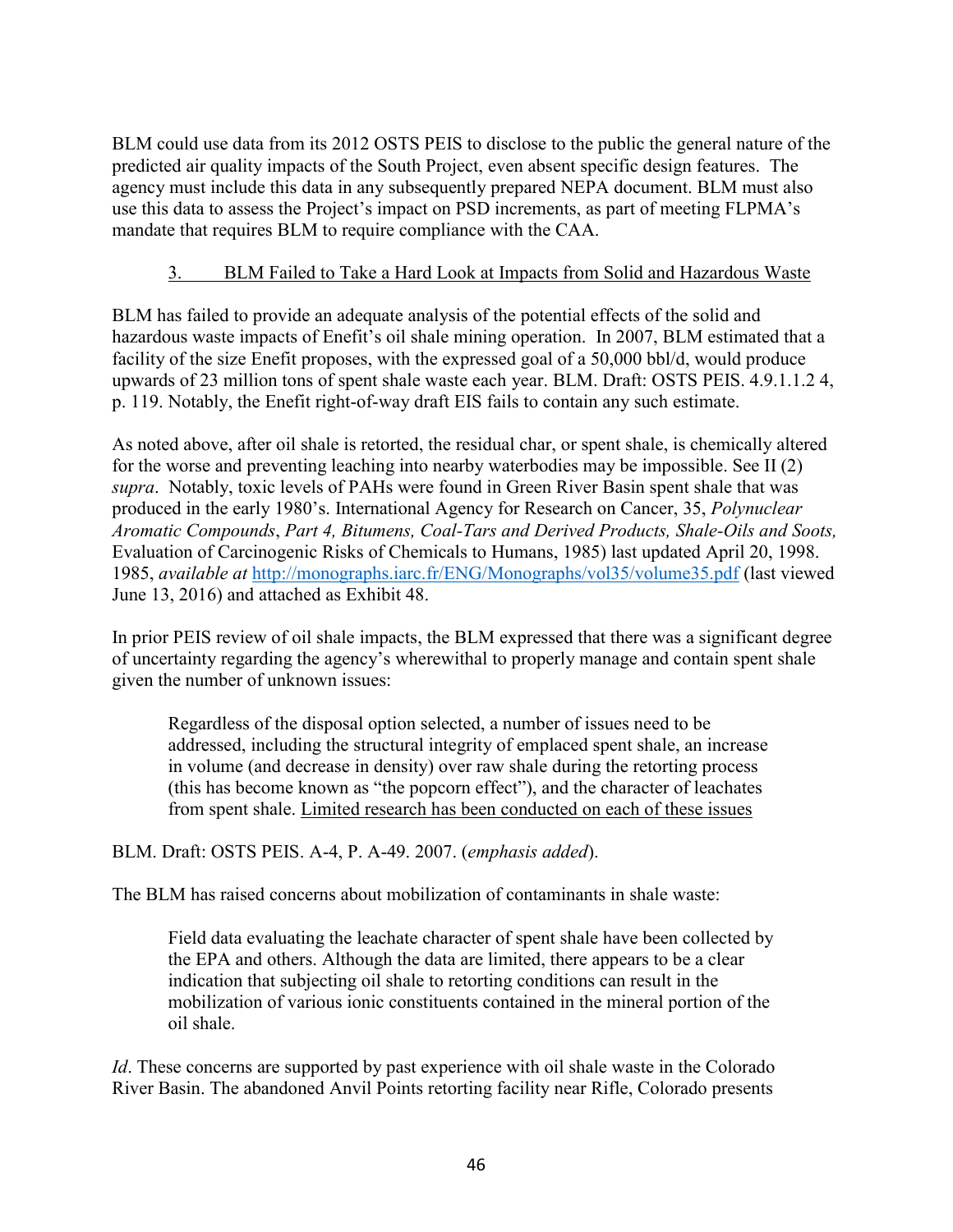a case in point. The experimental retort facility processed shale from 1947 to 1984. During its run, Anvil Points created 61 tons of spent shale. R.B. Meade, *A No Action Alternative That Worked*, in Tailings and Mine Waste '02: Proceedings of the Ninth International Conference on Tailings and Mine Waste 427-431, 428 (CRC Press, Fort Collins Co. 2002). This modest amount of spent shale would be dwarfed by what has been proposed by Enefit.

It has been decades since the Anvil Points facility was abandoned, but those 60 tons have been leaching a number of critical inorganic elements into the region's surface water. *Id*. Foremost in the Anvil Points' leachate is the presence of arsenic - created during the retorting process - that continues to discharge at quantities exceeding Colorado Water Quality Standards. BLM, *Hazardous Materials Management/Abandoned Mine Land Management Applicable or Relevant and Appropriate Requirements*. TR-1703-1/TR-3720-1, 23 (2007).The mere existence of 60 tons of spent shale waste has become a significant environmental and financial liability for the state of Colorado and the federal government. Nearly \$65 million dollars have been allocated to remediate the spent shale waste pile and the surrounding site. "Club 20: Details sought on surplus cleanup funds," *The Daily Sentinel* (Grand Junction, CO; September 6, 2008) available at http://www.gjsentinel.com/news/articles/club-20-details-sought-on-surplus-cleanup-funds.

Despite the existence of reasonably foreseeable and significant adverse impacts from Enefit's oil shale operation, BLM fails to provide a meaningful analysis of oil shale waste impacts. BLM vaguely states that "[s]pent shale piles and mine tailings … might be sources of contamination for salts, metals, and hydrocarbons for both surface and groundwater." Draft EIS at 4-68; *id*. at 4- 70, 4-72, and 4-94 (making similar statements). BLM also declines to disclose any information about the public health or other impacts of spent shale, alleging that such data is "unknown, and cannot be obtained, due to the fact that design and engineering of the South Project will change based on whether or not the BLM allows the Applicant to build one or more of the proposed utilities. BLM believes this unknown information is not essential to a reasoned choice between alternatives." *Id*. at 4-138.

As discussed above, BLM's positions and lack of analysis violate NEPA's hard look requirement and are unacceptable for the purpose of the DEIS. BLM must require Enefit to provide information about its waste product and also must refer to available and relevant data on oil shale waste impacts from Anvil Point, Estonia, or EU studies.

### 4. BLM Failed to Take a Hard Look at Impacts of Ruptures of Pipelines Carrying Synthetic Crude Oil Derived From Oil Shale

One of the greatest environmental concerns associated with Enefit's project is the risk that Enefit will spill synthetic crude oil derived from oil shale into the White River and Evacuation Creek. There is an associated concern that BLM and state agencies will fail to respond quickly and thoroughly to such a disaster. This concern is compounded by the apparent lack of information about the chemical characteristics of Enefit's synthetic crude oil (SCO) products, the experience of American communities with other unconventional oil spills, and the oil industry's history of major spill disasters. Given that Enefit's product pipeline will cross the White River once and cross Evacuation Creek multiple times, analysis of a rupture is a critical component of the DEIS.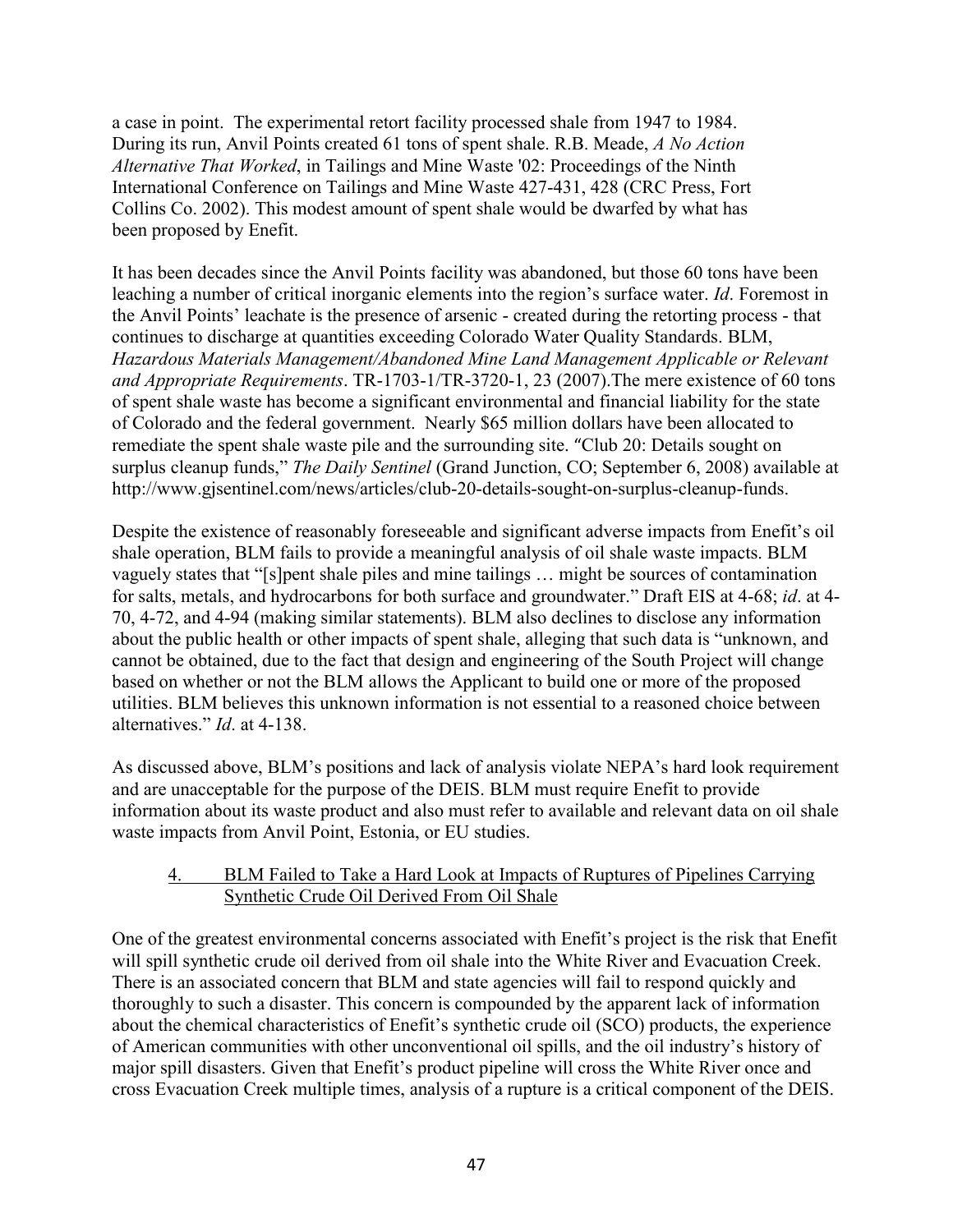There have been a number of recent pipeline spills that have devastated rivers and waterways in America. These ruptures include Enbridge's Line 6b rupture into the Kalamazoo River; Exxon's Silvertip Pipeline and Bridger's Poplar Pipeline ruptures into the Yellowstone River; and Exxon's Pegasus Pipeline rupture into the wetlands within the town of Mayflower, Arkansas. Each of these spills occurred within the last five years and demonstrates that the potential of a spill into the Upper Colorado River Basin waterways is a reasonably foreseeable occurrence.

Each of these spills has had devastating impacts on public health within communities nearby and environmental implications downstream of the spill location. In the case of the Kalamazoo and Mayflower ruptures, the spills shed light on the serious complications and long-term damage inherent in spills of unconventional oil into waterways.

Tar sands oil is the main source of the unconventional fuel that is currently transported via pipeline in the United States. Unlike conventional crude, tar sands oil is derived from sand that is impregnated with viscous, extra-heavy oil known as bitumen. Bitumen is the valuable component of tar sands because it can be refined into liquid fuels. Tar sands is a solid mass that cannot be pumped out of the ground under normal conditions. And, because it is so viscous and heavy, tar sands oil must be diluted with lighter hydrocarbons before it can be pumped through a pipeline (this is the derivation of term diluted bitumen). About Tar Sands, Oil Shale & Tar Sands Programmatic EIS, http://ostseis.anl.gov/guide/tarsands/index.cfm.

The synthetic crude oil derived from oil shale is also an unconventional fuel. In describing different unconventional fuels, the Carnegie Institute states, "…coal-like oils include semisolid extra-heavy oils such as bitumen in tar and oil sands, kerogen in oil shale, and liquid oils derived from coal itself." Deborah Gordon, *Understanding Unconventional Oils*, Carnegie Endowment for International Peace, 2012, 6. Like bitumen from tar sands, kerogen derived from oil shale must undergo an upgrading process.

The process that transforms unconventional oil into synthetic crude renders spills of unconventional oil particularly threatening to communities, wildlife, and natural resources. These risks differ substantially from the risks associated with the spills of conventional crude oil. Swift, Anthony *et al*., *Tar Sands Pipeline Safety Risks*, Natural Resources Defense Council, Feb. 2011, attached as Exhibit 49.

Thus far, America's experience with unconventional oil spills has been limited to bitumen from tar sands oils. In examining the risks of cleaning up tar sand oil spills, the State Department has found that bitumen has a propensity to sink in water, attach itself to the bottom of waterbodies, and persist in the affected environment, polluting affected areas indefinitely. For example, the State Department has noted that:

A notable difference between dilbit and other forms of crude is its capacity to precipitate out in water. After a period of several days in water, the diluent in dilbit will eventually volatilize into air or dissolve into water, leaving the heavy bitumen behind to sink or become suspended. This could occur with dilbit more so than with other forms of crude due to the higher percentage of heavy compounds present.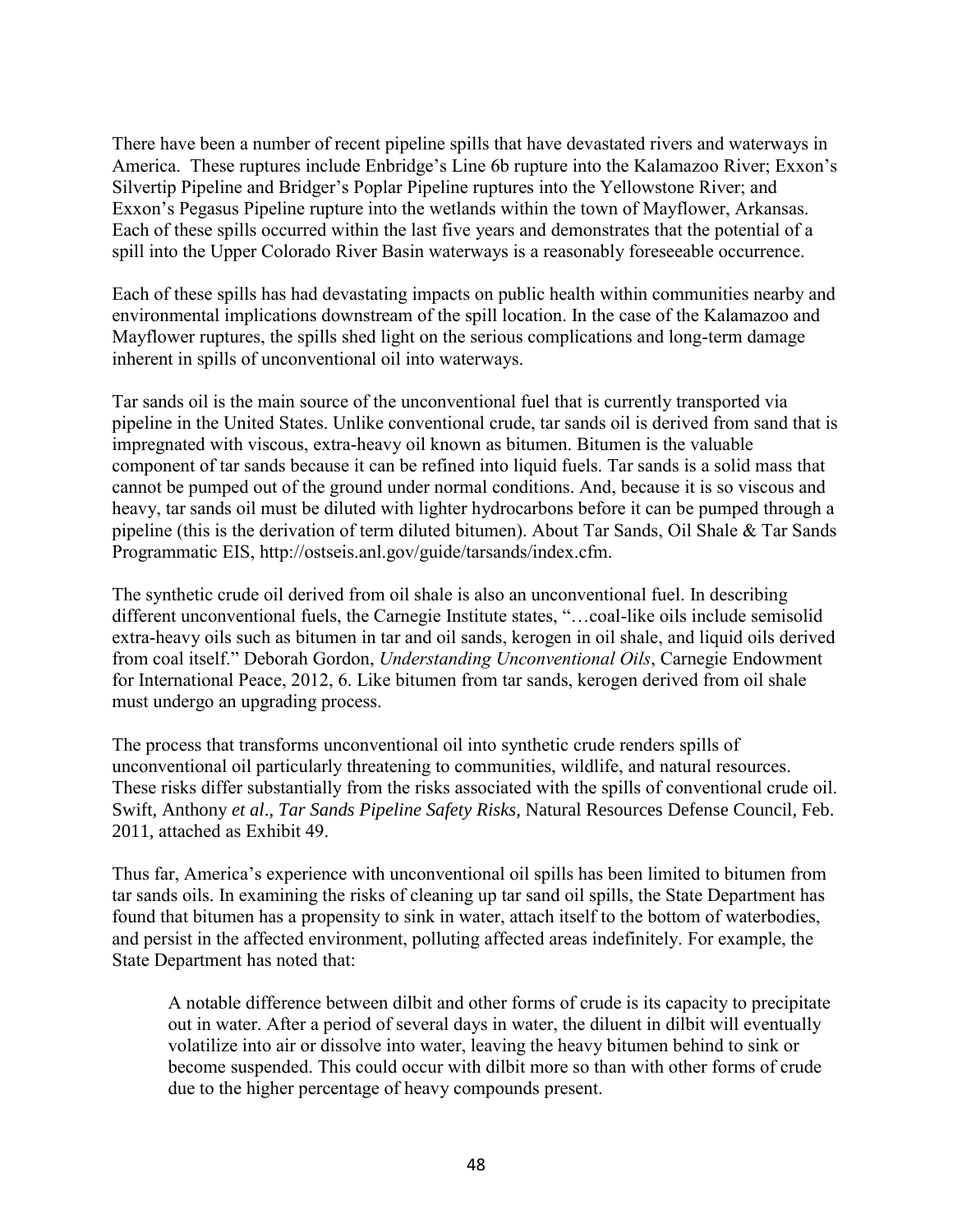US State Department, *Final Supplemental Environmental Impact Statement for Keystone XL Project*, 3.13-10 2014, citing, (H. Tsaprailis, *Properties of Dilbit and Conventional Crude Oils,* Alberta Innovates, 2013.)

Not only does tar sands oil sink to the bottom of waterbodies, it also does not biodegrade readily. Again the State Department noted that:

Dilbit…is largely comprised of branched hydrocarbon chains and heavy hydrocarbons, which are less readily biodegradable [than conventional crude]. A biodegradation study conducted by the USEPA in response to the 2010 Enbridge dilbit spill in the Kalamazoo River in Michigan concluded that only 25 percent of the residual hydrocarbons impacting the river could be reasonably removed by natural attenuation.

US State Department, *Final Supplemental Environmental Impact Statement for Keystone XL Project*, 3.13-10 2014 *citing* 2013. US EPA, *Response to Comments regarding Proposed Order to Enbridge Energy, Limited Partnership [pertaining to Proposed Order AR 1152 regarding July 27, 2010 oil release to the Kalamazoo River]*, March 14, 2013.

Due to the lack of synthetic crude being produced from oil shale in the United States, there is little information about the behavior of oil shale SCO in the event of a spill. However, the kerogen derived from oil shale in the Green River Formation requires upgrading like the bitumen from the Alberta tar sands. The risks of oil shale derived SCO spilling into rivers may be similar to those of diluted bitumen. These impacts must be fully understood before the oil shale industry is allowed to transport its product across the rivers of the Colorado River Basin.

However, BLM entirely fails to provide a meaningful analysis, or make reasonable forecasts and projections, of the potential risks of spills of SCO derived from Enefit's oil shale operations. Instead, the BLM notes that "[t]he chemical composition of the SCO product is not known by the BLM at this time." Draft EIS at 4-66. BLM's explanation is not acceptable and inadequate. BLM must require Enefit to provide a detailed analysis of the chemical composition of its SCO product. This information should be obtainable from a number of sources, including but not limited Enefit's oil shale operations in Estonia and Enefit's ongoing tests of Utah oil shale samples at its facilities in Germany.

This information is particularly critical given BLM's estimate of the likely volume of a potential spill from Enefit's operation. BLM forecasts that, if properly managed, a spill would have the potential to release between 33,000 and 83,000 gallons of petroleum product into the White River or Evacuation Creek. Draft EIS at 4-66. However, BLM concedes that "[t]he potential volume of oil that could be released before shutoff occurs is not known." *Id*. If shut-off did not occur or unexpected circumstances occurred, this volume could be significantly greater.

Even without information about the SCO make-up, BLM is able to state that "spills occurring in proximity to streams would potentially result in lethal levels of toxic substances affecting Colorado River Fish and other aquatic organisms." Draft EIS 4-66. These impacts to the imperiled fish and their critical habitat must also be assessed in BLM's consultation with the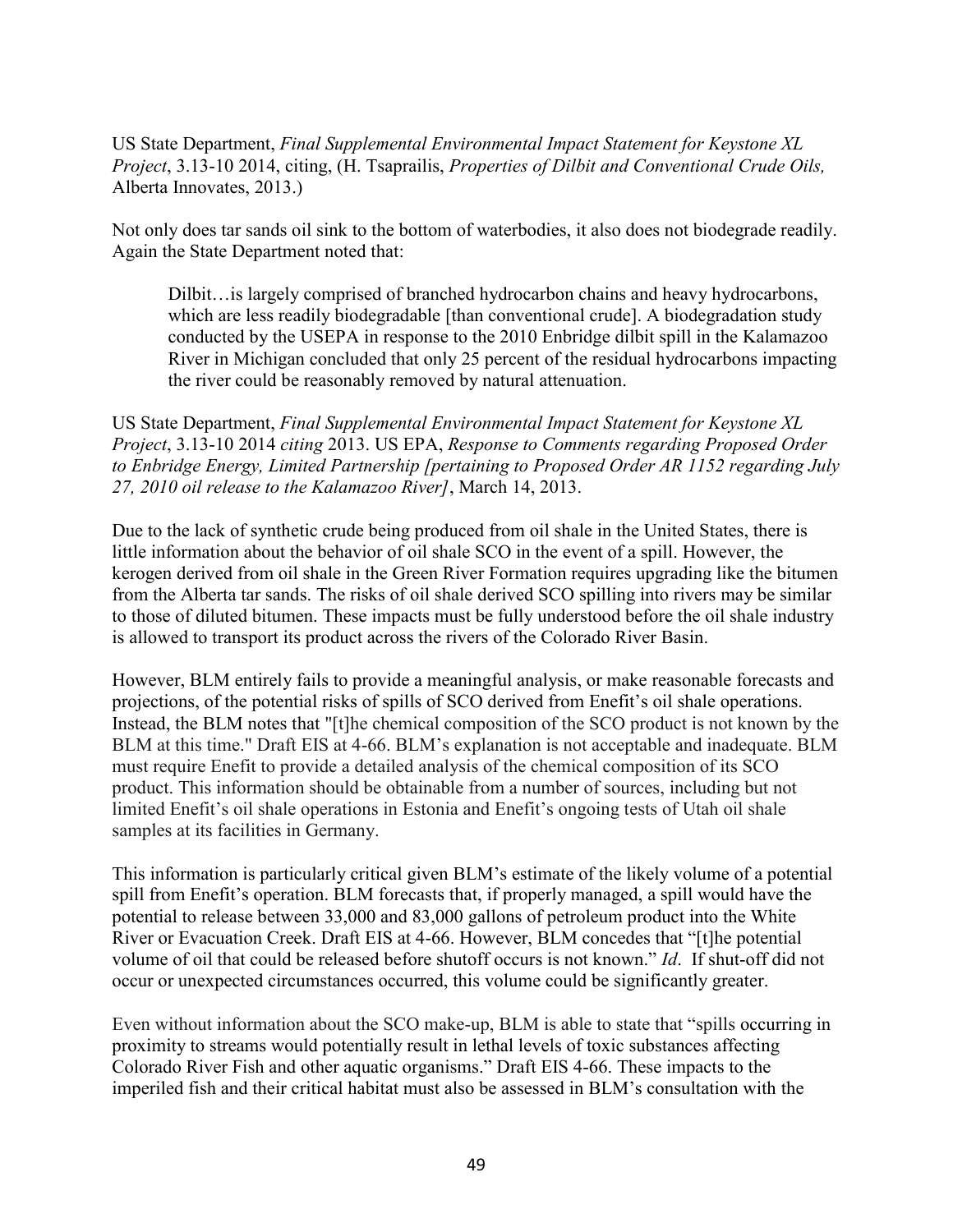U.S. Fish and Wildlife Service, and disclosed and analyzed in the EIS, as noted below. Aside from a prediction of lethal impacts to fish, the Draft EIS contains almost no information regarding potential impacts to public health, recreational resources, land resources, or other resources that would be impacted by a pipeline rupture. Based on the American experience with tar sand oil spills, it is likely that the generalized impacts discussed in the Draft EIS are understatements of impacts, and that any spill would have long-lasting impacts on the survival of the Colorado River fish species, downstream water quality in the Colorado River Basin, and the future of the regional recreational river industry. BLM's failure to adequately analyze the impacts of product spill from Enefit's South Project must be remedied and addressed in future NEPA documents.

### 5. The BLM Failed to Take A Hard Look At Groundwater Impacts

The analysis on the potential effects on ground water of Enefit's proposal in the DEIS is completely inadequate. Despite acknowledging that Enefit installed seventeen monitoring wells in and around the South Project, no specific information related to those wells is contained within the Draft EIS. Nor does the Draft EIS consider the implications of the South Project on ground water in the area of the mine. It is insufficient for the DEIS to focus its evaluation of potential impacts exclusively on the right-of-way, and to provide no detailed ground water resource information and little to no analysis on possible impacts of either the right-of-way or the project. The Draft EIS must provide detailed information regarding ground water present at the mine site and must evaluate the cumulative impacts of Enefit's operations on those ground water resources. Such an analysis requires quantifying all accumulations of ground water within all of Enefit's active or potential lease areas and performing baseline analysis of that ground water.

Regarding the ground water analysis performed on the seventeen wells, BLM should have required Enefit to provide a detailed breakout of all seventeen wells, including the depth to aquifer encountered, the extent of that aquifer and the specific water quality test results related to each aquifer. Instead, the DEIS fails to provide the necessary information and erroneously applies the water quality standards for surface water rather than ground water.

Utah Administrative Code R317-6-3.1 classifies ground water into the following classes: Class IA – Pristine Ground Water; Class IB – Irreplaceable Ground Water; Class IC – Ecologically Important Ground Water; Class II – Drinking Water Quality Ground Water; Class III – Limited Use Ground Water; and, Class IV – Saline Ground Water. R317-2-6 classifies surface waters into various classes, depending on their usage. These consist of: Class 1 – protection for use as a raw water source for domestic water systems; Class 2 – protection for recreational use and aesthetics; Class 3 – protection for use by aquatic wildlife; Class 4 – protection for agricultural uses; and, Class 5 – protection for Great Salt Lake. Within these classes, a number of subclasses exist that apply to specific uses of surface waters.

In the DEIS, the surface water classifications were mistakenly used to quantify the quality of the ground water, and the DEIS contains no information related to the specific quality or classification of the water found in Enefit's monitoring wells. For instance, the DEIS states that "[t]otal phosphorous exceeded the Class 2B Recreation Standard in 11 of the 15 groundwater monitoring wells sampled[.]" Draft EIS 3-25. However, given that short of spelunking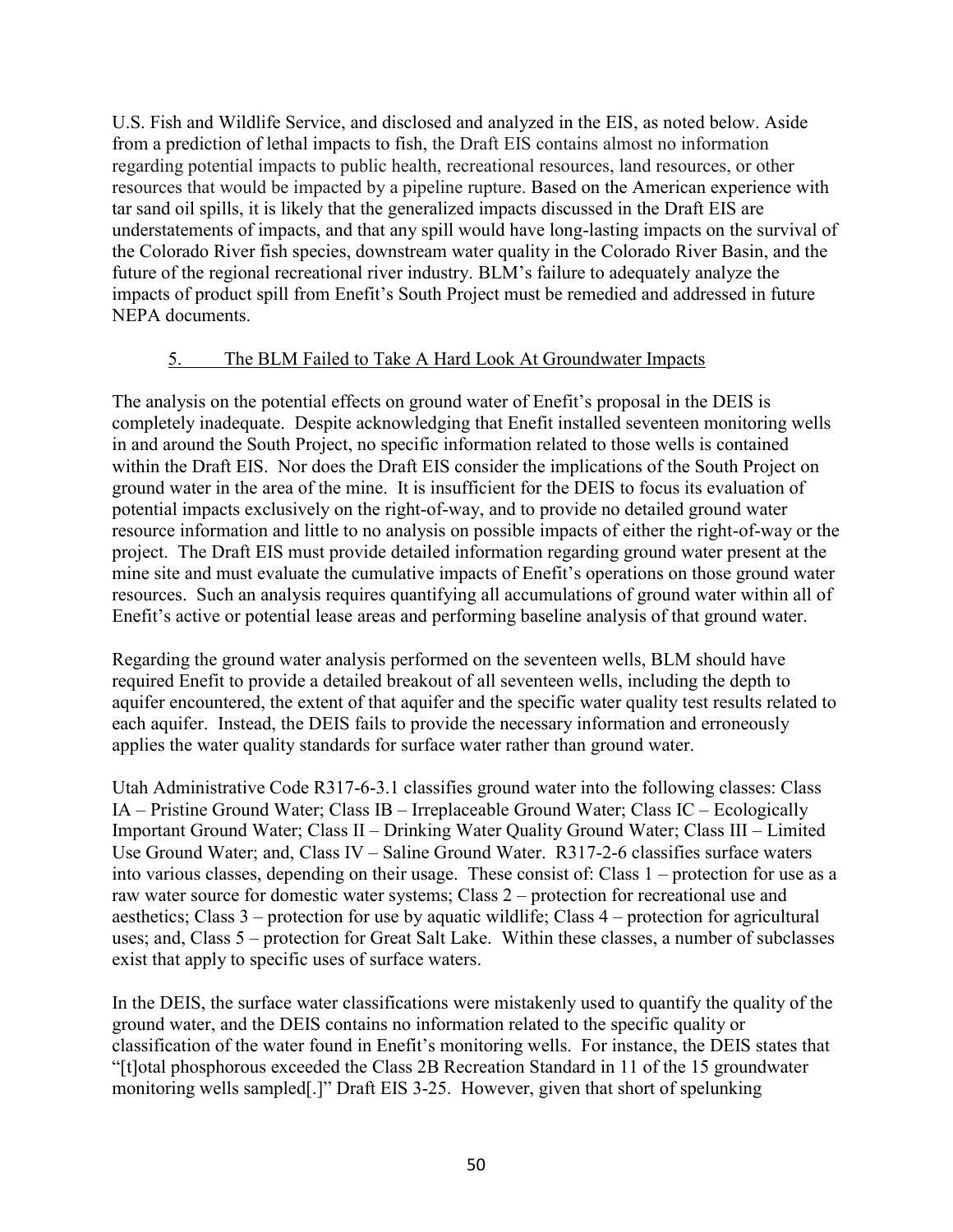recreating underground is very challenging, the surface water standards simply do not apply to ground water. The remainder of the ground water quality results inappropriately apply the surface water classifications to the ground water samples. Clearly this is unacceptable.

The ground water quality standards are outlined in R317-6-2, and provide for a milligram per liter standard for each of the contaminants of concern. For instance, arsenic (a contaminant noted by the DEIS as being present in the ground water samples) has a standard of .05 milligram per liter. R317-6-2.1. These standards are applied differently depending on the class of ground water present. Ground water classifications are first broken out based on the level of total dissolved solids (TDS) present in the ground water, and then the contaminant standard is applied differently within each Class. *See* R317-6-3. For instance, Class IA ground water must have TDS levels less than 500 mg/l, and may not have any contaminant concentrations that exceed the ground water quality standards. R317-6-3.2. In order for the DEIS to provide the necessary baseline information regarding ground water in the area of the mine, it must first determine the TDS levels present in the various samples, classify those samples into the ground water classes based on those TDS levels, test for the contaminant of concern outlined in R317-6-2.1, determine if the concentrations present exceed those standards, and if any do exceed the standard determine if such an exceedance is acceptable based on the applicable ground water class.

Beyond the obvious error of applying the incorrect water quality standard to the samples derived from the monitoring wells, the DEIS must go further and contain actual baseline analysis, including conducting a thorough seep and spring survey of the area. This baseline analysis must take into account the ephemeral nature of groundwater recharge in that area, and therefore must be conducted at different times of the year. The DEIS contains no such documentation.

Because, given the nature of the waste stream, there is a significant potential for Enefit's operations to discharge pollutants into area ground water resources, such a baseline analysis is critical. Although Enefit's mine sites are within Indian Country and fall largely within EPA's jurisdiction, the Clean Water Act does not apply to ground water and therefore the company will be required to obtain a Ground Water Discharge Permit from Utah DWQ. *See* Utah Admin. Code R317-6-6.1 ("No person may construct, install, or operate any new facility or modify an existing or new facility…which discharges or would probably result in a discharge of pollutants that may move directly or indirectly into ground water, including, but not limited to land application of wastes; waste storage pits; waste storage piles; landfills and dumps; large feedlots; mining, milling and metallurgical operations, including heap leach facilities; and pits, ponds, and lagoons whether lined or not, without a ground water discharge permit[.]").

Under Utah law, a discharge into ground water "means the addition of any pollutant to any waters of the state," Utah Code Ann. § 19-5-102(7), and pollution is defined as "any man-made" or man-induced alteration of the chemical, physical, biological, or radiological integrity of any waters of the state<sup>[1]</sup> Utah Code Ann. § 19-5-102(13). The State of Utah has made it clear that "all" waters of the state, including "all" accumulations of ground water, must be protected from contamination. The Utah Water Quality Act defines waters of the state as:

All streams, lakes, ponds, marshes, watercourses, waterways, wells, springs, irrigation systems, drainage systems, and **all other bodies or accumulations of water, surface**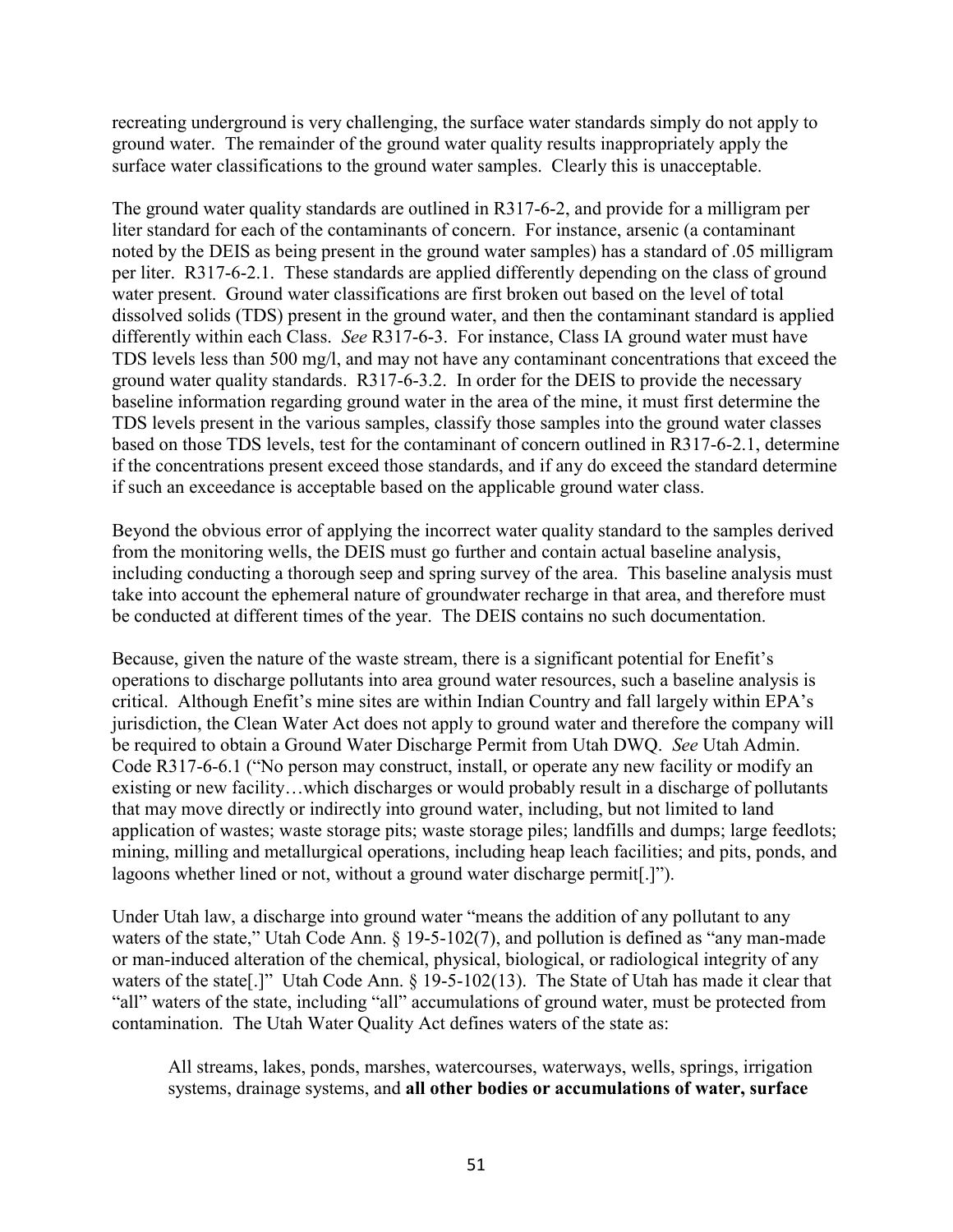**and underground**, natural or artificial, public or private, which are contained within, flow through, or border upon this state or any portion of this state.

Utah Code Ann. § 19-5-102(23)(a) (emphasis added).

While Enefit attempted to sidestep this issue in its right-of-way application by stating that the "requirement [for a groundwater discharge permit is] dependent upon site design" and that any anticipated application or review for such a permit has yet to be determined, ROW application at 27, this position is unacceptable for the purposes of the DEIS. The DEIS must contain the required detailed information in order to determine both the baseline quality of the ground water in the area of the mine, and the potential for discharge from Enefit's facility. The DEIS does neither.

Given that the DEIS contains almost no information regarding potential impacts to ground water resources in the area of Enefit's proposed mining operation, that the information that *is* provided consists of nothing more than generalized statements regarding ground water in the area of the mine, and that even something as basic as applying the correct ground water classification standards was done erroneously, the ground water resource portion of the DEIS is clearly deficient and must be revised.

6. The BLM failed to take a hard look at impacts to Colorado River fish from water depletions (40 C.F.R. § 1508.27(b)(9)), and whether the action threatens a violation of federal environmental laws (40 C.F.R. § 1508.27(b)(10))

The EIS for the five ROWs must assess the significance factors at 40 C.F.R. § 1508.27(b), including impacts to threatened and endangered species and designated critical habitat, 40 C.F.R. § 1508.27(b)(9), and potential violations of the Endangered Species Act, 40 C.F.R. § 1508.27(b)(10). Any subsequently prepared NEPA document must be more robust and take a "hard look" at impacts to endangered fish and compliance with the ESA.

### *a. Endangered Species Act Section 7's procedural duty to re-consult on RD&D Lease*

In 2011, Enefit acquired the 160-acre RD&D lease that BLM originally issued to Oil Shale Exploration Company (OSEC) on June 21, 2007. BLM had consulted formally with FWS on that agency action because water depletions associated with activities on the lease site were likely to adversely affect the Colorado pike minnow, bonytail chub, humpback chub and razorback sucker (the four endangered Colorado River fish), as well as their critical habitat. FWS concluded that consultation process with a biological opinion (dated December 22, 2006)) that reviewed impacts to the four endangered Colorado River fish and determined that such impacts would cause jeopardy to the fish and adversely modify their critical habitat.

On July 19, 2012, Enefit submitted a development plan for the RDD lease. The plan explains that the company will conduct development activities on its adjacent private land, known as the South Project, to satisfy the criteria (a showing of commercial viability, 43 C.F.R. § 3926.10) for expanding the RD&D lease to BLM's over 4960-acre, preferential lease site. The plan states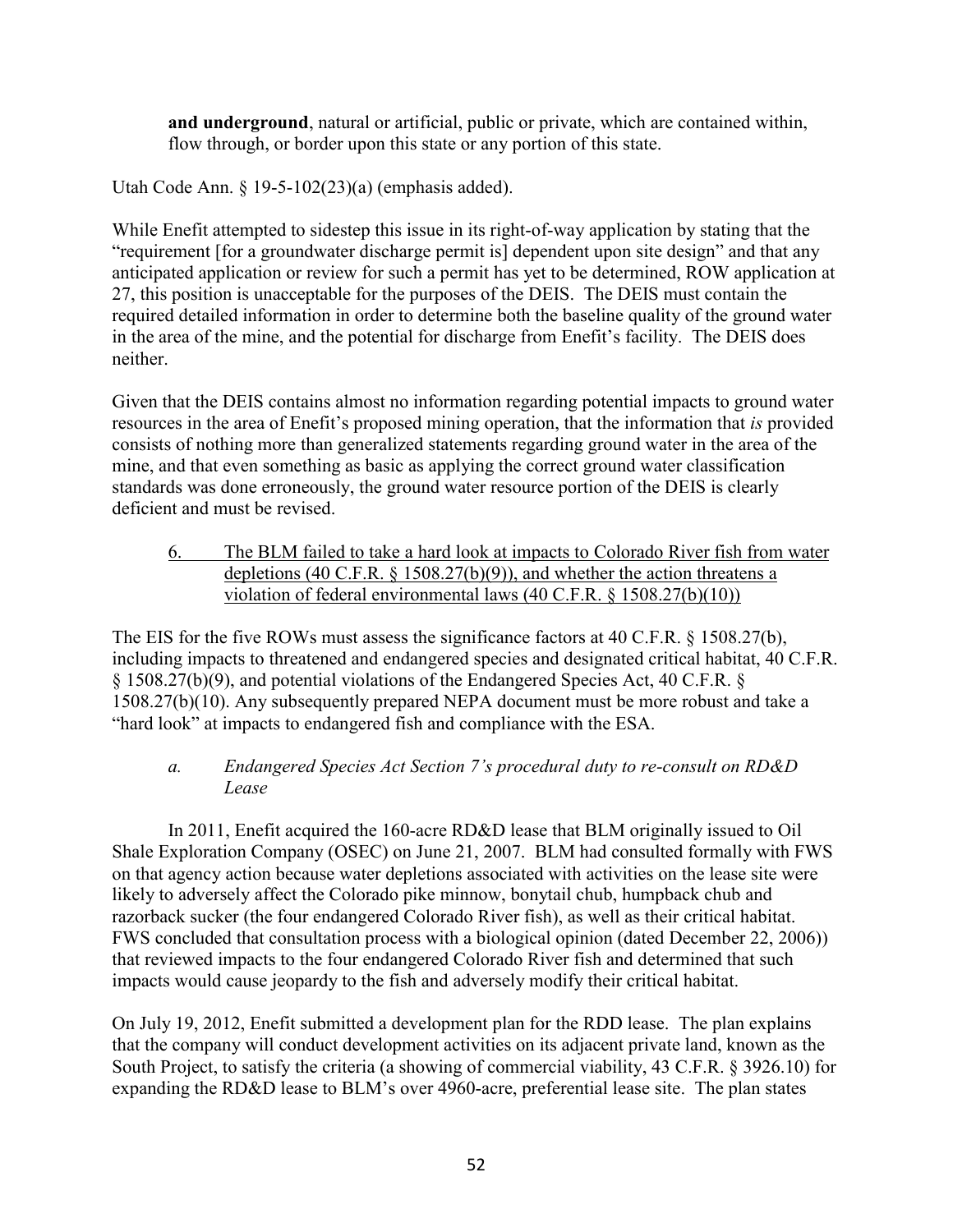specifically that "The RD&D Development Phase activities will be carried out on *both* the BLM RD&D lease property and [Enefit Oil Company]'s adjacent private Skyline property…" July 19, 2012 Plan at 2 (emphasis added). As discussed above, we do not believe this is legally permissible: BLM regulations provide that converting a RD&D lease to a commercial lease (*see* 43 C.F.R. § 3926.10) requires that the demonstration of commercial viability must occur on the 160-acre RD&D lease.

In any case, Enefit's decision to expand the area upon which it will conduct RD&D activities requires BLM and FWS to re-initiate consultation. *See* 50 C.F.R. § 402.16. Enefit has changed the scope of the agency action upon which BLM and FWS consulted and the resulting impacts to the four endangered Colorado River fish. Either a change in the scope of activities or a change in the effects triggers the reconsultation duty. *Id*. § 402.16(b) ("If new information reveals effects of the action that may affect listed species or critical habitat in a manner or to an extent not previously considered"); *Id*. § 402.16(c) ("If the identified action is subsequently modified in a manner that causes an effect to the listed species or critical habitat that was not considered in the biological opinion"). The scope of the 2006 consultation covered activities occurring on 160 acres of the RDD lease. Now, Enefit is changing the scope of the RD&D activities and consequently the effects by not limiting those research activities to the 160 acres associated with the RD&D lease. BLM and FWS must therefore reconsult to address the activities occurring at Enefit's South Project site.

Underscoring the connection between the RD&D lease, upon which BLM and FWS consulted, and the South Project is further realized by the five rights-of-way. FWS's 2006 biological opinion states that Enefit (OSEC at the time) "will also require rights-of-way for power, a natural gas pipeline, water lines, and existing roadways outside of the 160-acres lease area." Exhibit 30. During that consultation process, BLM referred to these utility pipelines as necessary for development activities on the 160-acre RDD lease. Exhibit 30 at 5 (describing construction of natural gas pipeline and power line). These are the same rights-of-way that will serve Enefit's South Project and that are currently the subject of this BLM NEPA process. BLM and FWS must reconsult to address impacts to the endangered fish and their critical habitat from the ROWs and South Project.

### *b. Endangered Species Act Section 7's procedural duty to consult on the ROWs*

Section 7(a)(2) prohibits federal agencies from undertaking actions that (1) are "likely to jeopardize the continued existence" of any listed species or (2) "result in the destruction or adverse modification of" critical habitat. 16 U.S.C. § 1536(a)(2). "Jeopardy" results when it is reasonable to expect that the action would "reduce appreciably the likelihood of both the survival and recovery of a listed species in the wild by reducing the reproduction, numbers, or distribution of that species." 50 C.F.R. § 402.02. "Adverse modification" is defined as "a direct or indirect alteration that appreciably diminishes the value of critical habitat for … the survival [or] recovery of a listed species." *Id*.

To ensure compliance with these prohibitions, the ESA includes a "consultation" process with FWS. This process must occur when a federal agency, like BLM, proposes an "agency action" that "may affect" a listed species or its designated critical habitat. 16 U.S.C. § 1536(a)(2); 50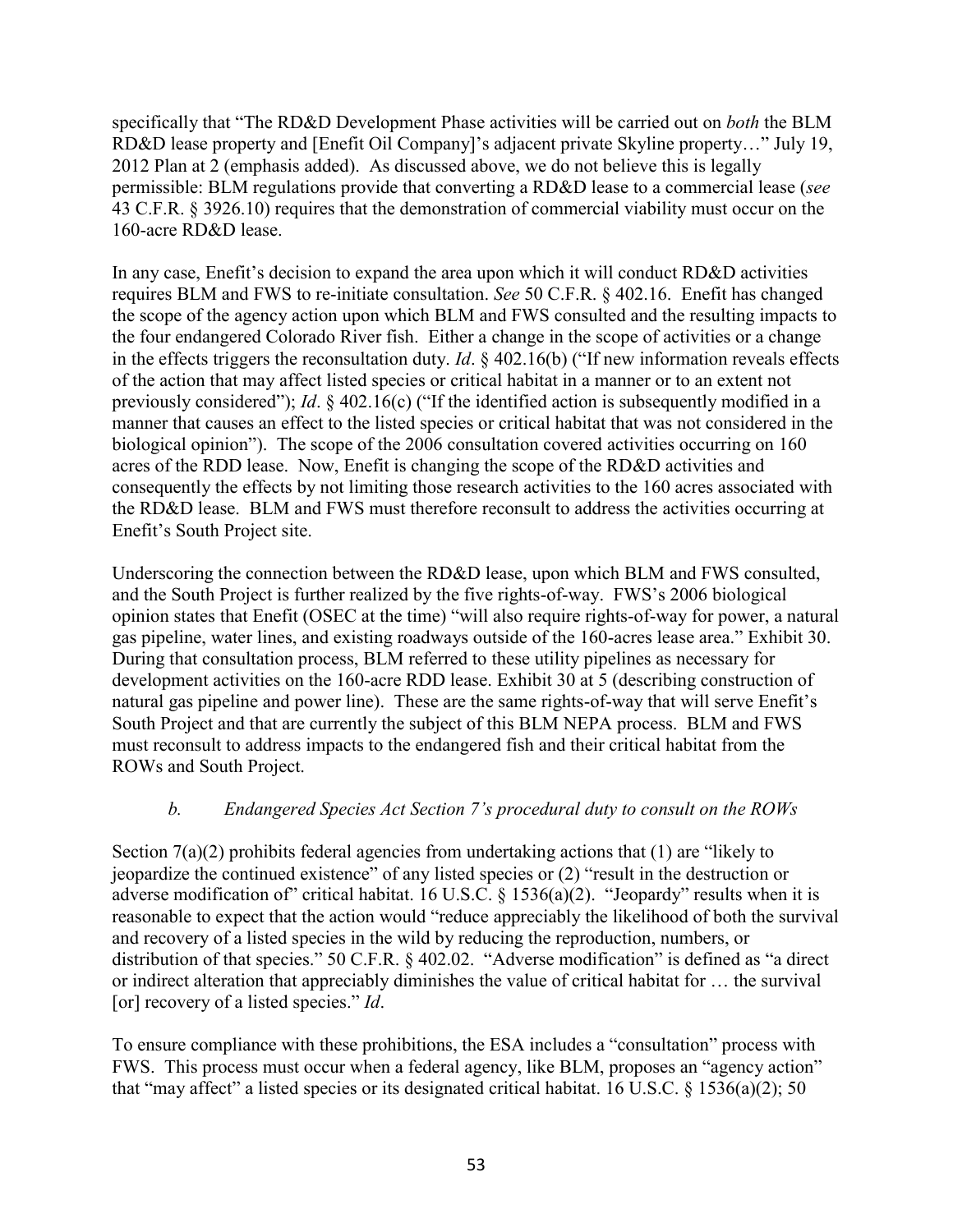C.F.R. § 402.14(a); *Rio Grande Silvery Minnow v. Bureau of Reclamation*, 601 F.3d 1096, 1105 (10th Cir. 2010). Consultation must occur "at the earliest possible time." 50 C.F.R. § 402.14(a); *Colo. Envtl. Coal. v. Dept. of Defense*, 819 F.Supp.2d 1193, 1222 (D. Colo. 2011).

FWS and BLM must use the best scientific and commercial data available throughout the ESA consultation process. 16 U.S.C. § 1536(a)(2). The type of consultation will vary depending on the degree of anticipated effects. Informal consultation is sufficient if FWS concurs in writing that the proposed action "may affect," but "is not likely to adversely affect" the species or its critical habitat. 50 C.F.R. §§ 402.13, 402.14(b). "Formal" consultation occurs when the proposed action is "likely to adversely affect" a species or its critical habitat. *Id*. Formal consultation is completed when FWS issues a "biological opinion" that determines whether the agency's action will jeopardize the species or adversely modify its critical habitat. 16 U.S.C. § 1536(b)(3)(A). FWS must also issue an "incidental take statement" to the federal action agency if FWS concludes that the action will neither jeopardize the species nor destroy or adversely modify critical habitat, but "may" incidentally "take" a listed species. 16 U.S.C. § 1536(b)(4)(A); 50 C.F.R. §§ 402.14(g)(7); 402.14(i)(1).

The meaning of "agency action" is broadly construed under ESA section 7(a)(2). *NRDC v. Houston*, 146 F.3d 1118, 1125 (9th Cir. 1998). An agency action is "any action authorized, funded, or carried out" by a federal agency. 16 U.S.C. § 1536(a)(2). The phrase is further defined in ESA regulations as "all activities or programs of any kind authorized, funded, or carried out, in whole or in part, by Federal agencies." 50 C.F.R. § 402.02. These include: "(d) actions directly or indirectly causing modifications to the land, water or air." *Id*. ESA consultation applies "to all actions in which there is discretionary involvement or control." 50 C.F.R. § 402.03; *NRDC v. Jewell*, 749 F.3d 776, 784 (9th Cir. 2014) (*en banc*) ("Whether an agency must consult does not turn on the degree of discretion that the agency exercises regarding the action in question, but on whether the agency has any discretion to act in a manner beneficial to a protected species or its habitat.").

Just as the five ROWs are major federal action subject to NEPA, they are also "agency actions" that require ESA consultation. They give permission to Enefit to use BLM lands for the company's water supply lines, natural gas lines, buried pipelines to transport produced oil shale product, upgraded roads and powerlines. Each permitted use will provide services for Enefit to develop oil shale deposits on both private lands (South Project) and BLM's RD&D and preferential lease site. Under the authority of FLPMA, 43 U.S.C. § 1761(a), BLM retains complete discretion over whether the ROWs should issue and, if so, what conditions can be imposed to address adverse effects caused by, for example, the water pipeline. *Id*. § 1761(b) (requiring applicant to submit information related to use of right-of-way so BLM can decide whether to issue ROW and what terms and conditions are necessary); *see Backcountry Against Dumps v. Jewell*, F.3d . 2016 WL 3165630 (9th Cir. June 7, 2016) (describing conditions imposed on right-of-way to protect birds from wind turbines). The ROWs are thus agency actions within the meaning of the ESA section  $7(a)(2)$ , 16 U.S.C. § 1536(a)(2).

The ESA's "may affect" threshold is low. *Colo. Envtl. Coal. v. Dept. of Defense*, 819 F.Supp.2d 1193, 1221-22 (D. Colo. 2011) ("This 'may affect' standard triggering the consultation requirement is low."); *see also Wilderness Soc'y v. Wisely*, 524 F.Supp.2d 1285, 1298 (D. Colo.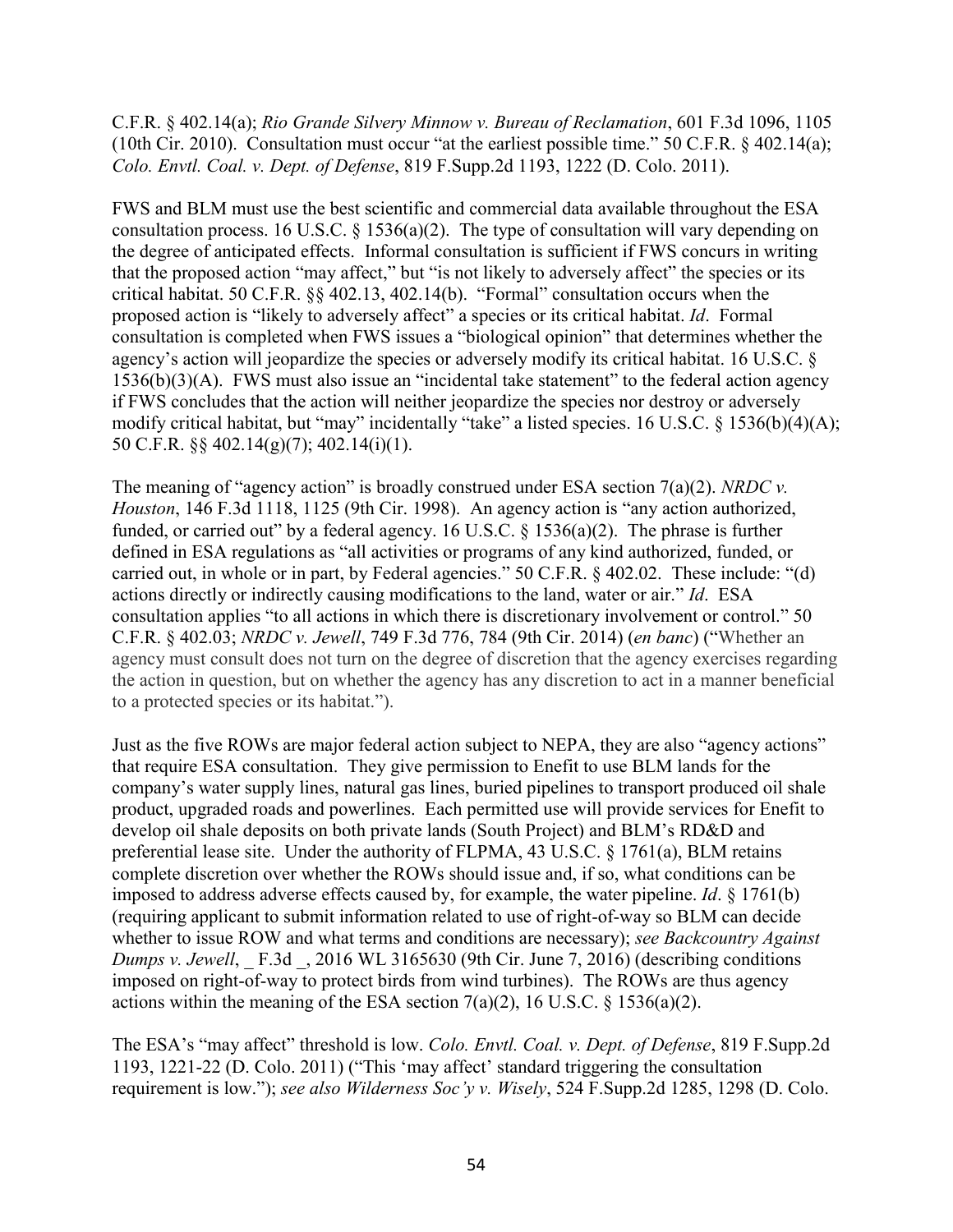2007) (determining consultation necessary when "adverse effects are possible"). FWS explained that under the "may affect" standard, "[a]ny possible effect, whether beneficial, benign, adverse, or of an undetermined character, triggers formal consultation." 51 Fed. Reg. 19,926, 19,949 (June 3, 1986). FWS's Consultation Handbook similarly provides the 'may affect' standard is satisfied "when a proposed action may pose *any* effects on listed species or designated critical habitat." ESA Consultation Handbook at xvi (emphasis added).<sup>6</sup> Courts have held that "[a]ctions that have any chance of affecting listed species or critical habitat—even if it is later determined that the actions are 'not likely' to do so—require at least some consultation under the ESA." *Karuk Tribe of Cal. v. U.S. Forest Serv.*, 681 F.3d 1006, 1027 (9th Cir. 2012) (reasoning "may affect" threshold "must be set sufficiently low to allow Federal agencies to satisfy their duty to insure that their actions do not jeopardize listed species or adversely modify critical habitat.").

The ROWs and the oil shale development activities these BLM actions facilitate "may affect" the four endangered Colorado River fish and their critical habitat in both the Green River and White River (DEIS at ES-27, 3-69), and thus require formal ESA consultation. BLM is legally required under the ESA to consider the impacts on endangered fish from the South Project and Enefit's RD&D/Preferential Right leases. In deciding whether to consult with FWS (as well as the scope of consultation), agencies must consider the (1) action area, (2) the environmental baseline, and (3) the effects of the action. *See* 50 C.F.R. §§ 402.02; 402.14(h)(2). The "action area" includes "all areas to be affected directly or indirectly by the Federal action, and not merely the immediate area involved in the action." 50 C.F.R. § 402.02. The "environmental baseline includes the past and present impacts of all Federal, State, or private actions and other human activities in the action area." *Id*. The "effects of the action" include the direct, indirect, and cumulative effects to a species from the proposed agency action, as well as interrelated and interdependent action." *Id*. Indirect impacts are those that are caused by the proposed action, but are later in time and reasonably certain to occur. *Id*. Cumulative effects include "those effects of future State or private activities, not involving Federal activities, that are reasonably certain to occur within the action area of the Federal action subject to consultation." *Id*. Interrelated actions are those that are part of a larger action and depend on the larger action for their justification. *Id*. Interdependent actions are those that have no independent utility apart from the action under consideration. *Id*.

The 9,000-acre South Project and the 5,120-acre RD&D/Preferential Rights lease areas and the lands and waters impacted by oil shale development there are part of the "action area" for the ROWs. Developing oil shale on these private and public lands are also part of the "effects of the [ROW]" as defined under the ESA. Both of Enefit's oil shale developments are indirect effects. ROW Application (11-26-12) at 23. The South Project is a connected action, indirect impact, and/or cumulative impact of the ROW. The ROWs are interrelated actions with both the South Project and the RD&D/Preferential rights leases. The ROWs are also interdependent on these oil shale projects. The company's ROW application, dated November 26, 2012, states "Enefit requires a right-of-way grant from [BLM] in order to construct, own, and operate a utility

 $\overline{a}$ 

<sup>6</sup> *Available at*: www.fws.gov/endangered/esa-library/pdf/esa\_section7\_handbook.pdf.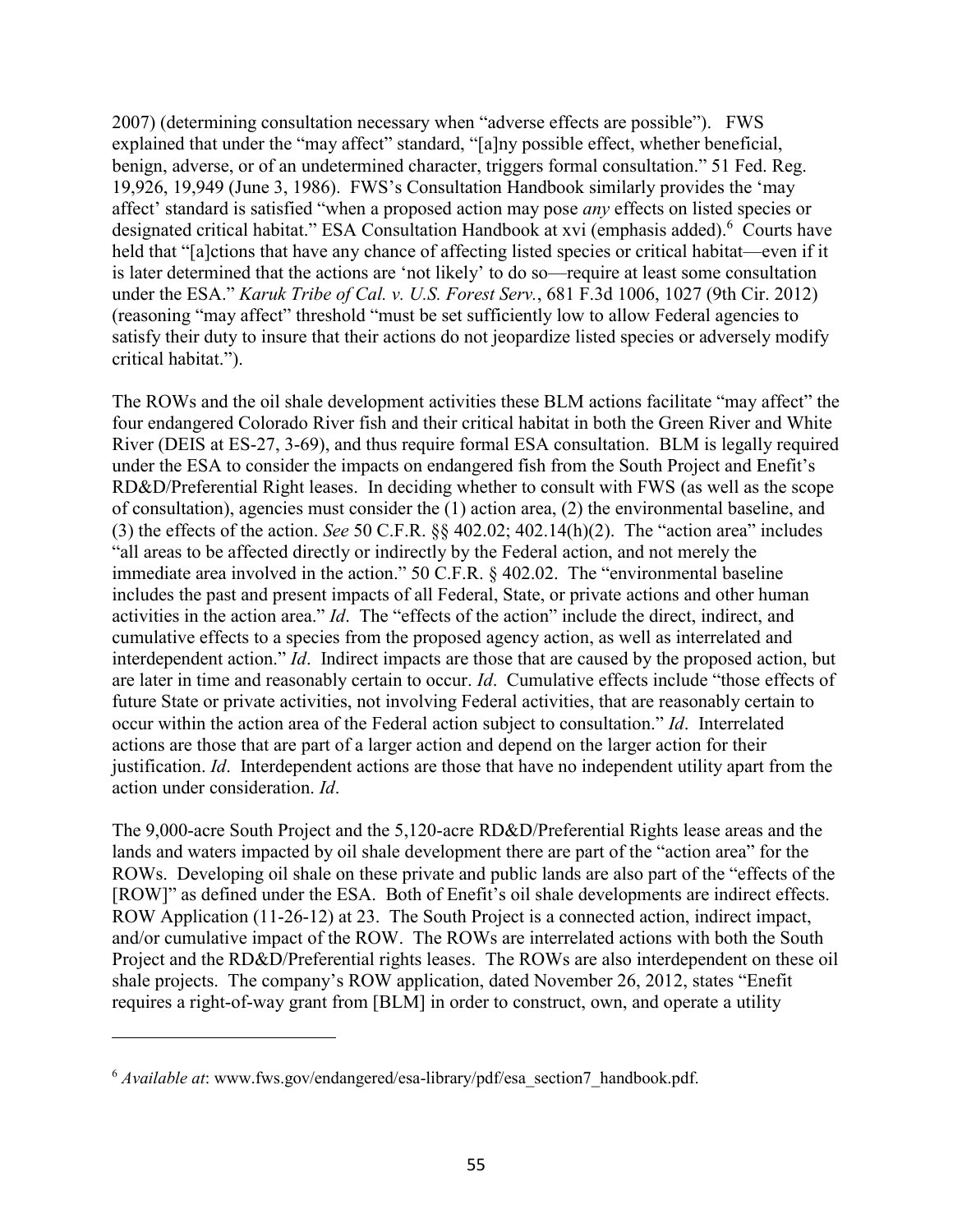corridor [or corridors]" to its South Project site. ROW Application (11-26-12) at 1. The purpose of the ROW, according to Enefit, "is to supply natural gas, power, water, and other needed infrastructure through one or more utility corridors in order to produce and deliver shale oil from oil shale mined under Enefit's South Project by uninterrupted operation of an economically viable mining oil shale retorting and upgrading industry." *Id*. at 2; *id*. at 3 (contending granting right-of-ways will "enable[e] development of Enefit's South Project"); *id*. ("[A] ROW from BLM VFO is anticipated to be required for a utility corridor(s) to support the South Project. Natural gas, power and water are required to be brought to the private property, and upgraded product is required to be distributed from the private property.")

Oil shale development at the South Project site and Enefit's RD&D and Preferential right leases will result in water depletions from the White or Green Rivers, which are part of the Colorado River Basin. One of the rights-of way is to convey water taken from the Green or White Rivers to the site of the South Project and Enefit's RD&D and Preferential right leases. In the Draft EIS, Enefit contends it has a water right that totals 15 cfr, or 10,886 acre feet per year from either the Green or White River. Draft EIS at 4-111. Regardless of exactly where Enefit diverts water, it will be taken from the Colorado River system and impact habitat, including critical habitat, of the four endangered Colorado River fish. Draft EIS 4-110. Specifically, according the Draft EIS, "[w]ithdrawal of water from the Green River that reduces its flow and degrades the water quality of the stream down gradient from the point of the withdrawal. *Id*.

Any water depletions from the basin, according to BLM and FWS, will cause "jeopardy" to the endangered Colorado River fish and therefore easily trip the "may affect" threshold that requires ESA consultation. Notably, BLM and FWS made these findings in the context of consulting on land management plans for energy development and RD&D leases for oil shale. *See* FWS, Biological Opinion for BLM's Price and Vernal 2008 RMP Revisions. In fact, BLM determined that issuing the Enefit RD&D lease required formal consultation due to impacts to the Colorado River fish. The agency explained:

The surface water or ground water withdrawals associated with Phase 3 of the [RD&D lease] will result in very slight reduction (less than 0.3%) of total flow volume in the White River. However any reduction of flow is considered a depletion of water from the Colorado River Basin…and is automatically deemed by the USFWS to 'likely jeopardize the continued existence of [the four endangered fish].' Therefore, all proposed activities on BLM-managed lands that result in water depletion trigger formal Endangered Species Act Section 7 consultation with USFWS.

Exhibit 30 at 5. Moreover, "Phase 3 of the Proposed Action will use an average of 220,000 gallons of water per day for 2 years." *Id*.

The NEPA process that accompanied BLM's 2013 oil shale and tar sands amendments to resource management plan in Utah, Colorado and Wyoming details the impacts to Colorado River fish from the water depletions associated with oil shale development. As part of that process, the U.S. Government Accountability Office (GAO) reported that "water is needed for five distinct groups of activities that occur during the life cycle of oil shale development: (1) extraction and retorting; (2) upgrading of oil shale, (3) reclamation, (4) power generation, and (5)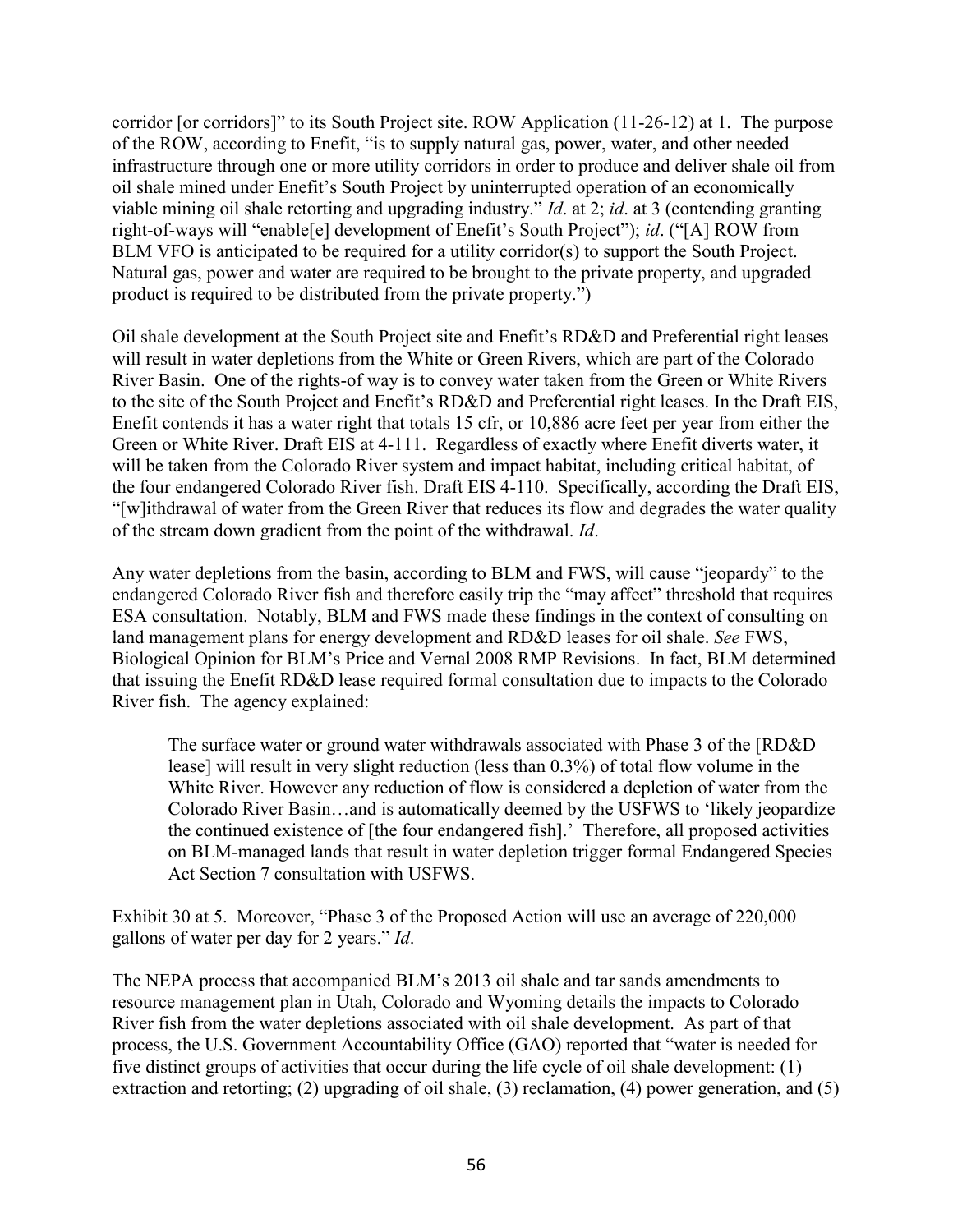population growth associated with oil shale development." Gov't Accountability Office, Energy Development and Water Use (2011) at 7, attached as Exhibit 50. Enefit's ROW Application states: "Water will be needed for various South Project processes, including dust suppression, sanitary use, mining activities, product upgrading and spent shale/ash handling." ROW Application at 13. BLM's EIS for the 2012 amendments to several resource management plans that designated lands available for developing oil shale and tar sands disclosed:

in addition to water that may or may not be needed to produce the oil shale, water uses could include water for mining and drilling operations, cooling of equipment, transport of ore and processed shale, dust control for roads and mines, crushers, overburden and source rock piles, cooling of spent shale exiting the retort, fire control for the site and industrial area, irrigation for revegetation and sanitary and potable uses.

BLM Protest Resolution for 2013 RMP Amendments for Oil Shale and Tar Sands at 116; 2012 DEIS at 4-31 – 4-42. The EIS went on to report:

On the basis of proximity of populations and critical habitat to potential lease areas, the greatest potential for direct impacts on endangered fishes is related to development in Utah, where the Green River and White River flow through oil shale areas. If these areas are available for leasing, there is a relatively high probability that these species would be directly or indirectly affected by oil shale development.

2012 DEIS at 4-126 – 4-127. As summed up by BLM in the 2012 EIS, *in situ* production requires 1-3 barrels of water per oil barrel, and underground mining and surface retorting require "2.6 to 4" barrels for one barrel of oil. 2012 DEIS at 4-9, 4-10.

The Draft EIS states that the "use of the Applicant's existing water right is not anticipated to significantly reduce flows in the Green River or have effects on Colorado River Fish or habitat." DEIS 4-111. BLM does not provide support or context for this assertion. Nor could it. At least for the endangered fish and their critical habitat within the Green and White Rivers, as stated above, "any water depletions" will jeopardize the continued existence endangered fish. Indeed, elsewhere in the Draft EIS, BLM concedes that "[i]t is anticipated that water depletions within the Colorado River system, including the Green and White Rivers, would affect Colorado fish and their habitat." *Id.* at 4-173; *see also id.* at 4-173 – 4-174 (noting reducing water quantity can have impacts on spawning, nursery, rearing, feeding, and food supply). Moreover, the duty to consult under the ESA is triggered if action "may affect," a far lower threshold than employed in the Draft EIS. And even if BLM properly characterizes the removal of 15 cfs from either river due to the South Project as insignificant standing alone, a characterization we dispute, the ESA requires the agency to evaluate to the environmental baseline as well as the cumulative effects associated with water withdrawals on the fish. *See* 50 C.F.R. §§ 402.14(h)(2), 402.02. So too does NEPA. 40 C.F.R. § 1508.7; 1508.27(b).

In contrast to BLM's failure to consult on the ROWs and related oil shale development activities, it is notable that BLM consulted on the 2006 RD&D lease now held by Enefit and which is located on public lands adjacent to the South Project. When assessing the RD&D lease, BLM concluded that water depletions caused by lease issuance was "likely to adversely affect" the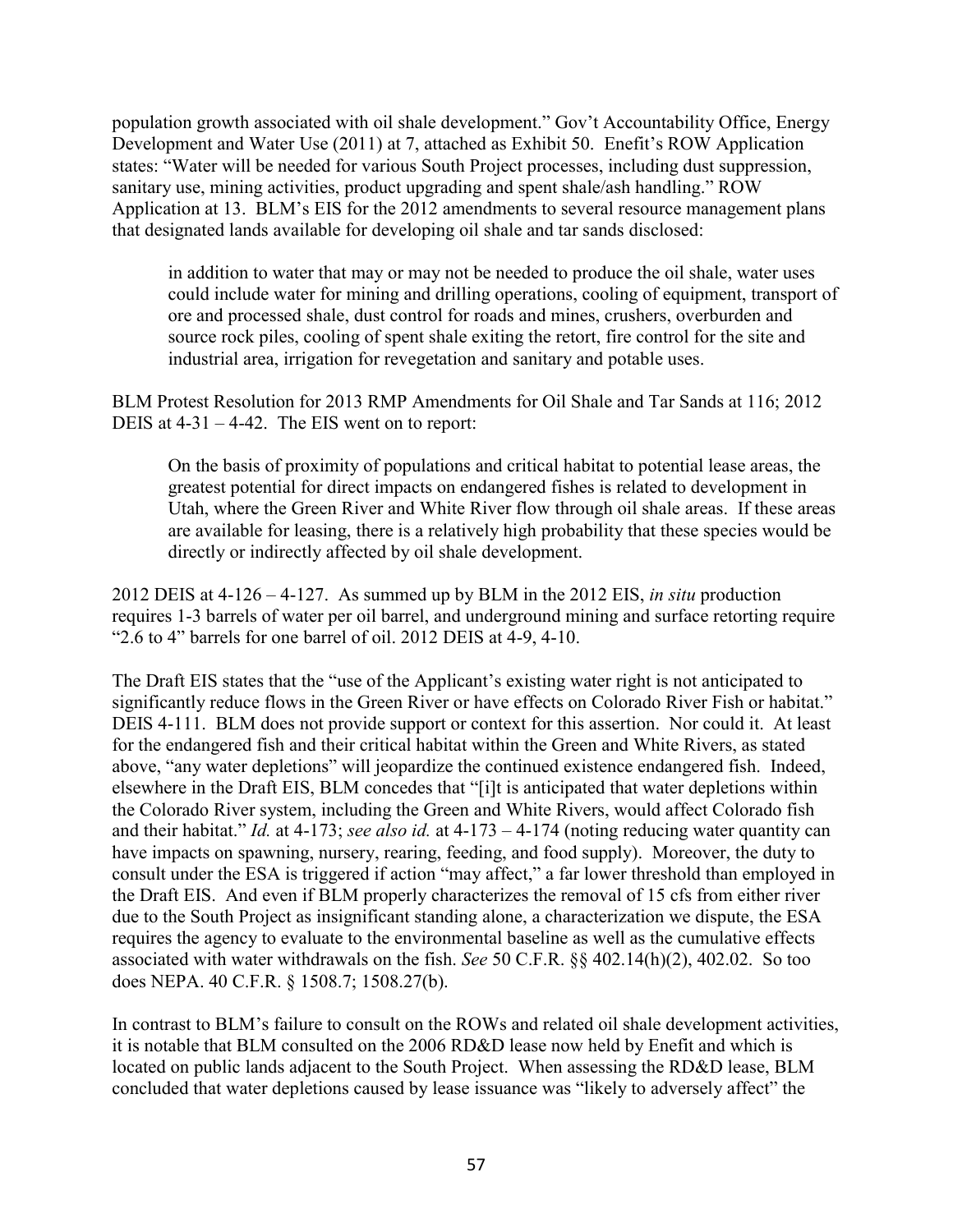four endangered fish and accordingly formally consulted with FWS on lease issuance. Exhibit 30 at 5. BLM determined that oil shale development on the RD&D lease will require 220,000 gallons per day of water on average. *Id*. The relative size of the projects leaves no doubt that ESA formal consultation due to water depletions must occur for the ROWs as well. Impacts of oil shale development taking place on only 160 acres and producing 17.7 million barrels of oil shale satisfy, according to BLM and FWS, the ESA's "may affect" standard. Far more water is needed to develop the Enefit's private land and its BLM-leased parcels, as more acres will be developed and more oil produced at both the South Project site (13,441 acres and 1.2 billion barrels (Enefit Application at 6) and the preferential lease area (4,960 acres and 528.3 million barrels (*Id*.). BLM has sufficient information about water needs for both of Enefit's oil shale projects that will use the ROWs, and this information demonstrates the ROWs "may affect" the Colorado River fish and their critical habitat.

In sum, BLM is required to consult with the FWS over the ROWs and impacts to endangered fish and their critical habitat. Of note, Enefit anticipated ESA consultation on the ROWs. *See*  ROW Application (11-26-12) at 25. BLM's failure to formally consult violates the ESA, as well as the authority in FLPMA to grant ROWs. BLM's reasons, if any, for not consulting must be included in the EIS for the ROWs. See 40 C.F.R. § 1508.27(b)(10).

7. BLM failed to take a hard look at impacts to waters of the U.S. and related wetlands (40 C.F.R. § 1508.27(b)(3)), and whether the action threatens a violation of a federal environmental law, including the permitting requirements under the Clean Water Act and consultation duty under the Endangered Species Act (40 C.F.R. § 1508.27(b)(10))

The Draft EIS reveals that the construction along the rights-of way will involve the discharge of fill material into waters of the U.S. DEIS 4-112. Though not clear, this may be due to building pipelines spanning the White River and burying pipelines under the River. *Id*. The Draft EIS acknowledges that permits under the Clean Water Act will be required, suggesting that a general permit may be necessary. Draft EIS at 1-16, 3-18, App. H 5-6; *White River Technical Prefeasibility Study*, at 4-19 and ES-11. Regardless of whether an individual or general permit is necessary, the EIS fails to fully analyze the impacts to waters of the U.S., including wetland resources, or disclose that the requirement to obtain a CWA 404 permit will itself likely trigger the duty to consult under the ESA and comply with the ESA's substantive prohibitions against jeopardizing listed species and adversely modifying designated critical habitat, including the Colorado River fish

# 8. BLM Failed to Take a Hard Look at Impacts to Imperiled Plant Species

In the DEIS, BLM failed to take a hard look at impacts that Enefit's oil shale strip mine will have on the imperiled Graham's beardtongue (*Penstemon grahamii*) and White River beardtongue (*P. scariosus var. albifluvis*), and did not comply with its duty to prevent unnecessary and undue degradation with regard to those resources. *See* 43 U.S.C. § 1732(b). Instead of protecting these imperiled plants and preserving ecosystem integrity using best available science, BLM defers to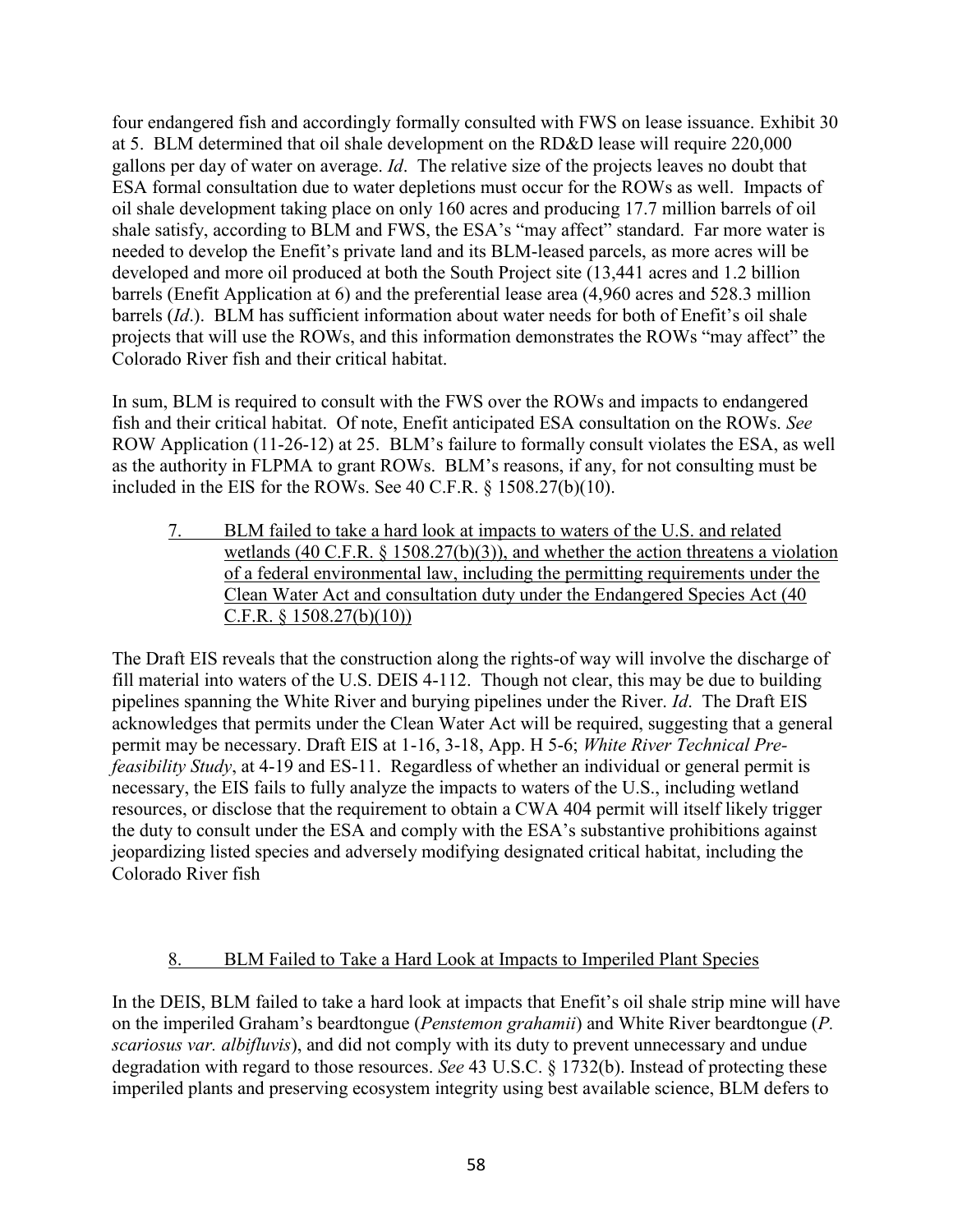an inadequate conservation agreement that fails to protect the beardtongue species and allows oil shale strip mining to occur at the likely expense of the species' survival.

The Fish and Wildlife Service has previously provided data that indicate that Enefit's project in combination with other oil shale projects will lead to the likely extinction of the beardtongue species. FWS has determined that the beardtongues would be vulnerable to extinction if just 21% and 26% of known Graham's and White River beardtongue populations, respectively, were destroyed. 78 Fed. Reg. 47,590, 47,600 (Aug. 6, 2013). Enefit's oil shale operations will occur on state and private lands that are home to approximately 15% and 24% of the known Graham's and White River beardtongue populations, respectively. 79 Fed. Reg. 46,042, 46,076 (Aug. 6, 2014). Moreover, FWS has also concluded that foreseeable oil shale development, including the Enefit Project, threatens the beardtongues, despite conservation measures that protect the plants by 300 feet. Specifically, FWS found that "the[] indirect effects are likely to impact 40 and 56 percent of all known plants of Graham's and White River beardtongues, respectively. Neither species is likely to be able to sustain this amount of impact and still be able to persist into the future." 78 Fed. Reg. at 47,599.

BLM has ignored this information despite its duty to take a hard look at impacts to sensitive species and to prevent unnecessary and undue degradation on public lands, and has instead relied on an inadequate conservation agreement. However, BLM ignores the fact that the conservation agreement does not impose any limits whatsoever on Enefit's development of the South Project: the agreement's "conservation areas"—where mitigation measures apply—were drawn to avoid any overlap with the areas that Enefit plans to develop in the South Project area. *See* Farouche Declaration, attached as Exhibit 51 (showing that all habitat within the development area were designated as private non-conservation areas with no protections). BLM must analyze how destruction of Graham's and White River beardtongue plants and habitat in the project area will affect the species.

Even for those areas outside of the South Project development area, the conservation agreement's mitigation measures do not provide adequate protections to the beardtongues. First, Enefit's development timeframe of at least 30 years far exceeds the conservation agreement's 15-year term. Second, the conservation agreement limits new surface disturbance, such as that from drilling pads or roads, to 5% of remaining undisturbed land area per landowner per unit in Graham's beardtongue conservation areas and 2.5% of remaining undisturbed land area per landowner per unit in White River beardtongue conservation areas, and prohibits grounddisturbing activities within 300 feet of beardtongue plants in conservation areas. However, both the best available science and FWS's conclusions its listing proposal demonstrate that these mitigation measures will not adequately protect the beardtongues. *See* 78 Fed. Reg. at 47,599 (FWS concluding that 300-foot buffers are not sufficient to protect the species). In short, the conservation will not protect the beardtongue species and BLM should not defer to this agreement as adequate protection for the imperiled species.

BLM's analysis of the impacts to the imperiled beardtongue in the DEIS are also unexplained and unsupported. For example, BLM makes the unsupported conclusions that the Enefit project will result in 1% cumulative disturbance to the beardtongue species, ES-21; and that no direct impacts to either species are anticipated as a result of the Utility Project, DEIS 2-35. Yet, at the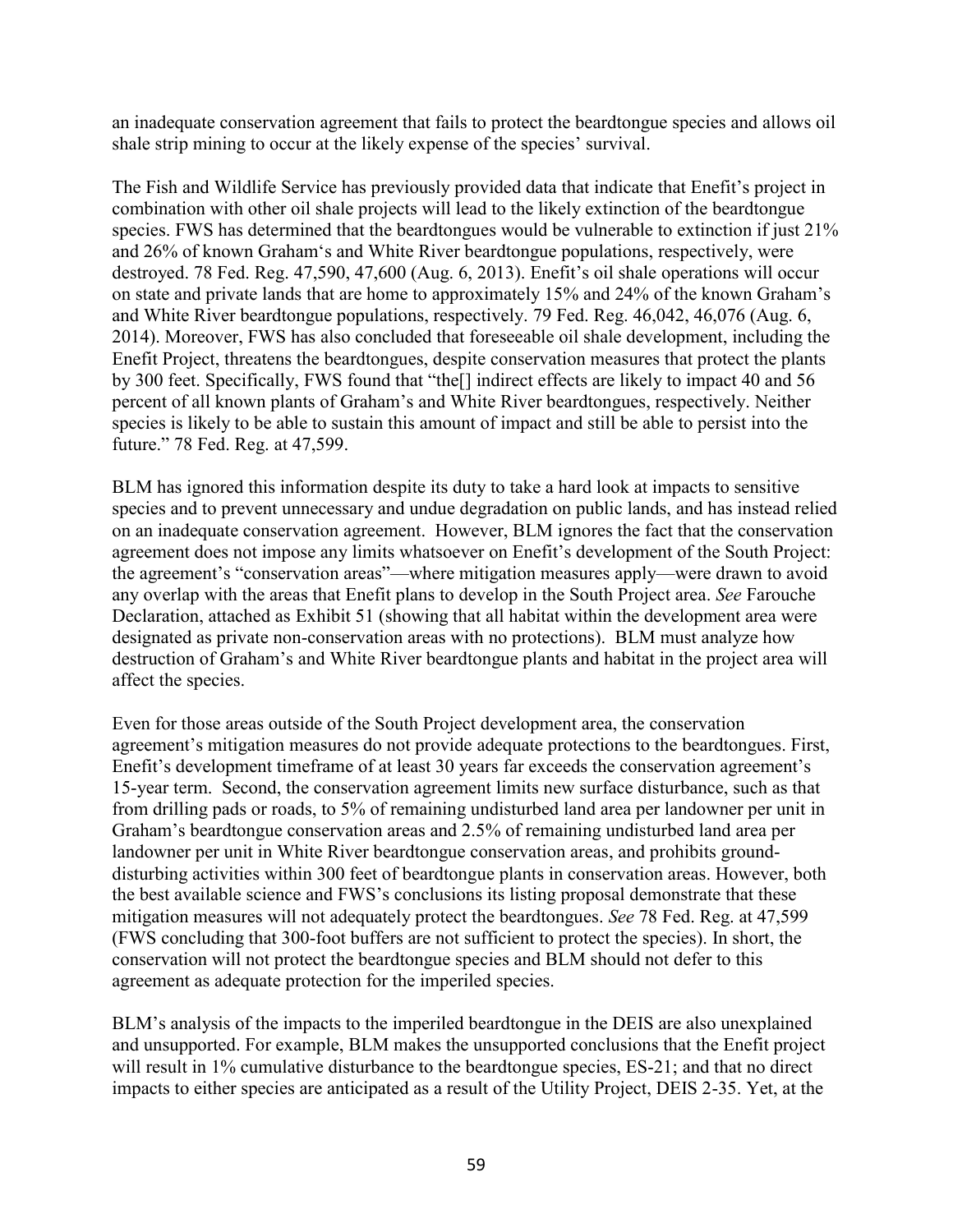same time, BLM notes that 118 Graham's penstemon and 256 White River beardtongue species occur on the South Project and suitable habitat overlaps significantly with the Utility Project area. DEIS 3-39, 3-40. BLM also fails to explain how it identified suitable habitat.

BLM provides no support for its claim that ground disturbing activities will not occur within 300 feet of the identified Graham's and White River beardtongue plants in the South Project area. *See*  DEIS 3-40, 4-82 to -83. BLM fails to even identify the location of ground disturbance. BLM also fails to analyze the indirect impacts of mining activities.

BLM also fails to analyze the impacts of the project on beardtongue habitat that FWS identified as "essential" to the conservation of the species in its critical habitat proposal. 78 Fed. Reg. at 47,832. Although FWS identified more than 75,846 acres of proposed critical habitat for the beardtongues, the conservation agreement applies mitigation measures to only 44,373 acres of beardtongue habitat—less than 60% of the total acreage. *See* 78 Fed. Reg. at 47,832, 47,832, 47,838‒39. The excluded acreage includes proposed critical habitat for both species within the South Project area. *See* Map A-5b. BLM must address what destruction and fragmentation of this habitat will mean for the beardtongues. For example, FWS recognizes that protection of the native plant communities identified in the critical habitat proposal is necessary to support pollinators that are crucial to the beardtongues successful reproduction. The DEIS ignores the important role of pollinators and fails to discuss the impacts of the project on their essential habitats. *See* DEIS at 4-80.

In light of the ample information available through FWS records that specifically detail Enefit's impacts on the beardtongue species and BLM's own data on species occurring on the area impacted by the Utility Corridor, BLM's analysis of impacts to the beardtongue species is arbitrary and capricious as well as a violation of NEPA and FLPMA's mandates.

### 9. The BLM Failed to Disclose Impacts to, or Ensure RMP Compliance Concerning, Sage-Grouse

The proposed rights-of-way would involve construction in a sage-grouse general habitat management area (GHMA), as defined in the Utah Greater Sage-Grouse Approved Resource Management Plan Amendment (Sage-Grouse RMP). Disturbed areas would include sagebrush ecosystems. *See* Draft EIS at 2-23 (identifying area requiring reseeding as "semi-desert big sagebrush" community).

The sage-grouse population that would be affected by the Utility Project is the Deadman's Bench sage-grouse population, which occupies 134,650 acres. Draft EIS at 3-57 to 3-58. This area provides winter habitat, as well as nesting and brood rearing habitat for sage-grouse. *Id.* Some grouse use this area year round. *Id.* There are no known leks within the construction footprint but there is an unconfirmed lek location; the nearest known lek is about 5 miles north of the project area. *Id.* The Draft EIS states that there are 611.4 acres of sage-grouse habitat along the utility rights-of-ways, including occupied, winter, and brood habitat. *Id.* There are 34,347 acres of occupied and winter habitat in this GHMA area. *Id.* at 2-58, 4-97. BLM estimates there would be 446 acres of cumulative disturbance in the Cumulative Impact Assessment Area, or 4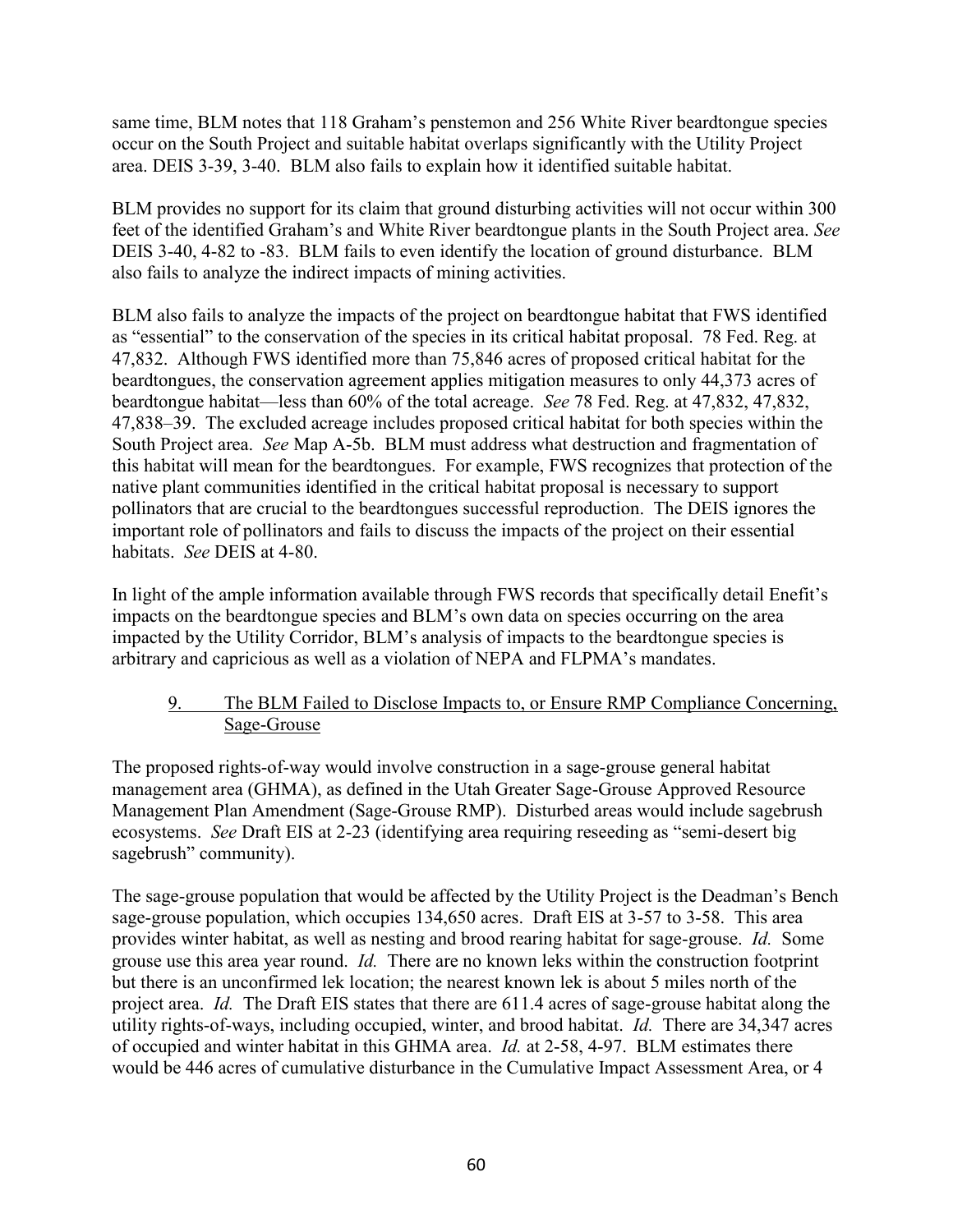percent of the sage-grouse habitat; there would be 10,880 acres of estimated cumulative development in the project area. *Id.* at 4-168 – 4-169.

Overall, BLM predicts that there will be no "appreciable long-term negative changes to greater sage-grouse within the Utility Project area" as a result of this development, but that there could be temporary reductions in local populations and habitat. *Id.* at 4-98. The Draft EIS recognizes the Utility Project will cause short-term direct, and long-term indirect impacts to sage-grouse, but it asserts that specified mitigation measures would avoid direct impacts and reduce indirect impacts. *Id.* at 2-59 and 4-97.

The Draft EIS's analysis, however, fails to account for cumulative impacts, and fails to comply with Sage-Grouse RMP provisions meant to ensure the persistence of Utah sage-grouse.

The relevant mitigation measures that will apply to sage-grouse in this area as specified in the Sage-Grouse RMP include:

MA-SSS-5: In GHMA, apply the following management to meet the objective of a net conservation gain for discretionary actions that can result in habitat loss and degradation:

- A- Existing Management. Implement GRSG [greater sage-grouse] management actions included in the existing RMPs and project-specific mitigation measures associated with existing decisions.
- B- Net Conservation Gain. In all GRSG habitat, in undertaking BLM management actions, and, consistent with valid existing rights and applicable law, in authorizing third-party actions that result in habitat loss and degradation, the BLM will require and ensure mitigation that provides *a net conservation gain* to the species, *including accounting for any uncertainty associated with the effectiveness of such mitigation*. This will be achieved by avoiding, minimizing, and compensating for impacts by applying beneficial mitigation actions. Exceptions to net conservation gain for GRSG may be made for vegetation treatments to benefit Utah prairie dog.

Mitigation will be conducted according to the mitigation framework contained in Appendix F.

Sage-Grouse RMP at 2-12 (emphasis added). The RMP also provides a table of habitat objectives related to mitigation*. Id.* at 2-4 to 2-5. These include a number of detailed specifications related to cover and food, such as providing 10-25 percent shrub cover. Further, the Record of Decision makes clear that "[a]ny compensatory mitigation will be durable, timely, and in addition to that which would have resulted without the compensatory mitigation." DOI, Record of Decision and Approved Resource Management Plan Amendments for the Great Basin Region, Including the Greater Sage-Grouse Sub-Regions of … Utah (Sept. 2015) at 1-25.

In addition, Objective SSS-3 of the Sage-Grouse RMP provides: "In all GRSG habitat, where sagebrush is the current or potential dominant vegetation type or is a primary species within the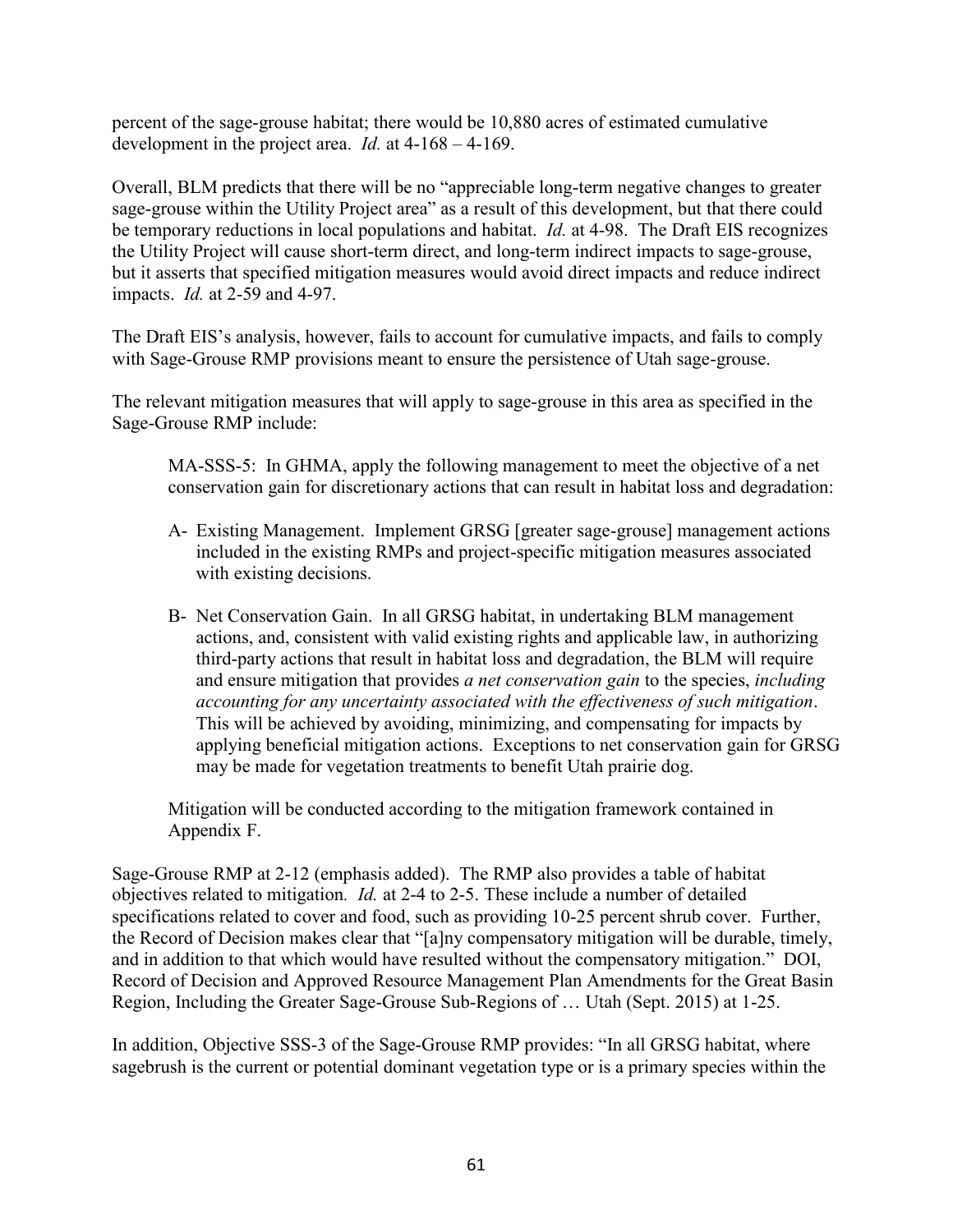various states of the ecological site description, maintain or restore vegetation to provide habitat for lekking, nesting, brood rearing, and winter habitats." Sage-Grouse RMP at 2-3.

The Enefit Draft EIS correctly notes that: "MA-SSS- 5 applies to the Utility Project because project activities would result in habitat loss and degradation to sage-grouse GHMA." Draft EIS at 4-97.

To address the Sage-Grouse RMP's provisions, the Draft EIS identifies mitigation measures required for the Utility Project:

- 4. After considering the management outlined in the Utah Greater Sage Grouse EIS, the BLM has determined the following mitigation measures *may* be applicable to the Proposed Action to achieve net conservation gain for the species:
- a. No construction will be allowed within occupied greater sage grouse habitats during the corresponding seasonal use periods:
	- In breeding and nesting habitat from February 15 to June 15
	- In brood rearing habitat from April 15 to July 15
	- In winter habitat from November 15 to March 15
- b. *Exceptions* to the seasonal restrictions could be granted by the Authorized Officer under the following conditions:

 If the project plan and NEPA document demonstrate the project would not impair the function of seasonal habitat, life-history, or behavioral needs of greater sage-grouse;

• If the potential short-term impacts from the action are off-set by long term improvement to the quantity or quality of habitat (e.g., seedlings, juniper reduction).

c. Additionally, the Authorized Officer *may modify this seasonal restriction* under the following conditions:

 If portions of the area do not include habitat (lacking the principle habitat components of greater sage-grouse habitat) or are outside the current defined area, as determined by the BLM in discussion with the State of Utah, and the indirect impacts would be mitigated;

 If documented local variations (e.g., higher/lower elevations) or annual climactic fluctuations (e.g., early/late spring, long and/or heavy winter) reflect a need to change the given dates in order to better protect when greater sage-grouse use a given area, and the proposed activity will not take place beyond the season being excepted.

As compensatory mitigation, the proponent would contribute a monetary amount *to be determined* in coordination between the proponent, the BLM, and the UDWR for disturbance to GHMA habitat. The provided funds would be useable only for mitigation projects to benefit greater sage-grouse. The mitigation projects *would be carried out by UDWR* who would account for use of the funds.

Draft EIS at 4-25 to 4-26 (Table 4-1) (emphasis added).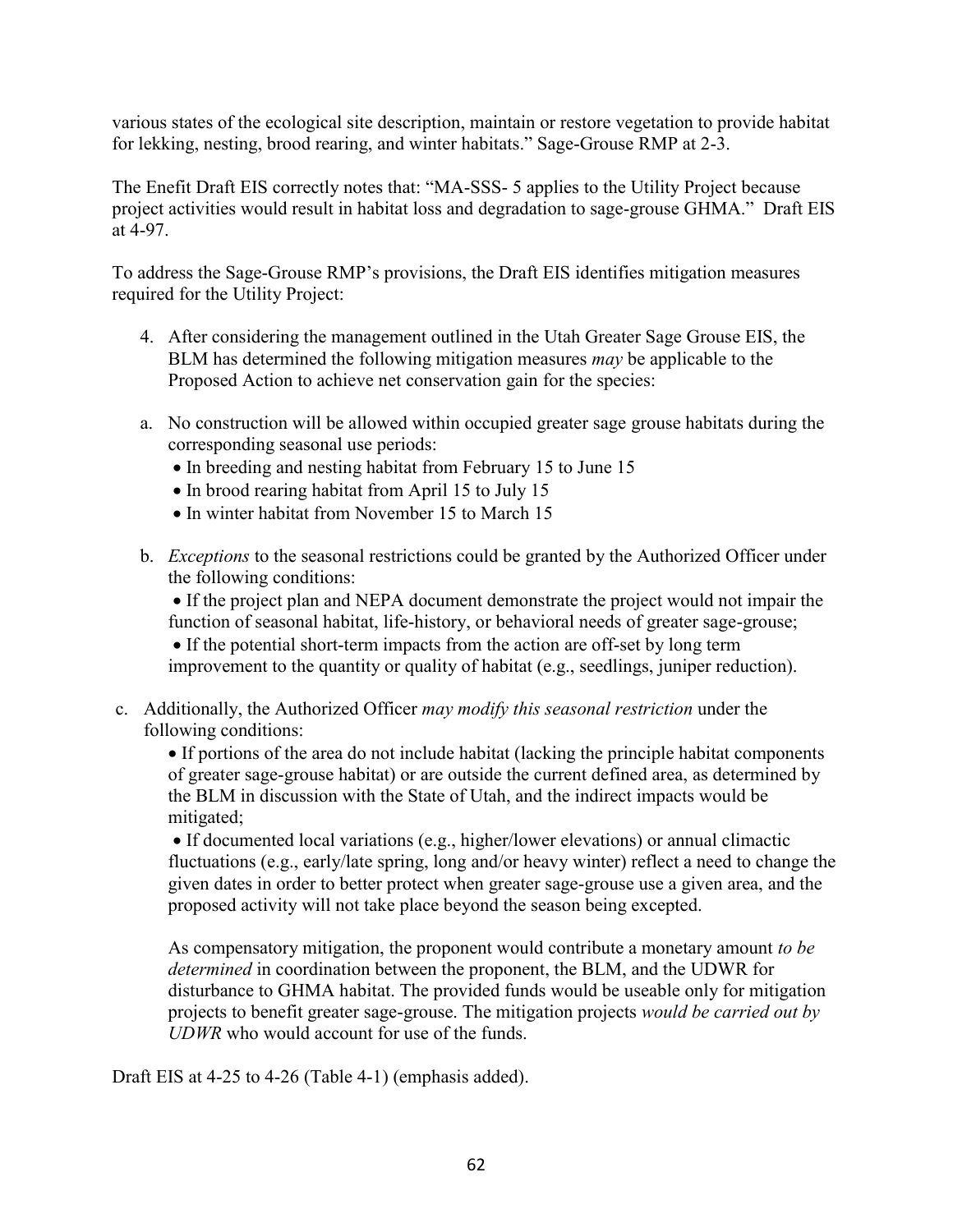As indicated above, the Draft EIS notes that brood-rearing and wintering habitat in the Utility Project area will sustain some short-term direct and long-term indirect impacts, but claims that mitigation measures "would help avoid direct impacts and lessen indirect impacts." Draft EIS at 2-59 and 4-97. Although the Draft EIS admits the project will result in habitat loss and degradation, *id.*, the document claims a net conservation benefit will result to the sage-grouse due to minimizing impacts through Applicant Committed Environmental Protection Measures (ACEPM) and due to BLM-specified compensatory mitigation. *Id. See also id*. at 2-34 (ACEPM are included in Table 4-1); 2-37 (for sage-grouse, applicant "would comply with mitigation measures identified in Table 4-1"). As a result, the Draft EIS alleges that there will be "no appreciable long-term negative changes to greater sage-grouse within the Utility Project area." *Id.* at 4-98. Implementation of ACEPMs and mitigation measures described in Table 4-1, the Draft EIS asserts, would reduce affects to sage-grouse and result in a net conservation gain. *Id.* at 4-169.

Despite the Draft EIS's characterizations, the mitigation measures the Draft EIS identifies fail to meet the requirements of MA-SSS-5 in the Sage-Grouse RMP. The proposed action thus violates the RMP. Further, the Draft EIS violates NEPA for failing to take the "hard look" at impacts to sage-grouse.

First, while BLM takes the view that the mitigation measures specified in the Draft EIS will provide a net conservation gain, the measures identified in the EIS fail to ensure that result. The Draft EIS, at Table 4-1, states: "the following mitigation measures *may* be applicable to the Proposed Action to achieve net conservation gain for the species." Draft EIS at 4-25 (emphasis added). Thus, the specified mitigation is not mandatory by its very terms. It may or may not be applied, and so it cannot be sure to result in a conservation gain.

Second, BLM's specified mitigation allows for both exceptions and modifications that weaken the mitigation. For example, one reason an exception can be applied is if, "the project would not impair the function of seasonal habitat, life-history, or behavioral needs of greater sage-grouse." *Id.* Meeting this standard would likely require a formal biological opinion from a biologist. Yet the Draft EIS fails to provide for this level of analysis before this form of exception can be applied. BLM permits exceptions and modifications to mitigation measures but is silent on any details about how, when, or if they can be applied.

Third, BLM's mitigation plan also allows for compensatory mitigation: a "monetary amount to be determined" for disturbance to GHMA habitat. *Id.* at 4-26. But the "amount determined" could be zero, and no timeline or any other specification for where, when and how the State of Utah should spend the funds, if any are allocated, is provided. No commitments are made, as the Utah Sage-Grouse RMP mandates, that compensatory mitigation be "durable" and "timely." Further, the State of Utah has sued the Department of the Interior challenging the legality of the Sage-Grouse RMP's "net conservation gain" requirement, indicating that the State is unlikely to agree with BLM on *any* amount for compensatory mitigation, or to implement any such measures. *See* Complaint, Gary R. Herbert v. Jewell (D. Utah Feb. 4, 2016), 2:016-cv-0101- DAK, at 29, 45, attached as Exhibit 52. In short, the Draft EIS does not ensure that any compensatory mitigation will ever occur, in violation of the RMP.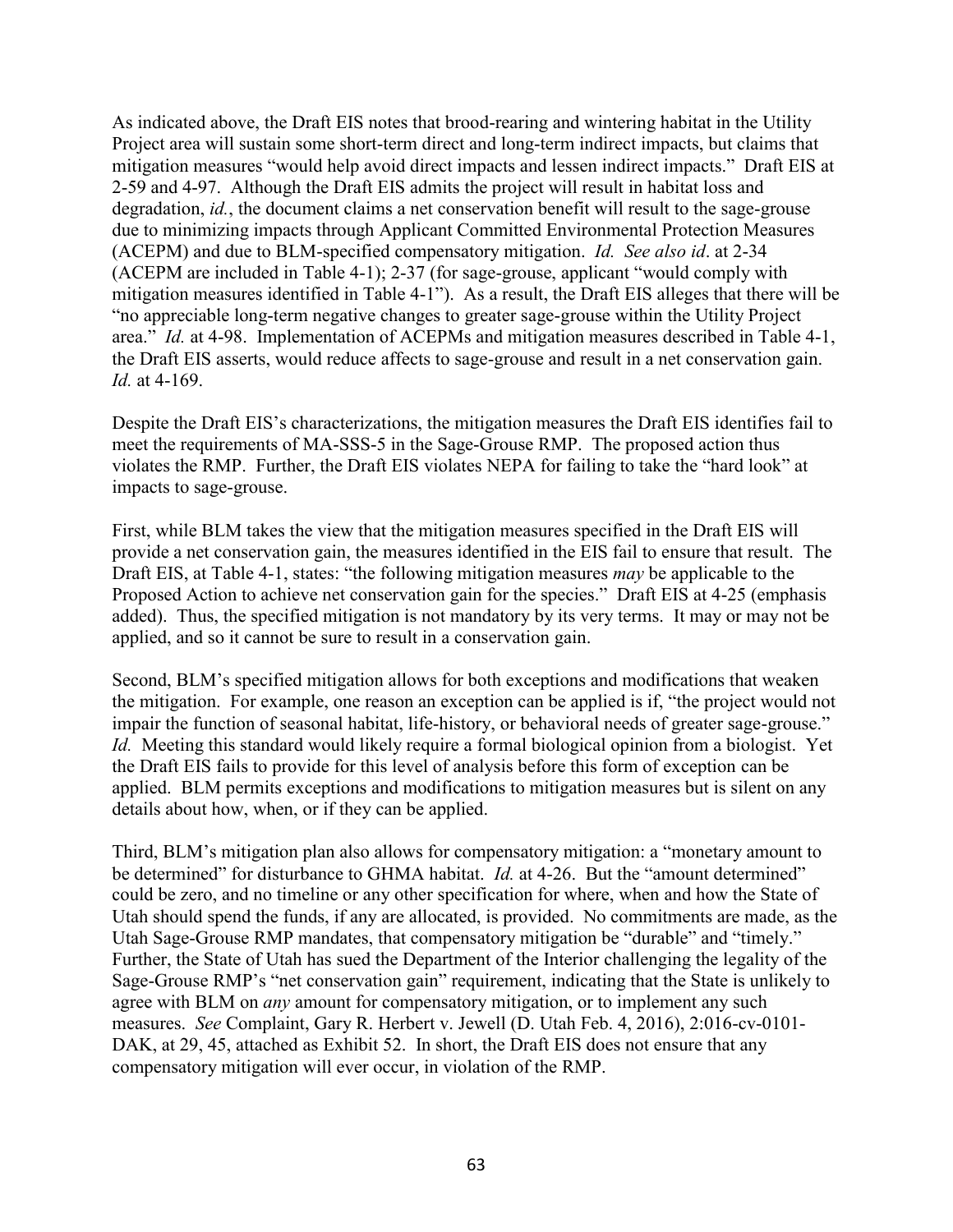Fourth, the MA-SSS-5 mitigation specified in the Sage-Grouse RMP states that under the net conservation gain provision, such mitigation will include "accounting for any uncertainty associated with the effectiveness of such mitigation." The Draft EIS does not reflect any effort or commitment to take account of any uncertainty, which must be great in any wildlands habitat management and mitigation project. In fact, BLM ignores any uncertainty and essentially states the mitigation it plans will be uniformly and invariably effective. For example, the agency alleges that "[n]et conservation gain *would result* from implementation of minimization of impacts through ACEPM and through compensatory mitigation described in the BLM Utah Greater Sage Grouse Approved Resource Management Plan. For these reasons, implementation of the Utility Project is not expected to produce any appreciable long-term negative changes to greater sage-grouse within the Utility Project study area." Draft EIS 4-97 to 4-98 (emphasis added). And, "[w]ith best management practices and applicant committed mitigation, impacts *would* be minor. *Id.* at 2-59 (emphasis added). Under the terms of MA-SSS-5, BLM should have put in place measures to account for and to address uncertainty (such as adaptive management provisions), or at least have discussed such measures. BLM's failure to do so violates the RMP.

Fifth, the Deadman Bench sage-grouse population area traversed by the proposed rights-of-way is already significantly impacted by oil and gas development. Oil and gas wells now occupy more than one well location per section (640 acres) on 45 percent of the sage-grouse habitat in the Utility Project area. Draft EIS at 3-58. In the Cumulative Impact Assessment Area, past oil and gas exploration has disturbed 19,738 acres. *Id.* at ES-21. This level of existing development raises the question as to whether sage-grouse can tolerate *any* additional development in this area if the local population is to remain viable. BLM apparently failed to consider this existing oil and gas development issue when it concluded that its mitigation measures would be sufficient. The Draft EIS's cumulative impacts analysis states: "Greater sage-grouse populations require large patches of continuous sagebrush habitat. Land clearing activities associated with any development could disturb existing sage-grouse habitat and may cause sage-grouse to displace to habitats that may not consist of adequate vegetative cover, which would indirectly increase the potential for predation." *Id.* at 4-168. The Enefit Draft EIS fails to address these concerns in the context of cumulative impacts, thereby failing to take the hard look NEPA requires.

The only substantive mitigation measures that the Draft EIS analyzes are timing limitations that would prohibit construction during certain time periods in order to protect breeding and nesting habitat, brood rearing habitat, and winter habitat. The document fails to consider or analyze density limitations (such as no more than one new development per square mile), no surface occupancy requirements, or any other mitigation measures in order to comply with the Sage-Grouse RMP's MA-SSS-5 and the net conservation gain requirement.

The vague, unenforceable mitigation measures in the Enefit Draft EIS violate NEPA one other way. NEPA requires that BLM discuss mitigation measures in an EIS. 40 C.F.R.  $\&$  1502.14, 1502.16. Simply identifying mitigation measures, without analyzing the effectiveness of the measures, violates NEPA. Agencies must "analyze the mitigation measures in detail [and] explain how effective the measures would be …. A mere listing of mitigation measures is insufficient to qualify as the reasoned discussion required by NEPA." *Nw. Indian Cemetery Protective Ass'n v. Peterson*, 764 F.2d 581, 588 (9th Cir. 1985), *rev'd on other grounds*, 485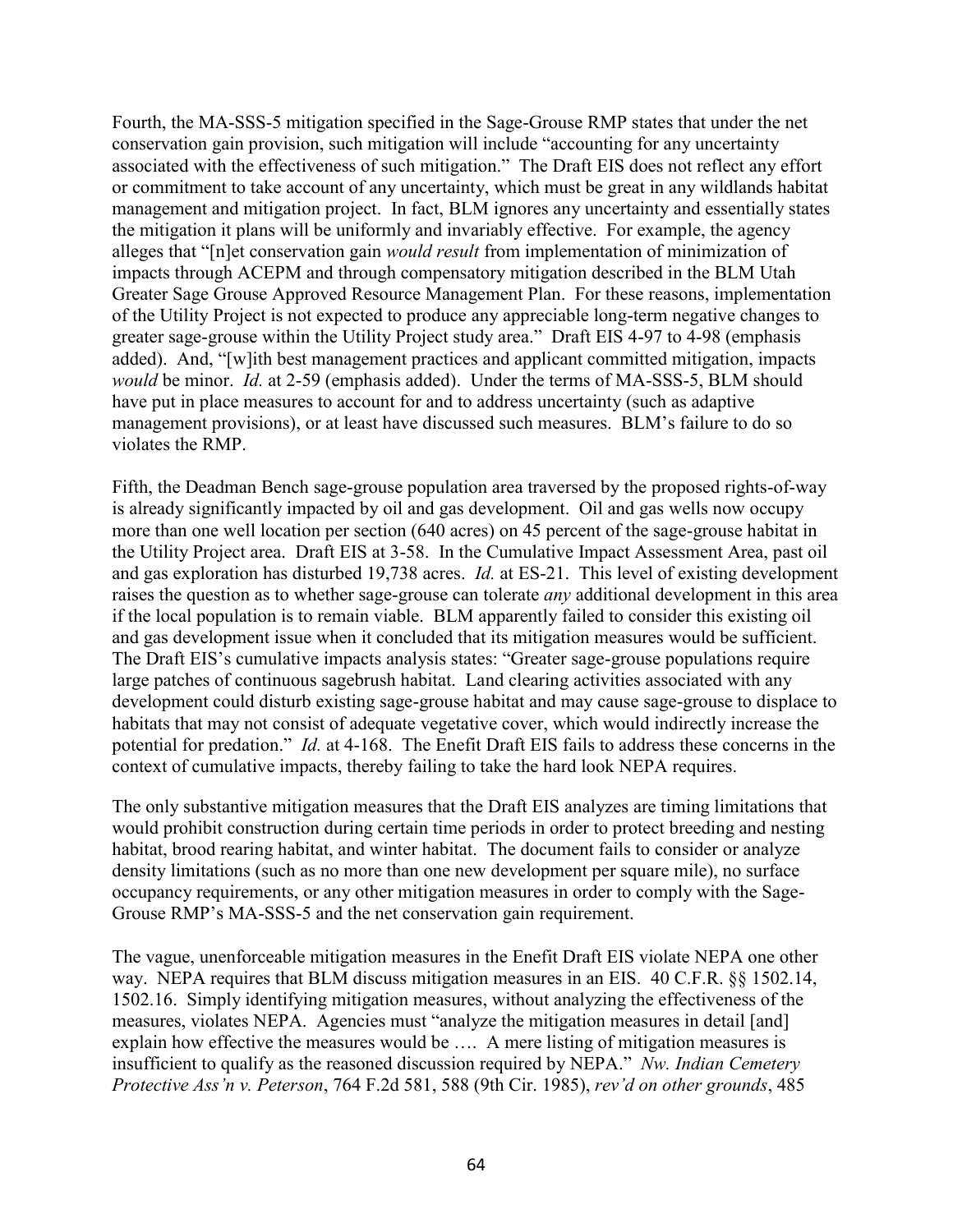U.S. 439 (1988). NEPA also directs that the "possibility of mitigation" should not be relied upon as a means to avoid further environmental analysis. Council on Environmental Quality, *Forty Most Asked Questions Concerning CEQ's National Environmental Policy Act Regulations*, *available at* [http://ceq.hss.doe.gov/nepa/regs/40/40p3.htm;](http://ceq.hss.doe.gov/nepa/regs/40/40p3.htm) *Davis v. Mineta*, 302 F.3d at 1125. Rather than evaluate in any meaningful way the effectiveness of any individual mitigation measure, the Draft EIS glibly, and in one sentence, asserts without support that the measures will succeed. *See* Draft EIS at 4-97 ("Net conservation gain *would result* from implementation of minimization of impacts through ACEPM and through compensatory mitigation described in the BLM Utah Greater Sage Grouse Approved Resource Management Plan." (emphasis added)). Given that the Draft EIS fails to identify the nature and timing of, and the funds (if any) to be provided for, compensatory mitigation, the agency's definitive statement that net conservation gains "would result" from such nowhere-described measures is arbitrary and capricious.

The Draft EIS also contains potentially contradictory information and omissions concerning the impacts of rights-of-way construction and operation. In one place, BLM asserts that "the Utility Project could affect 611.4 acres (1.8 percent) of the 34,347 acres of occupied, brood, and winter habitat of the greater sage-grouse." Draft EIS at 4-97. But the EIS also alleges that "the implementation of the Proposed Action of approving the Utility Project would be anticipated to incrementally affect 446 acres …." Draft EIS at 4-168; *see also id.* at 4-169 (table using 446 acres). Any subsequently prepared NEPA document must rectify these contradictory numbers or explain why they differ. In addition, while the Draft EIS discloses (in a contradictory manner) the acreage impacted, the document provides no description of how those numbers were arrived at, whether they address only habitat directly disturbed by habitat destruction and removal, or whether they include habitat rendered un-useable due to, for example, the presence of large power lines and towers, structures that sage-grouse are known to avoid. Power lines can have long-term indirect effects by decreasing lek recruitment. Braun, C.E. 1998, Sage-grouse declines in western North America: what are the problems?, Proceedings of the Western Association of State Fish and Wildlife Agencies 78:139-15; Schroeder, M.A., 2010; Greater sage-grouse and power lines: reasons for concern, Washington Department of Fish and Wildlife, unpublished report, Bridgeport, WA. Power lines can also increase predation, facilitate the invasion of nonnative invasive annual plants that degrade habitat, cause behavioral avoidance, and act as a potential barrier to movement. *See, e.g.*, Washington Wildlife Habitat Connectivity Working Group (WHCWG), 2010, Washington Connected Landscapes Project: Statewide Analysis, Washington Departments of Fish and Wildlife, and Transportation, Olympia, WA; Connelly, J.W., S.T. Knick, M.A. Schroeder, S.J. Stiver, 2004, Conservation Assessment of greater sagegrouse and sagebrush habitats, Western Association of Fish and Wildlife Agencies, Unpublished Report. Cheyenne, Wyoming. The indirect influence, or ecological footprint, of a power line extends out further than the physical footprint of the infrastructure. Knick, S. T., S. E. Hanser, and K. L. Preston, 2013, Modeling ecological minimum requirements for distribution of greater sage-grouse leks: implications for population connectivity across their western range, U.S.A. Ecology and Evolution 3:1539-1551. Any subsequently prepared NEPA document must disclose BLM's methodology and results in greater detail, even if the action will comply with the Utah Sage-Grouse RMP, because NEPA requires the agency to disclose environmental effects, not just those that may violate the law.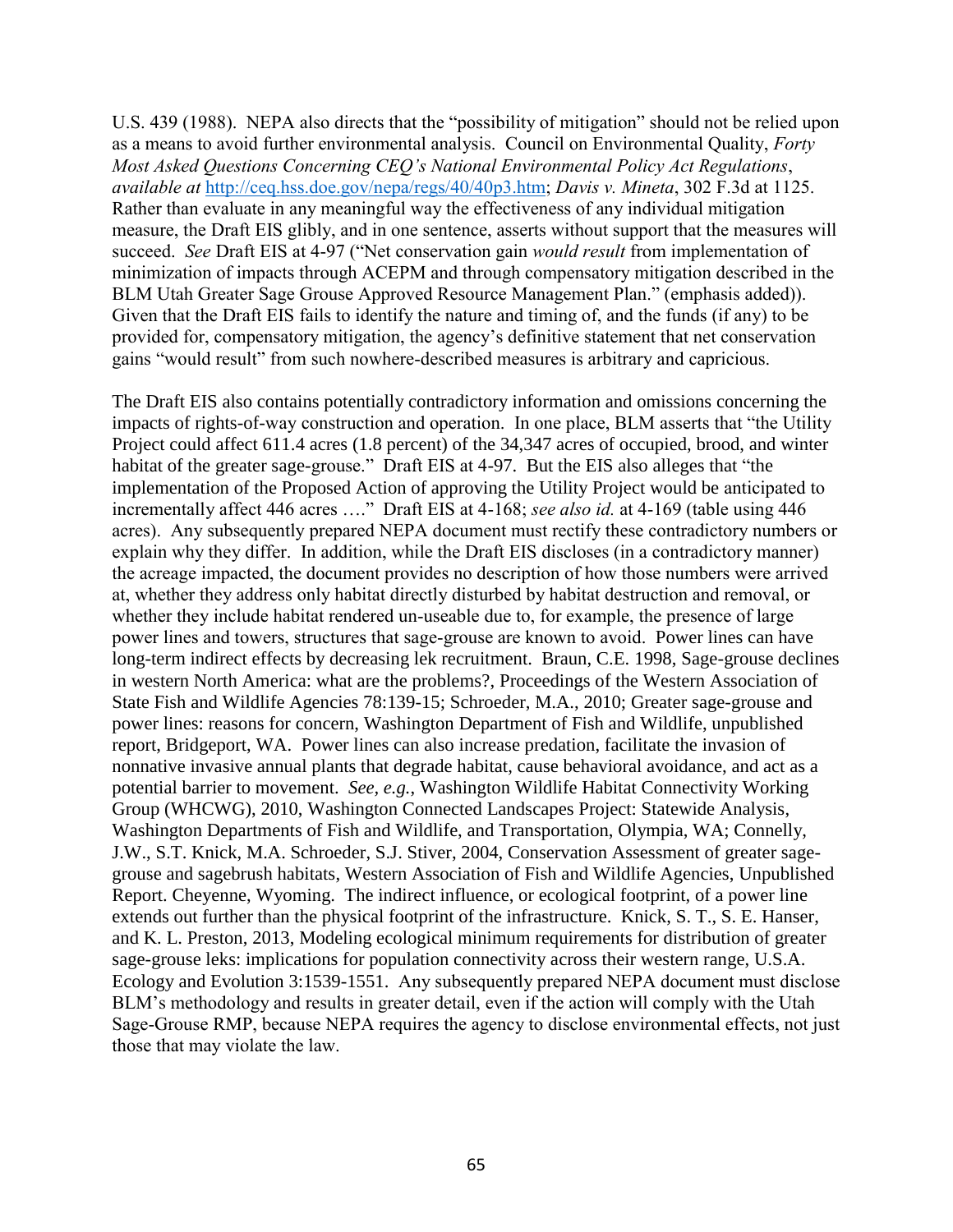For all of these reasons the Enefit Draft EIS fails to meet the "hard look" requirements of NEPA and should be revised to ensure compliance with the Utah Sage-Grouse RMP. In making this revision, BLM should fully reconsider adopting the no action alternative as the best means available to ensure protection of the Greater sage-grouse.

## 10. The BLM Failed to Meet its Obligations under the National Historic Preservation Act.

Section 106 of the National Historic Preservation Act (NHPA) requires federal agencies, prior to approving any "undertaking," such as approval of this Project, to "take into account the effect of the undertaking on any district, site, building, structure or object that is included in or eligible for inclusion in the National Register." 16 U.S.C. § 470(f). Section 106 applies to properties already listed in the National Register, as well as those properties that may be eligible for listing. *See Te-Moak Tribe of Western Shoshone*, 608 F.3d 592, 611 (9th Cir. 2010); *Pueblo of Sandia v. United States*, 50 F.3d 856, 859 (10th Cir. 1995). Section 106 provides a mechanism by which governmental agencies may play an important role in "preserving, restoring, and maintaining the historic and cultural foundations of the nation." 16 U.S.C. § 470.

If an undertaking is the type that "may affect" an eligible site, the agency must make a reasonable and good faith effort to seek information from consulting parties, other members of the public, and Native American tribes to identify historic properties in the area of potential effect. *See* 36 CFR § 800.4(d)(2); *Pueblo of Sandia*, 50 F.3d at 859-863 (agency failed to make reasonable and good faith effort to identify historic properties). Like NEPA, NHPA obligations should be commenced "as early as possible in the NEPA process" and be performed "in such a way that they can meet the purposes and requirements of both statutes in a timely and efficient manner." 36 C.F.R. 800.8(a)(1).

The NHPA requires that consultation with Indian tribes "recognize the government-togovernment relationship between the Federal Government and Indian tribes." 36 CFR § 800.2(c)(2)(ii)(C). *See* Presidential Executive Memorandum entitled "Government-to-Government Relations with Native American Tribal Governments" (April 29, 1994), 59 Fed. Reg. 22951, and Presidential Executive Order 13007, "Indian Sacred Sites" (May 24, 1996), 61 Fed. Reg. 26771. *See also Muckleshoot Indian Tribe v. U.S. Forest Service*, 177 F.3d 800, 805 (9th Cir. 1999); *Pit River Tribe v. U.S. Forest Service*, 469 F.3d 768, 787 (9th Cir. 2006).

Based on the information in the DEIS, BLM has not met its NHPA obligations. A total of 13 sites would potentially be subject to direct impacts associated with the construction of the Utility Project, including two that are eligible for listing on the National Register. DEIS at 3-81. An additional 76 sites would be impacted by the South Project. *Id*. Despite the historic occupation of the area by indigenous tribes, the DEIS fails to identify any tribal cultural resources that would be affected – instead describing historic mining sites and one prehistoric site. While the lack of tribal cultural resources could potentially be an accurate description, it seems highly unlikely that there are no culturally important sites to tribal nations in Utah. Additionally, it is incumbent on BLM to work with tribal nations through the Section 106 process to identify the affiliation of the sites that will be impacted by the utility corridor. BLM's vague note that the site has "unknown cultural affiliation" does not satisfy this obligation. DEIS 4-116. Indeed, there is no specific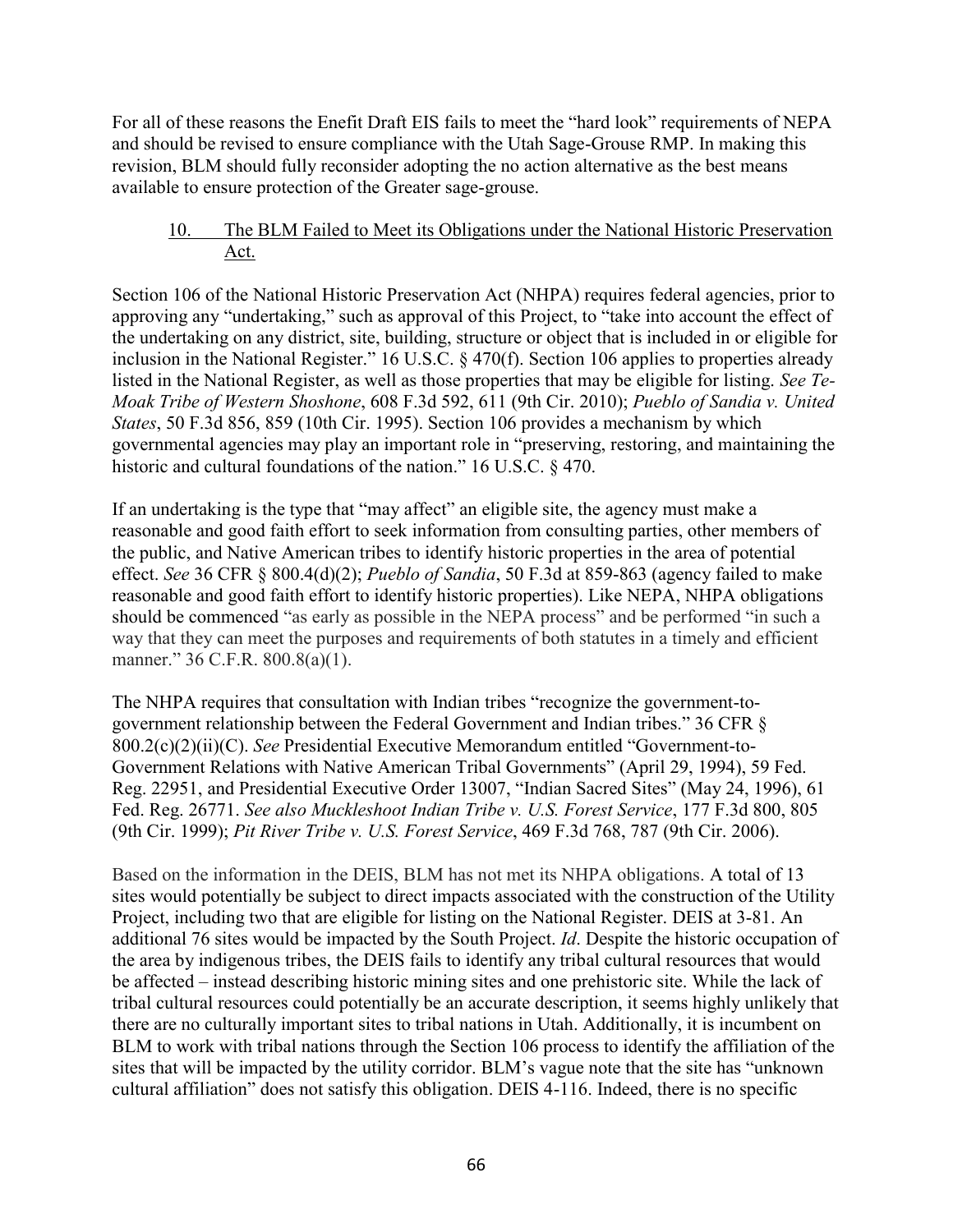information in the DEIS that BLM has satisfied its consultation obligations to Native American Tribes with cultural and historic ties to the impacted area.

Similarly flawed is BLM's treatment of mitigation measures. Under NHPA regulations, at the DEIS stage, the agency should have consulted with relevant parties, developed alternatives and proposed measures that might avoid, minimize or mitigate any adverse effects of the undertaking on historic properties, and described these measures in the DEIS. 36 C.F.R. 800.8(c)(1) (iii)  $\&$ (iv). BLM must also submit the DEIS to the Advisory Council on Historic Preservation to relevant SHPO and THPOs. *Id*. at (c) (2)(1).

BLM's approach to timing of preparing mitigation measures fundamentally conflicts with its regulatory obligations. BLM states that "[p]ursuant to the requirements of Section 106 of the NHPA, the Applicant would work in consultation with the BLM Vernal Field Office to determine appropriate mitigation activities to document this site prior to construction and monitor the area during construction." DEIS at 4-116. However, as discussed above, the NHPA mandates that mitigation measures must be subject to public comment in the DEIS rather than being designed and implemented subsequent to a final decision. BLM's current approach violates NHPA regulations and NEPA and must be remedied.

### 11. The BLM Fails to Properly Disclose the Cumulative Impacts of the Proposed Action Together with Other Foreseeable Actions.

A cumulative impact is defined as "the impact on the environment which results from the incremental impact of the action when added to other past, present, and reasonably foreseeable future actions regardless of what agency (Federal or non-Federal) or person undertakes such other actions. Cumulative impacts can result from individually minor but collectively significant actions taking place over a period of time." 40 C.F.R. § 1508.7. In taking a hard look at direct, indirect, and cumulative impacts, BLM must analyze all impacts that are "reasonably foreseeable." *Id*. § 1508.8. Further, "the purpose of an [EIS] is to evaluate the possibilities in light of current *and contemplated* plans and to produce an informed estimate of the environmental consequences." *See Kern v. U.S. Bureau of Land Management*, 284 F.3d 1062, 1072 (9th Cir. 2002).

NEPA requires BLM to take a hard look at the cumulative impacts on the *affected geographic area*, not just the immediate planning area. *See Grand Canyon Trust v. Federal Aviation Administration*, 290 F.3d 399, 342 (D.C. Cir. 2002); *see also NRDC v. Hodel*, 865 F.2d 288, 297-99 (D.C. Cir. 1988) (holding that agency violated NEPA when it considered only the effects within the planning area, rather than the interregional effect). BLM's cumulative impacts analysis "must be more than perfunctory; it must provide a 'useful analysis of the cumulative impacts of past, present, and future projects.'" *Ocean Advoc. v. U.S. Army Corps of Engrs.*, 402 F.3d 846, 868 (9th Cir. 2005). The agency must, therefore, "give a realistic evaluation of the total impacts [of the action] and cannot isolate the proposed project, viewing it in a vacuum." *Grand Canyon Trust*, 290 F.3d at 342.

Numerous proposed and reasonably foreseeable actions are planned within the Uinta Basin near the site of the proposed utility project and the South Project, and are likely to interact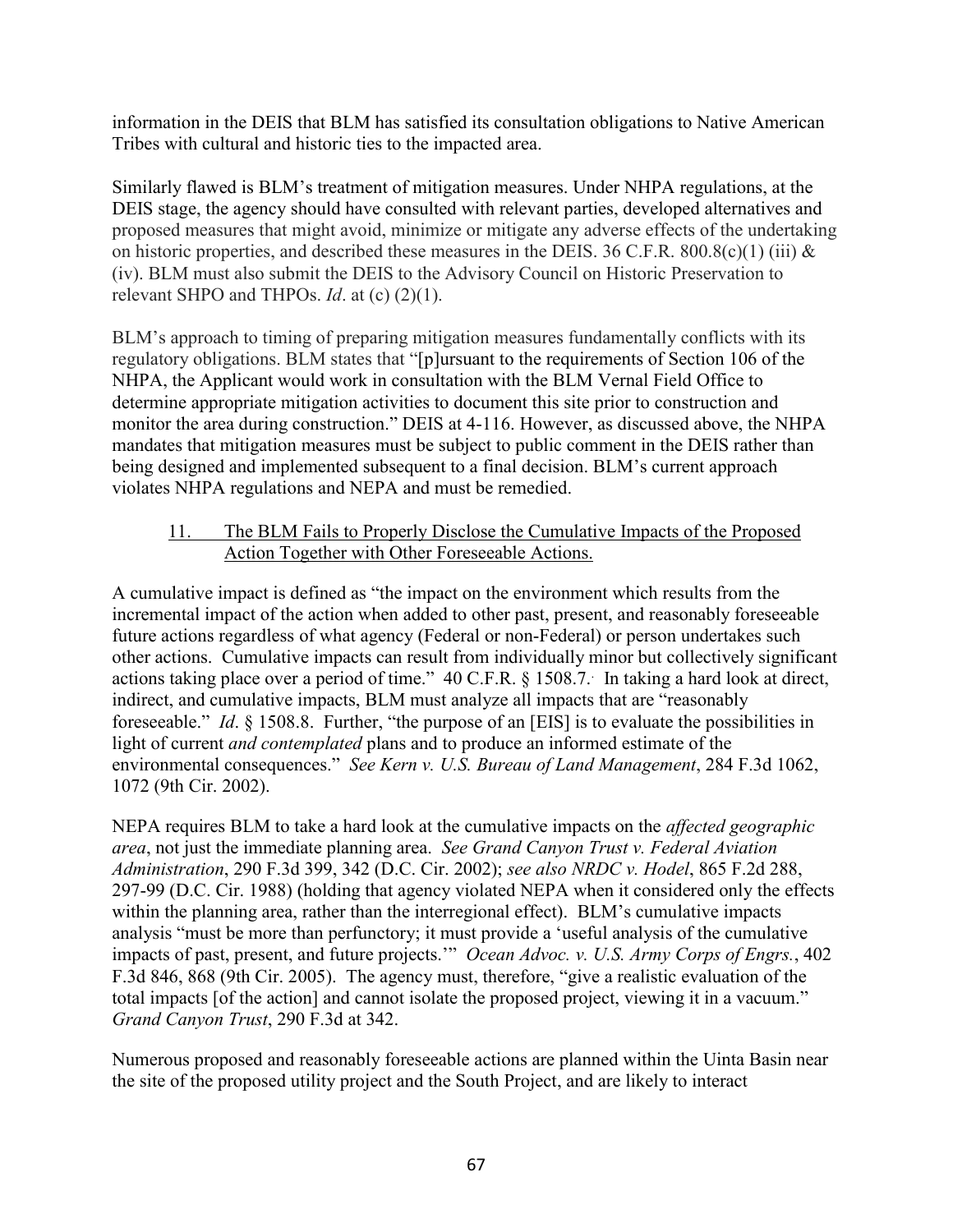cumulatively with the proposal. However, the Draft EIS provides nothing beyond vague generalities concerning the potential for cumulative impacts, and fails to identify or disclose the potential for cumulative and synergistic effects with these other proposals. As a result, the Draft EIS violates NEPA.

For example, the Draft EIS identifies several large oil and gas development proposals within the Uinta Basin, including Questar's 1,368-well Deadman Gulch oil and gas project, the 3,675-well Greater Natural Buttes project, the 264-well North Chapita Wells natural gas project, and the 627-well Chapita Wells-Stagecoach Area natural gas development. *See* Draft EIS at 4-151. These projects, involving more than 5,900 oil or gas wells, will likely cause significant air pollution and emit hundreds of thousands if not millions of tons of climate pollution in the coming decades, at the same time that the South Project will be releasing quantities of air and climate emissions. Yet, despite the likelihood for cumulative and synergistic impacts of these projects' air and climate emissions with those of the proposed action and the South Project, the Draft EIS contains no attempt to quantify any air and climate emissions from any source. *See* Draft EIS at 4-155 – 4-156. For example, the Draft EIS addresses the cumulative air impacts by making the vaguest qualitative statements and deferring any disclosure of cumulative impacts until after the NEPA process is over.

The South Project facility, which includes operation of non-road vehicles and other fuel-burning equipment, will likely contribute to the overall observed air quality trends in Uinta Basin wintertime ozone. This potential can be evaluated by inclusion of these emissions, once they are defined, in the ARMS photochemical model.

Draft EIS at 4-156. Rather than take a hard look at the cumulative impacts of the proposed action together with reasonably foreseeable actions, the Draft EIS turns a blind eye, violating NEPA.

Further this analysis fails to address the cumulative impacts of the proposed action and the South Project together with the newly-proposed, nearly 4,000-well Crescent Point oil and gas project. *See* BLM, Bureau of Land Management Seeks Public Input on the Crescent Point Energy Utah Federal-Tribal Well Development Project (Apr. 7, 2016), available at http://www.blm.gov/ut/st/en/info/newsroom/2016/April/bureau of land management.html (last viewed June 13, 2016). In all, nearly 10,000 oil or gas wells are proposed within the Uinta Basin from the five projects mentioned above, a figure that does not include already approved and ongoing projects which will likely result in even thousands of more wells.

The BLM must also analyze reasonably foreseeable unconventional oil development in the Uinta Basin as cumulative impacts. This includes the RD&D leases of both Enefit's and American Shale Oil and the associated preferential expansion areas; the full list of projects described in the Draft EIS at 4-153; and oil shale and tar sand projects that BLM failed to consider such as US Oil Sands' operations at PR Spring and the proposed Asphalt Ridge Tar Sand lease whose application is currently pending before BLM. *See* BLM*, Asphalt Ridge Tar Sand Leasing Environmental Assessment* DOI-BLM-UT-G010-2010-0199-EA (May 2013).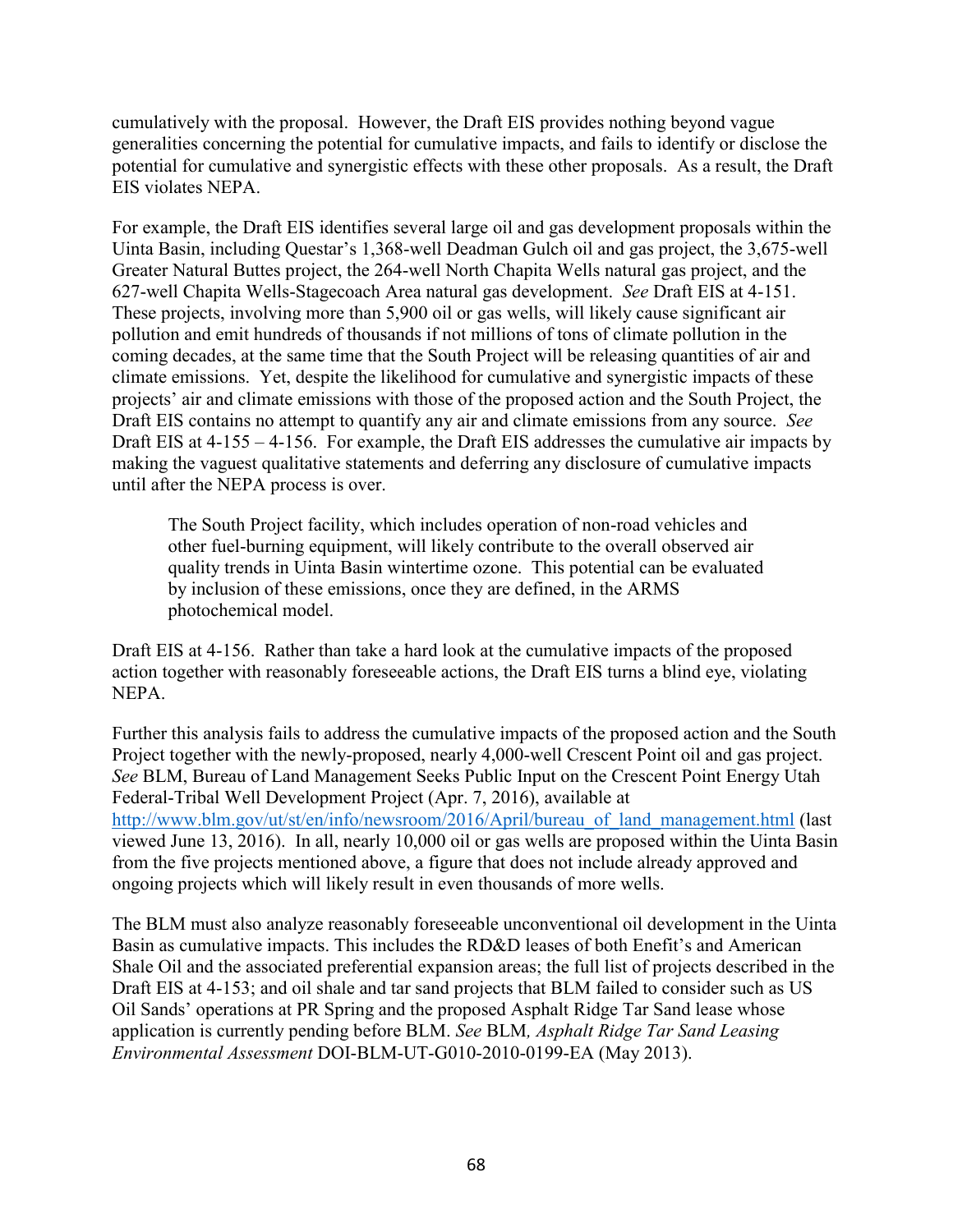The analysis of cumulative impacts to surface water is similarly devoid of analysis or detail. As noted above, the South Project could remove as much as a hundred billion gallons of water from the Green or White rivers over 30 years. Yet the Draft EIS fails to identify any specific projects that may also remove water from those rivers, let alone attempt to disclose or analyze the total proposed water depletions likely to result from such projects, or to discuss in anything but the most nebulous terms the impacts those withdrawals are likely to have on river flows or aquatic life. *See, e.g.*, Draft EIS at 4-160 ("Impaired waters in the [cumulative impact analysis area] CIAA are susceptible to past and other present projects and [reasonably foreseeable future actions] (including the South Project). Protective measures mandated through the NPDES would largely mitigate any adverse impacts on impaired waters from those projects"); *id.* at 4-174 ("Depletion from other energy and mining development projects, ranching, commercial, and residential water use *has the potential* to substantially reduce flow in the Upper Colorado River Basin. In addition to reducing the quantity of water with sufficient quality in a specific location, water depletions *can* also reduce a river's ability to create and maintain the physical habitat for fish." (emphasis added)). Again, the Draft EIS's failure to disclose the scale or nature of the impacts of the proposed action, together with those past, present, and reasonably foreseeable actions violates NEPA. Any subsequently prepared NEPA document must identify and disclose in detail the potential for cumulative impacts, and address the serious deficiencies with regard to reasonably foreseeable impacts.

- 12. The BLM Failed to Properly Analyze Mitigation Measures, or Consider Terms and Conditions to Protect the Environment.
	- a. *NEPA Requires Agencies to Consider Mitigation Measures.*

NEPA's statutory language implicitly charges agencies with mitigating the adverse environmental impacts of their actions. *Robertson v. Methow Valley Citizens Council*, 490 U.S. 332, 351-52 (1989); *Holy Cross Wilderness Fund v. Madigan*, 960 F.2d 1515, 1522 (10th Cir. 1992). Mitigation measures are required by NEPA's implementing regulations. 40 C.F.R. §§ 1502.14(f), 1502.16(h).

The CEQ has stated: "All relevant, reasonable mitigation measures that could improve the project are to be identified, even if they are outside the jurisdiction of the lead agency or the cooperation agencies . . . ." Forty Most Asked Questions Concerning CEQ's National Environmental Policy Act Regulations, 46 Fed. Reg. 18026, 18031 (March 23, 1981). According to the CEQ, "[a]ny such measures that are adopted must be explained and committed in the ROD." Forty Questions, 46 Fed. Reg. at 18036.

The Tenth Circuit has held that an agency's analysis of mitigation measures "must be 'reasonably complete' in order to 'properly evaluate the severity of the adverse effects' of a proposed project prior to making a final decision." *Colo. Envt'l Coalition v. Dombeck*, 185 F.3d 1162, 1173 (10th Cir. 1999) (quoting *Robertson*, 490 U.S. at 352). Mitigation "must be discussed in sufficient detail to ensure that environmental consequences have been fairly evaluated." *City of Carmel-by-the-Sea v. U.S. Dep't of Transp.*, 123 F.3d 1142, 1154 (9th Cir, 1997) (quoting *Robertson*, 490 U.S. at 353).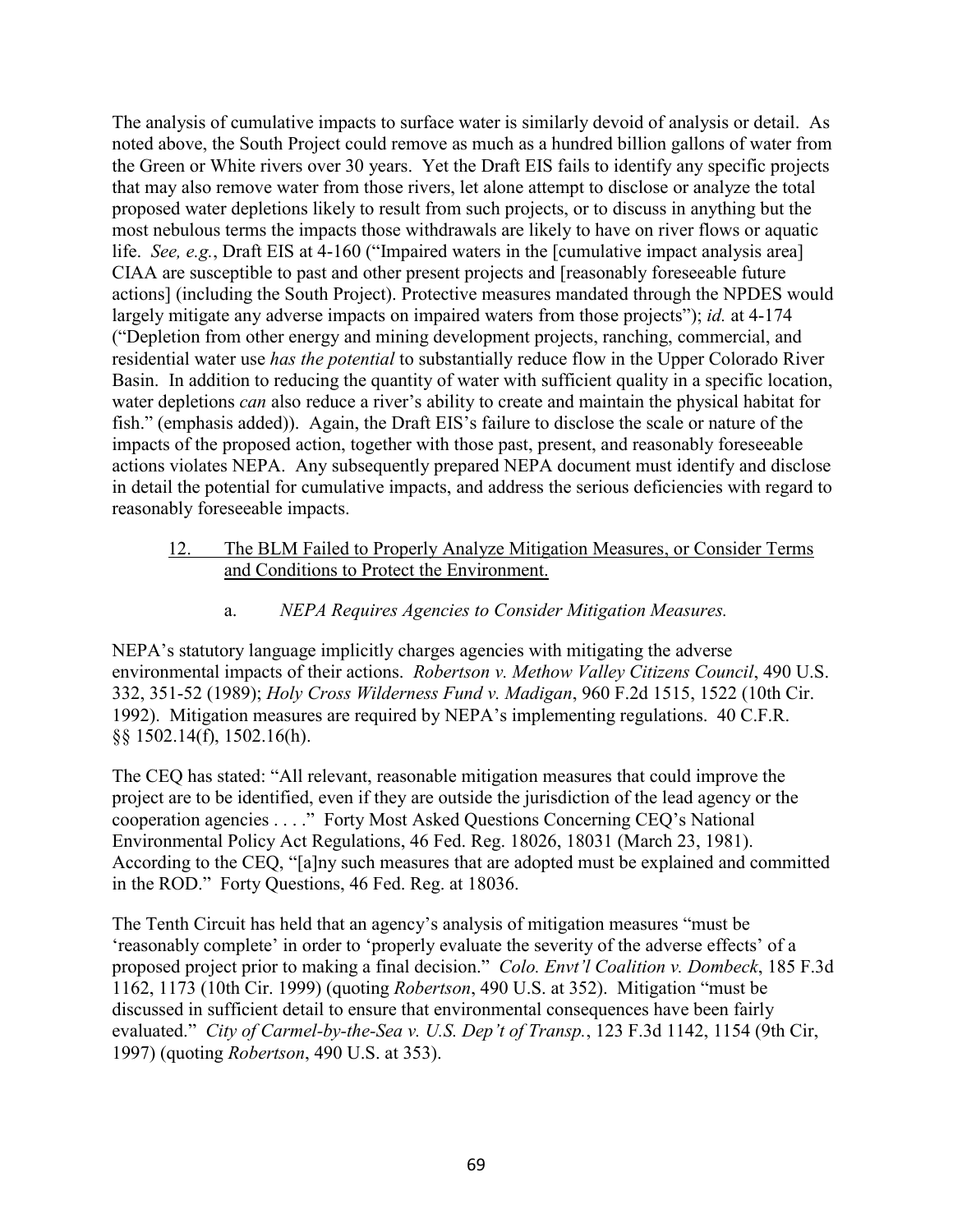"[O]mission of a reasonably complete discussion of possible mitigation measures would undermine the 'action-forcing' function of NEPA. Without such a discussion, neither the agency nor other interested groups and individuals can properly evaluate the severity of the adverse effects." *Robertson*, 490 U.S. at 353. A "perfunctory description," of mitigation, without "supporting analytical data" analyzing their efficacy, is inadequate to satisfy NEPA's requirement that an agency take a "hard look" at possible mitigating measures. *Neighbors of Cuddy Mountain v. U.S. Forest Serv.*, 137 F.3d 1372, 1380 (9th Cir. 1998). An agency's "broad generalizations and vague references to mitigation measures ... do not constitute the detail as to mitigation measures that would be undertaken, and their effectiveness, that the Forest Service is required to provide." *Id.* at 1380-81. *See also Northwest Indian Cemetery Protective Association v. Peterson*, 795 F.2d 688, 697 (9th Cir. 1986), rev'd on other grounds, 485 U.S. 439 (1988) ("A mere listing of mitigation measures is insufficient to qualify as the reasoned discussion required by NEPA."); *Idaho Sporting Congress v. Thomas*, 137 F.3d 1146, 1151 (9th Cir. 1988) ("Without analytical data to support the proposed mitigation measures, we are not persuaded that they amount to anything more than a 'mere listing' of good management practices."). Moreover, in its final decision documents, an agency must "[s]tate whether all practicable means to avoid or minimize environmental harm from the alternative selected have been adopted, and if not, why they were not." 40 C.F.R. § 1505.2(c).

The CEQ also recognizes that the consideration of mitigation measures and reasonable alternatives is closely related. For example, CEQ's guidance on mitigation and monitoring states that "agencies may commit to mitigation measures considered as alternatives in an EA or EIS so as to achieve an environmentally preferable outcome." Council on Environmental Quality, Appropriate Use of Mitigation and Monitoring and Clarifying the Appropriate Use of Mitigated Findings of No Significant Impact (Jan. 14, 2011) at 1; *see also id.* at 6-7 ("When a Federal agency identifies a mitigation alternative in an EA or an EIS, it may commit to implement that mitigation to achieve an environmentally-preferable outcome.").

### b. *FLPMA Requires BLM to Impose Terms and Conditions to Protect the Environment.*

FLPMA Title V mandates BLM will place terms and conditions into the right-of-way to protect the environment and public lands. The law states:

Each right-of-way shall contain--

**(a)** terms and conditions which will …

(ii) minimize damage to scenic and esthetic values and fish and wildlife habitat and otherwise protect the environment … and

**(b)** such terms and conditions as the Secretary concerned deems necessary to (i) protect Federal property and economic interests; …

(iii) protect lives and property; …

and (vi) otherwise protect the public interest in the lands traversed by the right-of-way or adjacent thereto.

43 U.S.C. § 1765.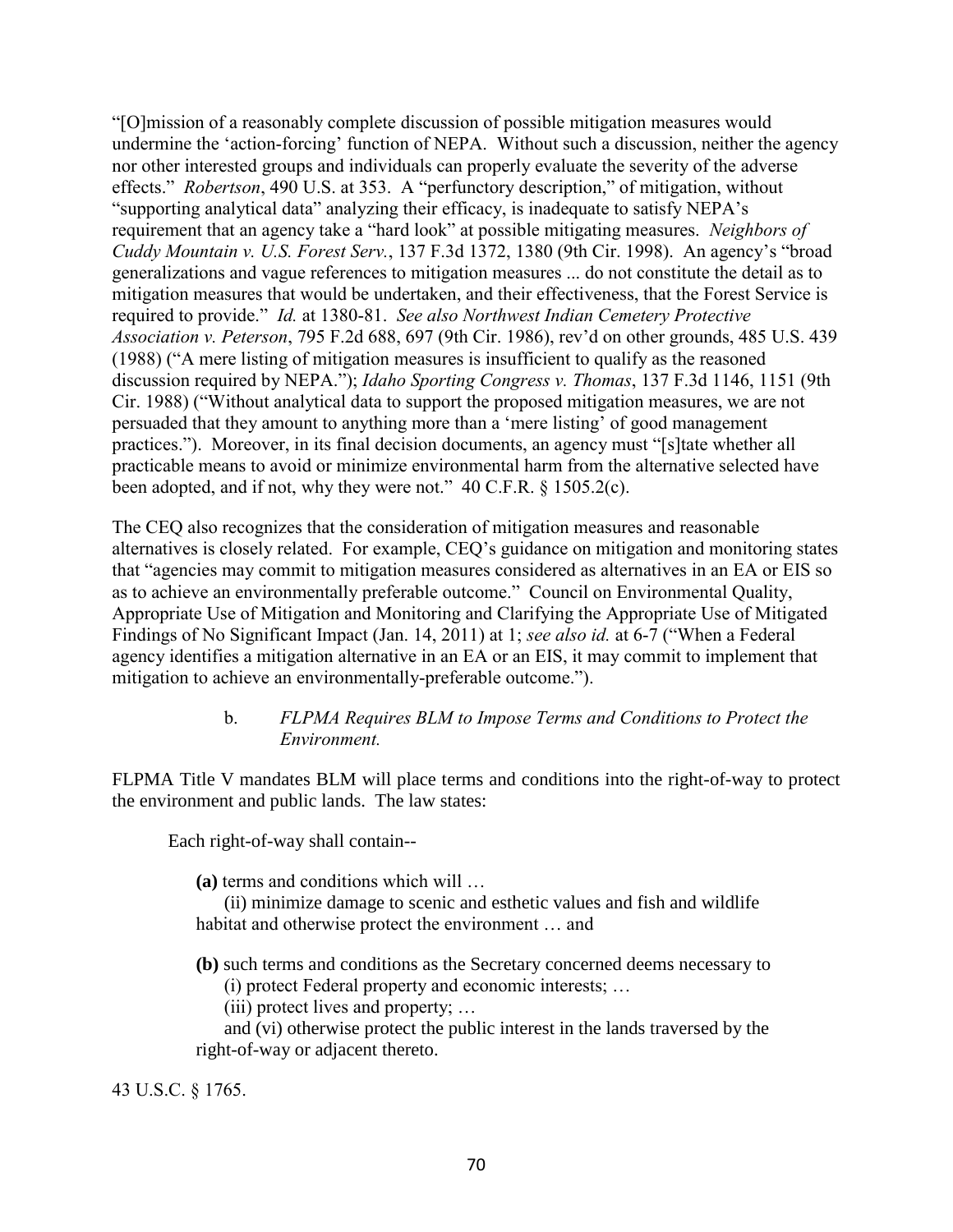#### c. *The Draft EIS Fails to Adequately Analyze Mitigation Measures*

The Draft EIS contains a table identifying potential mitigation measures as well as "applicant committed environmental protection measures." Draft EIS  $4-5-4-35$ . The table is little more than the type of "mere listing" of mitigation measures that courts have found insufficient to meet NEPA's dictates. While the table does classify the mitigation by *type* of mitigation strategy (avoidance, minimization, rectification, "reduce/eliminate over[]time," and compensation), the table fails to address the effectiveness of the mitigation. *Id.* Any subsequently prepared NEPA document must disclose whether the proposed action includes the mitigation measures as mandatory or not, and how effective the measures will be to limit damage.

The Draft EIS defines "applicant committed measures" as follows: "In order to avoid, minimize, and mitigate impacts to the human and natural environment, the Applicant has identified several actions that would be undertaken for the Utility Project." *Id.* at 2-38.

BLM does not state that its rights-of-way will require any of the Enefit "committed measures" as enforceable conditions, or whether they are merely proposals that Enefit has said the company will undertake if BLM grants the proposed right-of-way applications, but that BLM cannot enforce. If the latter, BLM must disclose that the likelihood that these measures will be effective is low.

In addition, some of Enefit's "committed measures" involve actions pertaining to the South Project. For example, the Draft EIS identifies a measure that would involve "[c]apture for beneficial use and/or destruction of [methane] released during oil shale extraction - to the extent that underground mining is conducted during operation of the South Project." Draft EIS at 4-5. *See also id.* at 4-16 (mitigation measure re: special status plants and conservation agreement addressing South Project impacts). BLM does not explain how it will enforce this measure, or even how the measure would work. Elsewhere, for a single mitigation measure concerning weeds, BLM states:

Although this mitigation measure, if implemented would reduce impacts resulting from the South Project, implementation and enforcement of this measure on the South Project area is outside the authority of the BLM. The South Project, which contains private minerals and private surface, is subject to permitting through the State of Utah and other Federal Agencies. BLM has no jurisdiction over the South Project, so it is unknown if any of those agencies will incorporate this measure into their permit as a condition of approval.

Draft EIS at 4-35. It is unclear why BLM makes this statement with regard to a single mitigation measure concerning the South Project, while not addressing enforceability with respect to multiple other measures Enefit has voluntarily "committed" to regarding the company's operations. Any subsequently prepared NEPA document must address this apparent contradiction. In any event, BLM has authority to adopt terms and conditions in rights-of-way to protect public lands and the environment, regardless of its "jurisdiction" over the South Parcel. BLM can enforce these provisions through suspension of termination of the rights-of-way. 43 U.S.C. § 1766 (failure to comply with terms or conditions of right-of-way is grounds for BLM to suspend or terminate the permit).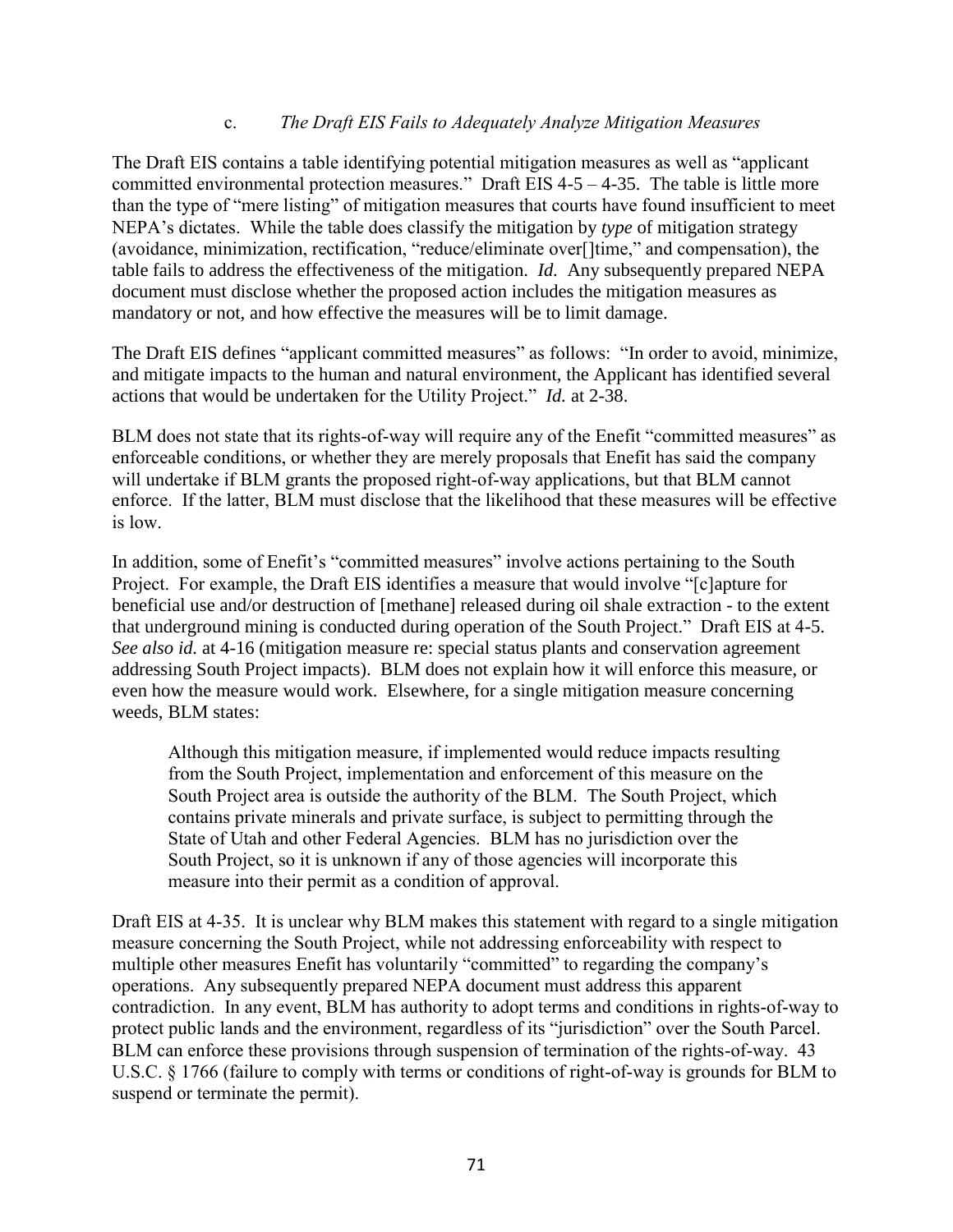Further, some of the mitigation measures are too vague to be meaningful. For example, one greenhouse gas mitigation measure would require "[d]ecreases in vehicle idling times during onsite activities." Draft EIS at 4-5. The Draft EIS does not explain what mechanism would be used to "decrease" idling times; how much time the "decrease" would be; how any decrease would be monitored or enforced; etc. The measure is so vague that neither the decisionmaker nor the public can determine whether or how it would be effective. Other measures are similarly ill-defined. *See, e.g.,* Draft EIS at 4-6 ("Vehicle speeds on unpaved roadways would be reduced as appropriate," begging the questions: reduced from what to what? When and how much would be "appropriate?"); *id.* at 4-7 ("When feasible, working in areas with wet soils during the winter when the ground is frozen, or potentially in late summer when soils are drier would be the best practice," begging the questions: who gets to decide what is "feasible?" Why "potentially" in late summer? If it "would be the best practice," is it required?). Any subsequently prepared NEPA document must disclose how ineffective such vague measures are likely to be, or identify more enforceable measures.

### d. *The Draft EIS Must Consider Terms and Conditions to Mitigate the Impacts of the Utility Project and the South Project.*

BLM must further consider and adopt at least two terms and conditions to limit the impact of construction and operation of the utility corridor, as well as the South Project, which the rightsof-way will subsidize.

First, BLM must consider, as a term or condition of the rights-of-way, that Enefit offset the reasonably foreseeable carbon emissions that will result from construction and operations of the rights-of-way and from construction and operation of the South Project, which the rights-of-way are meant to serve and will subsidize. Such a term or condition is *required* by FLPMA because it will help to "minimize damage to scenic and esthetic values and fish and wildlife habitat and otherwise protect the environment" that otherwise would occur due to the projects' climate pollution, and because it will also help "protect Federal property and economic interests," "protect lives and property" and "otherwise protect the public interest" in the public lands in and around the rights-of-way from the action's and connected action's climate pollution's impacts. *See* 43 U.S.C. § 1765.

Carbon offsets are a tested, feasible, and practical alternative to allowing Enefit to produce massive amounts of climate pollution in the construction and operation of both the utility project and the South Project which the utilities will subsidize or make possible.

EPA has repeatedly urged land management agencies to assess carbon offsets in EAs and EISs as a way to reduce climate change impacts of agency actions. For example, EPA has specifically noted that offsets are a reasonable alternative to lessen the impacts of coal mine methane emissions from methane drainage wells (MDWs). In a 2007 letter concerning a proposal to permit MDWs at the West Elk Mine, EPA specifically rejected the Forest Service's assertion that a carbon offset alternative was not reasonable: "[I]t *is* reasonable to consider offset mitigation for the release of methane, as appropriate. Acquiring offsets to counter the greenhouse gas impacts of a particular project is something that *thousands of organizations, including private corporations, are doing today.*" Letter of L. Svoboda, EPA to C. Richmond, Forest Service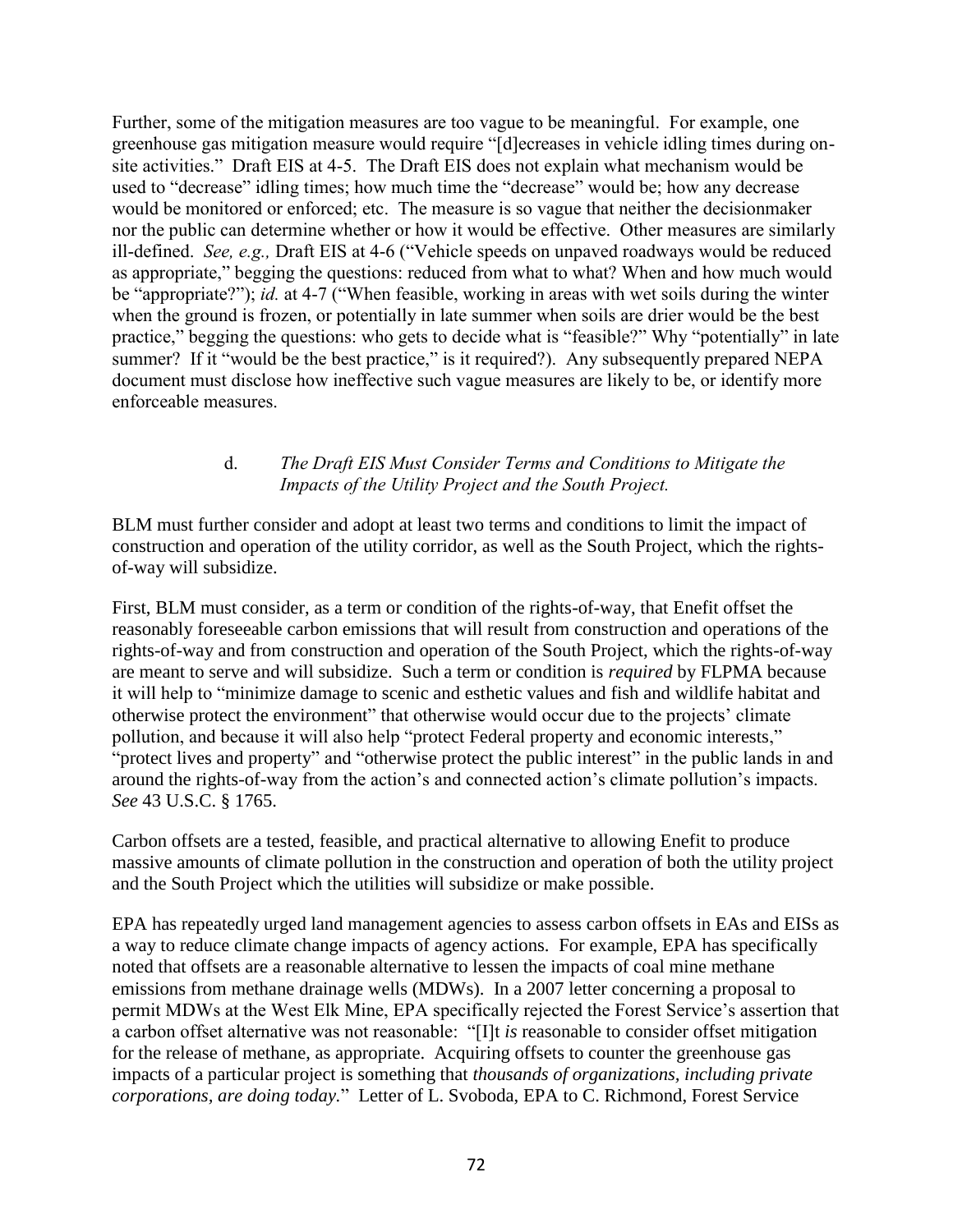(Aug. 7, 2007) at 7 (emphasis added), attached as Exhibit 53. EPA specifically recommended that the Forest Service's Lease Modifications EIS "acknowledge that revenues for carbon credits are available via several existing markets." Letter of S. Bohan EPA to S. Hazelhurst, GMUG NF (July 11, 2012) at 5 (identifying four U.S. carbon exchanges creating a market for carbon credits), attached as Exhibit 54. Similarly, EPA has recommended that a Forest Service NEPA analysis of a forest health project "discuss reasonable alternatives and/or potential means to mitigate *or offset* the GHG emissions from the action." Letter of L. Svoboda, EPA, to T. Malecek, USFS, at 8 (Oct. 27, 2010), attached as Exhibit 55. Numerous state agencies already use offsets to control GHG emissions. *See, e.g.,* Settlement Agreement, ConocoPhillips and California (Sept. 10, 2007) (California agency requiring offsets as a condition of approving a project), attached as Exhibit 56; Minn. Stat. § 216H.03 subd. 4(b) (Minnesota law requiring offsets for certain new coal-fired power plants); Me. Rev. Stat. Ann. tit. 38, § 580-B(4)(c) (Maine law establishing greenhouse gas initiative that includes the use of carbon offsets).

As EPA noted, many entities exist that permit agencies and polluters to purchase carbon offsets that are third-party verified. For example, the Carbon Fund and the Climate Action Reserve both allow entities to purchase carbon "credits." In 2009, the total U.S. carbon offset market was worth \$74 million, with 19.4 million metric tons of CO<sub>2</sub>e in traded volume. Point Carbon Research, *US Offset Markets in 2010: The Road Not Yet Taken* 1 (2010), attached as Exhibit 57.

Second, BLM should adopt a term or condition requiring that Enefit protect all proposed critical habitat for the Graham's and White River beardtongue within the rights-of-way and within the South Project. This is habitat that FWS recognized was "essential" to the conservation of these species. 78 Fed. Reg. 47,832 (Aug. 6, 2013). BLM should also protect any plants that have been discovered since FWS proposed critical habitat with a 500-meter buffer for White River beardtongue and a 70-meter buffer for Graham's beardtongue, which are the buffers that FWS used to determine critical habitat. *Id.* As discussed above, BLM must provide protections beyond those included in the conservation agreement for the beardtongues because the conservation agreement does not provide adequate protection from oil shale development, including this project, and the conservation agreement represents only the minimum amount of protection that FWS thinks is needed to keep these species off the endangered species list. BLM is not limited to do the minimum required by the inadequate conservation agreement, which is currently being challenged in federal court.

## **VI. BLM Must Prepare a Revised Draft EIS to Address the Draft EIS's Inadequacies.**

Although an EIS is prepared in two phases (*i.e.*, a draft and final phase), the draft EIS must fulfill and satisfy, to the fullest extent possible, the requirements established for an FEIS. 40 C.F.R. § 1502.9(a). NEPA regulations mandate that "[i]f a draft statement is so inadequate as to preclude meaningful analysis, the agency shall prepare and circulate a revised draft of the appropriate portion." *Id*.

The Draft EIS's failure to address, among other things, the potentially significant air quality and climate change impacts of the proposed action effectively undercuts "the twin goals of environmental statements: informed decisionmaking and full disclosure" by depriving the public and decisionmakers of the chance to understand those impacts, and to review and comment on an analysis of those impacts. *State of California v. Bergland*, 483 F. Supp. 465, 495 (E.D. Cal.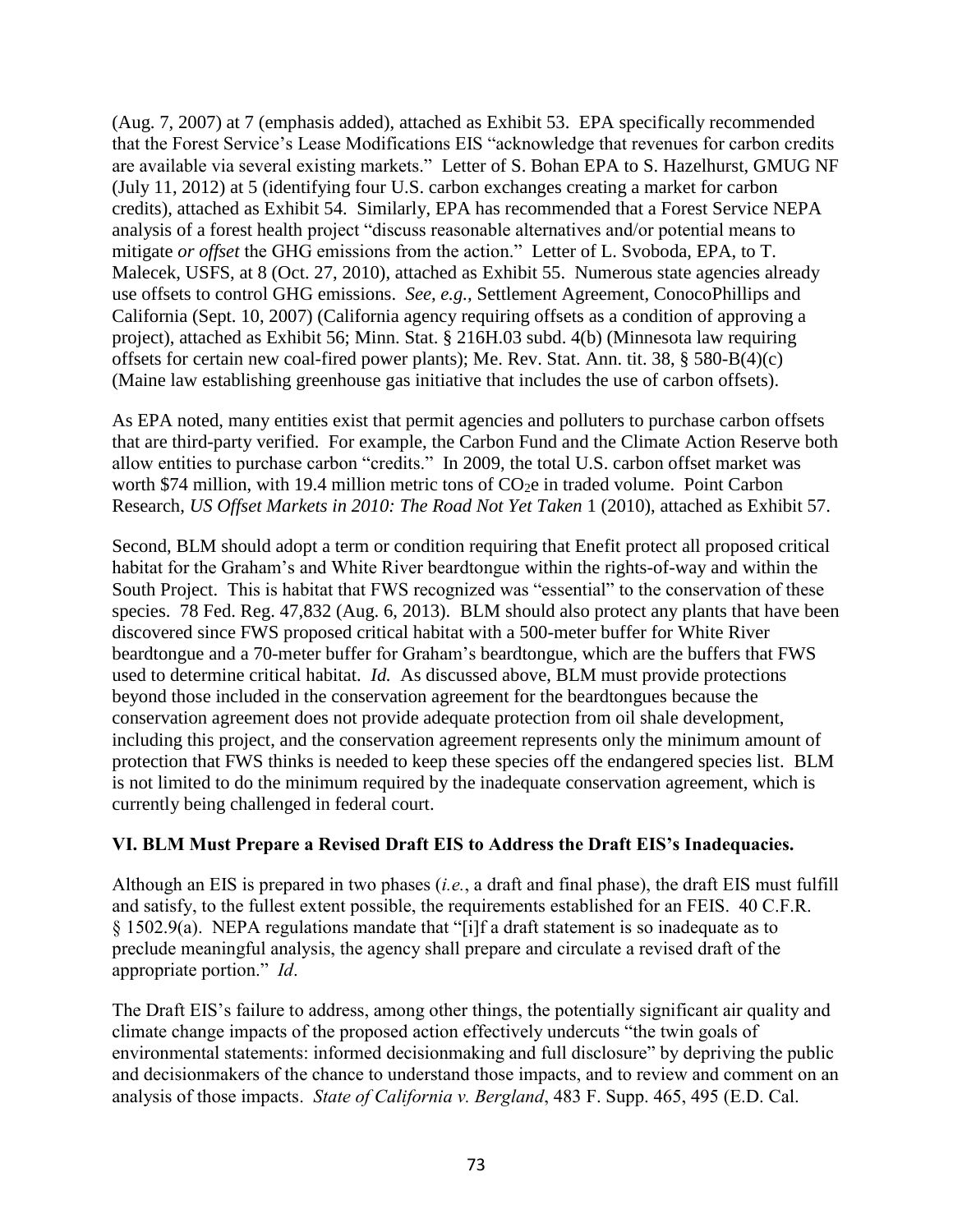1980), judgment aff'd in part, rev'd in part *sub nom*. *State of California v. Block*, 690 F.2d 753 (9th Cir. 1982).

We therefore respectfully request that BLM prepare a revised draft EIS that addresses the inadequacies identified in this letter.

Sincerely,

*/s/ Anne Mariah Tapp* Energy Program Director Grand Canyon Trust 2601 N. Fort Valley Rd Flagstaff, AZ 86001 512.565.9906

Rob DuBuc Staff Attorney Western Resource Advocates 150 South 600 East, Ste 2A Salt Lake City, Utah 84102 801.487.9911

Bobby McEnaney Senior Deputy Director Western Renewable Energy Project Natural Resource Defense Council 1152 15th Street NW Suite 300. Washington, D.C. 20005 202.289.6868.

Bruce Pendery Energy & Climate Policy Specialist The Wilderness Society 440 East 800 North Logan, UT 84321 435.752.2111

Taylor McKinnon Public Lands Campaigner [Center for Biological Diversity](http://www.biologicaldiversity.org/index.html) [tmckinnon@biologicaldiversity.org](mailto:tmckinnon@biologicaldiversity.org) [801.300.2414](tel:801.300.2414)

*/s/ Edward B. Zukoski,*  On Behalf of Grand Canyon Trust Earthjustice, Rocky Mountain Office 633 17th Street, Suite 1600 Denver, CO 80202 303.996.9622

Elly Benson Staff Attorney, Sierra Club 2101 Webster Street, Suite 1300 Oakland, CA 94612 415.977.5723 [elly.benson@sierraclub.org](tel:415-977-5723)

Lesley Adams Senior Regional Coordinator Waterkeeper Alliance ladams@waterkeeper.org 541.821.3882

Matt Niemerski American Rivers Western Water & Public Lands Policy Director 1101 14th Street, NW, Ste 1400 Washington D.C. 20005 202.243.7038

Steve Bloch Legal Director Southern Utah Wilderness Alliance 425 East 100 South Salt Lake City, UT 84111 801. 428. 3981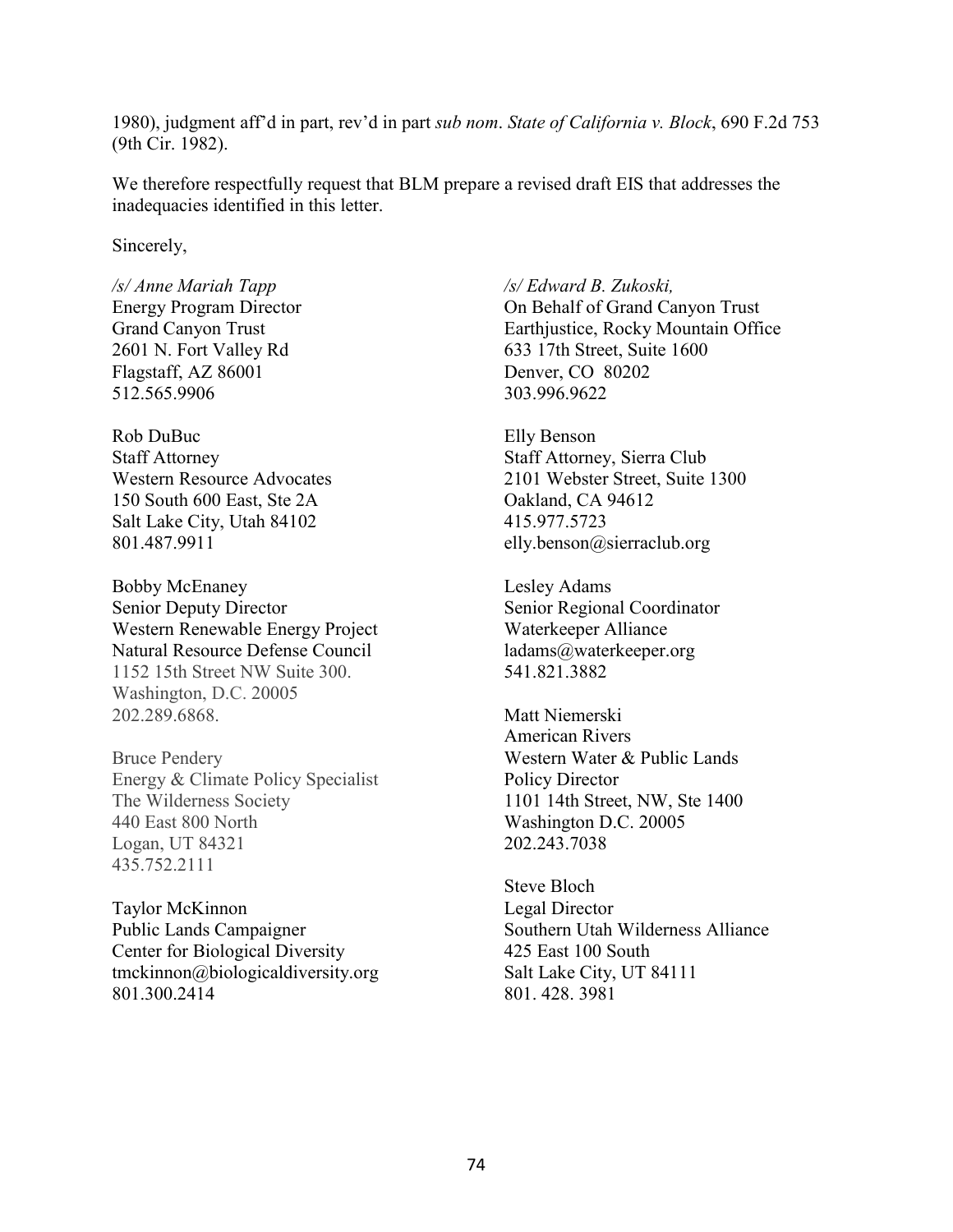John Weisheit Conservation Director Living Rivers PO Box 466 Moab, UT 84532 john@livingrivers.org 435.260.2590

Jeremy Nichols Climate and Energy Program Director WildEarth Guardians 2590 Walnut Street Denver CO, 80205 303.437.7663

Denni Cawley Executive Director Utah Physicians for a Healthy Environment 423 W. 800 South, Suite A108 SLC, UT 84101 415.937.3887 dcawleyuphe@gmail.org

Kaitlin Butler Program Director, Extreme Energy Program Science and Environmental Health Network

Marc Thomas Sierra Club - Utah Chapter Chair Moab, Utah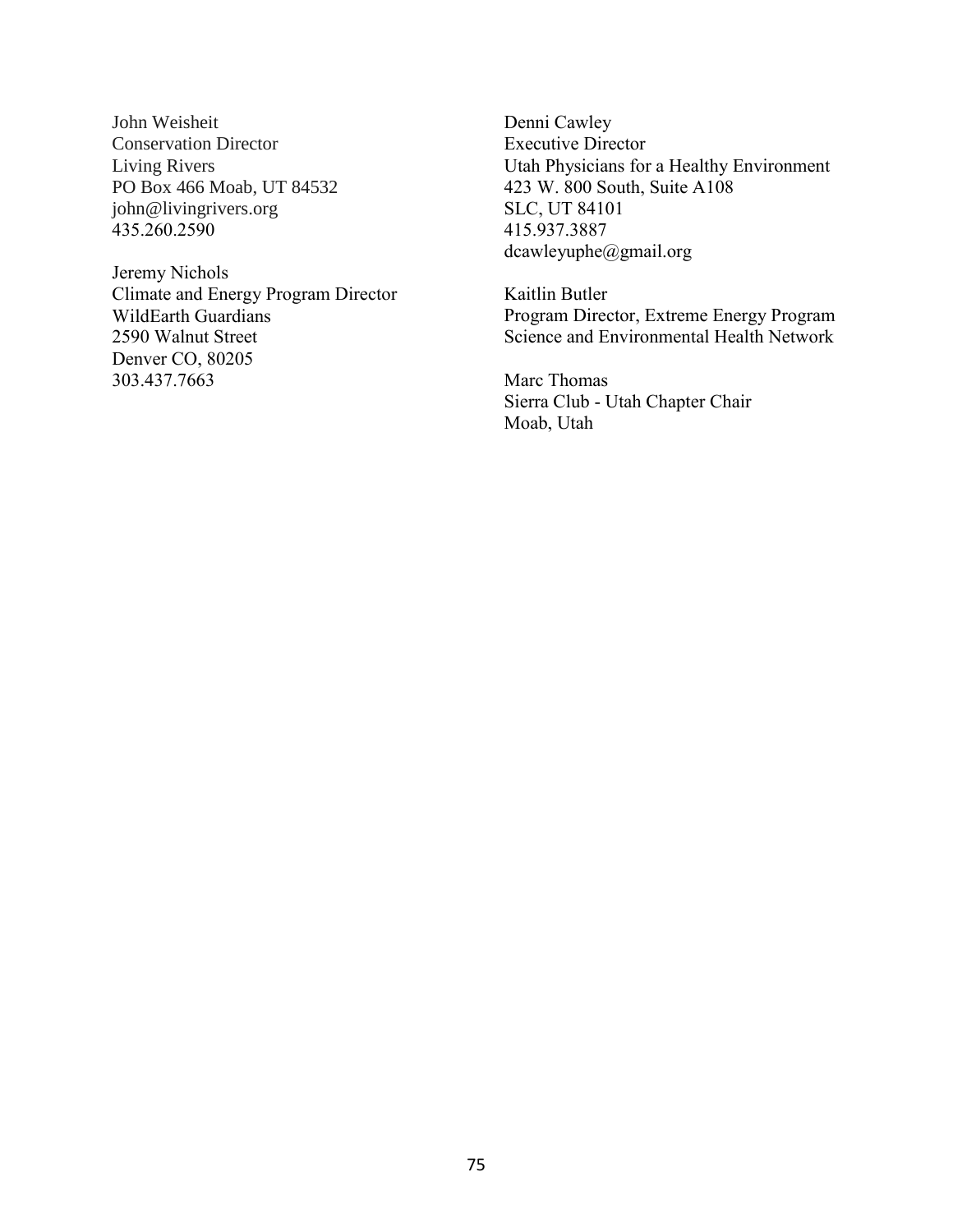## List of Exhibits

| <b>Exhibit Number</b> | <b>Exhibit Description</b>                                                                                                                                                                     |
|-----------------------|------------------------------------------------------------------------------------------------------------------------------------------------------------------------------------------------|
| Exhibit 1             | Eesti Energia 1 <sup>st</sup> Quarter 2016 Interim Report                                                                                                                                      |
| Exhibit 2             | Natalya Irha & Erik Teinemaa. Behavior of Three- to Four-Ring PAHs in the<br>Presence of Oil Shale Ash and Aluminosilicate Matter, 22 Polycyclic Aromatic<br>Compounds, 663 – 671, (2002).     |
| Exhibit 3             | Anne Karhu, Environmental Hazard of the Waste streams of Estonian Oil Shale<br>Industry: An Ecotoxilogical Review, 23 Oil Shale 53-93 (2006)                                                   |
| Exhibit 4             | Adam Brandt, Greenhouse gas emissions from liquid fuels produced from<br>Estonian oil shale. Prepared for European Commission - Joint Research Center,<br>2010                                 |
| Exhibit 5             | Simon Mui et al., GHG Emission Factors for High Carbon Intensity Crude Oils.<br>Natural Resources Defense Council, 2010.                                                                       |
| Exhibit 6             | Indrek Aarna, &. T. Lauringson, Carbon intensity, water use and EROI of<br>production of upgraded shale oil products using the Enefit280 technology.<br>October 2011. Presentation, Golden, CO |
| Exhibit 7             | Email of R. Clerico, Enefit American to R. Rymerson, BLM (Mar. 22, 2015) re:<br>Response to data gaps                                                                                          |
| Exhibit 8             | Barack Obama, President of the United States, Weekly Address (Apr. 18, 2015)                                                                                                                   |
| Exhibit 9             | U.S. Department of State, S&ED Joint Session on Climate Change Remarks<br>(June 6, 2016).                                                                                                      |
| Exhibit 10            | Christophe McGlade & Paul Ekins, The Geographical Distribution of Fossil<br>Fuels Unused When Limiting Global Warming to 2°C, NATURE Vol. 517, pp.<br>187-190 (Jan. 7, 2015)                   |
| Exhibit 11            | United Nations, Framework Convention on Climate Change, Paris Agreement,<br>Article 2 <b>J</b> 1(a) (Dec. 11, 2015)                                                                            |
| Exhibit 12            | IPCC, Working Group I Contribution to the IPCC Fifth Assessment Report:<br>Climate Change 2013: the Physical Science Basis: Summary for Policy Makers<br>(2013)                                |
| Exhibit 13            | Bill McKibben, Global Warming's Terrifying New Math, Rolling Stone (Aug. 2,<br>2012)                                                                                                           |
| Exhibit 14            | Bill McKibben, Obama and Climate Change: The Real Story (Dec. 17, 2013)                                                                                                                        |
| Exhibit 15            | Hansen, et al., Climate Sensitivity, Sea Level and Atmospheric Carbon Dioxide,<br>371 Phil. Trans. R. Soc'y (2013),                                                                            |
| Exhibit 16            | Global Carbon Project, Global Carbon Budget 2014 (Sept. 14, 2014).                                                                                                                             |
| Exhibit 17            | D. Crouch, "Estonia sees a bright future for oil shale," Financial Times (June 15,<br>2015)                                                                                                    |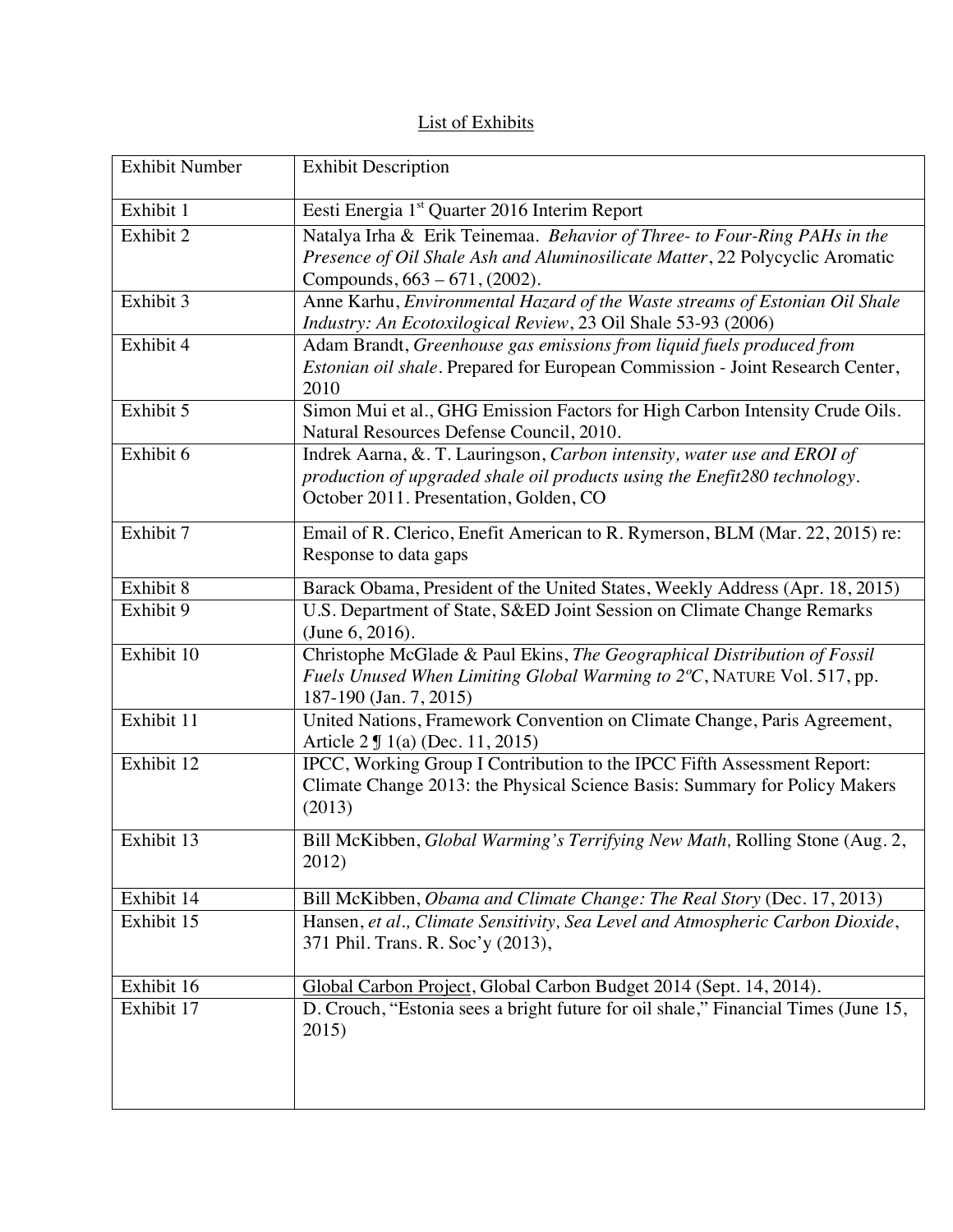| Exhibit 18 | "Enefit's Utah Project," available at http://enefitutah.com/                      |
|------------|-----------------------------------------------------------------------------------|
| Exhibit 19 | Enefit Utah, "Next-Generation Enefit280 Plant is Nearing Peak Performance"        |
| Exhibit 20 | Enefit, "Estonia shale oil industry."                                             |
|            |                                                                                   |
|            |                                                                                   |
| Exhibit 21 | Enefit, Retorting Enefit280.                                                      |
| Exhibit 22 | Letter of R.L. Hrenko, Enefit American Oil to K. Hoffman, BLM (July 19, 2012)     |
| Exhibit 23 | Megan Williams, Expert Opinion on Air Quality Impacts of Enefit's Oil Shale       |
|            | Project, June 2016.                                                               |
| Exhibit 24 | L. Schafer, Conservation Colorado et al. to E. McCullough, BLM (June 10, 2016)    |
| Exhibit 25 | J.M. Laats, "Utah project frozen, says Eesti Energia CEO," Estonian Public        |
|            | Broadcasting (Nov. 4, 2015)                                                       |
| Exhibit 26 | J.M. Laats, "Daily: Eesti Energia preparing to devalue Utah and Auvere            |
|            | investments," Estonian Public Broadcasting (Nov. 25, 2015),                       |
| Exhibit 27 | BNS, "Low oil price affects Eesti Energia," (Jan. 19, 2016),                      |
| Exhibit 28 | Email of R. Clerico, Enefit to S. Howard, BLM (July 14, 2014)                     |
| Exhibit 29 | BLM Oil Shale RD&D First Round Lease Form                                         |
| Exhibit 30 | Environmental Assessment and Biological Assessment for the Oil Shale              |
|            | Research, Development, and Demonstration Project, White River Mine, Uintah        |
|            | County, Utah (EA #UT-080-2006-280).                                               |
| Exhibit 31 | U.S. Environmental Protection Agency ("EPA"), "Fact Sheet: Social Cost of         |
|            | Carbon" (Nov. 2013)                                                               |
| Exhibit 32 | Interagency Working Group on Social Cost of Carbon, "Technical Support            |
|            | Document: Social Cost of Carbon for Regulatory Impact Analysis Under              |
|            | Executive Order 12866 Feb. 2010)                                                  |
| Exhibit 33 | Interagency Working Group on Social Cost of Carbon, "Technical Support            |
|            | Document: Technical Update of the Social Cost of Carbon for Regulatory Impact     |
|            | Analysis Under Executive Order 12866" (May 2013),                                 |
| Exhibit 34 | General Accounting Office, "Regulatory Impact Analysis, Development of Social     |
|            | Cost of Carbon Estimates," GAO-14-663 (July 2014),                                |
| Exhibit 35 | EPA, Comments on Supplemental Draft EIS for the Keystone XL Oil Pipeline          |
|            | (June $6, 2011$ )                                                                 |
| Exhibit 36 | Excerpts From BLM Environmental Assessment for October 21, 2014 Oil and           |
|            | Gas lease Sale," DOI-BLM-MT-0010-2014-0011-EA (May 19, 2014)                      |
| Exhibit 37 | Excerpts From BLM, "Little Willow Creek Protective Oil and Gas Leasing," EA       |
|            | No. DOI-BLM-ID-B010-2014-0036-EA (February 10, 2015)                              |
| Exhibit 38 | letter of Center for Biological Diversity et al. to Council on Environmental      |
|            | Quality (Mar. 25, 2015)                                                           |
| Exhibit 39 | N. Shoaff & M. Salmon, Sierra Club, "Incorporating the Social Cost of Carbon      |
|            | into National Environmental Policy Act Reviews for Federal Coal Leasing           |
|            | Decisions,                                                                        |
| Exhibit 40 | Peter Howard, et al., Environmental Defense Fund, Institute For Policy Integrity, |
|            | Natural Resources Defense Council, OMITTED DAMAGES: WHAT'S MISSING FROM           |
|            | THE SOCIAL COST OF CARBON, (March 13, 2014)                                       |